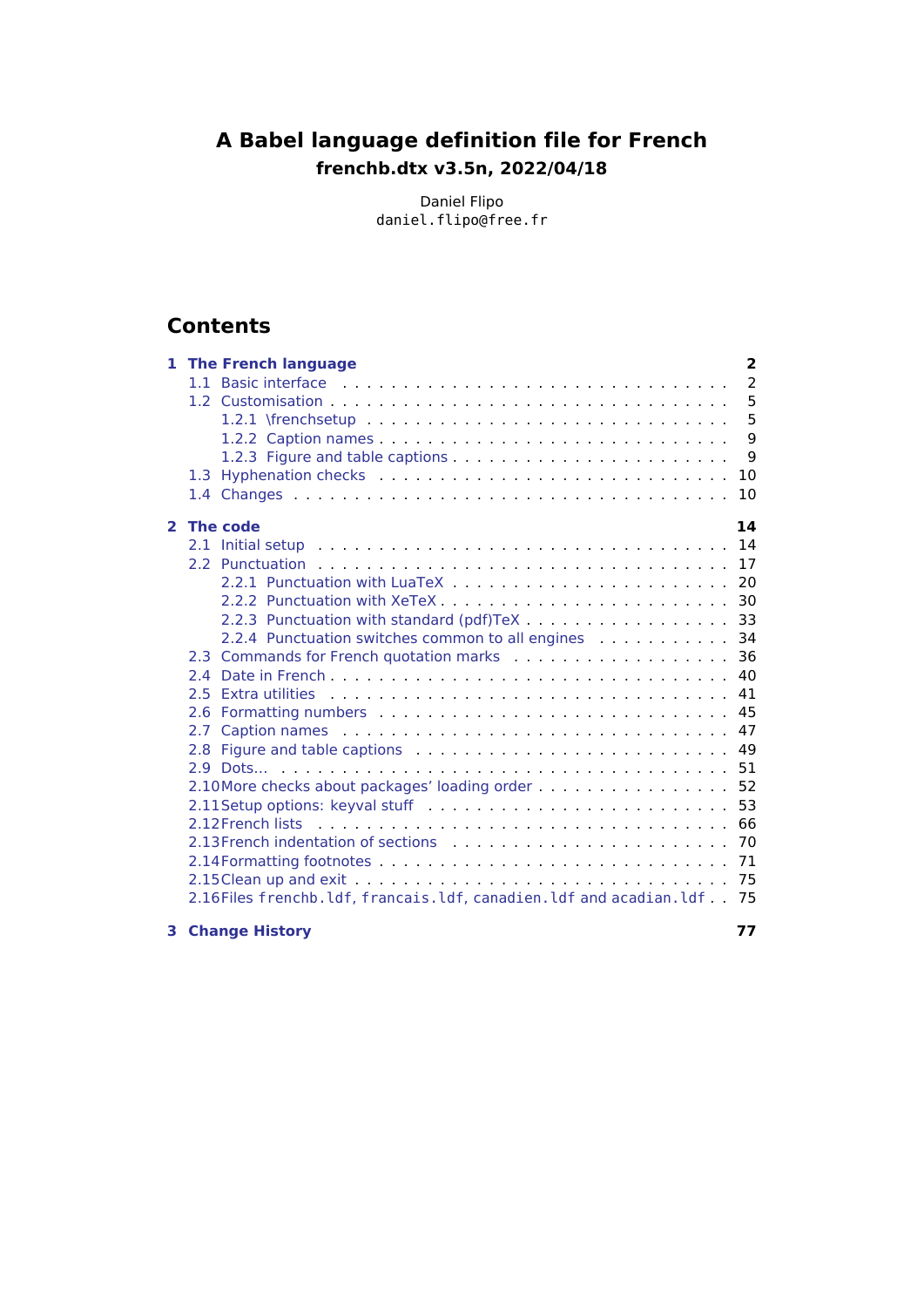## <span id="page-1-0"></span>**1 The French language**

The file frenchb.dtx<sup>[1](#page-1-2)</sup>, defines all the language definition macros for the French language.

Customisation for the French language is achieved following the book "Lexique des règles typographiques en usage à l'Imprimerie Nationale'' troisième édition (1994), ISBN-2-11-081075-0.

First version released: 1.1 (May 1996) as part of Babel-3.6beta. Version 2.0a was released in February 2007 and version 3.0a in February 2014.

babel-french has been improved using helpful suggestions from many people, mainly from Jacques André, Michel Bovani, Thierry Bouche, Vincent Jalby, Denis Bitouzé, Ulrike Fisher and Marcel Krüger. Thanks to all of them!

LaTeX-2.09 is no longer supported. This new version (3.x) has been designed to be used only with LaTeX2e and Plain formats based on TeX, pdfTeX, LuaTeX or XeTeX engines.

Changes between version 3.0 and v3.5n are listed in subsection [1.4](#page-9-1) p. [10.](#page-9-1)

An extensive documentation in French (file frenchb-doc.pdf) is now included in babel-french.

## <span id="page-1-1"></span>**1.1 Basic interface**

In a multilingual document, some typographic rules are language dependent, i.e. spaces before 'high punctuation'  $(:; ! ?)$  in French, others modify the general layout (i.e. layout of lists, footnotes, indentation of first paragraphs of sections) and should apply to the whole document.

The French language can be loaded with Babel by a command like:

\usepackage[german,spanish,french,british]{babel}<sup>[2](#page-1-3)</sup>

A variant acadian of french is provided; it is originally identical to french but can be customised independently in terms of patterns, punctuation spacing, captions, etc. Both variants can be used together inside the same document.

babel - french takes account of Babel's main language defined as the last option at Babel's loading. When French is not Babel's main language, babel-french does not alter the general layout of the document (even in parts where French is the current language): the layout of lists, footnotes, indentation of first paragraphs of sections are not customised by babel-french.

When French is loaded as the last option of Babel, babel-french makes the following changes to the global layout, both in French and in all other languages<sup>[3](#page-1-4)</sup>:

- 1. the first paragraph of each section is indented (LaTeX only);
- 2. the default items in itemize environment are set to '—' instead of '•', and all vertical spacing and glue is deleted; it is possible to change '—' to something else ('–' for instance) using \frenchsetup{} (see section [1.2](#page-4-0) p. [5\)](#page-4-0);
- 3. vertical spacing in general LaTeX lists is shortened;
- 4. footnotes are displayed "à la française''.

<span id="page-1-3"></span><span id="page-1-2"></span><sup>&</sup>lt;sup>1</sup>The file described in this section has version number v3.5n and was last revised on 2022/04/18. <sup>2</sup>Always use french as option name for the French language, former aliases frenchb or francais are depreciated; expect them to be removed sooner or later!

<span id="page-1-4"></span><sup>&</sup>lt;sup>3</sup>For each item, hooks are provided to reset standard LaTeX settings or to emulate the behavior of former versions of babel-french (see command \frenchsetup{}, section [1.2](#page-4-0) p. [5\)](#page-4-0).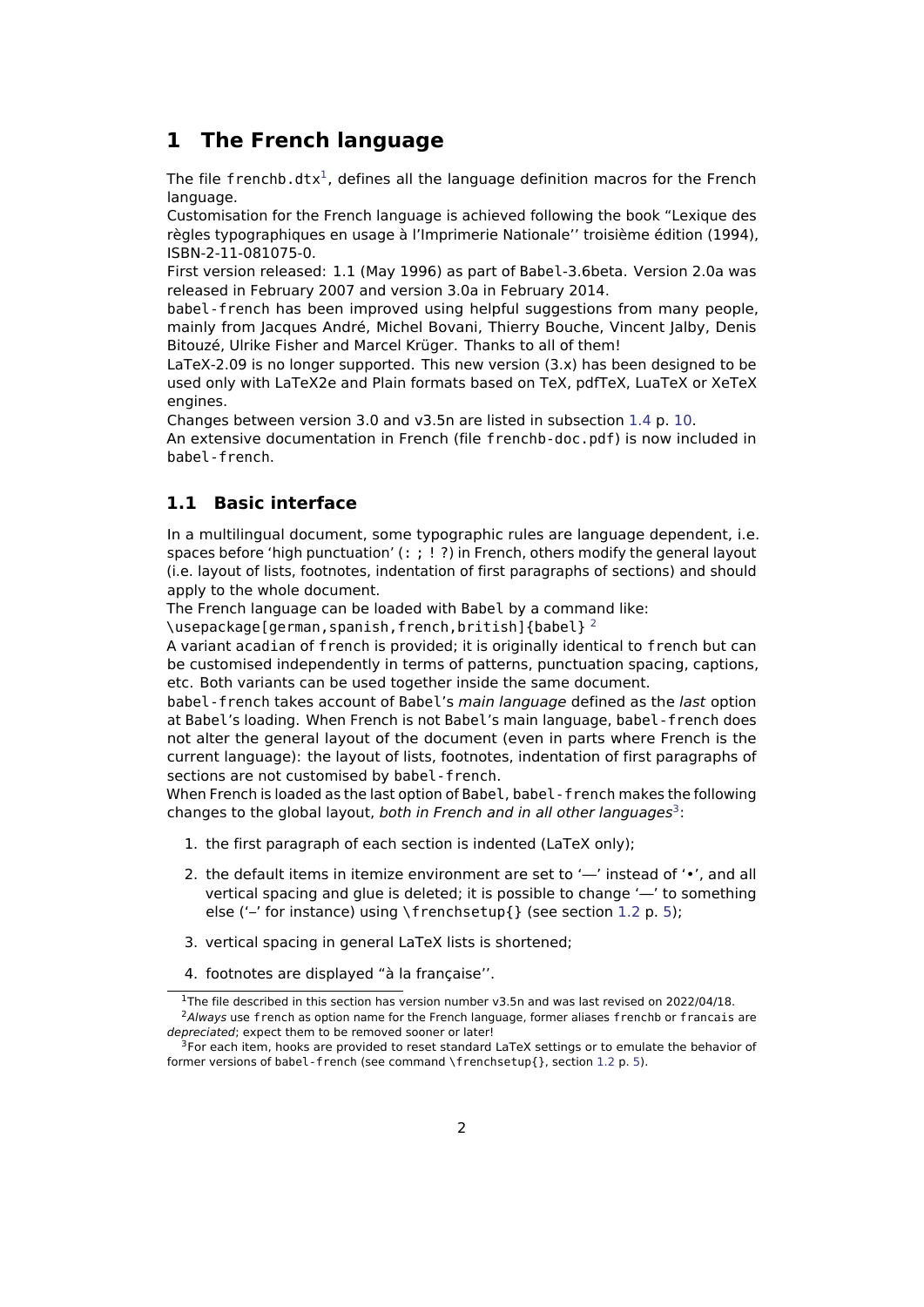5. the separator following the table or figure number in captions is printed as ' – ' instead of ': '; for changing this see [1.2.3](#page-8-1) p. [9.](#page-8-1)

Regarding local typography, the command \selectlanguage{french} switches to the French language<sup>[4](#page-2-0)</sup>, with the following effects:

- 1. French hyphenation patterns are made active;
- 2. 'high punctuation' characters  $(:; ! ?)$  automatically add correct spacing  $5$ in French; this is achieved using callbacks in Lua(La)TeX or 'XeTeXinterchar' mechanism in Xe(La)TeX; with TeX'82 and pdf(La)TeX these four characters are made active in the whole document;
- 3. \today prints the date in French;
- 4. the caption names are translated into French (LaTeX only). For customisation of caption names see section [1.2.2](#page-8-0) p. [9.](#page-8-0)
- 5. the space after \dots is removed in French.

Some commands are provided by babel-french to make typesetting easier:

1. French quotation marks can be entered using the command  $\frac{\cdot}{\cdot}$ : \frquote{some text} will output « some text ». Former commands \og and \fg are kept for backward compatibility: \og some text\fg{} is an alternative to \frquote{some text}.

<span id="page-2-2"></span>If French quote characters are available on your keyboard, you can use them, to get proper spacing in LaTeX2e see option og=«, fg=» p. [8.](#page-7-0)

For quotations spreading over more than one paragraph, \frquote will add at the beginning of every paragraph of the quotation either an opening French guillemet («), or a closing one (») or nothing depending on option EveryParGuill=open or =close or =none, see p. [8.](#page-7-1) Command \NoEveryParQuote is provided to locally suppress unwanted guillemets (typically when lists are embedded in  $\{ \}$ , it is meant to be used inside an environment or a group.

\frquote is recommended to enter embedded quotations "à la française'', several variants are provided through options.

- with all engines: the inner quotation is surrounded by double quotes ("texte'') unless option InnerGuillSingle=true, then a) the inner quotation is printed as  $\langle$  texte  $\rangle$  and b) if the inner quotation spreads over more than one paragraph, every paragraph included in the inner quotation starts with a < or a > or nothing, depending on option EveryParGuill=open (default) or =close or =none.
- with LuaTeX based engines, it is possible to add a French opening or closing guillemet (« or ») at the beginning of every line of the inner quotation using option EveryLineGuill=open or =close; note that with any of these options, the inner quotation is surrounded by French guillemets (« and ») regardless option InnerGuillSingle; the default is EveryLineGuill=none so that \frquote{} behaves as with non-LuaTeX engines.

<span id="page-2-1"></span><span id="page-2-0"></span><sup>4</sup>\selectlanguage{francais} and \selectlanguage{frenchb} are no longer supported.

<sup>5</sup>Well, the automatic insertion may add unwanted spaces in some cases, for correction see AutoSpacePunctuation option and \NoAutoSpacing command p. [7.](#page-6-0)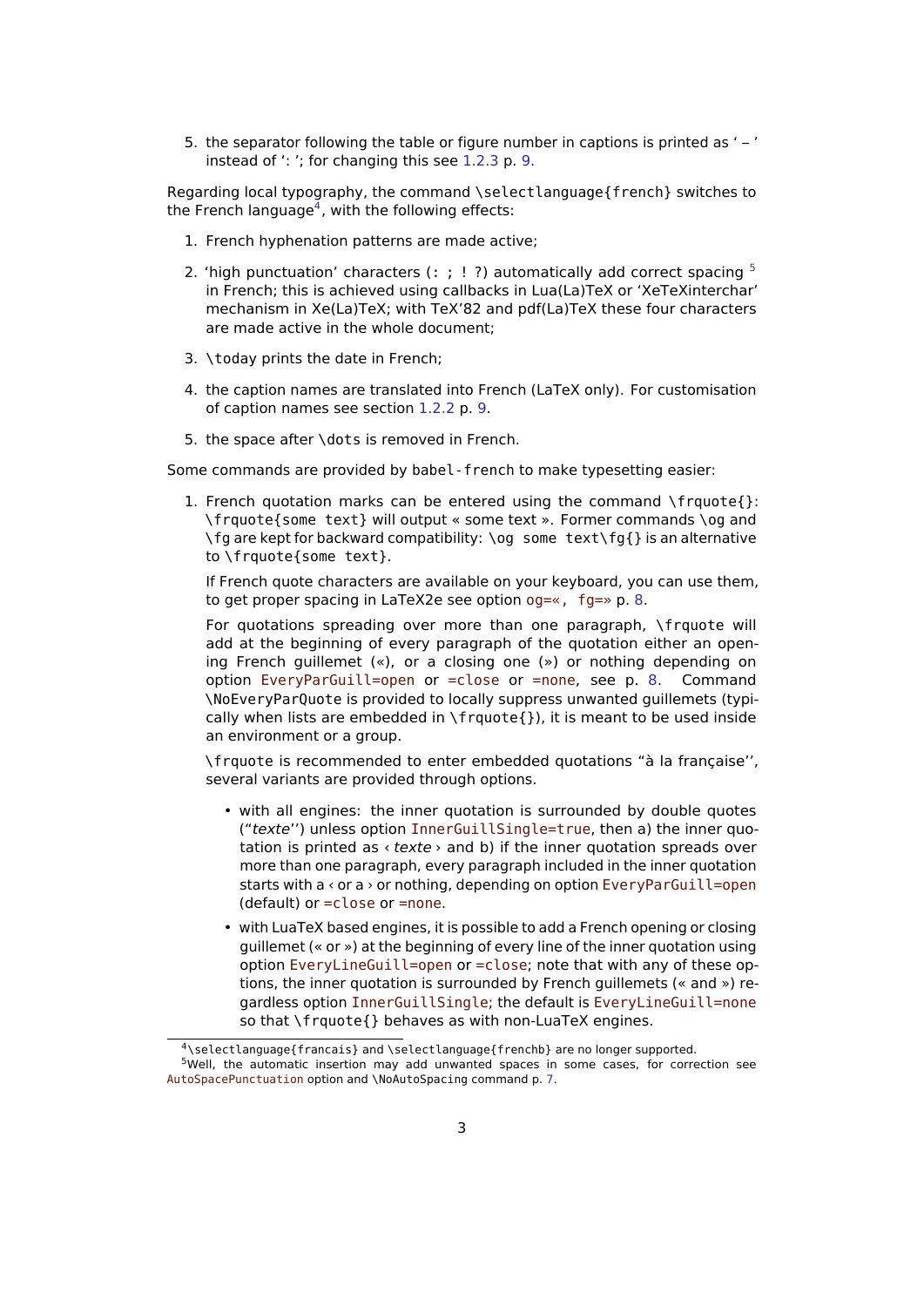A starred variant \frquote\* is meant for inner quotations which end together with the outer one: using \frquote\* for the inner quotation will print only one closing quote character (the outer one) as recommended by the French 'Imprimerie Nationale'.

- <span id="page-3-0"></span>2. \frenchdate{<year>}{<month>}{<day>} helps typesetting dates in French: \frenchdate{2001}{01}{01} will print 1<sup>er</sup> janvier 2001 in a box without any linebreak.
- 3. A command \up is provided to typeset superscripts like M\up{me} (abbreviation for "Madame''), 1\up{er} (for "premier''). Other commands are also provided for ordinals: \ier, \iere, \iers, \ieres, \ieme, \iemes (3\iemes prints  $3^{es}$ ). All these commands take advantage of real superscript letters when they are available in the current font.
- 4. Command \bname{} (boxed name) is provided to typeset family names: its argument will not be hyphenated except on explicit hyphens. \bsc{} (boxed small caps) is a variant that prints its argument in small capitals, it is meant for bibliographies, signatures, etc. Usage: Albert~\bsc{Camus}.
- 5. Commands \primo, \secundo, \tertio and \quarto print  $1^{\circ}$ ,  $2^{\circ}$ ,  $3^{\circ}$ ,  $4^{\circ}$ . \FrenchEnumerate{6} prints 6°.
- 6. Abbreviations for "Numéro(s)" and "numéro(s)" ( $N^{\circ}$   $N^{\circ s}$  n° and n<sup>os</sup>) are obtained via the commands \No, \Nos, \no, \nos.
- 7. Two commands are provided to typeset the symbol for "degré'': \degre prints the raw character and \degres should be used to typeset temperatures (e.g., "20~\degres C'' with a non-breaking space), or for alcohols'' strengths (e.g., "45\degres'' with no space in French) or for angles in math mode.
- 8. In math mode the comma has to be surrounded with braces to avoid a spurious space being inserted after it, in decimal numbers for instance (see the TEXbook p. 134). The command \DecimalMathComma makes the comma behave as an ordinary character when the current language is French (no space added); as a counterpart, if \DecimalMathComma is active, an explicit space has to be added in lists and intervals:  $\frac{6}{\lambda}$ , 1]\$,  $\frac{s(x,\lambda)}{y}$ \$. \StandardMathComma switches back to the standard behaviour of the comma in French.

The icomma package is an alternative workaround.

- 9. A command \nombre was provided in 1.x versions to easily format numbers in slices of three digits separated either by a comma in English or with a space in French; \nombre is now mapped to \numprint from numprint.sty, which should be loaded after Babel, see numprint.pdf for more information.
- 10. babel-french has been designed to take advantage of the xspace package if present: adding \usepackage{xspace} in the preamble will force macros like \fg, \ier, \ieme, \dots, …, to respect the spaces you type after them, for instance typing '1\ier juin' will print '1<sup>er</sup> juin' (no need for a forced space after 1\ier).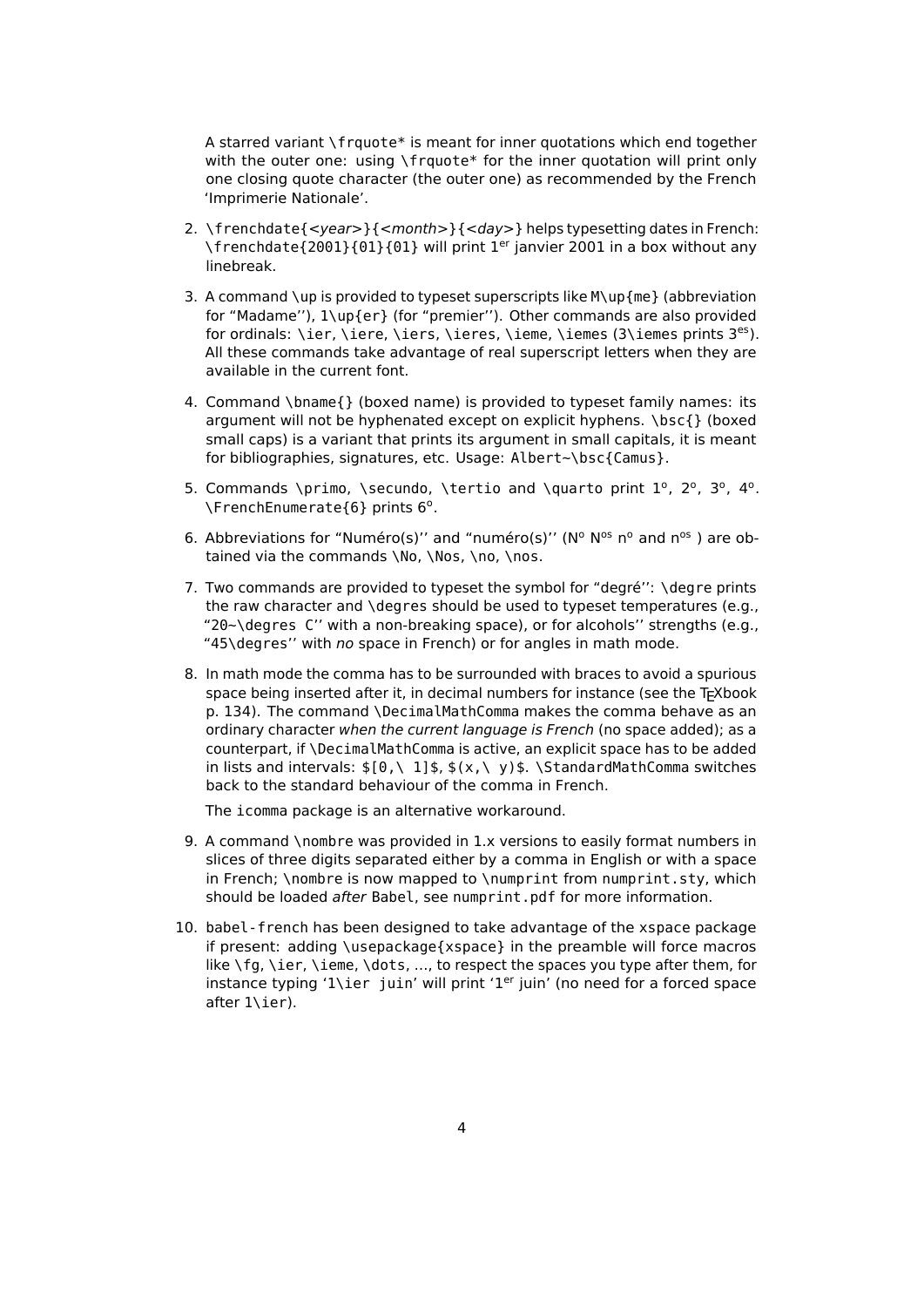### <span id="page-4-0"></span>**1.2 Customisation**

Customisation of babel-french relies on command \frenchsetup{} (formerly called  $\mathcal{E}$  frenchbsetup{}, the latter name will be kept for ever to ensure backwards compatibility), options are entered using the keyval syntax. The command \frenchsetup{} is to appear in the preamble only (after loading Babel).

#### <span id="page-4-1"></span>**1.2.1 \frenchsetup{options}**

\frenchsetup{} and \frenchbsetup{} are synonymous; the latter should be preferred as the language name for French in Babel is no longer frenchb but french. \frenchsetup{ShowOptions} prints all available options to the .log file, it is just meant as a remainder of the list of offered options. As usual with keyval syntax, boolean options (as ShowOptions) can be entered as ShowOptions=true or just ShowOptions, the =true part can be omitted.

The other options are listed below. Their default value is shown between braces, sometimes followed be a '\*'. The '\*' means that the default shown applies when babel - french is loaded as the last option of Babel - Babel's main language-, and is toggled otherwise.

- StandardLayout=true (false\*) forces babel-french not to interfere with the layout: no action on any kind of lists, first paragraphs of sections are not indented (as in English), no action on footnotes; it useless unless French is the main language. This option can be used to avoid conflicts with classes or packages which customise lists or footnotes.
- GlobalLayoutFrench=false (true\*) can only be used when French is the main language; setting it to false will emulate what prior versions of babel-french (pre-2.2) did: lists, and first paragraphs of sections will be displayed the standard way in other languages than French, and "à la française'' in French (changing the layout inside a document is a bad practice imho). Note that the layout of footnotes is language independent anyway (see below FrenchFootnotes and AutoSpaceFootnotes).
- IndentFirst=false (true\*) ; set this option to false if you do not want babelfrench to force indentation of the first paragraph of sections. When French is the main language, this option applies to all languages.
- PartNameFull=false (true) ; when true, babel-french numbers the title of \part{} commands as "Première partie'', "Deuxième partie'' and so on. With some classes which change the \part{} command (AMS classes do so), you could get "Première partie 1'', "Deuxième partie 2'' in the toc; when this occurs, this option should be set to false, part titles will then be printed as "Partie I'', "Partie II''.
- ListItemsAsPar=true (false) setting this option to true is recommended: list items will be displayed as paragraphs with indented labels (in the "Imprimerie Nationale'' way) instead of having labels hanging into the left margin. How these two layouts differ is shown below: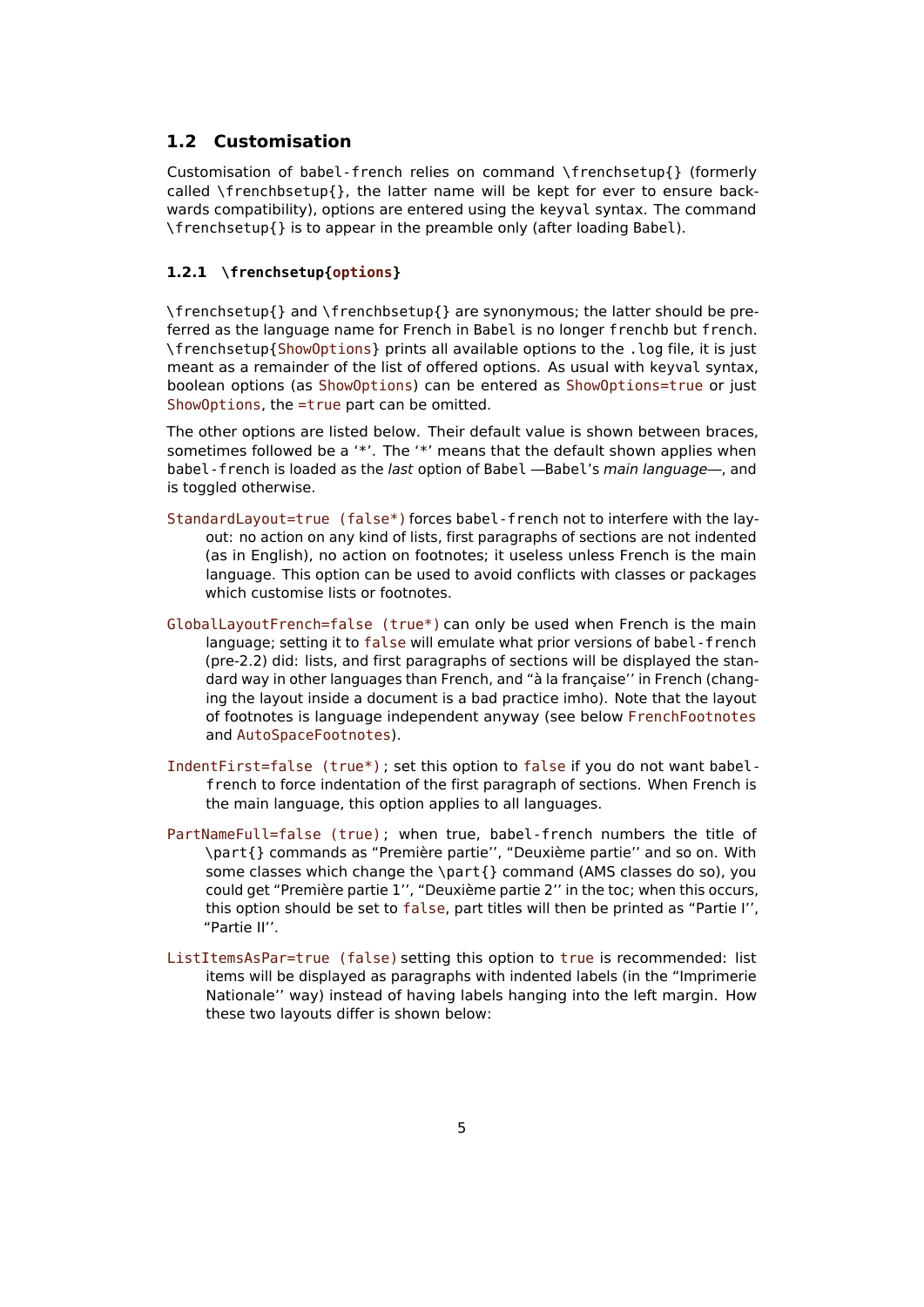

Text starting at 'parindent' <= Leftmargin — first item running on two lines or more… — first second level item on two lines… — next one… — second item…

Default French layout With ListItemsAsPar=true

- StandardListSpacing=true (false\*)<sup>[6](#page-5-0)</sup>; babel-french customises the vertical spaces in the list environment, this affects all lists, including itemize enumerate, description, but also abstract, quote, quotation, verse, etc. which are based on list. Setting this option to true reverts to the standard settings of the list environment as defined by the document class.
- StandardItemizeEnv=true (false\*) ; babel-french redefines the itemize environment to suppress any vertical space between items of itemize lists in French and customises left margins. Setting this option to true reverts to the standard definition of itemize.
- StandardEnumerateEnv=true (false\*) ; babel-french redefines enumerate and description environments to make left margins match those of the French version of itemize lists. Setting this option to true reverts to the standard definition of enumerate and description.
- StandardItemLabels=true (false\*) when set to true this option prevents babelfrench from changing the labels in itemize lists in French.

ItemLabels=\textbullet, \textendash, \ding{43}, (\textemdash\*) ; when StandardItemLabels=false (the default), this option enables to choose the label used in French itemize lists for all levels. The next four options do the same but each one for a specific level only. Note that  $\diagdown$  ding{43} requires loading the pifont package.

- ItemLabeli=\textbullet, \textendash, \ding{43} (\textemdash\*)
- ItemLabelii=\textbullet, \textendash, \ding{43} (\textemdash\*)
- ItemLabeliii=\textbullet, \textendash, \ding{43} (\textemdash\*)
- ItemLabeliv=\textbullet, \textendash, \ding{43} (\textemdash\*)
- StandardLists=true (false\*) forbids babel-french to customise any kind of list. Try the option StandardLists in case of conflicts with classes or packages that customise lists too. This option is just a shorthand setting all four options StandardListSpacing=true, StandardItemizeEnv=true, StandardEnumerateEnv=true and StandardItemLabels=true.

<span id="page-5-0"></span> $6$ This option should be used instead of former option ReduceListSpacing (kept for backward compatibility) which could be misleading: with some classes (smfart, smfbook f.i.) you had to set ReduceListSpacing=false to revert to the class settings which actually reduce list's spacings even more than babel-french! StandardListSpacing=true replaces ReduceListSpacing=false.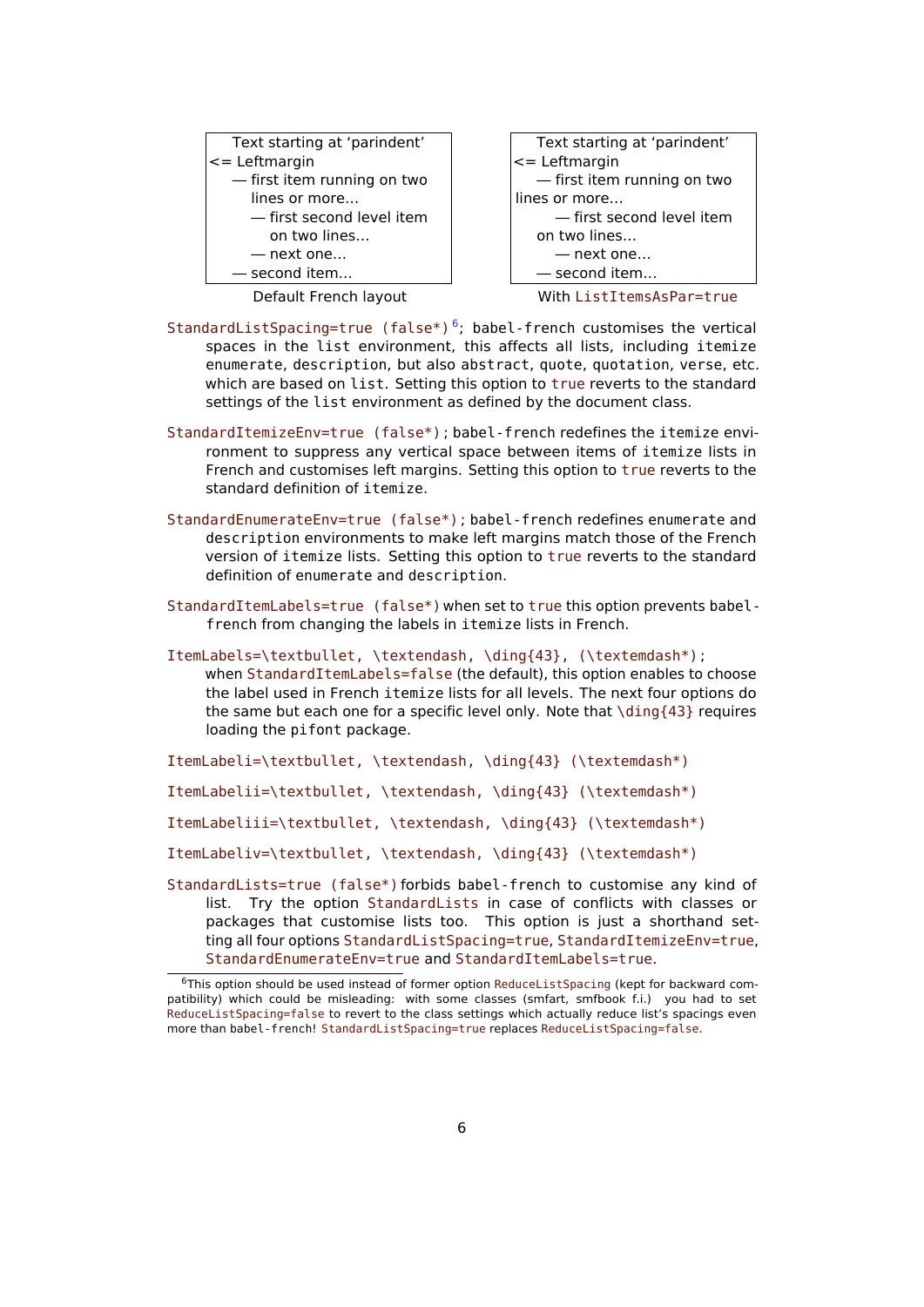- ListOldLayout=true (false) ; starting with version 2.6a, the layout of lists has changed regarding leftmargins' sizes and default itemize label ('—' instead of '–' up to 2.5k). This option, provided for backward compatibility, displays lists as they were up to version 2.5k.
- FrenchFootnotes=false (true\*) reverts to the standard layout of footnotes. By default babel - french typesets leading numbers as '1. ' instead of '<sup>1</sup>', but has no effect on footnotes numbered with symbols (as in the \thanks command). Two commands \StandardFootnotes and \FrenchFootnotes are available to change the layout of footnotes locally; \StandardFootnotes can help when some footnotes are numbered with letters (inside minipages for instance).
- AutoSpaceFootnotes=false (true\*) ; by default babel-french adds a thin space in the running text before the number or symbol calling the footnote. Making this option false reverts to the standard setting (no space added).
- <span id="page-6-0"></span>AutoSpacePunctuation=false (true) ; in French, the user should input a space before the four characters ':;!?' but as many people forget about it (even among native French writers!), the default behaviour of babel-french is to automatically typeset non-breaking spaces the width of which is either \FBthinspace (defauts to a thin space) before ';' '!' '?' or \FBcolonspace (defauts to \space) before ':'; the defaults follow the French 'Imprimerie Nationale's recommendations. This is convenient in most cases but can lead to addition of spurious spaces in URLs, in MS-DOS paths or in timetables (10:55) —this no longer occurs with LuaTeX—, except if they are typed in \texttt or verbatim mode. When the current font is a monospaced (typewriter) font, no spurious space is added in that case  $^7$  $^7$ , so the default behaviour of of babel-french in that area should be fine in most circumstances.

Choosing AutoSpacePunctuation=false will ensure that a proper space is added before ':;!?' if and only if a (normal) space has been typed in. This option gives full control on space insertion before ':;!?'. Those who are unsure about their typing in this area should stick to the default option and use the provided \NoAutoSpacing command inside a group in case an unwanted space is added by babel-french (i.e.  $\{\N0AutoSpacing http://mysite}$ <sup>[8](#page-6-2)</sup> or {\NoAutoSpacing ???} (needed for pdfTeX only).

- ThinColonSpace=true (false) changes the non-breaking space added before the colon ':' to a thin space, so that the same amount of space is added before any of the four 'high punctuation' characters. The default setting is supported by the French 'Imprimerie Nationale'.
- OriginalTypewriter=true (false) prevents any customisation of \ttfamily and \texttt{} in French. This option should only be used to ensure backward compatibility. The current default behaviour is to switch off any addition of space before high punctuation with typewriter fonts (e.g. verbatim).
- <span id="page-6-3"></span>UnicodeNoBreakSpaces=true (false) ; (experimental) this option should be set to true only while converting LuaLaTeX files to HTML. It ensures that nonbreaking spaces added by babel-french are inserted in the PDF file as U+A0

<span id="page-6-1"></span> $7$ Unless option OriginalTypewriter is set, \ttfamily is redefined in French to switch off space tuning, see below.

<span id="page-6-2"></span><sup>&</sup>lt;sup>8</sup>Actually, this is needed only with the XeTeX and pdfTeX engines. LuaTeX no longer inserts any space in strings like http://mysite, C:\Foo, 10:55…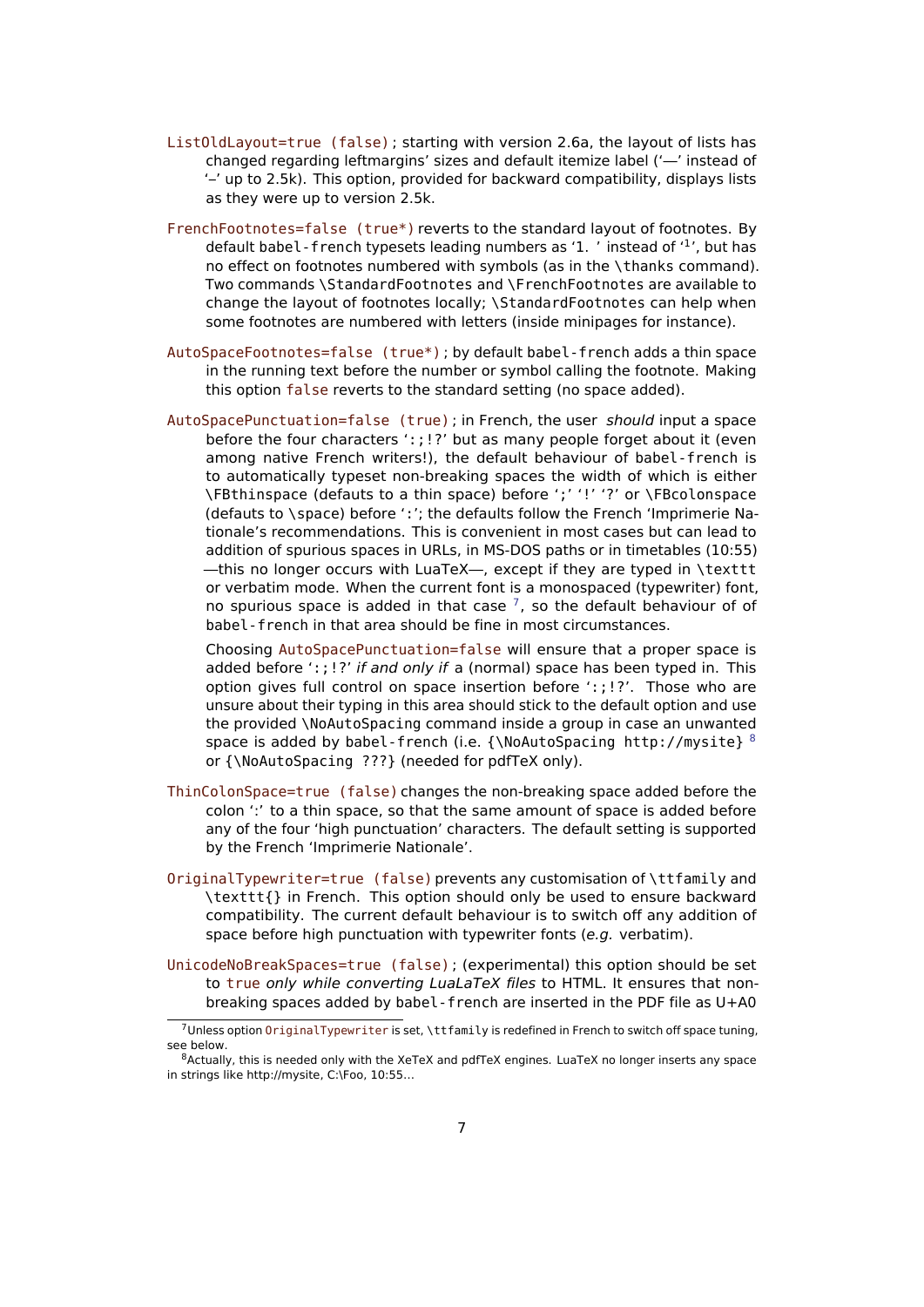<span id="page-7-0"></span>or U+202F (thin) instead of penalties and glues. Note that lwarp (v. 0.37 and up) is fully compatible with babel-french for translating PDFLaTeX or XeLaTeX files to HTML.

- og=«, fg=» ; when guillemets characters are available on the keyboard (through a compose key for instance), it is nice to use them instead of typing \frquote{}. This option tells babel-french which characters are opening and closing French guillemets (they depend on the input encoding), then you can type either « guillemets » or «guillemets» (with or without spaces) to get properly typeset French quotes. This option works with LuaLaTeX and XeLaTeX; with pdfLaTeX it requires inputenc to be loaded with a proper encoding: 8-bits encoding (latin1, latin9, ansinew, applemac,…) or multi-byte encoding (utf8, utf8x).
- INGuillSpace=true (false) resets the dimensions of spaces after opening French quotes and before closing French quotes to the French 'Imprimerie Nationale' standards (inter-word space). babel-french's default setting produces slightly narrower spaces with less stretchability.
- EveryParGuill=open, close, none (open) ; sets whether an opening quote («) or a closing one (») or nothing should be printed by \frquote{} at the beginning of every parapraph included in a level 1 (outer) quotation. This option is also considered for level 2 (inner) quotations to decide between  $\leftarrow$  and  $\rightarrow$  when InnerGuillSingle=true (see below).
- <span id="page-7-1"></span>EveryLineGuill=open, close, none (none) ; with LuaTeX based engines only, it is possible to set this option to open [resp. close]; this ensures that a '«' [resp. '»'] followed by a proper space will be inserted at the beginning of every line of embedded (inner) quotations spreading over more than one line (provided that both outer and inner quotations are entered with \frquote{}). When EveryLineGuill=open or =close the inner quotation is always surrounded by « and », the next option is ineffective.
- InnerGuillSingle=true (false) ; if InnerGuillSingle=false (default), inner quotations entered with \frquote{} start with `` and end with ''. If InnerGuillSingle=true, < and > are used instead of British double quotes; moreover if option EveryParGuill=open (or close) is set,  $a \cdot (or \rightarrow)$  is added at the beginning of every parapraph included in the inner quotation.
- ThinSpaceInFrenchNumbers=true (false) ; if numprint has been loaded with the autolanguage option, while typesetting numbers with the \numprint{} com-mand, \npthousandsep is defined as a non-breaking space (~) <sup>[9](#page-7-2)</sup> in French; when set to true, this option redefines \npthousandsep as a thin space  $(\cdot)$ , ).
- SmallCapsFigTabCaptions=false (true\*) ; when set to false, \figurename and \tablename will be printed in French captions as "Figure'' and "Table'' instead of being printed in small caps (the default). The same result can be achieved by defining \FBfigtabshape as \relax before loading babel-french (in a document class f.i.).
- CustomiseFigTabCaptions=false (true\*) ; when false the default separator (colon) is used instead of \CaptionSeparator. Anyway, babel-french tries hard to insert a proper space before it in French and warns if it fails to do so.

<span id="page-7-2"></span><sup>9</sup>Actually without stretch nor shrink.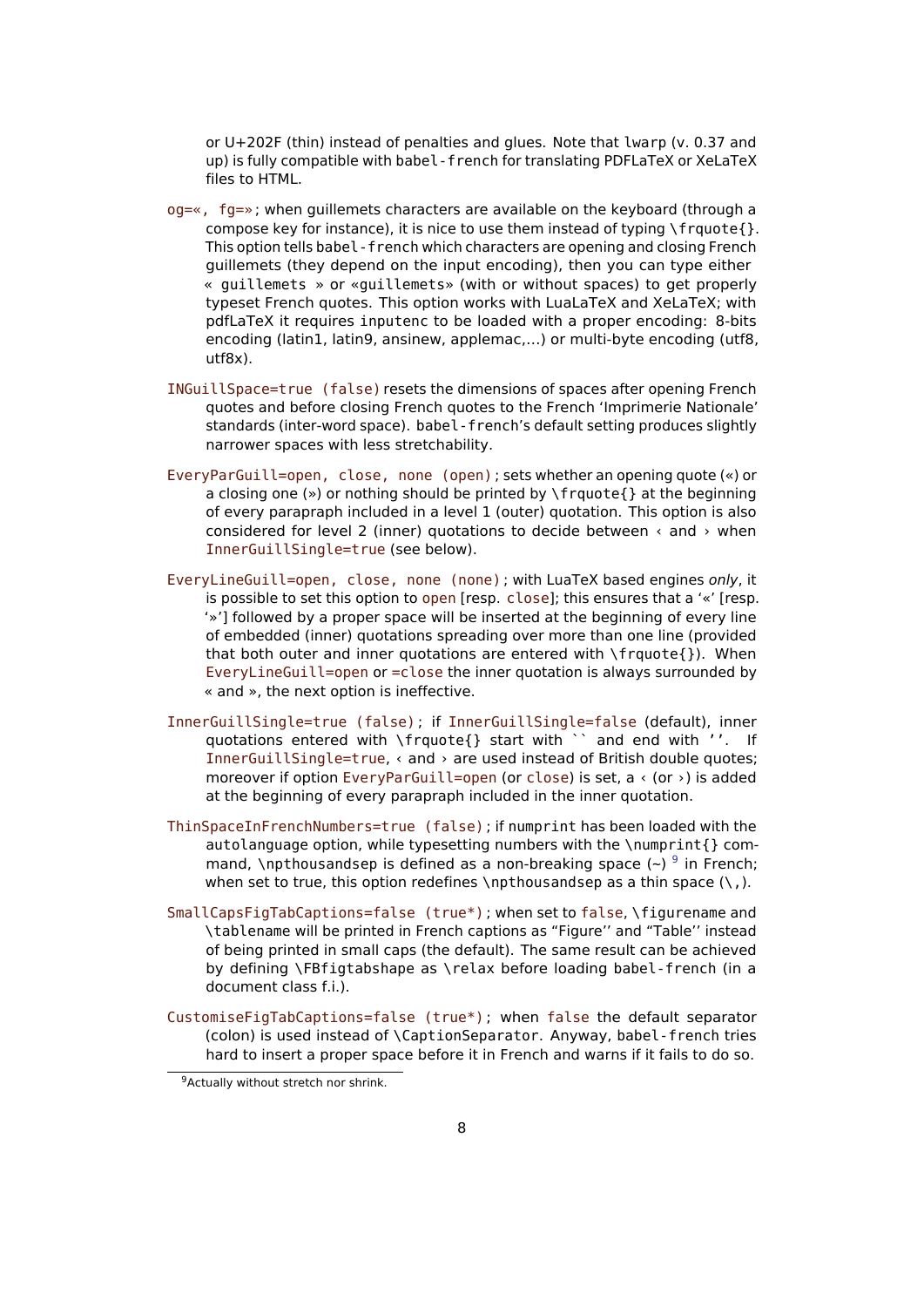- OldFigTabCaptions=true (false) is to be used only when figures' and tables' captions must be typeset as with pre 3.0 versions of babel-french (with \CaptionSeparator in French and colon otherwise). Intended for standard LaTeX classes only.
- FrenchSuperscripts=false (true) ; then \up=\textsuperscript. (option added in version 2.1). Should only be made false to recompile documents written before 2008 without changes: by default \up now relies on \fup designed to produce better looking superscripts.
- LowercaseSuperscripts=false (true) ; by default babel-french inhibits the uppercasing of superscripts (for instance when they are moved to page headers). Making this option false will disable this behaviour (not recommended).
- SuppressWarning=true (false) ; can be turned to true if you are bored with babel-french's warnings; use this option as first option of \frenchsetup{} to cancel warnings launched by other options.

**Options' order** – Please remember that options are read in the order they appear in the \frenchsetup{} command. Someone wishing that babel-french leaves the layout of lists and footnotes untouched but caring for indentation of first paragraph of sections should choose

\frenchsetup{StandardLayout,IndentFirst} to get the expected layout. The reverse order \frenchsetup{IndentFirst,StandardLayout} would lead to option IndentFirst being overwritten by StandardLayout.

### <span id="page-8-0"></span>**1.2.2 Caption names**

All caption names can easily be customised in French using the simplified syntax introduced by Babel 3.9, for instance \def\frenchproofname{Preuve} or \def\acadianproofname{Preuve} for the acadian dialect. The older syntax \addto\captionsfrench{\def\proofname{Preuve}} still works. Keep in mind that only french can be used to redefine captions, even if Babel's option was entered as frenchb or francais.

#### <span id="page-8-1"></span>**1.2.3 Figure and table captions**

In French, captions in figures and tables should never be printed as 'Figure 1: ' which is the default in standard LaTeX2e classes (a space should always preceed a colon in French), anyway 'Figure  $1 - '$  is preferred.

When French is the main language, the default behaviour of babel-french is to change the separator (colon) used in figures' and tables' captions for all languages to \CaptionSeparator which defaults to ' – ' and can be redefined in the preamble with \renewcommand\*{\CaptionSeparator}{...}. This works for the standard LaTeX2e classes, for the memoir koma-script and beamer classes. In case this procedure fails a warning is issued.

When French is not the main language, the colon is preserved for all languages including French but babel-french tries hard to insert a proper space before it and warns if it fails to do so.

Three options are provided to customise figure and table captions: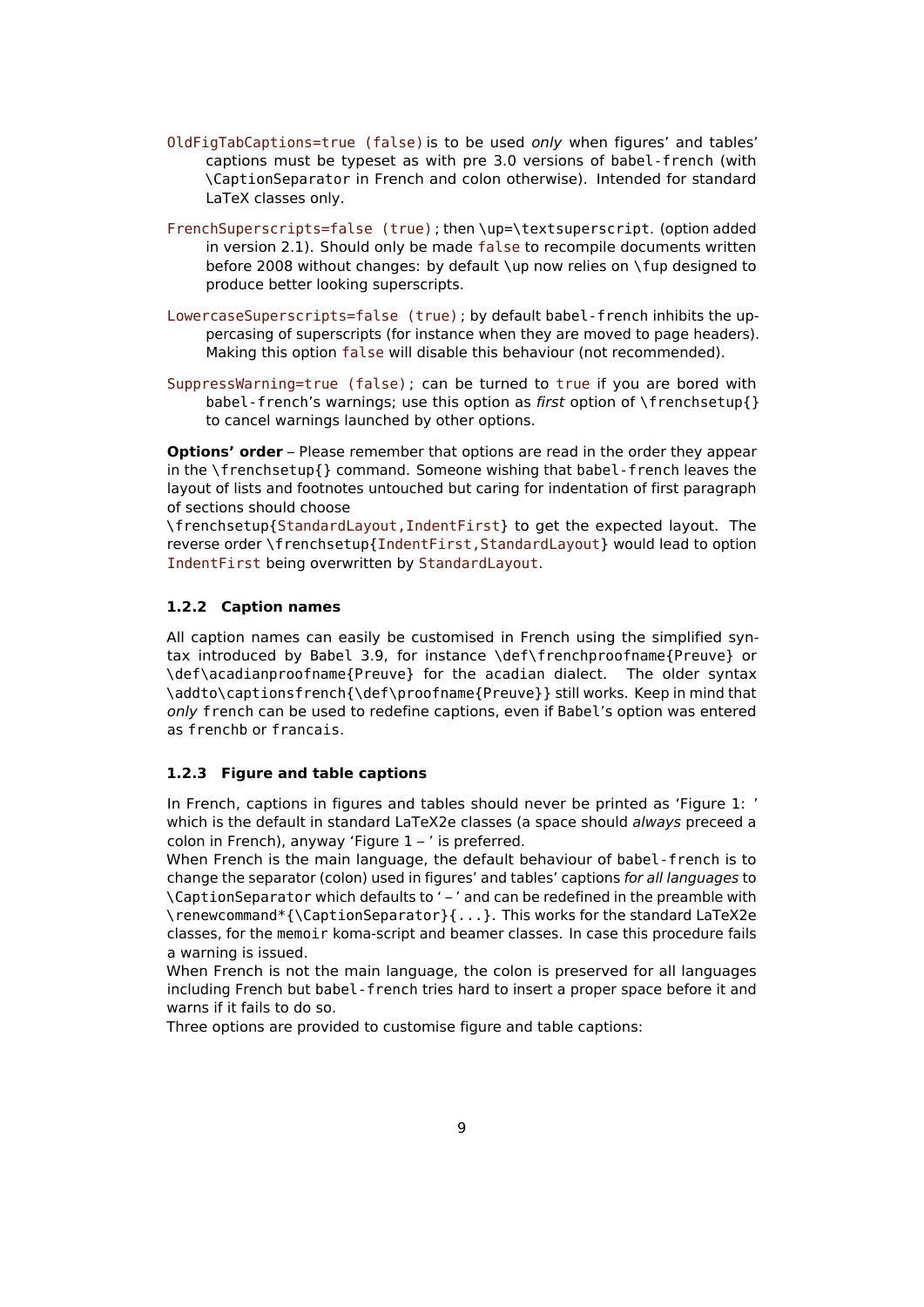- CustomiseFigTabCaptions is set to true when French is the main language (hence separator  $=$  ' – ') and to false otherwise (hence separator  $=$  ': ' with a proper space before the colon in French if possible); toogle this option if needed;
- the second option, OldFigTabCaptions, can be set to true to print figures' and tables' captions as they were with versions pre 3.0 of babel-french (using \CaptionSeparator in French and colon in other languages); this option only makes sense with the standard LaTeX classes article, report and book;
- the last option, SmallCapsFigTabCaptions, can be set to false to typeset \figurename and \tablename in French as "Figure'' and "Table'' rather than in small caps (the default).

## <span id="page-9-0"></span>**1.3 Hyphenation checks**

Once you have built your format, a good precaution would be to perform some basic tests about hyphenation in French. For LaTeX2e I suggest this:

• run pdfLaTeX on the following file:

```
%%% Test file for French hyphenation.
\documentclass[french]{article}
\usepackage[utf8]{inputenc} % utf8, what else?
\usepackage[T1]{fontenc} % mandatory for French
\usepackage{lmodern} % or erewhon, palatino…
\usepackage{babel}
\begin{document}
\showhyphens{signal container \'ev\'enement alg\`ebre}
\showhyphens{signal container événement algèbre}
\end{document}
```
• check the hyphenations proposed by T<sub>F</sub>X in your log-file; in French you should get with both 7-bit and 8-bit encodings si-gnal contai-ner évé-ne-ment al-gèbre. Do not care about how accented characters are displayed in the log-file, what matters is the position of the '-' hyphen signs only.

If they are all correct, your installation (probably) works fine, if one (or more) is (are) wrong, ask a local wizard to see what's going wrong and perform the test again (or e-mail me about what happens). Frequent mismatches:

- you get sig-nal con-tainer, this probably means that the hyphenation patterns you are using are for US-English, not for French;
- you get no hyphen at all in évé-ne-ment, this probably means that you are using CM fonts and the macro \accent to produce accented characters. Using 8-bits fonts with built-in accented characters avoids this kind of mismatch.

## <span id="page-9-1"></span>**1.4 Changes**

#### **What's new in version 3.5?**

Version 3.5a offers a new option ListItemsAsPar. The default layout of lists is unchanged (for backward compatibility), but users should try this new option which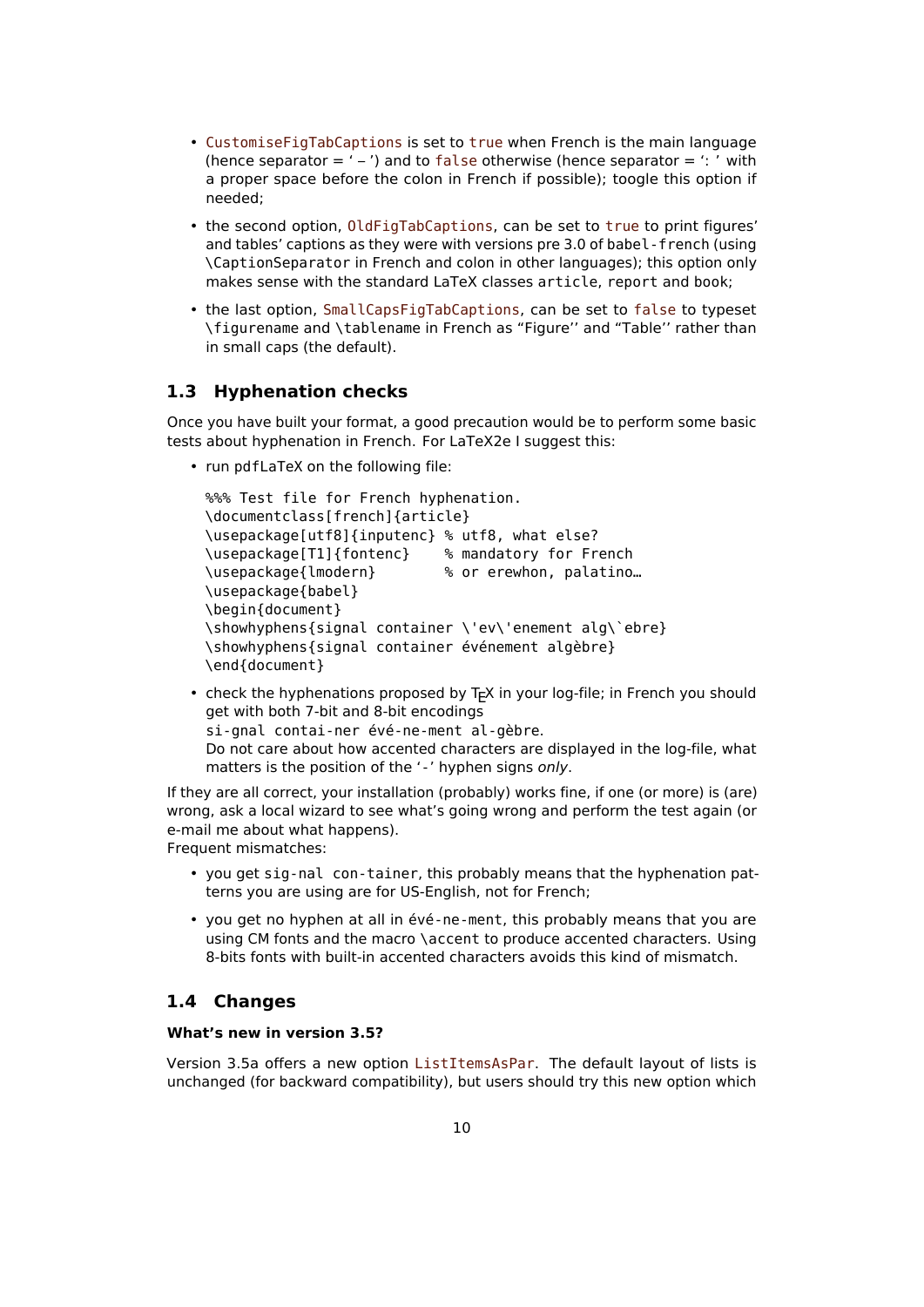ensures a layout of lists closer to French typographic standards: see f.i. how lists are typeset in the book "Lexique des règles typographiques en usage à l'Imprimerie Nationale''.

Version 3.5b fixes a bug due to wrong \everypar's management in \frquote{}; it showed up when \frquote{} immediately followed a sectionning command.

Starting with version 3.5d, a new option StandardListSpacing has been added to supersede ReduceListSpacing.

A new command \NoEveryParQuote has been added in version 3.5e: it is meant to be used inside a group or environment to suppress unwanted guillemets (typically when lists are embedded in  $\{f\}$ .

Version 3.5g fixes a long standing bug affecting LuaTeX: legacy kerning was disabled for Type1 fonts since v3.1g (2015).

Version 3.5j also fixes a long standing bug affecting koma-script, memoir et beamer classes: redefintions of the caption separator (commands \captionformat, \captiondelim, etc.) are now taken into account properly.

Version 3.5k is a cleanup release:

- the translations in French of \figurename and \tablename no longer hold font changing commands (switch to small caps), the font switch has been moved to \fnum@figure and \fnum@table as suggested by Axel Sommerfeldt.
- Package caption can now be loaded whether before or after babel, indifferently.
- \pdfstringdefDisableCommands is no longer used: as suggested by the La-TeX3 team, all commands requiring special care in hyperref's bookmarks are now defined using \textorpdfstring{}{}.

Version 3.5n introduces a new command \bname{} (an alternative to \bsc{}).

#### **What's new in version 3.4?**

Version 3.4a adds a new command \frenchdate (see p. [4\)](#page-3-0) and slightly changes number formatting: \FBthousandsep is now a kern instead of a rubber length. \renewcommand\*{\FBthousandsep}{~} will switch back to the former (wrong) behaviour.

Both options french and acadian can now be used simultaneously in a document; currently french and acadian are identical, it is up to the user to customise acadian in terms of hyphenation patterns, captionnames, date format or high punctuation and quotes spacing if he/she needs a variant for French.

A new command \FBsetspaces has been added for easy customising of spacing before high punctuation and inside quotes independently for french and acadian, see p. [18.](#page-17-0)

Version 3.4 requires eTeX and LuaTeX 1.0.4 or newer.

#### **What's new in version 3.3?**

In version 3.3d the automatic insertion of non-breaking spaces before the colon character has been improved with engine LuaTeX only: a spurious space is no longer inserted in strings like http://mysite, C:\Program Files or 10:55. Unfortunately, my attempts to do the same with XeTeX or pdfTeX were unsuccessful.

A few internal changes have been made in version 3.3c to improve the convertion into HTML of non-breaking spaces added by babel-french. Usage of lwarp (v.0.37 and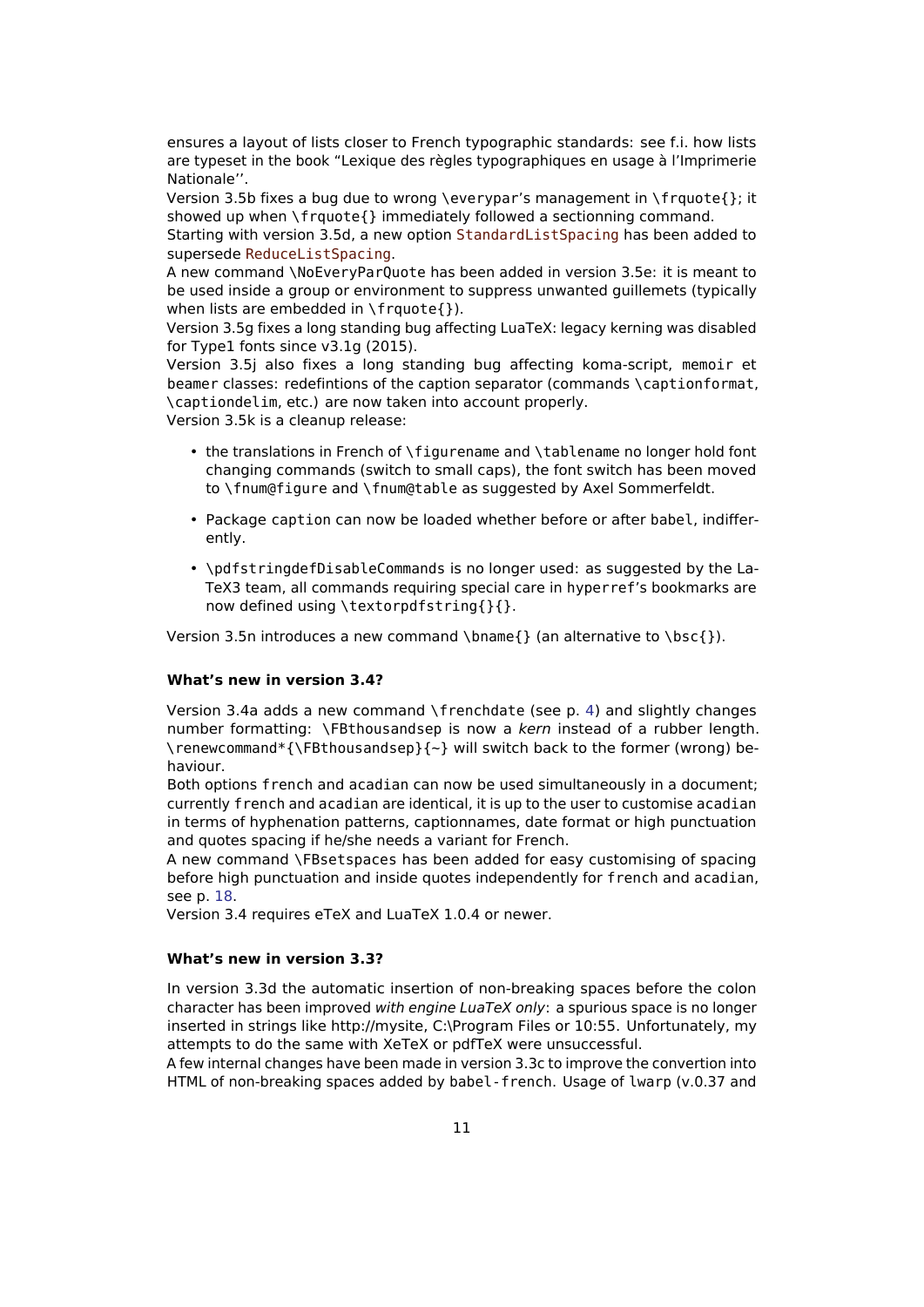up) is recommended for HTML output, it works fine on files compiled with XeLaTeX or pdfLaTeX formats. A new experimental option UnicodeNoBreakSpaces has been added for LuaLaTeX in version 3.3c, see p. [7.](#page-6-3)

According to current Babel's standards, every dialect should have it's own .ldf file; starting with version 3.3b, the main support for French is in french.ldf, portmanteau files frenchb.ldf,francais.ldf, acadian.ldf and canadien.ldf have been added. Recommended options are french or acadian, all other are deprecated. BTW, options french and acadian are currently strictly identical.

Release 3.3a is compatible with LuaTeX v. 0.95 (TL2016) and up. Former skips \FBcolonskip, \FBthinskip and \FBguillskip controlling punctuation spacings in LuaTeX have been removed; all three engines now rely on the same commands \FBcolonspace, \FBthinspace and \FBguillspace.

An alias \frenchsetup{} for \frenchbsetup{} has been added in version 3.3a, it might appear more relevant in the future as the language name frenchb should vanish.

Further customisation of the \part{} command is provided via three new commands \frenchpartfirst, \frenchpartsecond and \frenchpartnameord.

#### **What's new in version 3.2?**

Version 3.2g changes the default behaviour of \frquote{} with LuaTeX based engines, the output is now the same with all engines; to recover the former behaviour, add option EveryLineGuill=open.

The handling of footnotes has been redesigned for the beamer, memoir and komascript classes. The layout of footnotes "à la française'' should be unchanged but footnotes' customisations offered by these classes (i.e. font or color changes) are now available even when option FrenchFootnotes is true.

A long standing bug regarding the xspace package has been fixed: \xspace has been moved up from the internal command \FB@fg to \fg; \frquote{} now works properly when the xspace package is loaded.

Version 3.2b is the first one designed to work with LuaTeX v. 0.95 as included in TeXLive 2016 (LuaTeX's new glue node structure is not compatible with previous versions).

**Warning to Lua(La)TeX users:** starting with version 3.2b the lua code included in frenchb. Lua will not work on older installations (TL2015 f.i.), so babel-french reverts to active characters while handling high punctuation with LuaTeX engines older than 0.95! The best way to go is to upgrade to TL2016 or equivalent asap. Xe(La)TeX and pdf(La)TeX users can safely use babel-french v. 3.2b and later on older installations too.

Tne internals of commands \NoAutoSpacing, \ttfamilyFB, \rmfamilyFB and \sffamilyFB have been completely redesigned in version 3.2c, they behave now consistently with all engines.

#### **What's new in version 3.1?**

New command \frquote{} meant to enter French quotations, especially long ones (spreading over several paragraphs) and/or embedded ones. see p. [3](#page-2-2) for details.

#### **What's new in version 3.0?**

Many deep changes lead me to step babel-french's version number to 3.0a: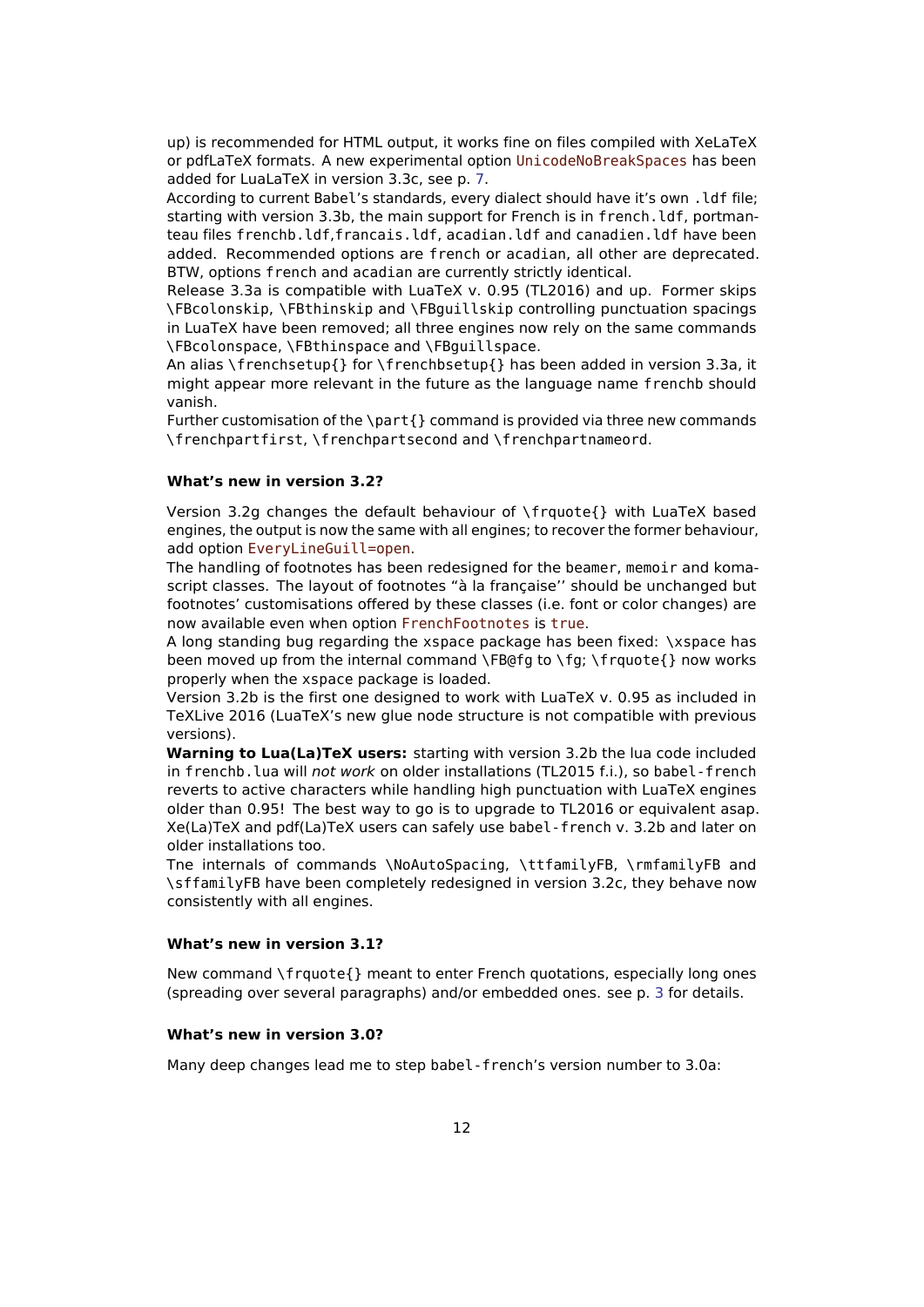- Babel 3.9 is required now to process frenchb.ldf, this change allows for cleaner definitions of dates and captions for the Unicode engines LuaTeX and XeTeX and also provides a simpler syntax for end-users, see section [1.2.2](#page-8-0) p[.9.](#page-8-0)
- \frenchsetup{} options management has been completely reworked; two new options added.
- Canadian French didn't work as a normal Babel's dialect, it should now; btw. the French language should now be loaded as french, not as frenchb or francais and preferably as a global option of \documentclass. Some tolerance still exists in v3.0, but do not rely on it.
- babel-french no longer loads frenchb.cfg: customisation should definitely be done using \frenchsetup{} options.
- Description lists labels are now indented; try setting \descindentFB=0pt (or \listindentFB=0pt for all lists) in the preamble if you don't like it.
- The last but not least change affects the (recent) LuaTeX-based engines, (this means version 0.76 as included in TL2013 and up): active characters are no longer used in French for 'high punctuation'  $10$ . Functionalities and user interface are unchanged.

Many thanks to Paul Isambert who provided the basis for the lua code (see his presentation at GUT'2010) and kindly reviewed my first drafts suggesting significant improvements.

Starting with version 3.0c, babel-french no longer customises lists with the beamer class and offers a new option (INGuillSpace) to follow French 'Imprimerie Nationale' recommendations regarding quotes' spacing.

<span id="page-12-0"></span> $10$ The current babel - french version requires LuaTeX v. 1.0.4 as included in TL2017, see above.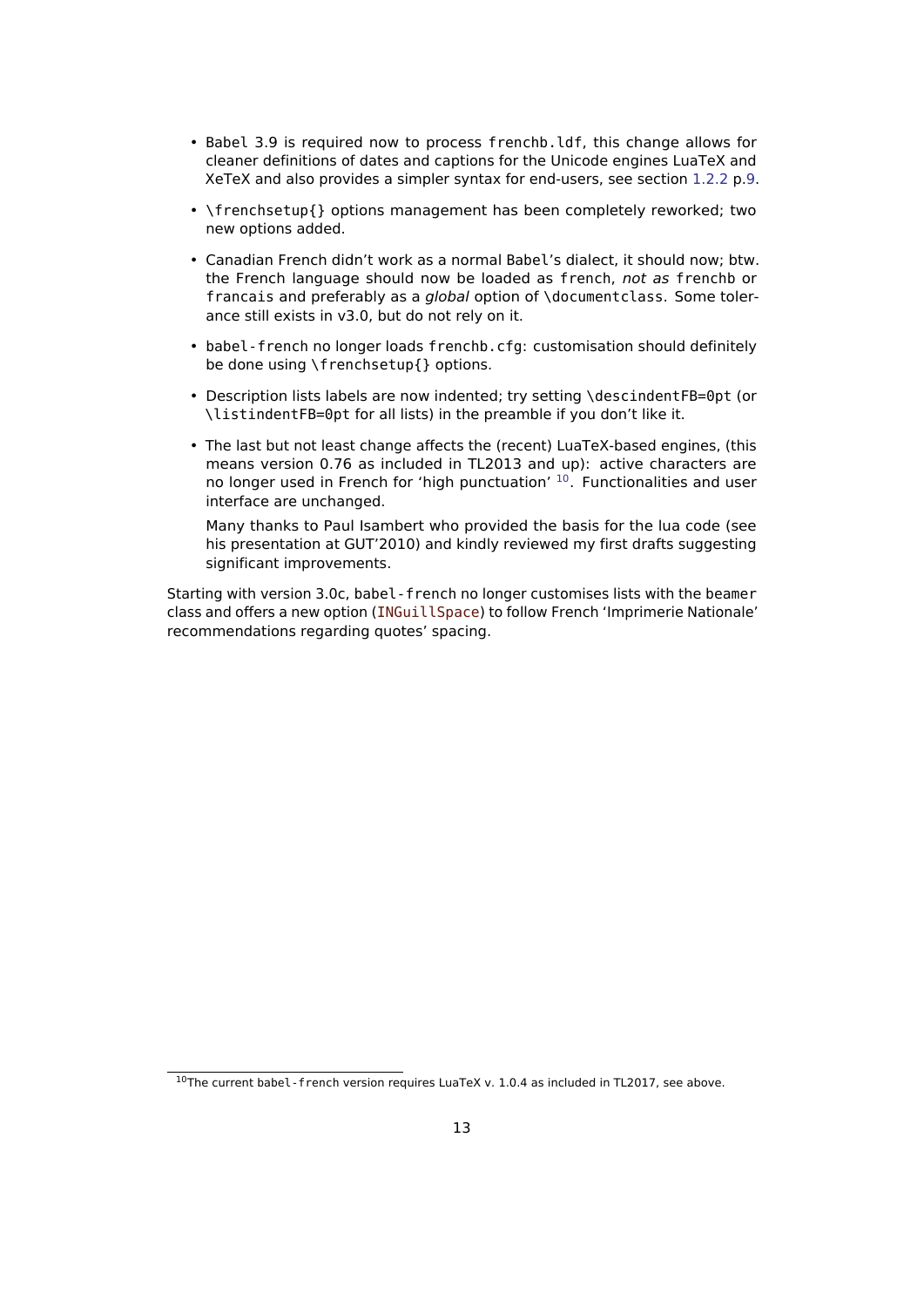## <span id="page-13-0"></span>**2 The code**

## <span id="page-13-1"></span>**2.1 Initial setup**

The macro \LdfInit takes care of preventing that this file is loaded more than once (even if both options french and acadian are used in the same document), checking the category code of the @ sign, etc.

```
1 <*french>
2 \LdfInit\CurrentOption{FBclean@on@exit}
```
Let's provide a substitute for \PackageError, \PackageWarning and \PackageInfo not defined in Plain:

```
3 \def\fb@error#1#2{%
  4 \begingroup
  5 \newlinechar=`\^^J
  6 \def\\{^^J(french.ldf) }%
  7 \errhelp{#2}\errmessage{\\#1^^J}%
  8 \endgroup}
  9 \def\fb@warning#1{%
 10 \begingroup
 11 \newlinechar=`\^^J
 12 \def\\{^^J(french.ldf) }%
 13 \message{\\#1^^J}%
 14 \endgroup}
 15 \def\fb@info#1{%
 16 \begingroup
 17 \newlinechar=`\^^J
 18 \text{def}\1\{\sim\}19 \wlog{#1}%
 20 \endgroup}
Quit if eTeX is not available.
 21 \let\bbl@tempa\relax
```

```
22 \begingroup\expandafter\expandafter\expandafter\endgroup
23 \expandafter\ifx\csname eTeXversion\endcsname\relax
24 \let\bbl@tempa\endinput
25 \fb@error{babel-french requires eTeX.\\
26 Aborting here}
27 {Orignal PlainTeX is not supported,\\
28 please use LuaTeX or XeTeX engines.}
29 \fi
30 \bbl@tempa
```
Quit if Babel's version is less than 3.9i.

```
31 \let\bbl@tempa\relax
32 \ifdefined\babeltags
33 \else
34 \let\bbl@tempa\endinput
35 \ifdefined\PackageError
36 \PackageError{french.ldf}
37 {babel-french requires babel v.3.16.\MessageBreak
38 Aborting here}
39 {Please upgrade Babel!}
40 \else
```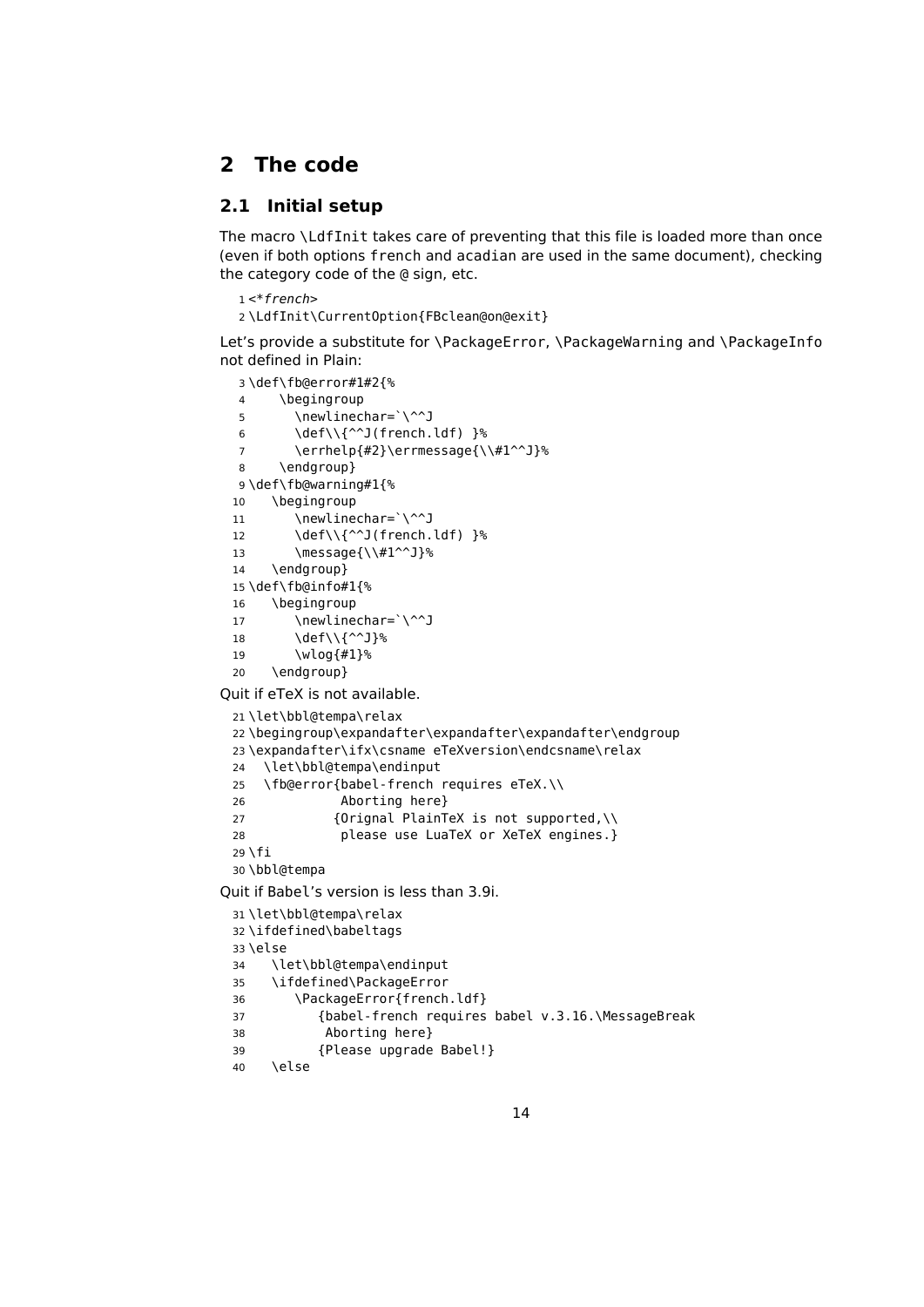```
41 \fb@error{babel-french requires babel v.3.16.\\
42 Aborting here}
43 {Please upgrade Babel!}
44 \fi
45 \fi
46 \bbl@tempa
```
Make sure that \l@french is defined (fallbacks are \l@nohyphenation if available or 0). babel.def (3.9i and up) defines \l@<languagename> also for eTeX, LuaTeX and XeTeX formats which set \lang@<languagename>.

```
47 \def\FB@nopatterns{%
48 \ifdefined\l@nohyphenation
49 \adddialect\l@french\l@nohyphenation
50 \edef\bbl@nulllanguage{\string\language=nohyphenation}%
51 \else
52 \edef\bbl@nulllanguage{\string\language=0}%
53 \adddialect\l@french0
54 \fi
55 \@nopatterns{French}}
56 \ifdefined\l@french \else \FB@nopatterns \fi
```
Babel's French language can be loaded with option acadian which stands for Canadian French. If no specific hyphenation patterns are available, Canadian French will use the French ones.

```
57 \ifdefined\l@acadian
58 \adddialect\l@canadien\l@acadian
59 \else
60 \adddialect\l@acadian\l@french
61 \adddialect\l@canadien\l@french
62 \fi
```
French uses the standard values of \lefthyphenmin (2) and \righthyphenmin (3); let's provide their values though, as required by Babel.

```
63 \providehyphenmins{french}{\tw@\thr@@}
64 \providehyphenmins{acadian}{\tw@\thr@@}
```
\ifLaTeXe No support is provided for late LaTeX-2.09: issue a warning and exit if LaTeX-2.09 is in use. Plain is still supported.

```
65 \newif\ifLaTeXe
66 \let\bbl@tempa\relax
67 \ifdefined\magnification
68 \else
69 \ifdefined\@compatibilitytrue
70 \LaTeXetrue
71 \else
72 \PackageError{french.ldf}
73 {LaTeX-2.09 format is no longer supported.\MessageBreak
74 Aborting here}
75 {Please upgrade to LaTeX2e!}
76 \let\bbl@tempa\endinput
77 \fi
78 \fi
79 \bbl@tempa
```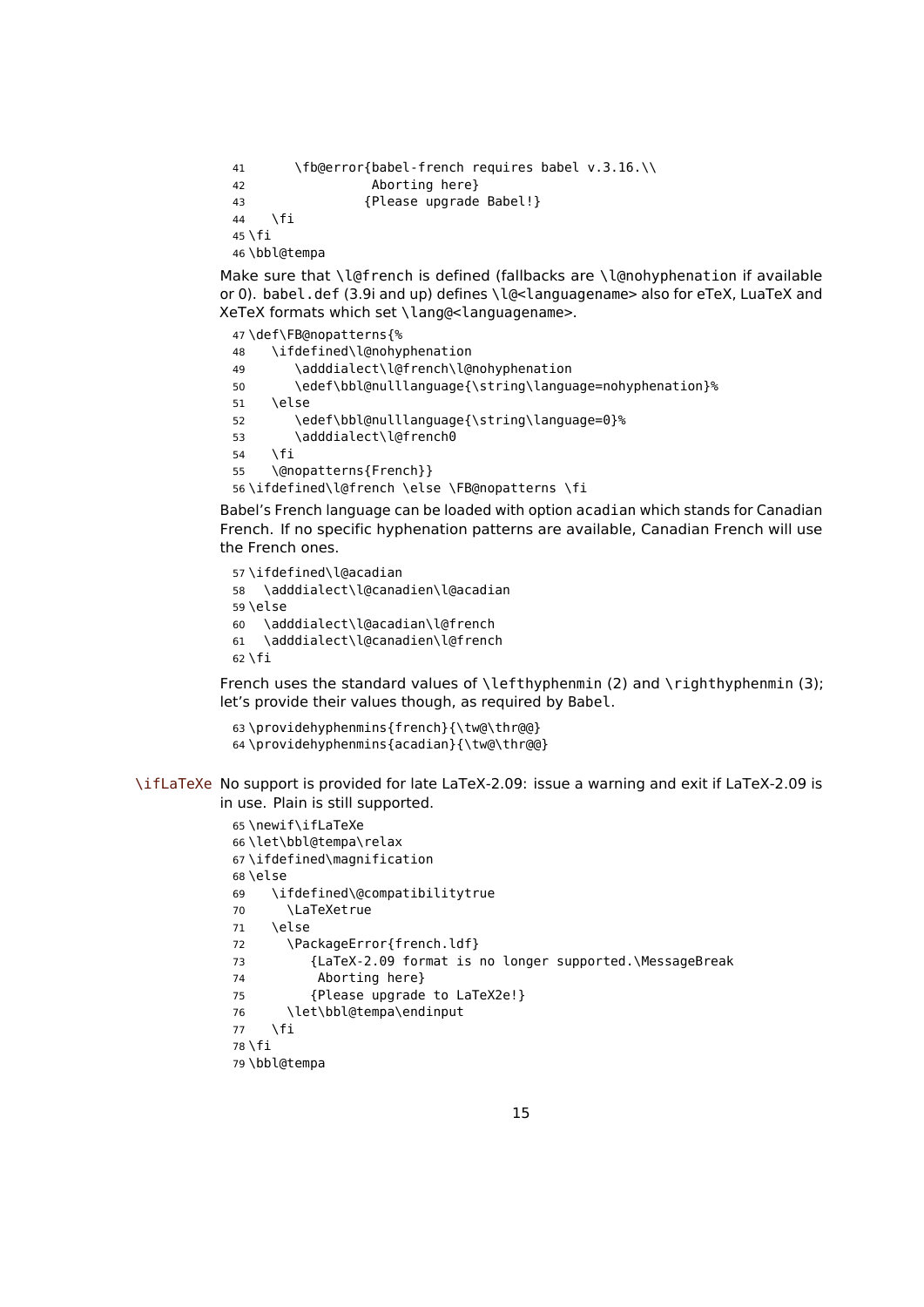\ifFBunicode French hyphenation patterns are now coded in Unicode, see file hyph-fr.tex. XeTeX \ifFBLuaTeX and LuaTeX engines require some extra code to deal with the French "apostrophe''. \ifFBXeTeX Let's define three new 'if': \ifFBLuaTeX, \ifFBXeTeX and \ifFBunicode which will be true for XeTeX and LuaTeX engines and false for 8-bits engines.

> \newif\ifFBunicode \newif\ifFBLuaTeX \newif\ifFBXeTeX \begingroup\expandafter\expandafter\expandafter\endgroup \expandafter\ifx\csname luatexversion\endcsname\relax  $85$  \else \FBunicodetrue \FBLuaTeXtrue  $87 \setminus fi$  \begingroup\expandafter\expandafter\expandafter\endgroup \expandafter\ifx\csname XeTeXrevision\endcsname\relax 90 \else \FBunicodetrue \FBXeTeXtrue  $92$  \fi

\ifFBfrench True when the current language is French or any of its dialects; will be set to true by \extrasfrench and to false by \noextrasfrench. Used in \DecimalMathComma and frenchsetup{og=«, fg=»}.

93 \newif\ifFBfrench

\extrasfrench The macro \extrasfrench will perform all the extra definitions needed for the \noextrasfrench French language. The macro \noextrasfrench is used to cancel the actions of \extrasfrench.

> In French, character "apostrophe'' (U+27 or U+2019) is a letter in expressions like l'ambulance (French hyphenation patterns provide entries for this kind of words). This means that the \lccode of "apostrophe'' has to be non null in French for proper hyphenation of those expressions, and has to be reset to null when exiting French. The following code ensures correct hyphenation of words like d'aventure, l'utopie, with all TeX engines (XeTeX, LuaTeX, pdfTeX) using hyph-fr.tex patterns.

 \def\extrasfrench{% \FBfrenchtrue \babel@savevariable{\lccode"27}% \lccode"27="27 \ifFBunicode \babel@savevariable{\lccode"2019}% \lccode"2019="2019  $101$  \fi 102 } \def\noextrasfrench{\FBfrenchfalse}

One more thing \extrasfrench needs to do is to make sure that "Frenchspacing'' is in effect. \noextrasfrench will switch "Frenchspacing'' off again if necessary.

104 \addto\extrasfrench{\bbl@frenchspacing}

105 \addto\noextrasfrench{\bbl@nonfrenchspacing}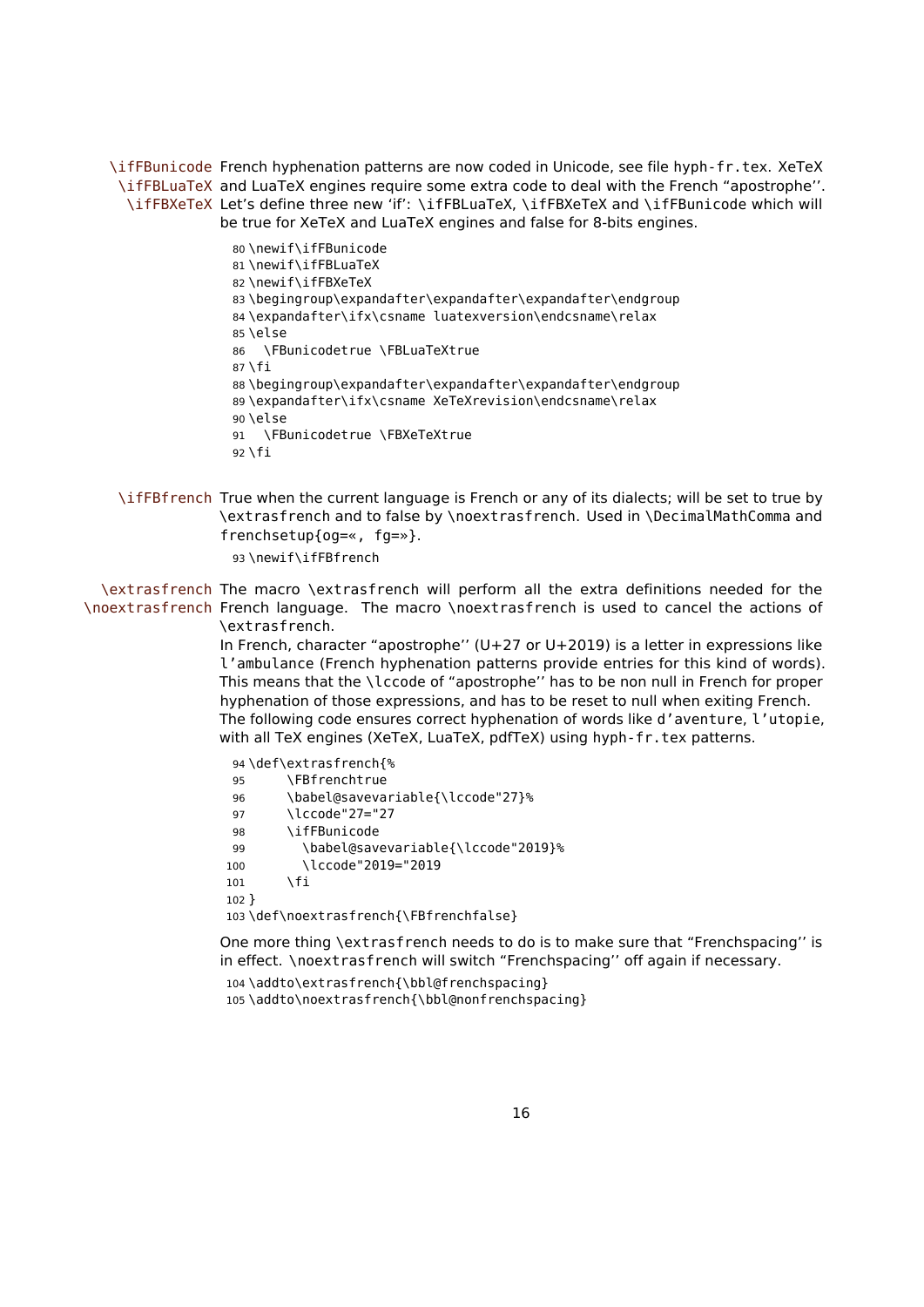#### <span id="page-16-0"></span>**2.2 Punctuation**

As long as no better solution is available, the 'high punctuation' characters (; ! ? and :) have to be made \active for an automatic control of the amount of space to be inserted before them. Both XeTeX and LuaTeX provide an alternative to active characters ('XeTeXinterchar' mechanism and LuaTeX's callbacks).

\ifFB@active@punct Three internal flags are needed for the three different techniques used for 'high punctuation' management.

106 \newif\ifFB@active@punct \FB@active@puncttrue

- \ifFB@luatex@punct With LuaTeX, starting with version 1.0.4, callbacks are used to get rid of active punctuation. With previous versions, 'high punctuation' characters remain active (see below).
	- 107 \newif\ifFB@luatex@punct 108 \ifFBLuaTeX 109 \ifnum\luatexversion<100 110 \ifx\PackageWarning\@undefined 111 \fb@warning{Please upgrade LuaTeX to version 1.0.4 or above!\\% 112 babel-french will make high punctuation characters (;:!?)\\% 113 active with LuaTeX < 1.0.4.}% 114 \else 115 \PackageWarning{french.ldf}{Please upgrade LuaTeX 116 to version 1.0.4 or above!\MessageBreak 117 babel-french will make high punctuation characters% 118 \MessageBreak (;:!?) active with LuaTeX < 1.0.4;% 119 \MessageBreak reported}%  $120$  \fi 121 \else 122 \FB@luatex@puncttrue\FB@active@punctfalse  $123$  \fi  $124 \overline{\text{1}}$
	- \ifFB@xetex@punct For XeTeX, the availability of \XeTeXinterchartokenstate decides whether the 'high punctuation' characters (; ! ? and :) have to be made \active or not. The number of available character classes has been increased from 256 to 4096 in XeTeX v. 0.99994, the class for non-characters is now 4095 instead of 255.
		- 125 \newcount\FB@nonchar 126 \newif\ifFB@xetex@punct 127 \ifdefined\XeTeXinterchartokenstate 128 \FB@xetex@puncttrue\FB@active@punctfalse 129 \ifdim\the\XeTeXversion\XeTeXrevision pt<0.99994pt 130 \FB@nonchar=255 \relax 131 \else 132 \FB@nonchar=4095 \relax 133 \fi 134 \fi

\FBguillspace These three commands are meant for basic French. Other French dialects can use \FBcolonspace different settings, see below. According to the I.N. specifications, the ':' requires \FBthinspace an inter-word space before it, the other three require just a thin space. We define \FBcolonspace as \space (inter-word space) and \FBthinspace as an half inter-word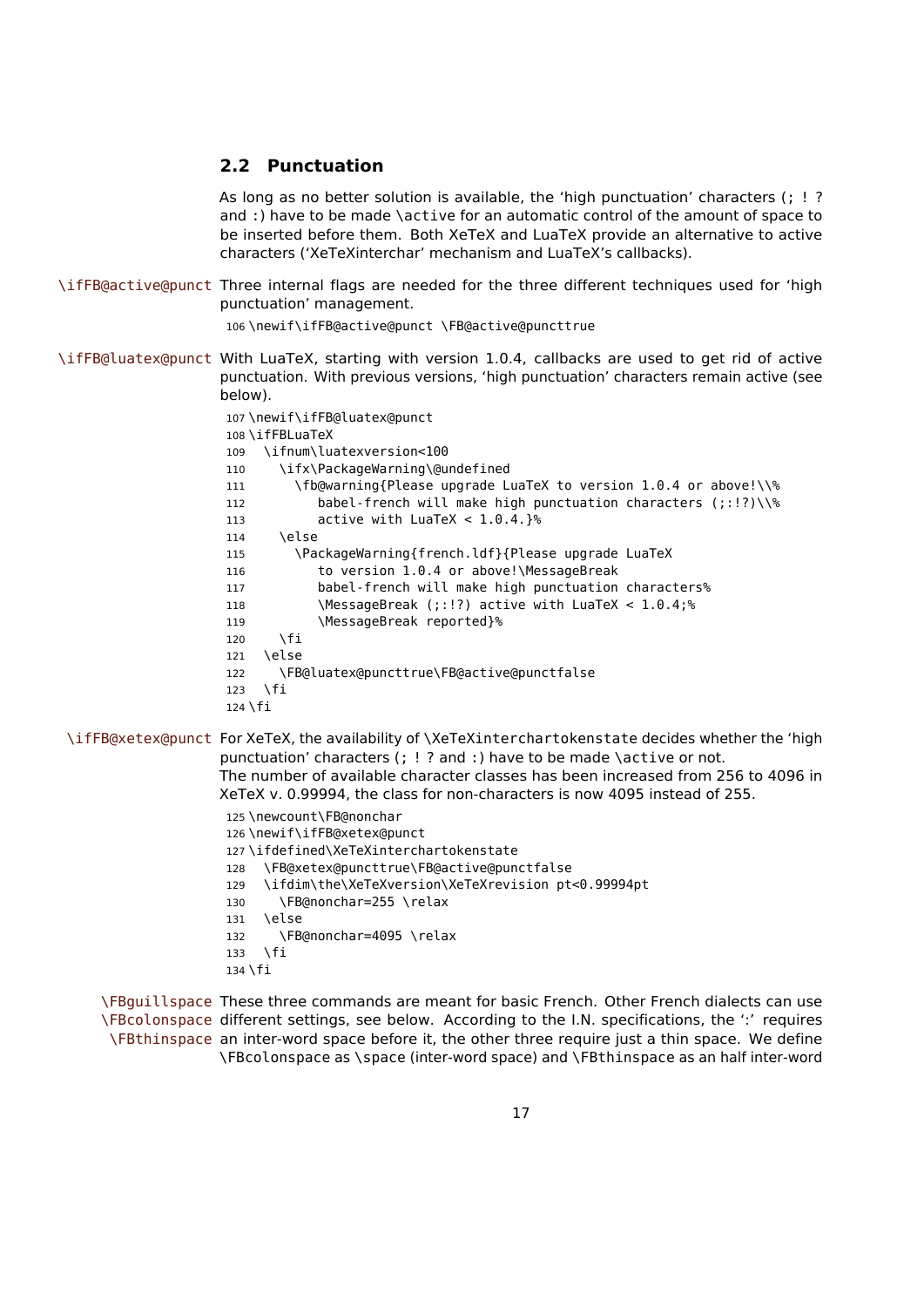space with no shrink nor stretch. \FBguillspace is defined btw. as spacing for French quotes is handled together with high punctuation for LuaTeX and XeTeX. \FBguillspace has been fine tuned by Thierry Bouche to 80% of an inter-word space with reduced stretchability. All three are user customisable in the preamble, best using the \FBsetspaces command described below. A penalty will be added before these spaces to prevent line breaking.

135 \newcommand\*{\FBguillspace}{\hskip .8\fontdimen2\font 136 **plus** .3\fontdimen3\font 137 minus .8\fontdimen4\font \relax} 138 \newcommand\*{\FBcolonspace}{\space} 139\newcommand\*{\FBthinspace}{\hskip .5\fontdimen2\font \relax}

\FBsetspaces This command makes it easy to fine tune \FBguillspace, \FBcolonspace and \FBthinspace in French (defaut) or independently in a French dialect using the optional argument. They are meant for LaTeX2e only and can only be used in the preamble. Four mandatory arguments are expected besides the optional one: the first one is a string either "guill", "colon", or "thin", the last four are decimal numbers specifying width, stretch and shrink relative to fontdimens. For instance \FBsetspaces[acadian]{colon}{0.5}{0}{0} defines \acadianFBcolonspace as a thinspace which will be used for the Acadian dialect only. When used without optional argument or with argument 'french', the same command would tune the basic \FBcolonspace command.

<span id="page-17-0"></span>140 \ifLaTeXe

- 141 \newcommand\*{\FBsetspaces}[5][french]{%
- 142 \def\bbl@tempa{french}\def\bbl@tempb{#1}%
- 143 \ifx\bbl@tempa\bbl@tempb \def\bbl@tempb{}\fi
- 144 \@namedef{\bbl@tempb FB#2space}{\hskip #3\fontdimen2\font
- 145 **plus #4\fontdimen3\font**

146 minus #5\fontdimen4\font \relax}%

With option "acadian", fill the corresponding LuaTeX table. All unset values in the "acadian" subtables will be filled 'AtBeginDocument' by \set@glue@table with the value available for "french".

147 \ifFB@luatex@punct 148 \ifx\bbl@tempb\FB@acadian 149 \directlua{ 150 FBsp.#2.gl.ac[1] = #3 151 FBsp.#2.gl.ac[2] = #4 152 **FBsp.#2.gl.ac[3]** =  $#5$ 153 if #3 > 0.6 then 154 FBsp.#2.ch.ac = 0xA0 155 elseif #3 > 0.2 then 156 FBsp.#2.ch.ac = 0x202F 157 else 158 FBsp.#2.ch.ac = 0x200B 159 end  $160$   ${}^{19}$  $161$  \fi  $162$  \fi 163 } 164 \@onlypreamble\FBsetspaces  $165$  \fi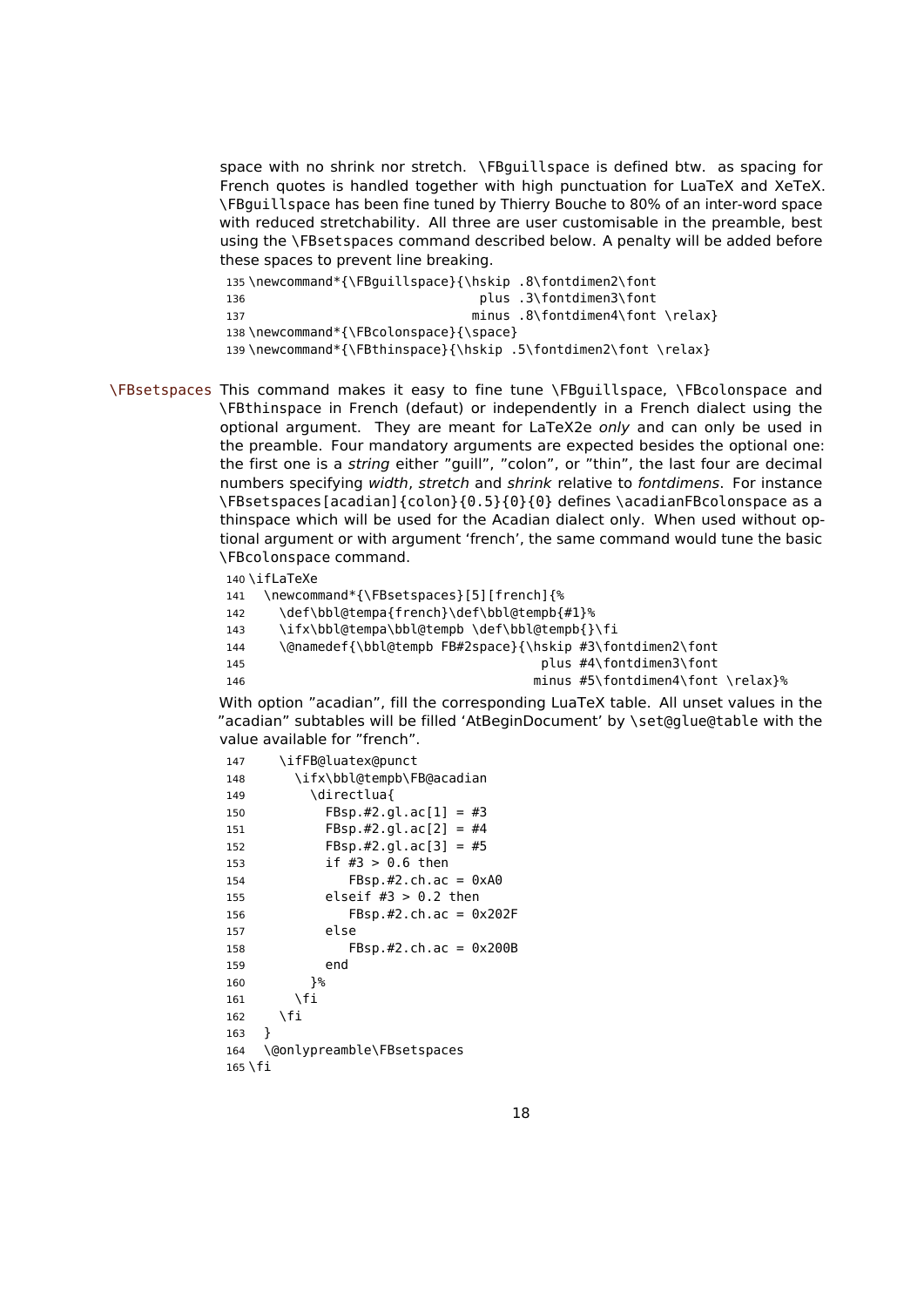Remember that the same \extrasfrench command is executed when switching to French or to a French dialect (Acadian). Acadian and French may share the same patterns (or not), and may use different spacing for high punctuation and/or quotes. Basically, for pdfLaTeX and XeLaTeX, the spacing is set for French, then potentially tuned differently for Acadian. LuaTeX relies on an attribute \FB@dialect to decide what spacing is needed for French or Acadian (see LuaTeX table FBsp). As a rough test on \languagename would be unreliable to set the value of \FB@dialect (see babel.pdf), we use a trick based on \detokenize; another option would be to use the \IfLanguageName command from Oberdiek's package iflang.

#### <span id="page-18-0"></span>\iflaTeXe

| 167 | \addto\extrasfrench{%                         |                                                          |
|-----|-----------------------------------------------|----------------------------------------------------------|
| 168 | \ifFB@luatex@punct                            |                                                          |
| 169 |                                               | \edef\bbl@tempa{\detokenize\expandafter{\lanquaqename}}% |
| 170 | \edef\bbl@tempb{\detokenize{french}}%         |                                                          |
| 171 | \ifx\bbl@tempa\bbl@tempb \FB@dialect=0 \relax |                                                          |
| 172 | \else                                         | \FB@dialect=1 \relax                                     |
| 173 | ۱fi                                           |                                                          |
|     |                                               |                                                          |

When first entering French, we must set the LuaTeX tables for French (\FB@dialect=0) before any dialect redefines any \FB...space command. Doing this 'AtBeginDocument' would be too late: if French or a French dialect is the main language, \extrasfrench has been executed before!

| 174 | \ifdefined\FB@once\else |
|-----|-------------------------|
| 175 | \set@qlue@table{colon}% |
| 176 | \set@qlue@table{thin}%  |
| 177 | \set@glue@table{guill}% |
| 178 | \def\FB@once{}%         |
| 179 | ۱fi                     |
| 180 | \fi                     |

Any dialect dependent customisation done using \FBsetspaces[dialect] command or alike is now taken into account: the value of \FBthinspace (meant for French, i.e.\FB@dialect=0) is first saved then changed (for Acadian).

| 181 | \ifcsname\languagename FBthinspace\endcsname |
|-----|----------------------------------------------|
| 182 | \babel@save\FBthinspace                      |
| 183 | \renewcommand*{\FBthinspace}{%               |
| 184 | \csname\languagename FBthinspace\endcsname}% |
| 185 | \fi.                                         |

Same for \FBcolonspace:

| 186 | \ifcsname\languagename FBcolonspace\endcsname |
|-----|-----------------------------------------------|
| 187 | \babel@save\FBcolonspace                      |
| 188 | \renewcommand*{\FBcolonspace}{%               |
| 189 | \csname\languagename FBcolonspace\endcsname}% |
|     |                                               |

 $190 \quad \text{If}$ 

And for \FBguillspace:

```
191 \ifcsname\languagename FBguillspace\endcsname
192 \babel@save\FBguillspace
193 \renewcommand*{\FBguillspace}{%
194 \csname\languagename FBguillspace\endcsname}%
195 \fi
196 }
197 \fi
```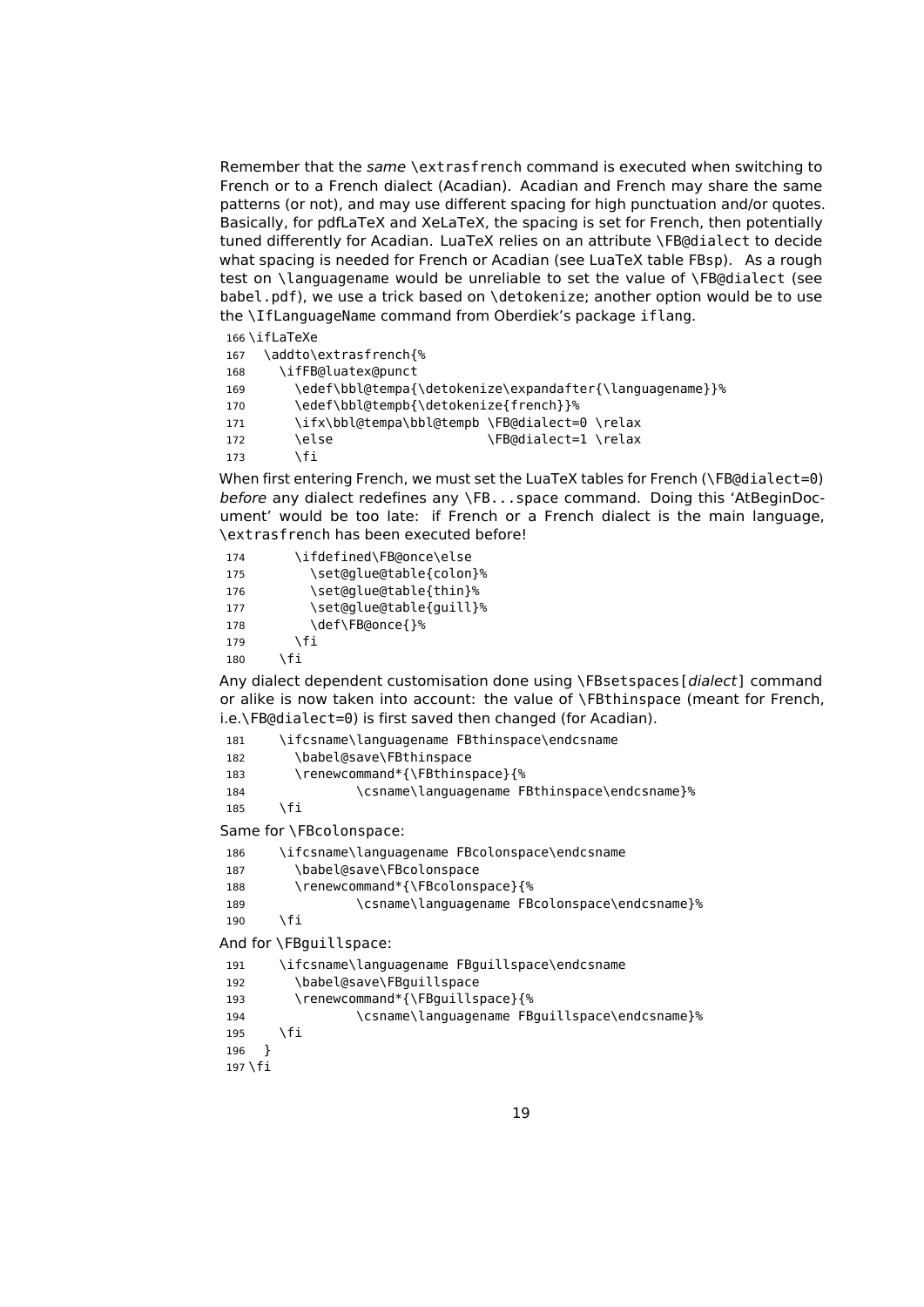The conditional \ifFB@spacing will be used by pdfTeX and XeTeX engines to switch on or off space tuning before high punctuation and inside French quotes. A matching attribute will be defined later for LuaTeX.

198 \newif\ifFB@spacing \FB@spacingtrue

\FB@spacing@off Two internal commands to switch on and off all space tuning for all six characters \FB@spacing@on ';:!?«»'. They will be triggered by user command \NoAutoSpacing and by font family switching commands \ttfamilyFB \rmfamilyFB and \sffamilyFB. These four commands will now behave the same with any engine (up to version 3.2b, results were engine dependent).

```
199 \newcommand*{\FB@spacing@on}{%
200 \ifFB@luatex@punct
201 \FB@spacing=1 \relax
202 \else
203 \FB@spacingtrue
204 \fi}
205 \newcommand*{\FB@spacing@off}{%
206 \ifFB@luatex@punct
207 \FB@spacing=0 \relax
208 \else
209 \FB@spacingfalse
210 \fi}
```
#### <span id="page-19-0"></span>**2.2.1 Punctuation with LuaTeX**

The following part holds specific code for punctuation with modern LuaTeX engines, i.e. version 1.0.4 (included in TL2017) or newer.

```
211 \ifFB@luatex@punct
212 \ifdefined\newluafunction\else
```
This code is for Plain: load ltluatex.tex if it hasn't been loaded before Babel.

213 \input ltluatex.tex 214 \fi

We define five LuaTeX attributes to control spacing in French and/or Acadian for 'high punctuation' and quotes, making sure that \newattribute is defined.

\FB@spacing=0 switches off any space tuning both before high punctuation characters and inside French quotes (i.e. function french\_punctuation doesn't alter the node list at all).

\FB@addDPspace=0 switches off automatic insertion of spaces before high punctuation characters (but typed spaces are still turned into non-breaking thin- or word-spaces).  $\F{B}$ @addGUILspace will be set to 1 by option og=«, fg=», thus enabling automatic insertion of proper spaces after '«' and before '»'.

\FB@ucsNBSP triggers the replacement of glues by characters, it is controlled by option UnicodeNoBreakSpaces.

\FB@dialect is 0 for French and 1 for Acadian; its value controls which parts of the glue table (.fr or .ac) are taken into account.

| 215 | \newattribute\FB@spacing                                | \FB@spacing=1 \relax    |
|-----|---------------------------------------------------------|-------------------------|
| 216 | \newattribute\FB@addDPspace                             | \FB@addDPspace=1 \relax |
| 217 | \newattribute\ERQaddGUILcnace \ERQaddGUILcnace-Q \relay |                         |

217 \newattribute\FB@addGUILspace \FB@addGUILspace=0 \relax

218 \newattribute\FB@ucsNBSP \FB@ucsNBSP=0 \relax

20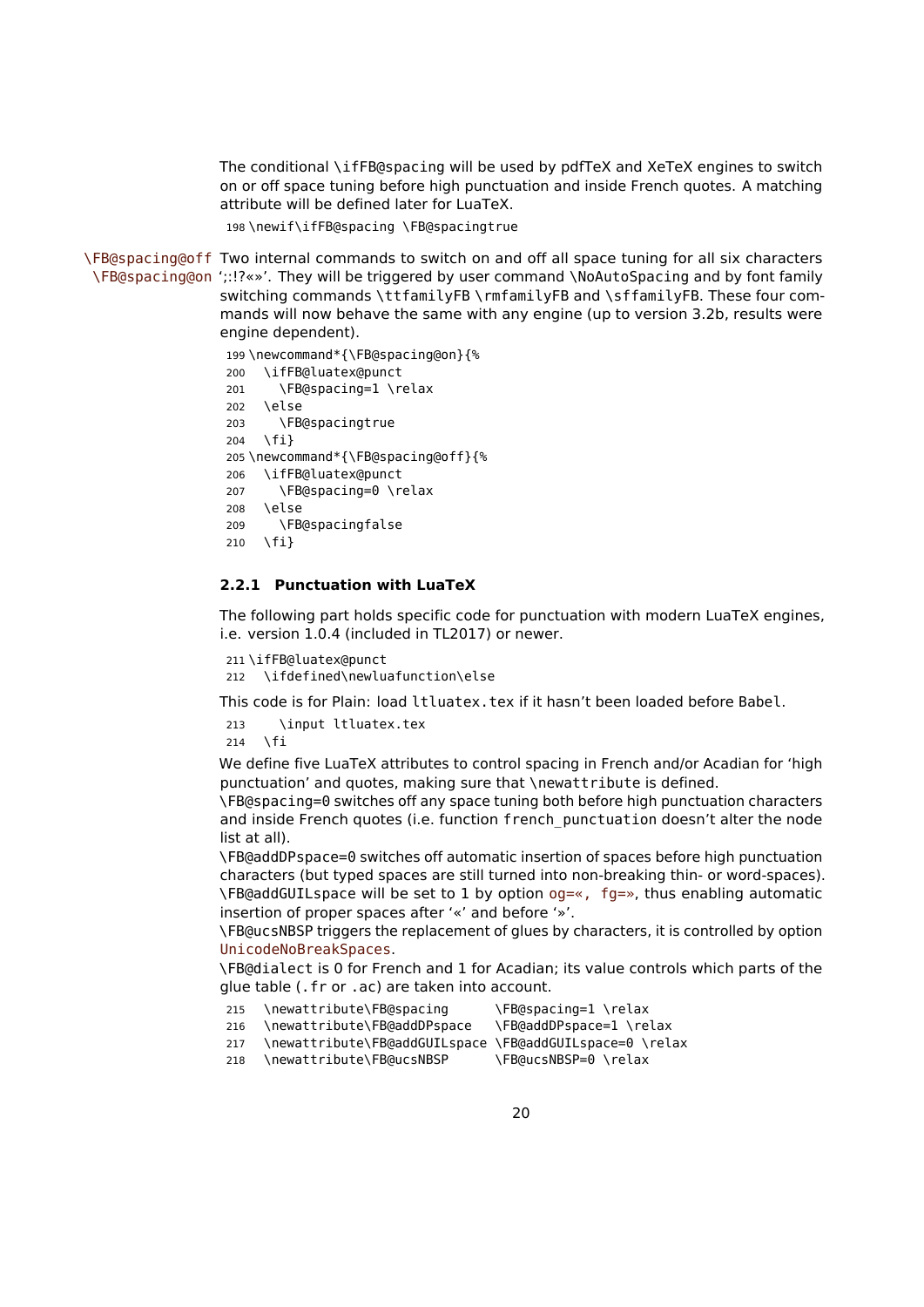```
219 \newattribute\FB@dialect \FB@dialect=0 \relax
220 \ifLaTeXe
221 \PackageInfo{french.ldf}{No need for active punctuation
222 characters\MessageBreak with this version
223 of LuaTeX!\MessageBreak reported}
224 \else
225 \fb@info{No need for active punctuation characters\\
226 with this version of LuaTeX!}
227 \fi
```
The next command will be used in the first call of \extrasfrench to convert \FBcolonspace, \FBthinspace and \FBguillspace into a table usable by LuaTeX. This way, any customisation done in the preamble (by  $\frac{1}{1}$ , redefinitions or \FBsetspaces commands) are taken into account. Values not explicitly set for Acadian by \FBsetspaces[acadian] commands are copied from the French ones. In case parsing by the Lua function FBget\_glue (defined in file frenchb.lua) fails due to unexpected syntax in \FB...space the table remains unchanged and a warning is issued. The matching space characters for option UnicodeNoBreakSpaces are set as word space, thin space or null space according to the width parameter.

```
228 \newcommand*{\set@glue@table}[1]{%
229 \directlua {
230 local s = token.get_meaning("FB#1space")
231 local t = FBget\_glue(s)232 if t then
233 FBsp.#1.gl.fr = t
234 if not FBsp.#1.gl.ac[1] then
235 FBsp.#1.gl.ac = t
236 end
237 if FBsp.#1.gl.fr[1] > 0.6 then
238 FBsp.#1.ch.fr = 0xA0
239 elseif FBsp.#1.gl.fr[1] > 0.2 then
240 FBsp.#1.ch.fr = 0x202F
241 else
242 FBsp.#1.ch.fr = 0x200B
243 end
244 if not FBsp.#1.ch.ac then
245 FBsp.#1.ch.ac = FBsp.#1.ch.fr
246 end
247 else
248 texio.write nl('term and log', '')
249 texio.write_nl('term and log',
250 '*** french.ldf warning: Unexpected syntax in FB#1space,')
251 texio.write_nl('term and log',
252 '*** french.ldf warning: LuaTeX table FBsp unchanged.')
253 texio.write_nl('term and log',
254 '*** french.ldf warning: Consider using FBsetspaces to ')
255 texio.write('term and log', 'customise FB#1space.')
256 texio.write nl('term and log', '')
257 end
258 }%
259 }
260 \fi
261 </french>
```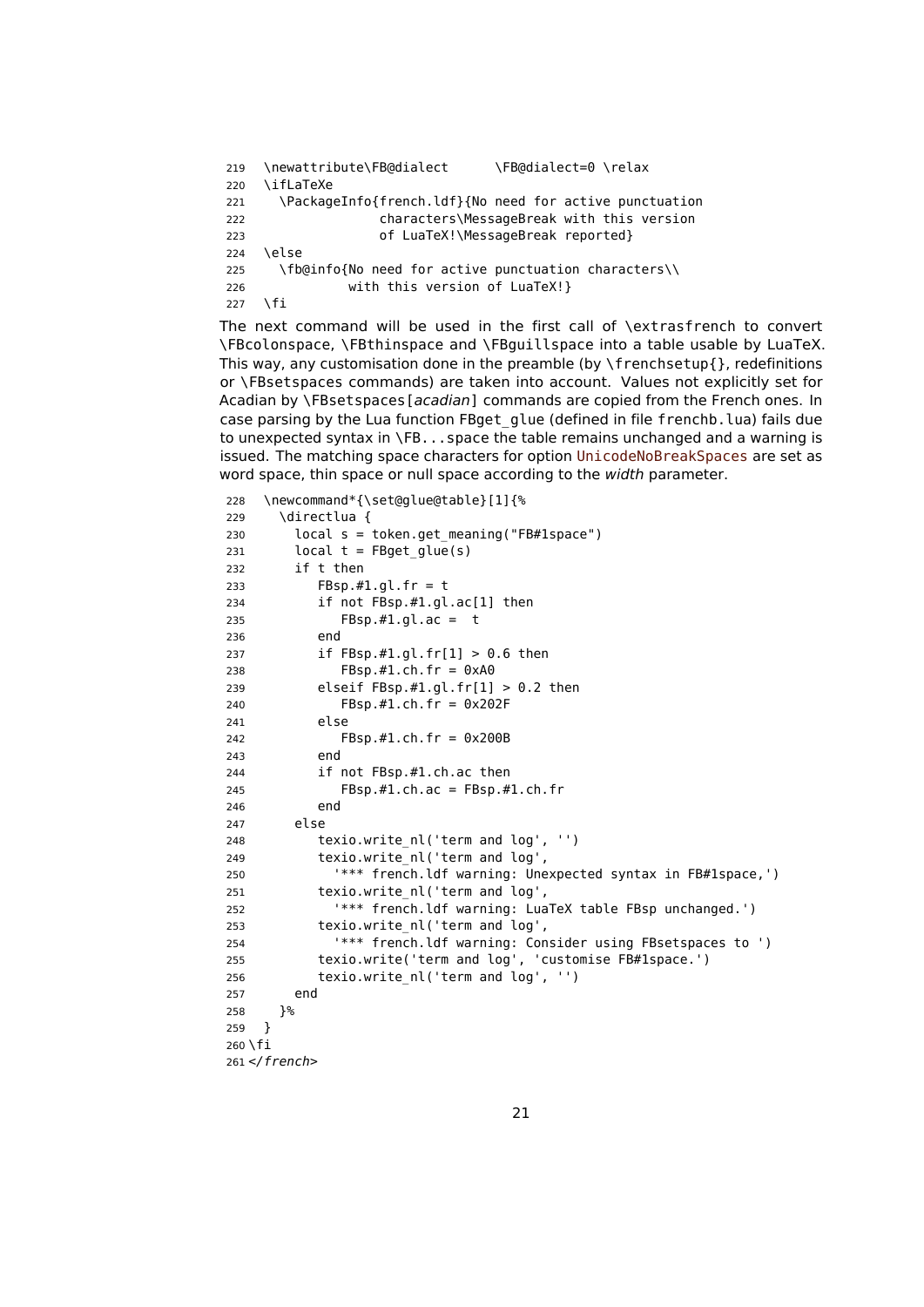frenchb.lua This is frenchb.lua. It holds Lua code to deal with 'high punctuation' and quotes. This code is based on suggestions from Paul Isambert.

> First we define two flags to control spacing before French 'high punctuation' (thin space or inter-word space).

```
262 <*lua>
263 local FB_punct_thin =
264 {[string.byte("]"] = true,265 [string.byte("?")] = true,266 [string.byte(";")] = true}
267 local FB punct thick =
268 {[string.byte(":")] = true}
```
Managing spacing after '«' (U+00AB) and before '»' (U+00BB) can be done by the way; we define two flags, FB\_punct\_left for characters requiring some space before them and FB\_punct\_right for '«' which must be followed by some space. In case LuaTeX is used to output T1-encoded fonts instead of OpenType fonts, codes 0x13 and 0x14 have to be added for '«' and '»'.

 local FB punct left = {[string.byte("!")] = true,  $[string.byte("?")] = true,$  $[string.byte(";")] = true,$  $[string.byte(":") = true,$   $[0x14]$  = true,  $[0xBB]$  = true} local FB punct right = {[0x13] = true,  $[0xAB]$  = true}

Two more flags will be needed to avoid spurious spaces in strings like !! ?? or (?)

```
279 local FB_punct_null =
280 {[string.byte("!")] = true,
281 [string.byte("?")] = true,
282 [string.byte("[")] = true,
283 [string.byte("(")] = true,
```
or if the user has typed a non-breaking space U+00A0 or U+202F (thin) before a 'high punctuation' character: no space should be added by babel-french. Same is true inside French quotes.

| 284 | [0xA0]                     | $= true,$  |
|-----|----------------------------|------------|
| 285 | [0x202F]                   | $= true$ } |
|     | $286$ local FB guil null = |            |
|     | 287 {[0xA0]                | $= true.$  |
| 288 | [0x202F]                   | $= true$ } |

Local definitions for nodes:

|                   | 289 local new node  | $=$ node.new         |
|-------------------|---------------------|----------------------|
|                   | 290 local copy node | $=$ node.copy        |
| 291 local node id |                     | $= node.id$          |
| 292 local HLIST   |                     | $= node_id("hlist")$ |
| 293 local TEMP    |                     | $=$ node id("temp")  |
| 294 local KERN    |                     | = node id("kern")    |
| 295 local GLUE    |                     | $=$ node id("glue")  |
| 296 local GLYPH   |                     | $= node_id("glyph")$ |
| 297 local PENALTY |                     | = node_id("penalty") |
|                   |                     |                      |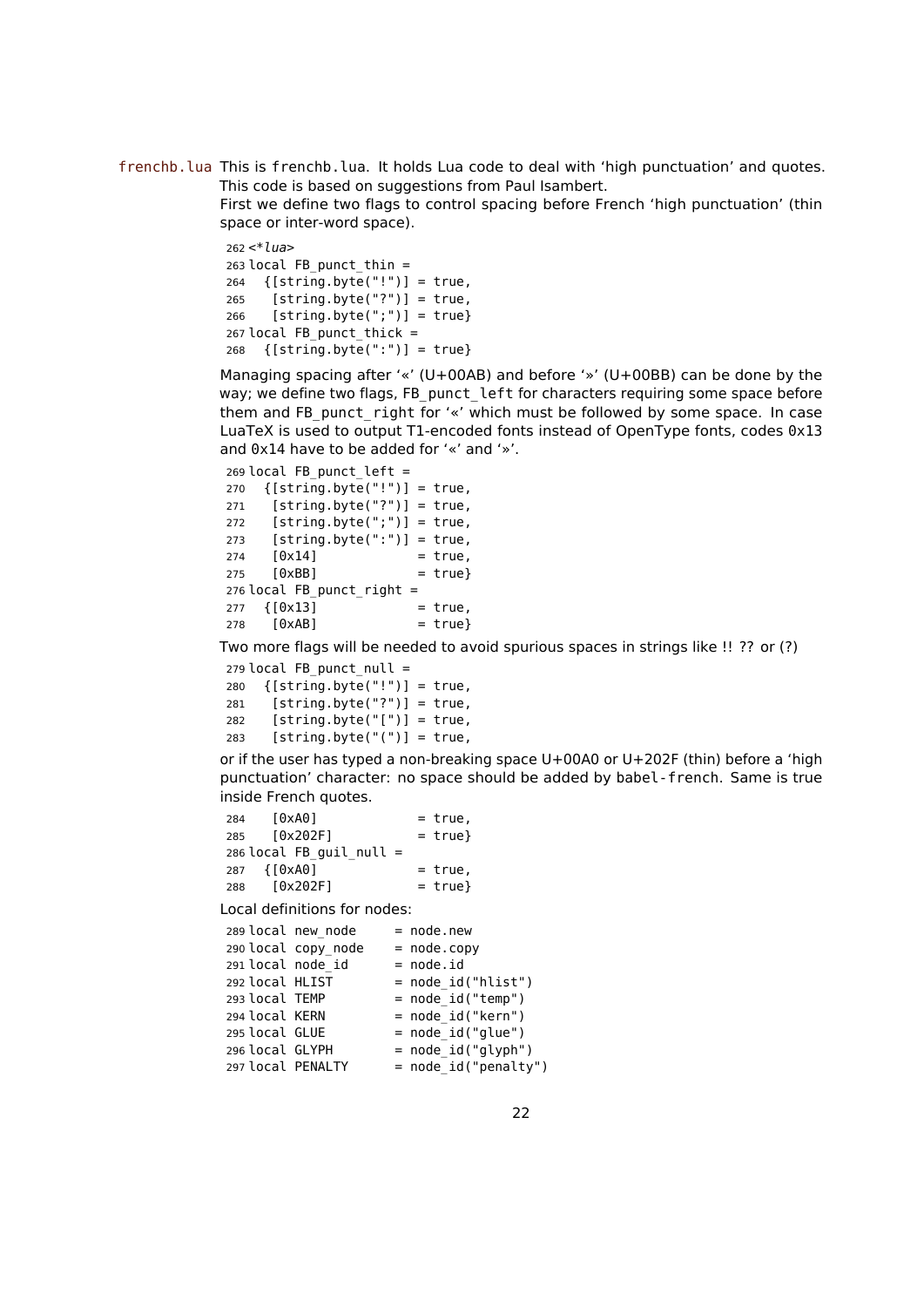```
298 local nobreak = new_node(PENALTY)<br>299 nobreak.penalty = 10000
299 nobreak.penalty
300 local nbspace = new node(GLYPH)
301 local insert_node_before = node.insert_before
302 local insert_node_after = node.insert_after
303 local remove node = node.remove
```
Commands \FBthinspace, \FBcolonspace and \FBguillspace are converted 'AtBeginDocument' by the next function FBget\_glue into tables of three values which are fractions of \fontdimen2, \fontdimen3 and \fontdimen4. If parsing fails due to unexpected syntax, the function returns nil instead of a table.

```
304 function FBget_glue(toks)
305 local t = nil306 local f = string.match(toks,
307 "[^%w]hskip%s*([%d%.]*)%s*[^%w]fontdimen 2")
308 if f == " " then f = 1 end309 if tonumber(f) then
310 t = {tonumber(f), 0, 0}311 f = string.match(toks, "plus%s*([%d%.]*)%s*[^%w]fontdimen 3")
312 if f == "" then f = 1 end
313 if tonumber(f) then
314 t[2] = tonumber(f)
315 f = string.match(toks, "minus%s*([%d%.]*)%s*[^%w]fontdimen 4")
316 if f == "" then f = 1 end
317 if tonumber(f) then
318 t[3] = tonumber(f)
319 end
320 end
321 elseif string.match(toks, "[^%w]F?B?thinspace") then
322 t = \{0.5, 0, 0\}323 elseif string.match(toks, "[^%w]space") then
324 t = {1, 1, 1}
325 end
326 return t
327 end
```
Let's initialize the global LuaTeX table FBsp: it holds the characteristics of the glues used in French and Acadian for high punctuation and quotes and the corresponding no-breaking space characters for option UnicodeNoBreakSpaces.

```
328 FBsp = {}
329 FBsp.thin = \{\}330 FBsp.thin.gl = \{\}331 FBsp.thin.gl.fr = \{0, 0\} ; FBsp.thin.gl.ac = \{\}332 FBsp.thin.ch = {}
333 FBsp.thin.ch.fr = 0x202F ; FBsp.thin.ch.ac = nil
334 FBsp.colon = \{ \}335 FBsp.colon.gl = \{ \}336 FBsp.colon.gl.fr = { 1, 1, 1} ; FBsp.colon.gl.ac = {}
337 FBsp.colon.ch = {}
338 FBsp.colon.ch.fr = 0xA0 ; FBsp.colon.ch.ac = nil
339 FBsp.guill = {}
340 FBsp.guill.gl = {}
341 FBsp.guill.gl.fr = {.8, .3, .8} ; FBsp.guill.gl.ac = {}
342 FBsp.guill.ch = {}
```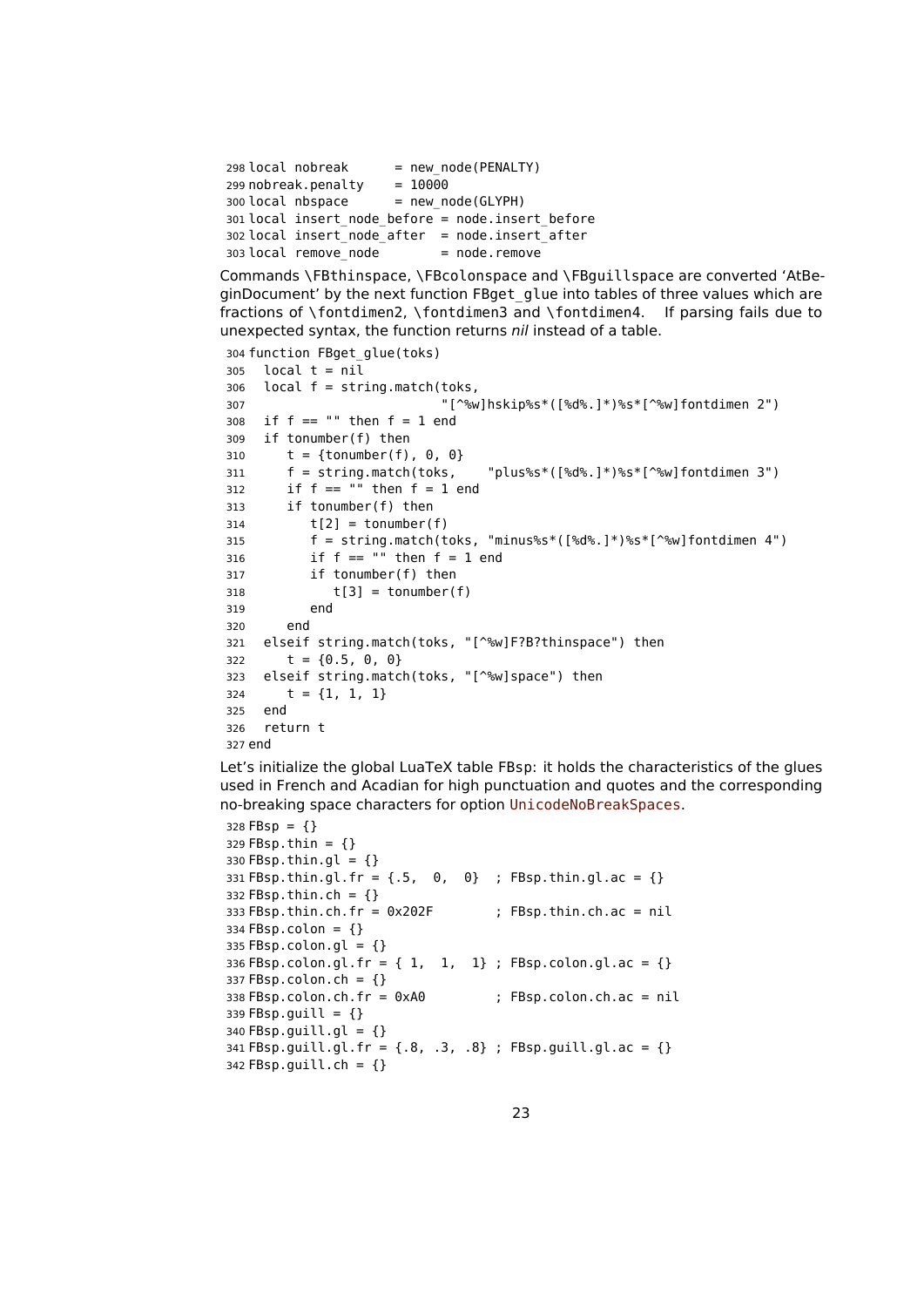FBsp.guill.ch.fr = 0xA0 ; FBsp.guill.ch.ac = nil

The next function converts the glue table returned by function FBget\_glue into sp for the current font; beware of null values for fid, see \nullfont in TikZ, and of special fonts like lcircle1.pfb for which font.getfont(fid) does not return a proper font table, in such cases the function returns nil.

```
344 local font table = \{\}345 local function new_glue_scaled (fid,table)
346 if fid > 0 and table[1] then
347 local fp = font_table[fid]
348 if not fp then
349 local ft = font.getfont(fid)
350 if ft then
351 font_table[fid] = ft.parameters
352 fp = font table[fid]
353 end
354 end
355 local gl = new node(GLUE,0)
356 if fp then
357 node.setglue(gl, table[1]*fp.space,
358 table[2]*fp.space_stretch,
359 table[3]*fp.space shrink)
360 return gl
361 else
362 return nil
363 end
364 else
365 return nil
366 end
367 end
```
Let's catch LuaTeX attributes \FB@spacing, \FB@addDPspace and \FB@addGUILspace.

```
368 local FBspacing = luatexbase.attributes['FB@spacing']
369 local addDPspace = luatexbase.attributes['FB@addDPspace']
370 local addGUILspace = luatexbase.attributes['FB@addGUILspace']
371 local FBucsNBSP = luatexbase.attributes['FB@ucsNBSP']
372 local FBdialect = luatexbase.attributes['FB@dialect']
373 local has_attribute = node.has_attribute
```
The following function will be added to kerning callback. It catches all nodes of type GLYPH in the list starting at head and checks the language attributes of the current glyph: nothing is done if the current language is not French and only specific punctuation characters (those for which FB\_punct\_left or FB\_punct\_right is true) need a special treatment. In French, local variables are defined to hold the properties of the current glyph (item) and of the previous one (prev) or the next one (next). Constants FR\_fr (french) and FR\_ca (acadian) are defined by command \activate@luatexpunct.

 -- Main function (to be added to the kerning callback). local function french\_punctuation (head)

Restore the built-in kerning for 8-bits fonts.

- node.kerning(head)
- 377 for item in node.traverse id(GLYPH, head) do
- local lang = item.lang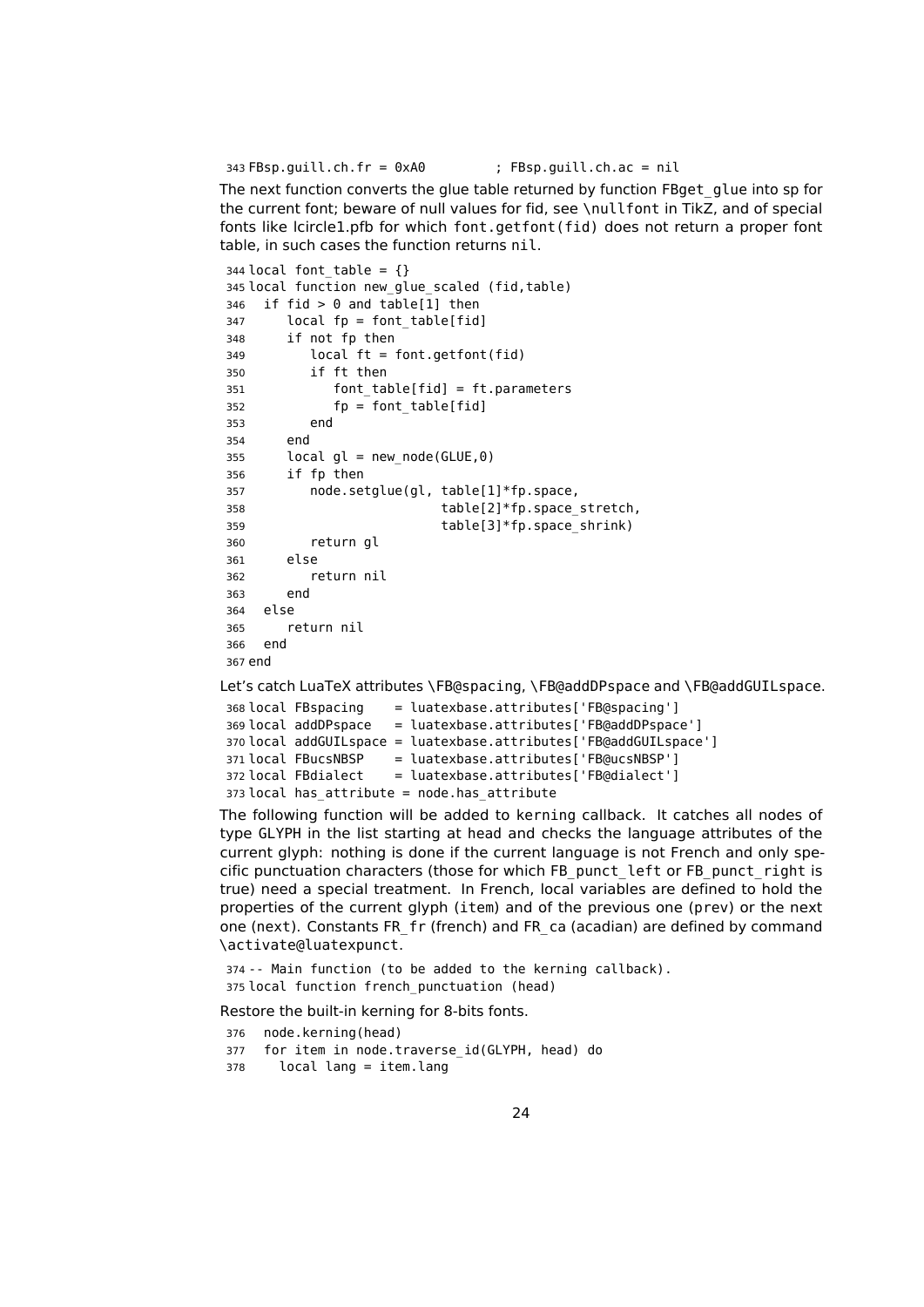```
379 local char = item.char
Skip glyphs not concerned by French kernings.
380 if (lang == FR fr or lang == FR ca) and
381 (FB_punct_left[char] or FB_punct_right[char]) then
382 local fid = item.font
383 local attr = item.attr
384 local FRspacing = has_attribute(item, FBspacing)
385 FRspacing = FRspacing and FRspacing > 0
386 local FRucsNBSP = has_attribute(item, FBucsNBSP)
387 FRucsNBSP = FRucsNBSP and FRucsNBSP > 0
388 local FRdialect = has_attribute(item, FBdialect)
389 FRdialect = FRdialect and FRdialect > 0
390 local SIG = has_attribute(item, addGUILspace)
391 SIG = SIG and SIG >0
392 if FRspacing and fid > 0 then
393 if FB_punct_left[char] then
394 local prev = item.prev
395 local prev_id, prev_subtype, prev_char
396 if prev then
397 prev_id = prev.id
398 prev_subtype = prev.subtype
399 if prev_id == GLYPH then
400 prev_char = prev.char
401 end
402 end
```
If the previous node is a glue, check its natural width, only positive glues (actually glues  $> 1$  sp, for tabular 'l' columns) are to be replaced by a non-breaking space.

 local is\_glue = prev\_id == GLUE local glue\_wd if is\_glue then glue\_wd = prev.width end local realglue = is\_glue and glue\_wd > 1

For characters for which FB\_punct\_thin or FB\_punct\_thick is true, the amount of spacing to be typeset before them is controlled by commands \FBthinspace and \FBcolonspace respectively. Two options: if a space has been typed in before (turned into glue in the node list), we remove the glue and add a nobreak penalty and the required glue. Otherwise (auto option), the penalty and the required glue are inserted if attribute \FB@addDPspace is set, unless any of these four conditions is met: a) node is ':' and the next one is of type GLYPH (avoids spurious spaces in http://mysite, C:\ or 10:35); b) the previous character is part of type FB\_punct\_null (avoids spurious spaces in strings like (!) or ??); c) a null glue (actually  $\lt=$  1 sp for tabulars, possibly < 0) preceeds the punctuation character (for tabulars and listings); d) the punctuation character starts a paragraph or an \hbox{}.

When option UnicodeNoBreakSpaces is set to true, a Unicode character U+00A0 or U+202F is inserted instead of penalty and glue.

| 409 | if FB punct thin [char] or FB punct thick [char] then |
|-----|-------------------------------------------------------|
| 410 | $local$ SBDP = has attribute(item, addDPspace)        |
| 411 | local auto = SBDP and SBDP $> 0$                      |
| 412 | if FB punct thick[char] and auto then                 |
| 413 | $local next = item.next$                              |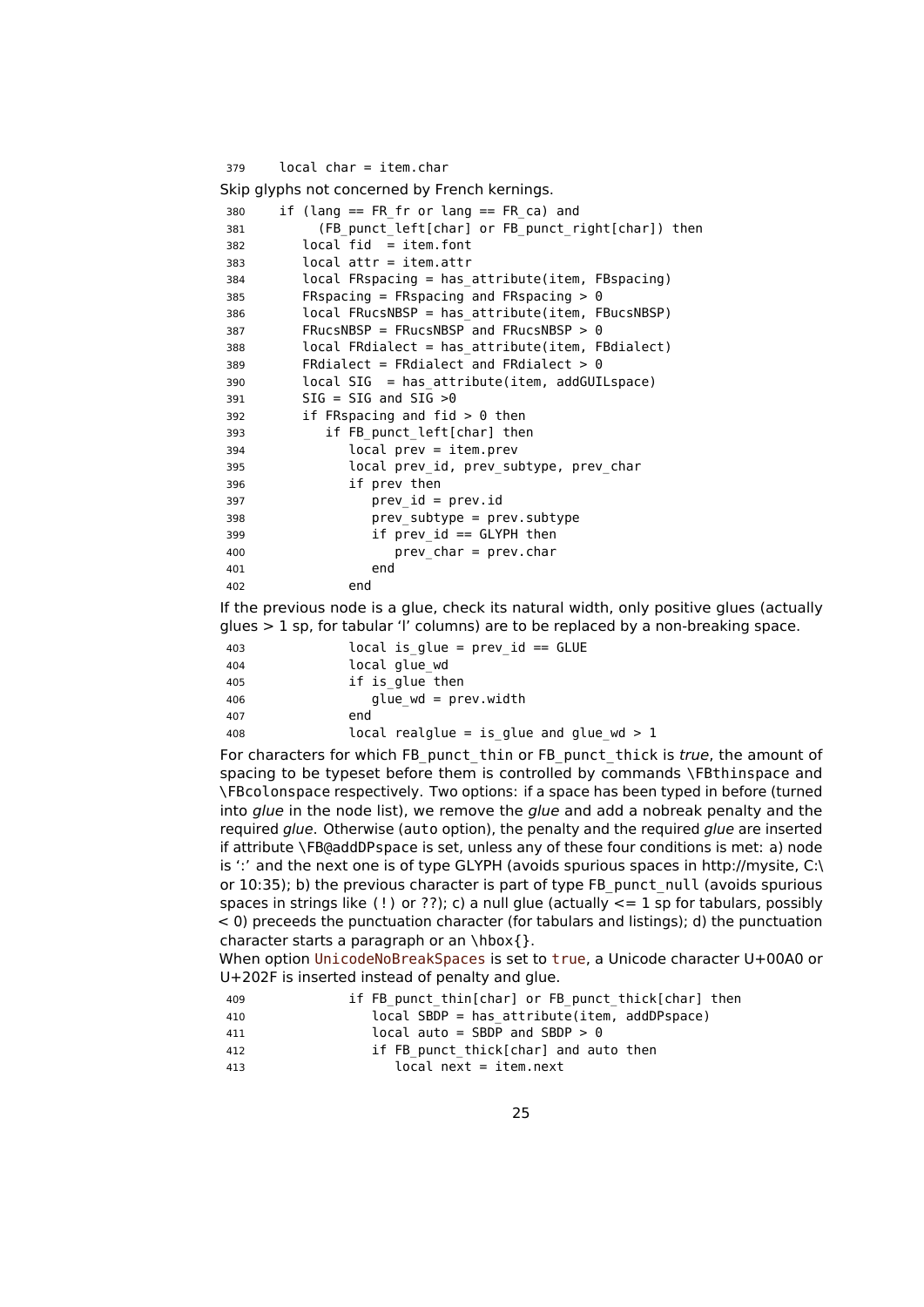| 414 | local next id                                                                               |
|-----|---------------------------------------------------------------------------------------------|
| 415 | if next then                                                                                |
| 416 | $next_id = next.id$                                                                         |
| 417 | end                                                                                         |
| 418 | if next id and next id == $GLYPH$ then                                                      |
| 419 | auto = false                                                                                |
| 420 | end                                                                                         |
| 421 | end                                                                                         |
| 422 | if auto then                                                                                |
| 423 | if (prev_char and FB_punct_null[prev_char]) or                                              |
| 424 | $(is_glue and glue_wd \leq 1)$ or                                                           |
| 425 | $(\text{prev_id} == \text{HLIST} \text{ and } \text{prev} \text{subtype} == 3) \text{ or }$ |
| 426 | $(\text{prev}_id == \text{Temp})$ then                                                      |
| 427 | $auto = false$                                                                              |
| 428 | end                                                                                         |
| 429 | end                                                                                         |
| 430 | local fbglue                                                                                |
| 431 | local t                                                                                     |
| 432 | if FB punct thick[char] then                                                                |
| 433 | if FRdialect then                                                                           |
| 434 | $t = FBsp.colon.gl.ac$                                                                      |
| 435 | $nbspace. char = FBsp.colon.ch.ac$                                                          |
| 436 | else                                                                                        |
| 437 | $t = FBsp.colon.gl.fr$                                                                      |
| 438 | $nbspace. char = FBsp.colon.ch.fr$                                                          |
| 439 | end                                                                                         |
| 440 | else                                                                                        |
| 441 | if FRdialect then                                                                           |
| 442 | $t = FBsp.thin.gl.ac$                                                                       |
| 443 | $nbspace. char = FBsp. thin.ch.ac$                                                          |
| 444 | else                                                                                        |
| 445 | $t = FBsp.thin.gl.fr$                                                                       |
| 446 | $nbspace(char = FBsp.thin.ch.fr$                                                            |
| 447 | end                                                                                         |
| 448 | end                                                                                         |
| 449 | $fbglue = new_glue_scaled(fid, t)$                                                          |
|     | In case new glue scaled fails (returns nil) the node list remains unchanged.                |
| 450 | if (realglue or auto) and fbglue then                                                       |
| 451 | if realglue then                                                                            |
| 452 | $head = remove-node(head, prev, true)$                                                      |
| 453 | end                                                                                         |
| 454 | if (FRucsNBSP) then                                                                         |
| 455 | $nbspace font = fid$                                                                        |
| 456 | $nbspace.attr = attr$                                                                       |
| 457 | insert_node_before(head,item,copy_node(nbspace))                                            |
| 458 | else                                                                                        |
| 459 | $nobreak .attr = attr$                                                                      |
| 460 | $fbglue.attr = attr$                                                                        |
| 461 | insert_node_before(head,item,copy_node(nobreak))                                            |
| 462 | insert_node_before(head,item,copy_node(fbglue))                                             |
| 463 | end                                                                                         |
| 464 | end                                                                                         |

Let's consider '»' now (the only remaining glyph of FB\_punct\_left class): we just have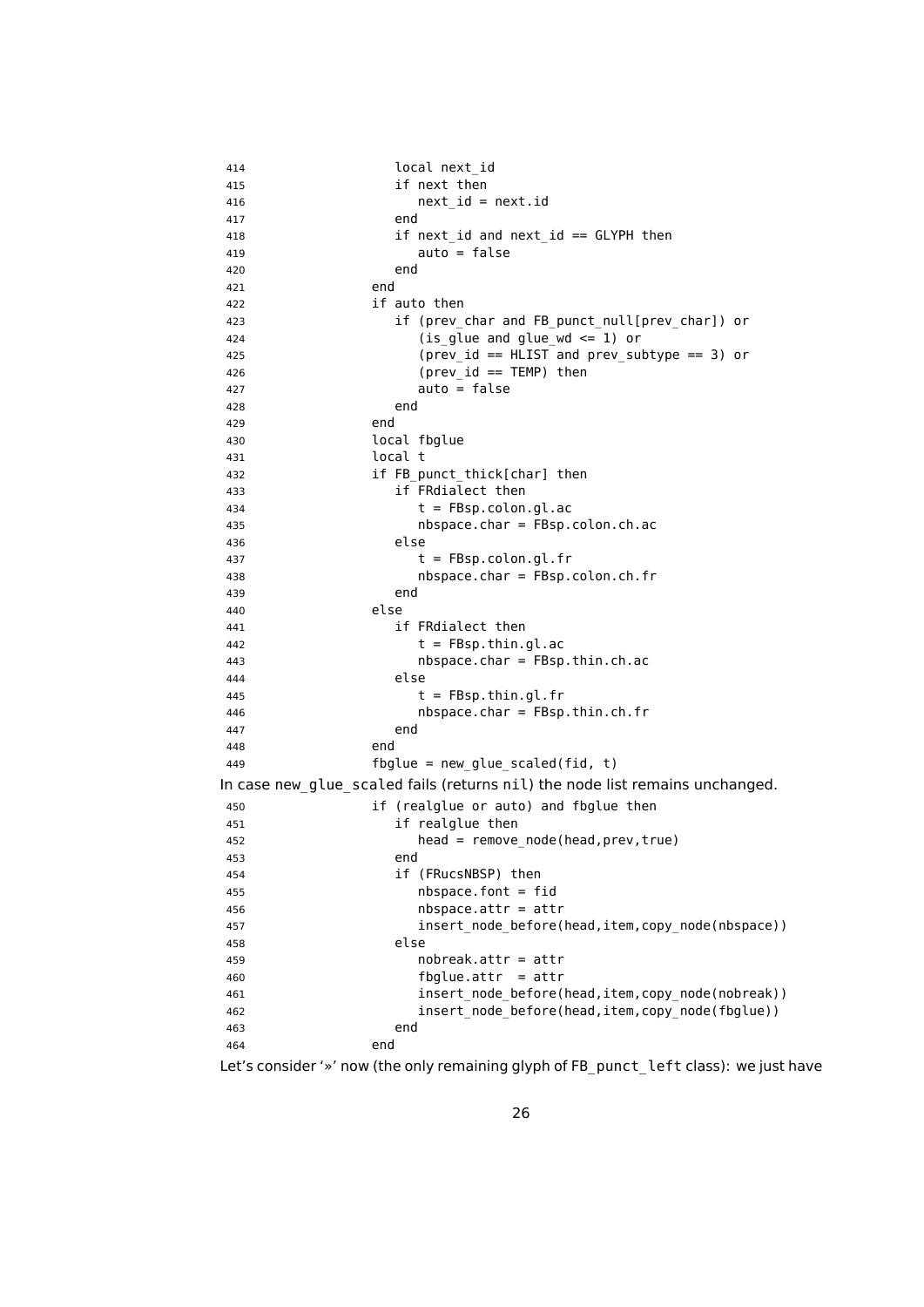to remove any glue possibly preceeding '»', then to insert the nobreak penalty and the proper glue (controlled by \FBguillspace). This is done only if French quotes have been 'activated' by options  $og=\infty$ ,  $fg=\infty$  in  $\frac{\frac{1}{3}}{\frac{1}{3}}$  and can be denied locally with \NoAutoSpacing (this is controlled by the SIG flag). If either a) the preceding glyph is member of FB\_guil\_null, or b) '»' is the first glyph of an \hbox{} or a paragraph, nothing is done, this is controlled by the addgl flag.

| 465 | elseif SIG then                                                            |
|-----|----------------------------------------------------------------------------|
| 466 | local addgl = (prev char and                                               |
| 467 | not FB guil_null[prev_char])                                               |
| 468 | or                                                                         |
| 469 | (not prev char and                                                         |
| 470 | prev id $\sim$ TEMP and                                                    |
| 471 | not (prev id $==$ HLIST and                                                |
| 472 | $prev$ subtype $==$ 3)                                                     |
| 473 |                                                                            |
|     | Correction for tabular (c) (alue 0 plus 1 fill and (I) (alue 1sp) solumns: |

Correction for tabular 'c' (glue 0 plus 1 fil) and 'l' (glue 1sp) columns:

| 474 | if is glue and glue $wd \leq 1$ then               |
|-----|----------------------------------------------------|
| 475 | $addgl = false$                                    |
| 476 | end                                                |
| 477 | $local t = FBsp.guill.gl.fr$                       |
| 478 | $nbspace. char = FBsp.quit.l.ch.fr$                |
| 479 | if FRdialect then                                  |
| 480 | $t = FBsp.quit.l.ql.ac$                            |
| 481 | $nbspace. char = FBsp.guill.ch.ac$                 |
| 482 | end                                                |
| 483 | $local fbglue = new_glue_scaled(fid, t)$           |
| 484 | if addgl and fbglue then                           |
| 485 | if is glue then                                    |
| 486 | $head = remove node(head, prev, true)$             |
| 487 | end                                                |
| 488 | if (FRucsNBSP) then                                |
| 489 | $nbspacefoot$ . font = fid                         |
| 490 | $nbspace.$ attr = attr                             |
| 491 | insert_node_before(head,item,copy_node(nbspace))   |
| 492 | else                                               |
| 493 | $nobreak .attr = attr$                             |
| 494 | $fbglue.attr = attr$                               |
| 495 | insert node before(head, item, copy node(nobreak)) |
| 496 | insert_node_before(head,item,copy_node(fbglue))    |
| 497 | end                                                |
| 498 | end                                                |
| 499 | end                                                |

Similarly, for '«' (unique member of the FB\_punct\_right class): unless either a) the next glyph is member of FB\_guil\_null, or b) '«' is the last glyph of an \hbox{} or a paragraph (then the addgl flag is false, nothing is done), we remove any glue possibly following it and insert first the proper glue then a nobreak penalty so that finally the penalty preceeds the glue.

| 500 | elseif SIG then                                           |
|-----|-----------------------------------------------------------|
| 501 | local next = item.next                                    |
| 502 | local next id, next subtype, next char, nextnext, kern wd |
| 503 | if next then                                              |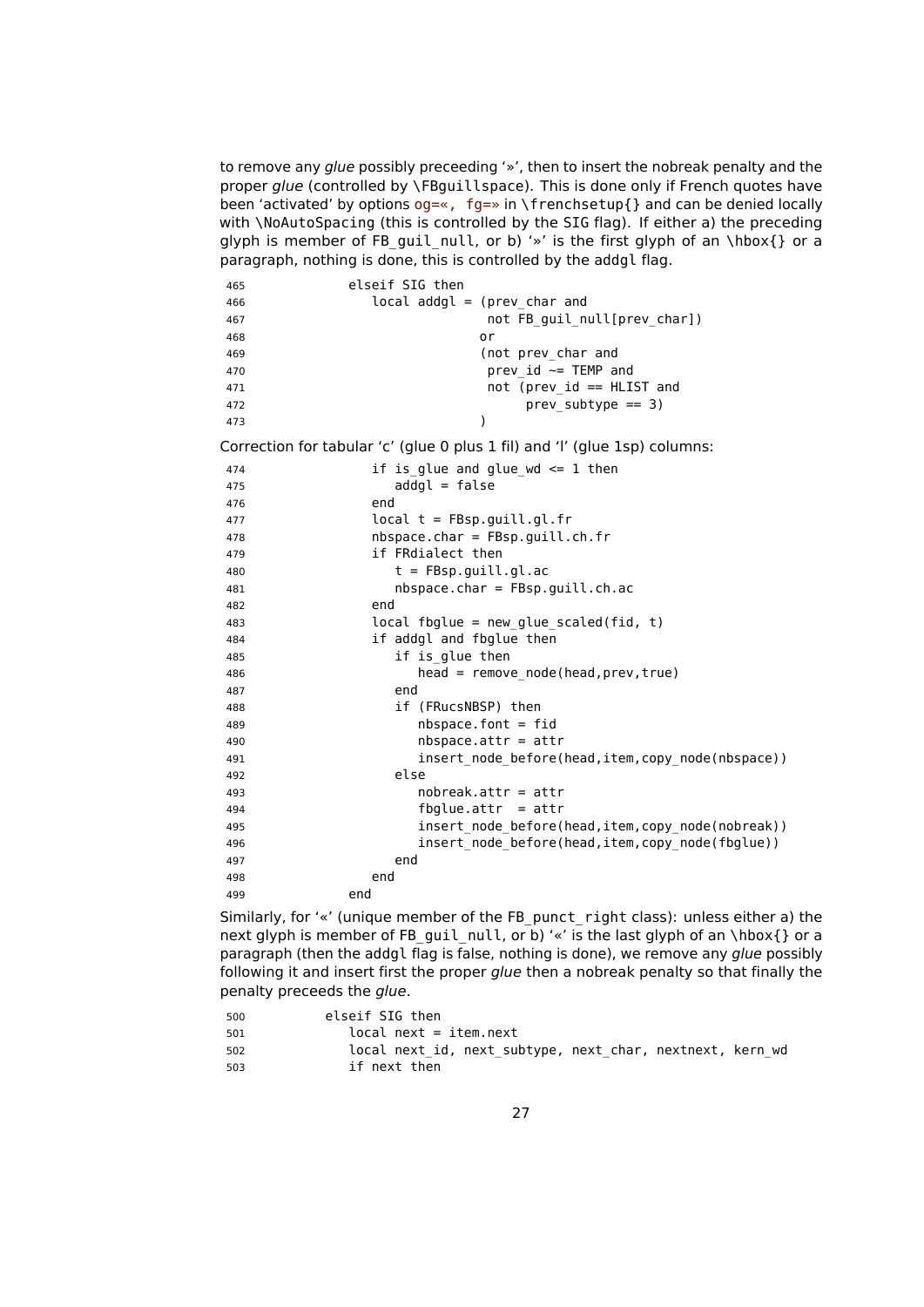| 504 | $next_id = next.id$              |
|-----|----------------------------------|
| 505 | $next$ subtype = $next$ .subtype |
| 506 | if next $id ==$ GLYPH then       |
| 507 | $next$ char = next.char          |

A kern0 might hide a glue, so look ahead if next is a kern (this occurs with « \texttt{a} »):

| 508 | elseif next id $==$ KERN then                             |
|-----|-----------------------------------------------------------|
| 509 | $\text{kern}$ wd = next. kern                             |
| 510 | if kern wd == $\theta$ then                               |
| 511 | $nextnext$ = $next.next$                                  |
| 512 | if nextnext then                                          |
| 513 | $next = nextnext$                                         |
| 514 | $next_id = nextnext.id$                                   |
| 515 | $next$ subtype = nextnext.subtype                         |
| 516 | $if$ next $id ==$ GLYPH then                              |
| 517 | $next$ char = nextnext.char                               |
| 518 | end                                                       |
| 519 | end                                                       |
| 520 | end                                                       |
| 521 | end                                                       |
| 522 | end                                                       |
| 523 | local is glue = next id == $GLUE$                         |
| 524 | if is glue then                                           |
| 525 | $glue$ wd = next.width                                    |
| 526 | end                                                       |
| 527 | local addgl = (next_char and not FB_guil_null[next_char]) |
| 528 | or (next and not next char)                               |

Correction for tabular 'c' columns. For 'r' columns, a final '«' character needs to be coded as \mbox{«} for proper spacing (\NoAutoSpacing is another option).

```
529 if is glue and glue wd == 0 then
530 addgl = false
531 end
532 local fid = item.font
533 local t = FBsp.guill.gl.fr
534 nbspace.char = FBsp.guill.ch.fr
535 if FRdialect then
536 t = FBsp.guill.gl.ac
537 nbspace.char = FBsp.guill.ch.ac
538 end
539 local fbglue = new_glue_scaled(fid, t)
540 if addgl and fbglue then
541 if is glue then
542 head = remove_node(head,next,true)
543 end
544 if (FRucsNBSP) then
545 nbspace.font = fid
546 nbspace.attr = attr
547 insert_node_after(head, item, copy_node(nbspace))
548 else
549 nobreak.attr = attr
550 fbglue.attr = attr
551 insert node after(head, item, copy node(fbglue))
```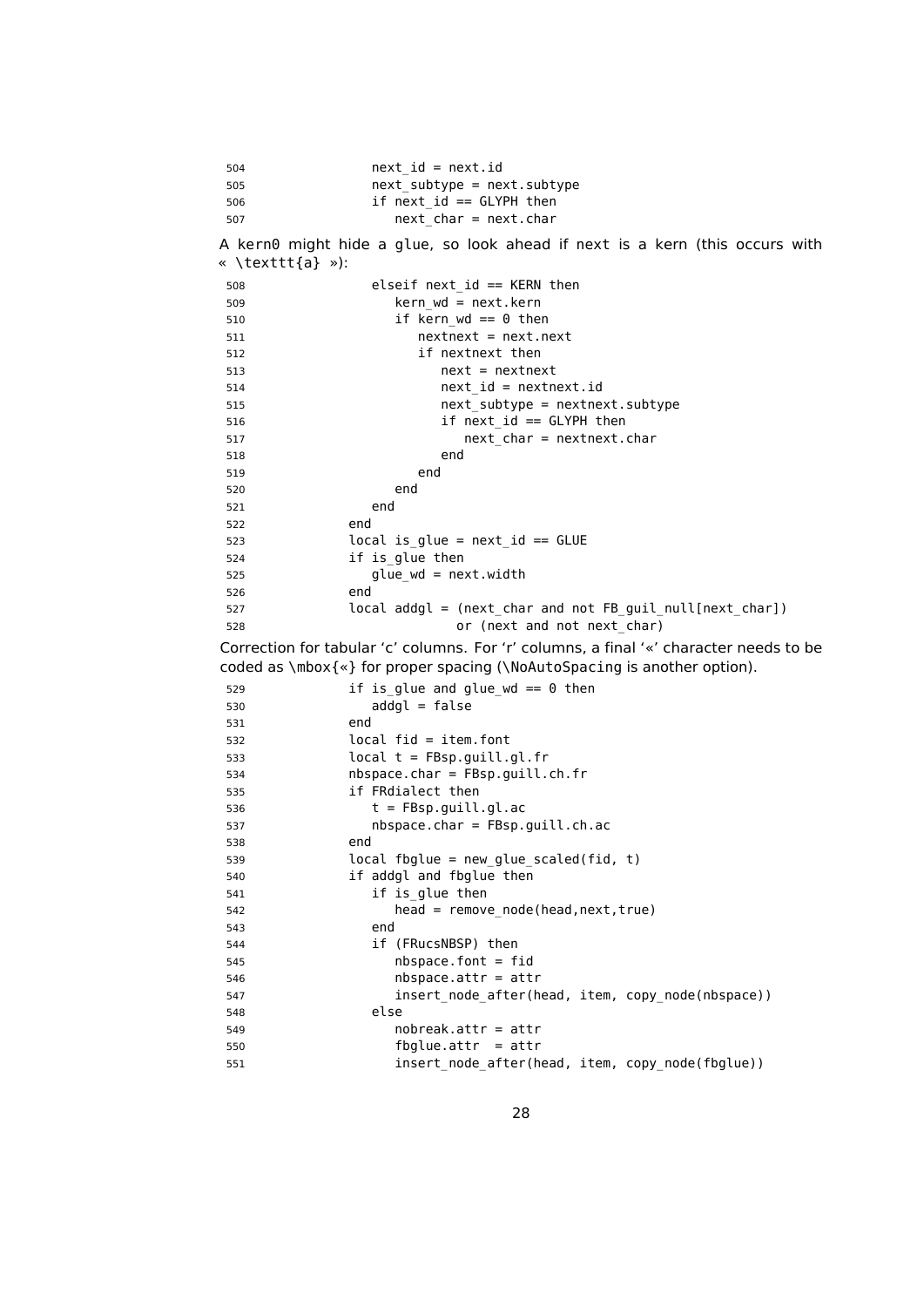```
552 insert node after(head, item, copy node(nobreak))
553 end
554 end
555 end
556 end
557 end
558 end
559 return head
560 end
561 return french_punctuation
562 </lua>
```
\FB@luatex@punct@french As a language tag is part of glyph nodes in LuaTeX, no more switching has to be done in \extrasfrench, setting the dialect attribute has already be done (see above, p. [19\)](#page-18-0). We will just redefine \shorthandoff and \shorthandon in French to issue a warning reminding the user that active characters are no longer used in French with recent LuaTeX engines.

```
563\prec*french>
564 \ifFB@luatex@punct
565 \newcommand*{\FB@luatex@punct@french}{%
566 \babel@save\shorthandon
567 \babel@save\shorthandoff
568 \def\shorthandoff##1{%
569 \ifx\PackageWarning\@undefined
570 \fb@warning{\noexpand\shorthandoff{;:!?} is helpless with
571 LuaTeX,\\ use \noexpand\NoAutoSpacing
572 *inside a group* instead.}%
573 \else
574 \PackageWarning{french.ldf}{\protect\shorthandoff{;:!?}
575 is helpless with LuaTeX,\MessageBreak
576 use \protect\NoAutoSpacing \space *inside a group*
577 instead;\MessageBreak reported}%
578 \fi}%
579 \def\shorthandon##1{}%
580 }
581 \addto\extrasfrench{\FB@luatex@punct@french}
```
The next definition will be used to activate Lua punctuation: it loads frenchb.lua and adds function french punctuation to the kerning callback; "adding" anything actually disables the built-in kerning for Type1 fonts (which is now added to french punctuation).

```
582 \def\activate@luatexpunct{%
583 \directlua{%
584 FR fr = \the\l@french ; FR ca = \the\l@acadian ;
585 local path = kpse.find_file("frenchb.lua", "lua")
586 if path then
587 local f = dofile(path)
588 luatexbase.add_to_callback("kerning",
589 f, "frenchb.french_punctuation")
590 else
591 texio.write nl('')
592 texio.write_nl('*****************************')
593 texio.write_nl('Error: frenchb.lua not found.')
```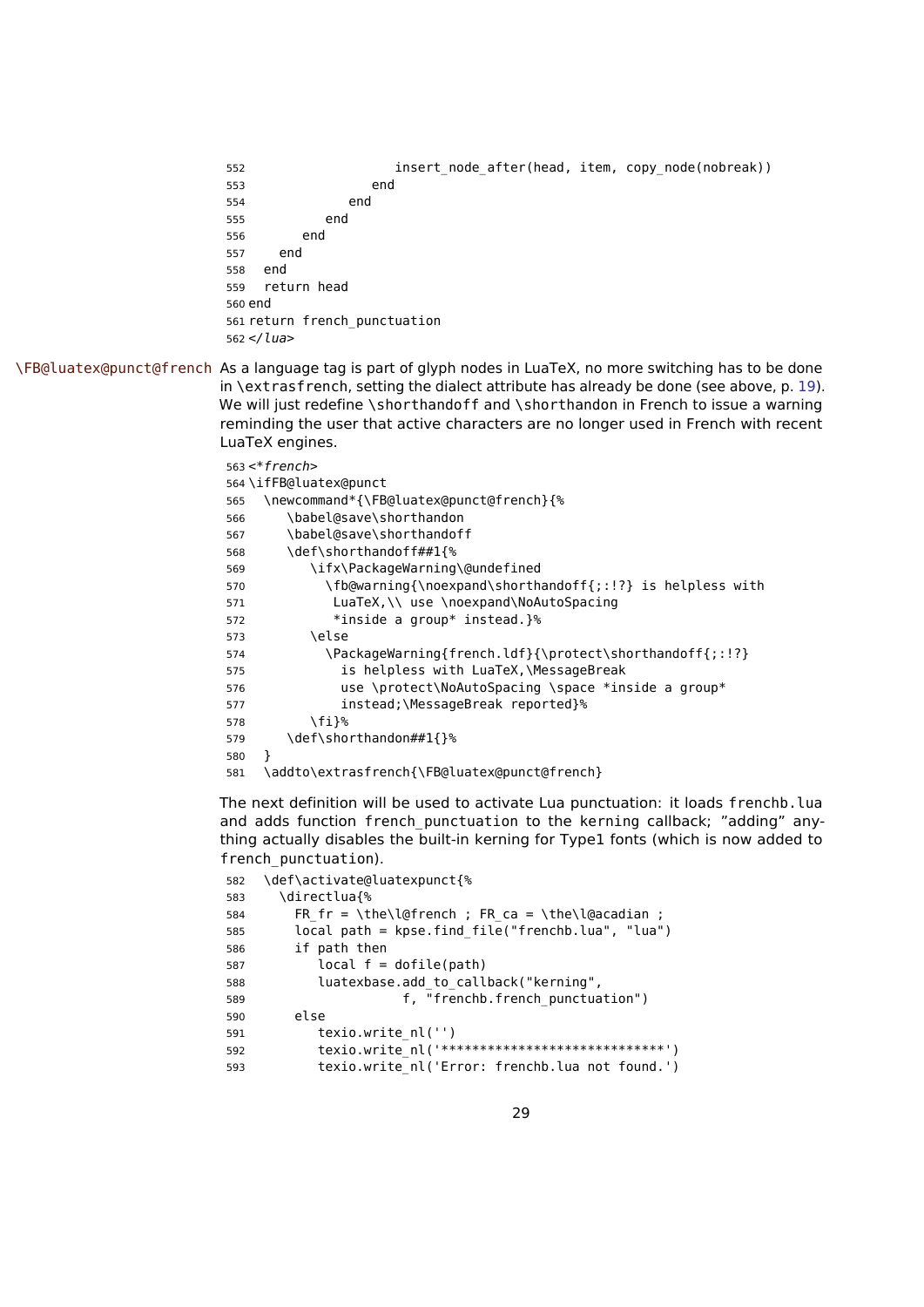```
594 texio.write_nl('*****************************')
595 texio.write_nl('')
596 end
597 }%
598 }
599 \fi
```
End of specific code for punctuation with LuaTeX engines.

#### <span id="page-29-0"></span>**2.2.2 Punctuation with XeTeX**

If \XeTeXinterchartokenstate is available, we use the "inter char'' mechanism to provide correct spacing in French before the four characters ; ! ? and :. The basis of the following code was borrowed from the polyglossia package, see glossfrench.ldf. We use the same mechanism for French quotes (« and »), when automatic spacing for quotes is required by options og=« and fg=» in \frenchsetup{} (see section [2.11\)](#page-52-0).

The default value for \XeTeXcharclass is 0 for characters tokens and \FB@nonchar for all other tokens (glues, kerns, math and box boundaries, etc.). These defaults should not be changed otherwise the spacing before the 'high punctuation' characters and inside quotes might not be correct.

We switch \XeTeXinterchartokenstate to 1 and change the \XeTeXcharclass values of ; ! ? : ( ] « and » when entering French. Special care is taken to restore them to their inital values when leaving French.

The following part holds specific code for punctuation with XeTeX engines.

```
600 \ifFB@xetex@punct
       601 \ifLaTeXe
```

| 601 | <u>\itlaTexe</u>                                        |
|-----|---------------------------------------------------------|
| 602 | \PackageInfo{french.ldf}{No need for active punctuation |
| 603 | characters\MessageBreak with this                       |
| 604 | version of XeTeX!\MessageBreak reported}                |
| 605 | \else                                                   |
| 606 | \fb@info{No need for active punctuation characters\\    |
| 607 | with this version of XeTeX!}                            |
| 608 | ۱fi.                                                    |

Six new character classes are defined for babel-french.

```
609 \newXeTeXintercharclass\FB@punctthick
610 \newXeTeXintercharclass\FB@punctthin
611 \newXeTeXintercharclass\FB@punctnul
612 \newXeTeXintercharclass\FB@guilo
613 \newXeTeXintercharclass\FB@guilf
```
614 \newXeTeXintercharclass\FB@guilnul

As \babel@savevariable doesn't work inside a \bbl@for loop, we define a variant to save the \XeTeXcharclass values which will be modified in French.

```
615 \def\FBsavevariable@loop#1#2{\begingroup
616 \toks@\expandafter{\originalTeX #1}%
617 \edef\x{\endgroup
618 \def\noexpand\originalTeX{\the\toks@ #2=\the#1#2\relax}}%
619 \quad \{x\}
```
\FB@charlist holds the all list of characters which have their \XeTeXcharclass value modified in French: the first set includes high punctuation, French quotes, opening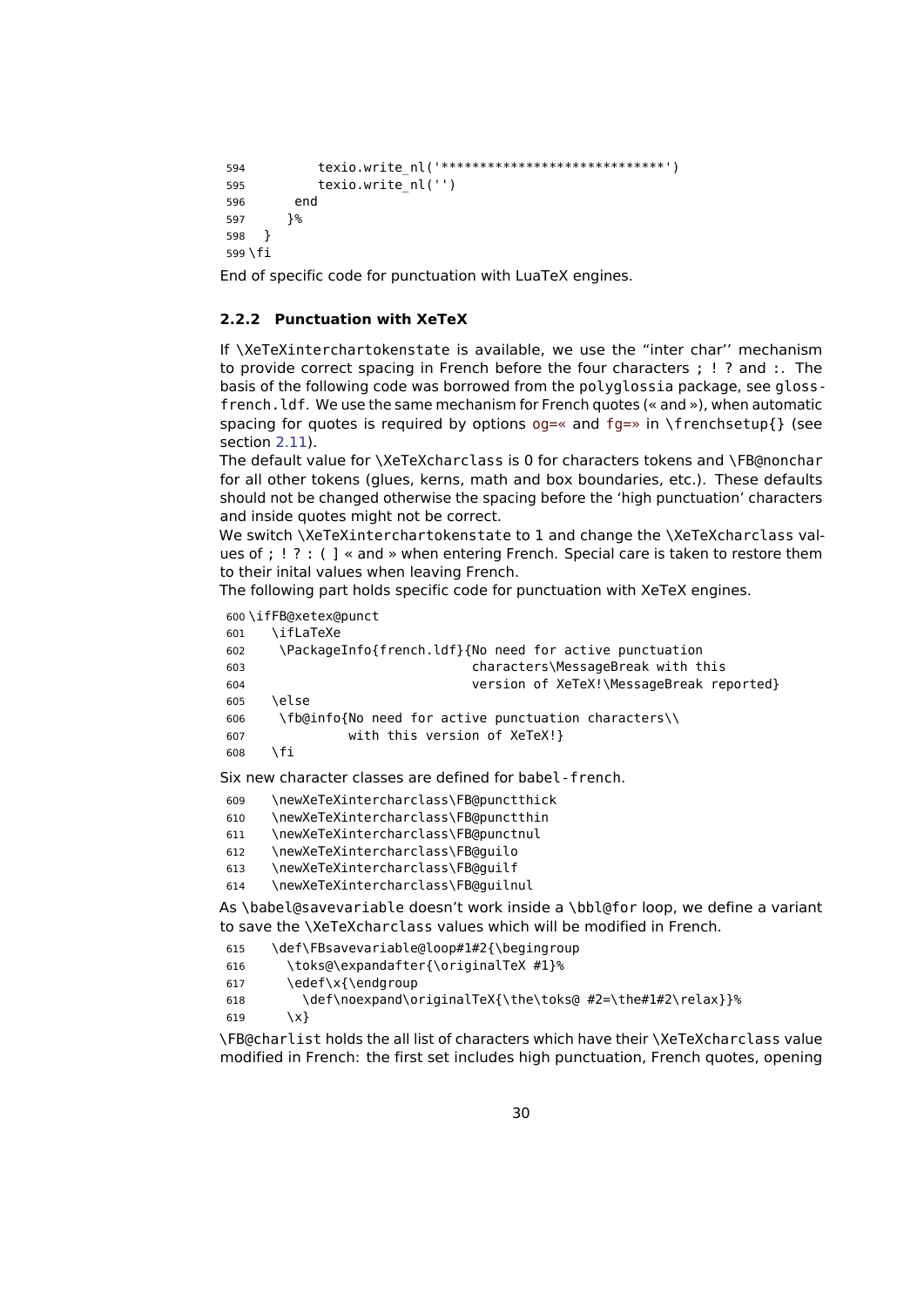delimiters and no-break spaces

| 1101<br><u>. .</u> | <br>$n \cap n$ | かつに<br>ـ | $^{\prime\prime}$<br>D<br>٩D | "00 | $^{\prime\prime}$ CD<br><u>JD</u> | . |  |
|--------------------|----------------|----------|------------------------------|-----|-----------------------------------|---|--|
|                    |                |          |                              |     |                                   |   |  |

the second one holds those which need resetting in French when xeCJK.sty is in use

| $n \cap \Omega$<br>ت ہے                                             |  |  | "" | $n \cap n$<br>∠⊾ | חריי | "つに | $n \cap \neg$     | のつに かんかん かんかん かんかん かんかん じゅうしょう じゅうしょう じゅうしょう かいしょう かいしょう かいしゃ<br><u>_ _</u> | $n \cap \neg$ | "60 |  |
|---------------------------------------------------------------------|--|--|----|------------------|------|-----|-------------------|-----------------------------------------------------------------------------|---------------|-----|--|
|                                                                     |  |  |    |                  | -    |     | $^{\prime\prime}$ | $\%$                                                                        |               |     |  |
| \def\FB@charlist{"21,"3A,"3B,"3F,"AB,"BB,"28,"5B,"A0,"202F,%<br>620 |  |  |    |                  |      |     |                   |                                                                             |               |     |  |

"29,"5D,"7B,"7D,"2C,"2D,"2E,"22,"25,"27,"60,"2019}

\FB@xetex@punct@french The following command will be executed when entering French, it first saves the values to be modified, then fits them to our needs. It also redefines \shorthandoff and \shorthandon (locally) to avoid error messages with XeTeX-based engines.

| 622 | \newcommand*{\FB@xetex@punct@french}{%                    |
|-----|-----------------------------------------------------------|
| 623 | \babel@savevariable{\XeTeXinterchartokenstate}%           |
| 624 | \babel@save{\shorthandon}%                                |
| 625 | \babel@save{\shorthandoff}%                               |
| 626 | \bbl@for\FB@char\FB@charlist                              |
| 627 | {\FBsavevariable@loop{\XeTeXcharclass}{\FB@char}}%        |
| 628 | \def\shorthandoff##1{%                                    |
| 629 | \ifx\PackageWarning\@undefined                            |
| 630 | \fb@warning{\noexpand\shorthandoff{;:!?} is helpless with |
| 631 | XeTeX,\\ use \noexpand\NoAutoSpacing                      |
| 632 | *inside a group* instead.}%                               |
| 633 | \else                                                     |
| 634 | \PackageWarning{french.ldf}{\protect\shorthandoff{;:!?}   |
| 635 | is helpless with XeTeX,\MessageBreak                      |
| 636 | use \protect\NoAutoSpacing\space *inside a group*         |
| 637 | instead;\MessageBreak reported}%                          |
| 638 | \fi}%                                                     |
| 639 | \def\shorthandon##1{}%                                    |

Let's now set the classes and interactions between classes. When false, the flag \ifFB@spacing switches off any interaction between classes (this flag is controlled by user-level command \NoAutoSpacing; this flag is also set to false when the current font is a typewriter font).

| 640 | \XeTeXinterchartokenstate=1                       |
|-----|---------------------------------------------------|
| 641 | $\XeTeXcharclass \ Y: = \FB@punctthick$           |
| 642 | \XeTeXinterchartoks \z@ \FB@punctthick = {%       |
| 643 | \ifFB@spacing\ifhmode\FDP@colonspace\fi\fi}%      |
| 644 | \XeTeXinterchartoks \FB@quilf \FB@punctthick = {% |
| 645 | \ifFB@spacing\FDP@colonspace\fi}%                 |
|     |                                                   |

Small glues such as "glue 1sp'' in tabular 'l' columns or "glue 0 plus 1 fil'' in tabular 'c' columns or lstlisting environment should not trigger any extra space; they will still do when AutoSpacePunctuation is true: \XeTeXcharclass=\FB@nonchar isn't specific to glue tokens (this class includes box and math boundaries f.i.), so the \else part cannot be omitted.

```
646 \XeTeXinterchartoks \FB@nonchar \FB@punctthick = {%
647 \ifFB@spacing
648 \ifhmode
649 \ifdim\lastskip>1sp
```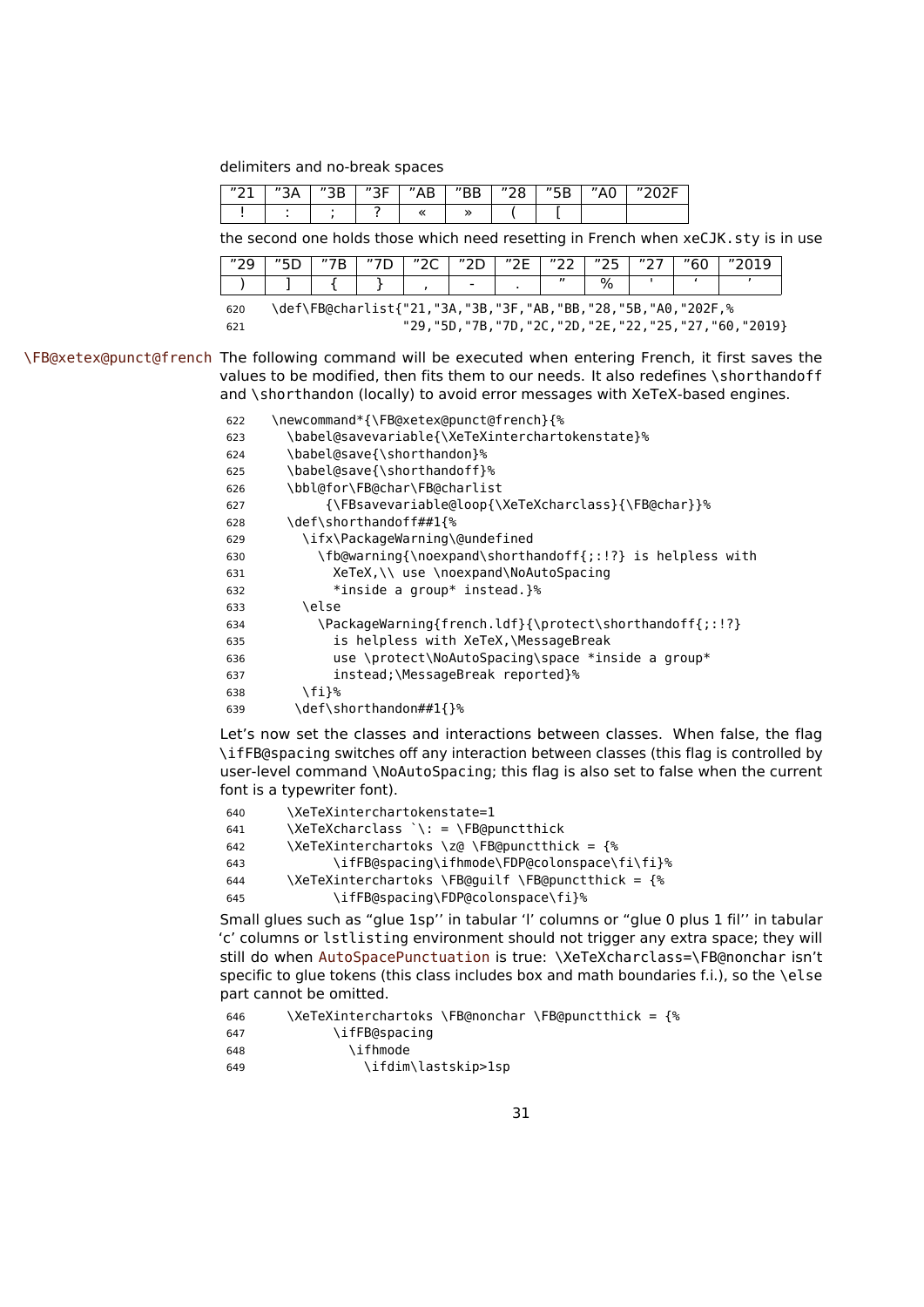| 650 | \unskip\penalty\@M\FBcolonspace                                                                       |
|-----|-------------------------------------------------------------------------------------------------------|
| 651 | \else                                                                                                 |
| 652 | \FDP@colonspace                                                                                       |
| 653 | \fi                                                                                                   |
| 654 | $\sqrt{fi}$                                                                                           |
| 655 | \fi}%                                                                                                 |
| 656 | \bbl@for\FB@char                                                                                      |
| 657 | $\{\dot{a}, \dot{b}, \dot{c}, \dot{c}, \dot{c}, \dot{c}\}$ %                                          |
| 658 | {\XeTeXcharclass\FB@char=\FB@punctthin}%                                                              |
| 659 | \XeTeXinterchartoks \z@ \FB@punctthin = {%                                                            |
| 660 | \ifFB@spacing\ifhmode\FDP@thinspace\fi\fi}%                                                           |
| 661 | \XeTeXinterchartoks \FB@guilf \FB@punctthin = {%                                                      |
| 662 | \ifFB@spacing\FDP@thinspace\fi}%                                                                      |
| 663 | \XeTeXinterchartoks \FB@nonchar \FB@punctthin = {%                                                    |
| 664 | \ifFB@spacing                                                                                         |
| 665 | \ifhmode                                                                                              |
| 666 | \ifdim\lastskip>lsp                                                                                   |
| 667 | \unskip\penalty\@M\FBthinspace                                                                        |
| 668 | \else                                                                                                 |
| 669 | \FDP@thinspace                                                                                        |
| 670 | \fi                                                                                                   |
| 671 | \fi                                                                                                   |
| 672 | \fi}%                                                                                                 |
| 673 | \XeTeXinterchartoks \FB@guilo \z@ = {%                                                                |
| 674 | \ifFB@spacing\FB@guillspace\fi}%                                                                      |
| 675 | \XeTeXinterchartoks \FB@guilo \FB@nonchar = {%                                                        |
| 676 | \ifFB@spacing\FB@guillspace\ignorespaces\fi}%                                                         |
| 677 | \XeTeXinterchartoks \z@ \FB@guilf = {%                                                                |
| 678 | \ifFB@spacing\FB@guillspace\fi}%                                                                      |
| 679 | \XeTeXinterchartoks \FB@punctthin \FB@guilf = {%                                                      |
| 680 | \ifFB@spacing\FB@guillspace\fi}%                                                                      |
| 681 | \XeTeXinterchartoks \FB@nonchar \FB@guilf = {%                                                        |
| 682 | \ifFB@spacing\unskip\FB@guillspace\fi}%                                                               |
|     | This will avoid spurious spaces in (!), [?] and with Unicode non-breaking spaces<br>(U+00A0, U+202F): |
| 683 | \bbl@for\FB@char                                                                                      |
| 684 | $\{\`  \.[\;]\`  \$ (, "A0, "202F}%                                                                   |
| 685 | {\XeTeXcharclass\FB@char=\FB@punctnul}%                                                               |
|     |                                                                                                       |

These characters have their class changed by xeCJK.sty, let's reset them to 0 in French.

| 686 | \bbl@for\FB@char                                                                                             |
|-----|--------------------------------------------------------------------------------------------------------------|
| 687 | $\{\ \{ \ \{ , \ \}, , \ \{ , \ \} , \ \{ , \ \} , \ \{ , \ \} , \ \} , \ \} , \ \$ , "22, "27, "60, "2019}% |
| 688 | {\XeTeXcharclass\FB@char=\z@}%                                                                               |
| 689 |                                                                                                              |
| 690 | \addto\extrasfrench{\FB@xetex@punct@french}                                                                  |

End of specific code for punctuation with modern XeTeX engines. 691 \fi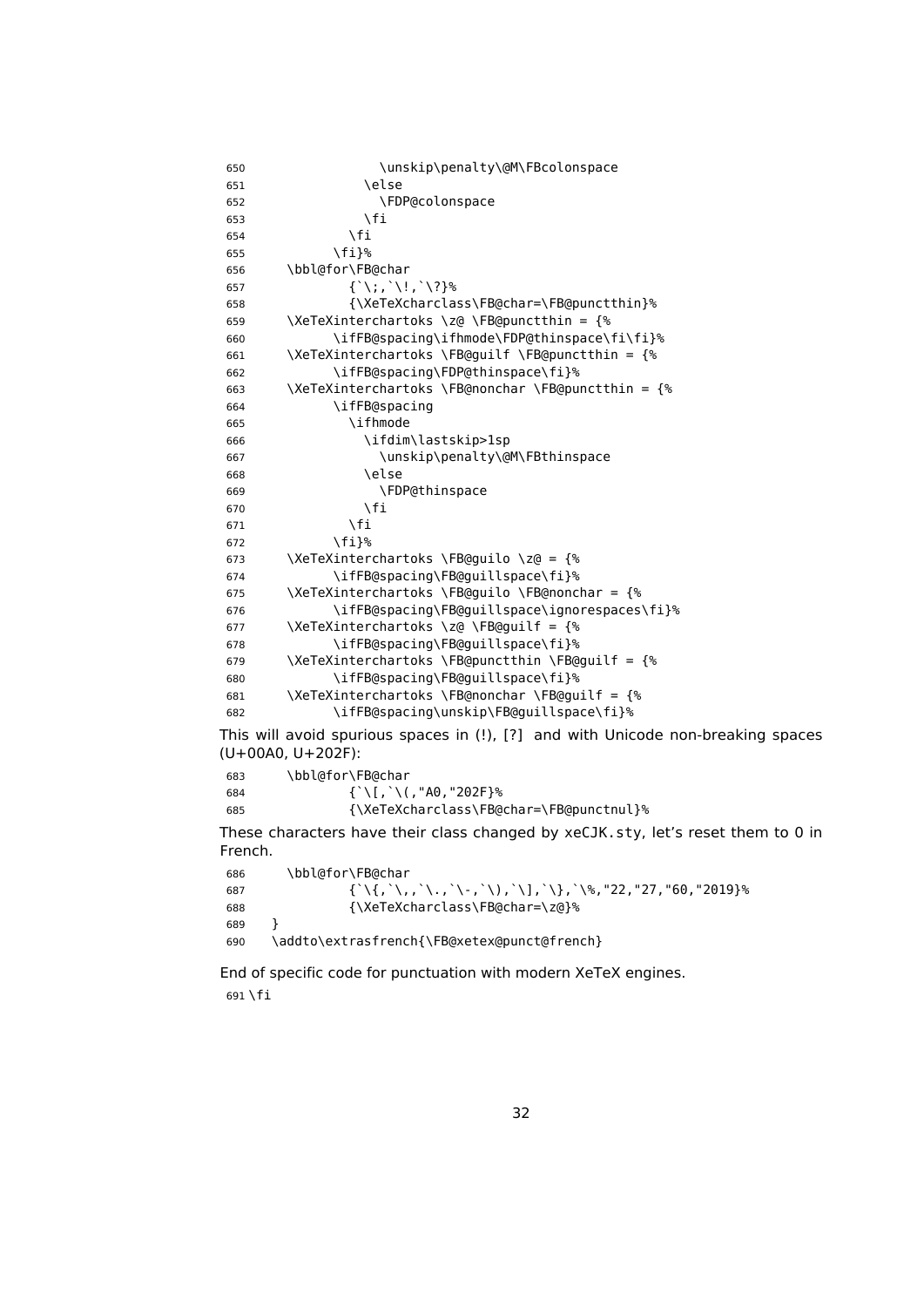#### <span id="page-32-0"></span>**2.2.3 Punctuation with standard (pdf)TeX**

In standard (pdf)TeX we need to make the four characters ; ! ? and : 'active' and provide their definitions. Before doing so, we have to save some definitions involving :.

```
692 \newif\ifFB@koma
693 \ifLaTeXe
694 \@ifclassloaded{scrartcl}{\FB@komatrue}{}
695 \@ifclassloaded{scrbook}{\FB@komatrue}{}
696 \@ifclassloaded{scrreprt}{\FB@komatrue}{}
697 \ifFB@koma\def\FB@std@capsep{:\ }\fi
698 \@ifclassloaded{beamer}{\def\FB@std@capsep{:\ }}{}
699 \@ifclassloaded{memoir}{\def\FB@std@capsep{: }}{}
700 \fi
701 \ifFB@active@punct
702 \initiate@active@char{:}%
703 \initiate@active@char{;}%
704 \initiate@active@char{!}%
705 \initiate@active@char{?}%
```
We first tune the amount of space before ; ! ? and :. This should only happen in horizontal mode, hence the test \ifhmode.

In horizontal mode, if a space has been typed before ';' we remove it and put a nonbreaking \FBthinspace instead. If no space has been typed, we add \FDP@thinspace which will be defined, up to the user's wishes, as a non-breaking \FBthinspace or as \@empty.

```
706 \declare@shorthand{french}{;}{%
707 \ifFB@spacing
708 \ifhmode
709 \ifdim\lastskip>1sp
710 \unskip\penalty\@M\FBthinspace
711 \else
712 \FDP@thinspace
713 \fi
714 \fi
715 \times \mathfrak{f}
```
Now we can insert a ; character.

\string;}

The next three definitions are very similar.

```
717 \declare@shorthand{french}{!}{%
718 \ifFB@spacing
719 \ifhmode
720 \ifdim\lastskip>1sp
721 \unskip\penalty\@M\FBthinspace
722 \else
723 \FDP@thinspace
724 \fi
725 \fi
726 \fi
727 \string!}
728 \declare@shorthand{french}{?}{%
```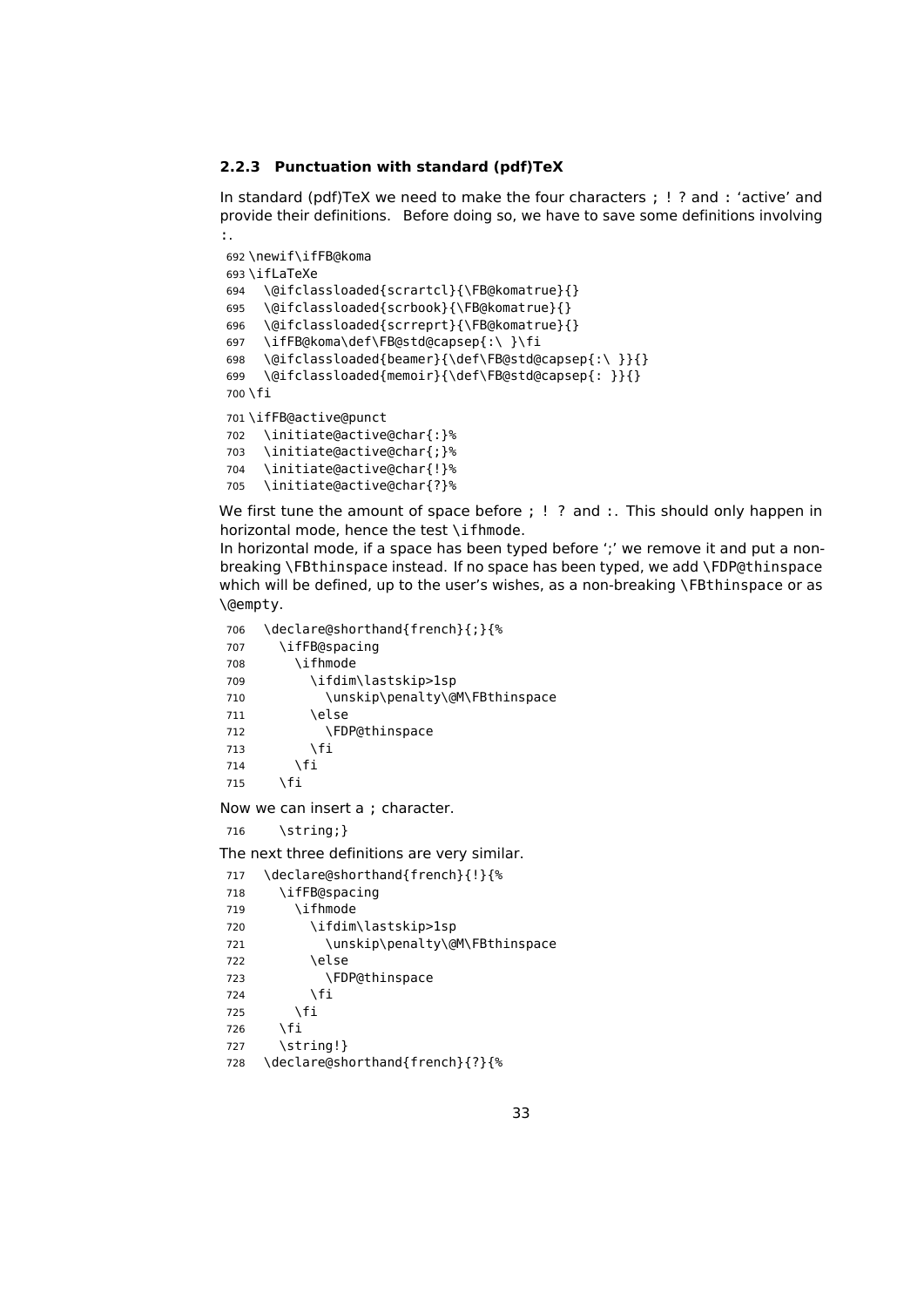```
729 \ifFB@spacing
730 \ifhmode
731 \ifdim\lastskip>1sp
732 \unskip\penalty\@M\FBthinspace
733 \else
734 \FDP@thinspace
735 \fi
736 \fi
737 \fi
738 \string?}
739 \declare@shorthand{french}{:}{%
740 \ifFB@spacing
741 \ifhmode
742 \ifdim\lastskip>1sp
743 \unskip\penalty\@M\FBcolonspace
744 \sqrt{a} 2a745 \FDP@colonspace
746 \fi
747 \fi
748 \fi
749 \string: }
```
When the active characters appear in an environment where their French behaviour is not wanted they should give an 'expected' result. Therefore we define shorthands at system level as well.

```
750 \declare@shorthand{system}{:}{\string:}
```

```
751 \declare@shorthand{system}{!}{\string!}
```

```
752 \declare@shorthand{system}{?}{\string?}
753 \declare@shorthand{system}{;}{\string;}
```
We specify that the French group of shorthands should be used when switching to French.

```
754 \addto\extrasfrench{\languageshorthands{french}%
```
These characters are 'turned on' once, later their definition may vary. Don't misunderstand the following code: they keep being active all along the document, even when leaving French.

```
755 \bbl@activate{:}\bbl@activate{;}%
756 \bbl@activate{!}\bbl@activate{?}%
757 }
758 \addto\noextrasfrench{%
759 \bbl@deactivate{:}\bbl@deactivate{;}%
760 \bbl@deactivate{!}\bbl@deactivate{?}%
761 }
762 \fi
```
#### <span id="page-33-0"></span>**2.2.4 Punctuation switches common to all engines**

A new 'if' \ifFBAutoSpacePunctuation needs to be defined now to control the two possible ways of dealing with 'high punctuation'. it's default value is true, but it can be set to false by \frenchsetup{AutoSpacePunctuation=false} for finer control.

```
763 \newif\ifFBAutoSpacePunctuation \FBAutoSpacePunctuationtrue
```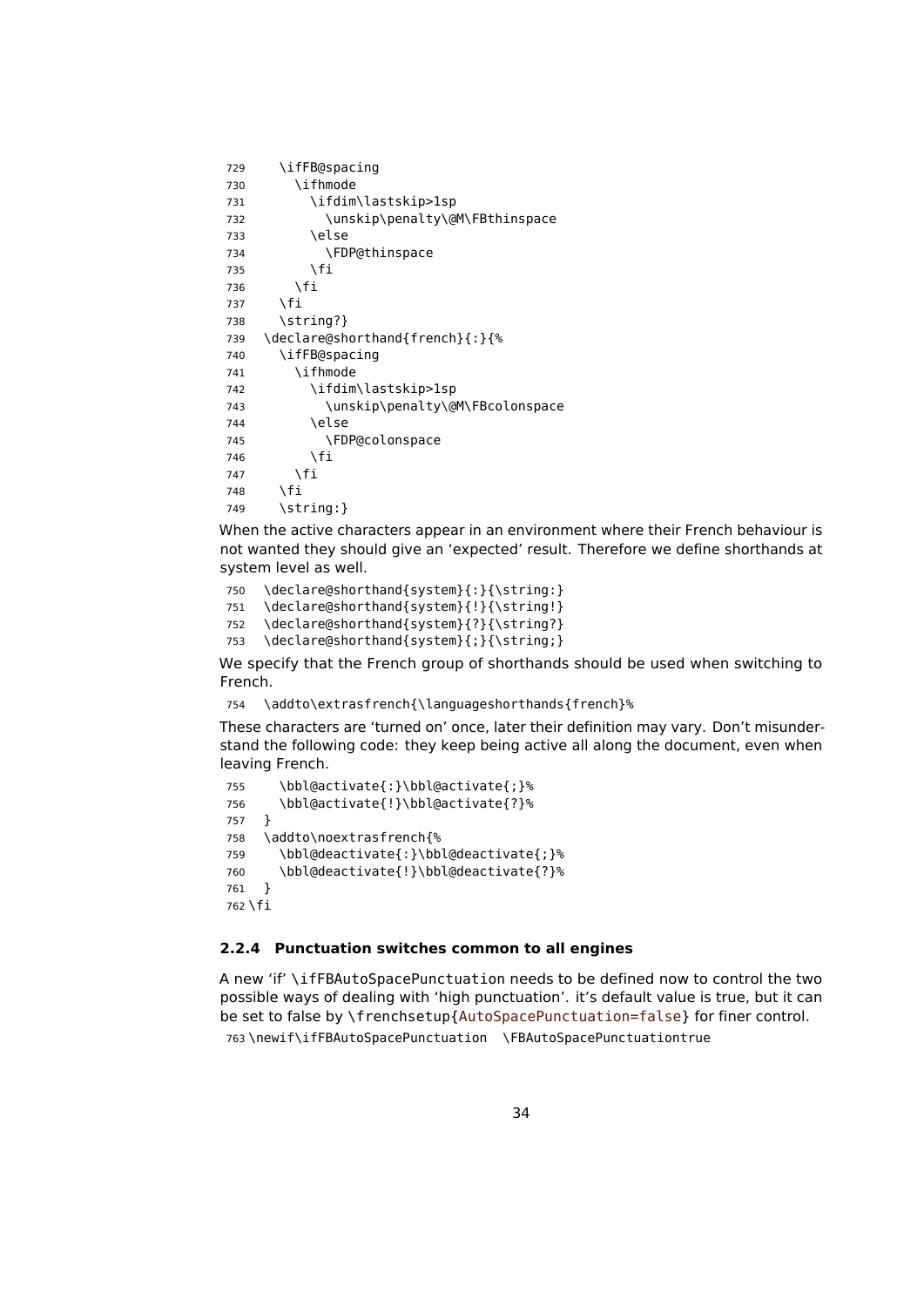\AutoSpaceBeforeFDP \autospace@beforeFDP and \noautospace@beforeFDP are internal commands. \NoAutoSpaceBeforeFDP \autospace@beforeFDP defines \FDP@thinspace and \FDP@colonspace as nonbreaking spaces and sets LuaTeX attribute \FB@addDPspace to 1 (true), while \noautospace@beforeFDP lets these spaces empty and sets flag \FB@addDPspace to 0 (false). User commands \AutoSpaceBeforeFDP and \NoAutoSpaceBeforeFDP do the same and take care of the flag \ifFBAutoSpacePunctuation in LTEX. Set the default now for Plain (done later for LaTeX).

764 \def\autospace@beforeFDP{%

765 \ifFB@luatex@punct\FB@addDPspace=1 \fi

766 \def\FDP@thinspace{\penalty\@M\FBthinspace}%

- 767 \def\FDP@colonspace{\penalty\@M\FBcolonspace}}
- 768 \def\noautospace@beforeFDP{%
- 769 \ifFB@luatex@punct\FB@addDPspace=0 \fi
- 770 \let\FDP@thinspace\@empty
- 771 \let\FDP@colonspace\@empty}
- 772 \ifLaTeXe

773 \def\AutoSpaceBeforeFDP{\autospace@beforeFDP

- 774 \FBAutoSpacePunctuationtrue}
- 775 \def\NoAutoSpaceBeforeFDP{\noautospace@beforeFDP
- 776 The Summary School (FBAutoSpacePunctuationfalse)
- 777 \AtEndOfPackage{\AutoSpaceBeforeFDP}

778 \else

- 779 \let\AutoSpaceBeforeFDP\autospace@beforeFDP
- 780 \let\NoAutoSpaceBeforeFDP\noautospace@beforeFDP
- 781 \AutoSpaceBeforeFDP
- 782 \fi

\rmfamilyFB In LaTeX2e \ttfamily (and hence \texttt) will be redefined 'AtBeginDocument' as \sffamilyFB \ttfamilyFB so that no space is added before the four ; : ! ? characters, even if \ttfamilyFB AutoSpacePunctuation is true. When AutoSpacePunctuation is false, the eventually typed spaces are left unchanged (not turned into thin spaces, no penalty added). \rmfamily and \sffamily need to be redefined also (\ttfamily is not always used inside a group, its effect can be cancelled by  $\mathcal{V}$  mfamily or  $\mathcal{V}$  family). These redefinitions can be canceled if necessary, for instance to recompile older

documents, see option OriginalTypewriter below.

To be consistent with what is done for the ; : ! ? characters, \ttfamilyFB also switches off insertion of spaces inside French guillemets when they are typed in as characters with the 'og'/'fg' options in \frenchsetup{}. This is also a workaround for the weird behaviour of these characters in verbatim mode.

783 \ifLaTeXe

```
784 \DeclareRobustCommand\ttfamilyFB{\FB@spacing@off \ttfamilyORI}
785 \DeclareRobustCommand\rmfamilyFB{\FB@spacing@on \rmfamilyORI}
786 \DeclareRobustCommand\sffamilyFB{\FB@spacing@on \sffamilyORI}
787 \fi
```
\NoAutoSpacing The following command disables automatic spacing for high punctuation and French quote characters; it also switches off active punctuation characters (if any). It is engine independent (works for TeX, LuaTeX and XeTeX based engines) and is meant to be used inside a group.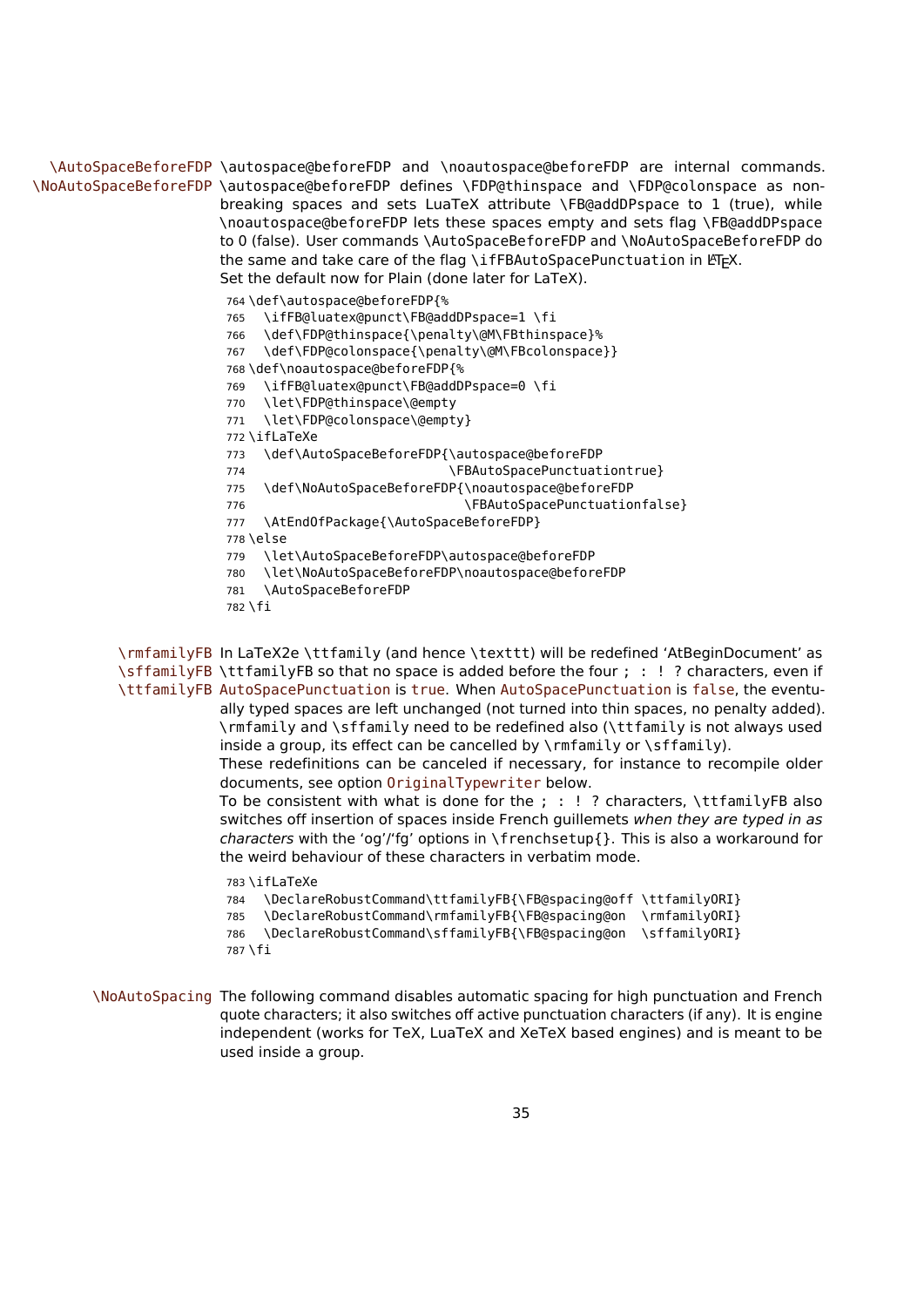```
788 \DeclareRobustCommand*{\NoAutoSpacing}{%
789 \FB@spacing@off
790 \ifFB@active@punct\shorthandoff{;:!?}\fi
791 }
```
## <span id="page-35-0"></span>**2.3 Commands for French quotation marks**

\guillemotleft pdfLaTeX users are supposed to use 8-bit output encodings (T1, LY1,…) to typeset \guillemotright French, those who still stick to OT1 should load aeguill or a similar package. In both \textquoteddblleft cases the commands \guillemotleft and \guillemotright will print the French \textquoteddblright opening and closing quote characters from the output font. For XeLaTeX and LuaLaTeX, \guillemotleft and \guillemotright are defined by package fontspec (v. 2.5d and up).

> We provide the following definitions for non-LaTeX users only as fall-back, they are welcome to change them for anything better.

```
792 \ifLaTeXe
793 \else
794 \ifFBunicode
795 \def\guillemotleft{{\char"00AB}}
796 \def\guillemotright{{\char"00BB}}
797 \def\textquotedblleft{{\char"201C}}
798 \def\textquotedblright{{\char"201D}}
799 \else
800 \def\guillemotleft{\leavevmode\raise0.25ex
801 \hbox{$\scriptscriptstyle\ll$}}
802 \def\guillemotright{\raise0.25ex
803 \hbox{$\scriptscriptstyle\gg$}}
804 \def\textquotedblleft{``}
805 \def\textquotedblright{''}
806 \fi
807 \let\xspace\relax
808 \fi
```
\FBgspchar The next step is to provide correct spacing after '«' and before '»'; no line break is \FB@og allowed neither after the opening one, nor before the closing one. French quotes \FB@fg (including spacing) are printed by \FB@og and \FB@fg, the expansion of the top level

commands \og and \fg is different in and outside French. \FB@og and \FB@fg are now designed to work in bookmarks.

```
809 \providecommand\texorpdfstring[2]{#1}
```

```
810 \newcommand*{\FB@og}{\texorpdfstring{\@FB@og}{\guillemotleft\space}}
```
811 \newcommand\*{\FB@fg}{\texorpdfstring{\@FB@fg}{\space\guillemotright}}

The internal definitions \@FB@og and \@FB@fg need some engine-dependent tuning: for LuaTeX, \FB@spacing is set to 0 locally to prevent the quotes characters from adding space when option og=«, fg=» is set.

```
812 \newcommand*{\FB@guillspace}{\penalty\@M\FBguillspace}
813\newcommand*{\FBgspchar}{\char"A0\relax}
814 \newif\ifFBucsNBSP
815 \ifFB@luatex@punct
816 \DeclareRobustCommand*{\@FB@og}{\leavevmode
```
817 \bgroup\FB@spacing=0 \quillemotleft\egroup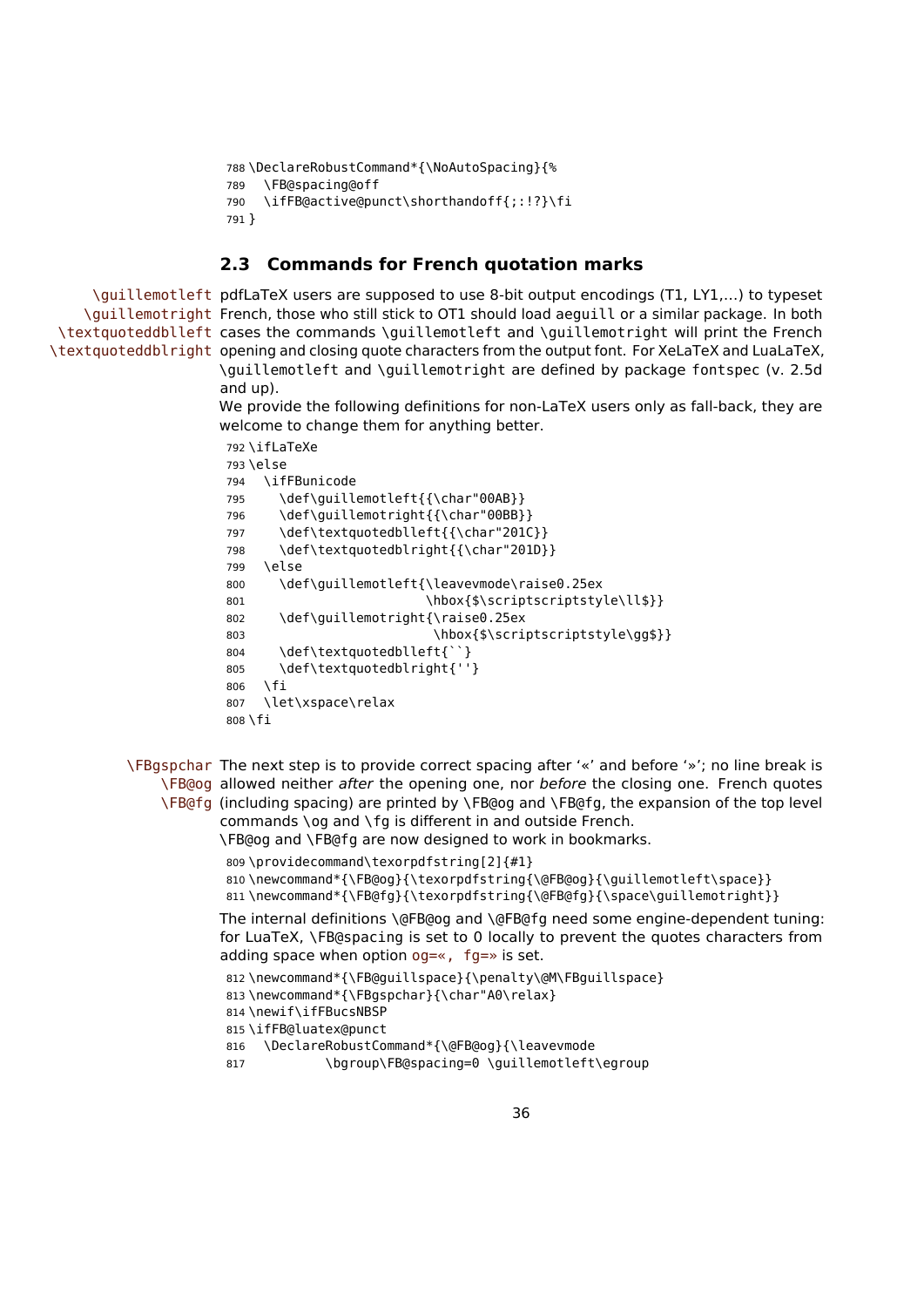```
818 \ifFBucsNBSP\FBgspchar\else\FB@quillspace\fi}
819 \DeclareRobustCommand*{\@FB@fg}{\ifdim\lastskip>\z@\unskip\fi
820 \ifFBucsNBSP\FBgspchar\else\FB@guillspace\fi
821 \bgroup\FB@spacing=0 \guillemotright\egroup}
822 \fi
With XeTeX, \ifFB@spacing is set to false locally for the same reason.
823 \ifFB@xetex@punct
824 \DeclareRobustCommand*{\@FB@og}{\leavevmode
825 \bgroup\FB@spacingfalse\guillemotleft\egroup
826 \FB@guillspace}
827 \DeclareRobustCommand*{\@FB@fg}{\ifdim\lastskip>\z@\unskip\fi
828 \FB@guillspace
829 \bgroup\FB@spacingfalse\guillemotright\egroup}
830 \fi
831 \ifFB@active@punct
832 \DeclareRobustCommand*{\@FB@og}{\leavevmode
833 \guillemotleft
834 \FB@guillspace}
835 \DeclareRobustCommand*{\@FB@fg}{\ifdim\lastskip>\z@\unskip\fi
836 \FB@guillspace
837 \quillemotright}
838 \fi
```
\og The user level macros for quotation marks are named \og ("ouvrez guillemets'') and

\fg \fg ("fermez guillemets''). Another option for typesetting quotes in French is to use the command  $\Gamma$  frquote (see below). Dummy definition of  $\Omega$  and  $\Gamma$  and  $\Gamma$  iust to ensure that this commands are not yet defined.

```
839 \newcommand*{\og}{\@empty}
840 \newcommand*{\fq}{\@empty}
```
The definitions of \og and \fg for quotation marks are switched on and off through the \extrasfrench \noextrasfrench mechanism. Outside French, \og and \fg will typeset standard English opening and closing double quotes. We'll try to be smart to users of David Carlisle's xspace package: if this package is loaded there will be no need for  $\{ \}$  or  $\setminus$  to get a space after  $\setminus$  fg, otherwise  $\setminus$ xspace will be defined as \relax (done at the end of this file).

```
841 \iflaTeXe
842 \def\bbl@frenchguillemets{%
843 \renewcommand*{\og}{\FB@og}%
844 \renewcommand*{\fg}{\FB@fg\xspace}}
845 \renewcommand*{\og}{\textquotedblleft}
846 \renewcommand*{\fg}{\ifdim\lastskip>\z@\unskip\fi
847 \textquotedblright\xspace}
848 \else
849 \def\bbl@frenchguillemets{\let\og\FB@og
850 \let\fg\FB@fg}
851 \def\og{\textquotedblleft}
852 \def\fg{\ifdim\lastskip>\z@\unskip\fi\textquotedblright}
853 \fi
854 \addto\extrasfrench{\babel@save\og \babel@save\fg
```

```
855 \bbl@frenchauillemets}
```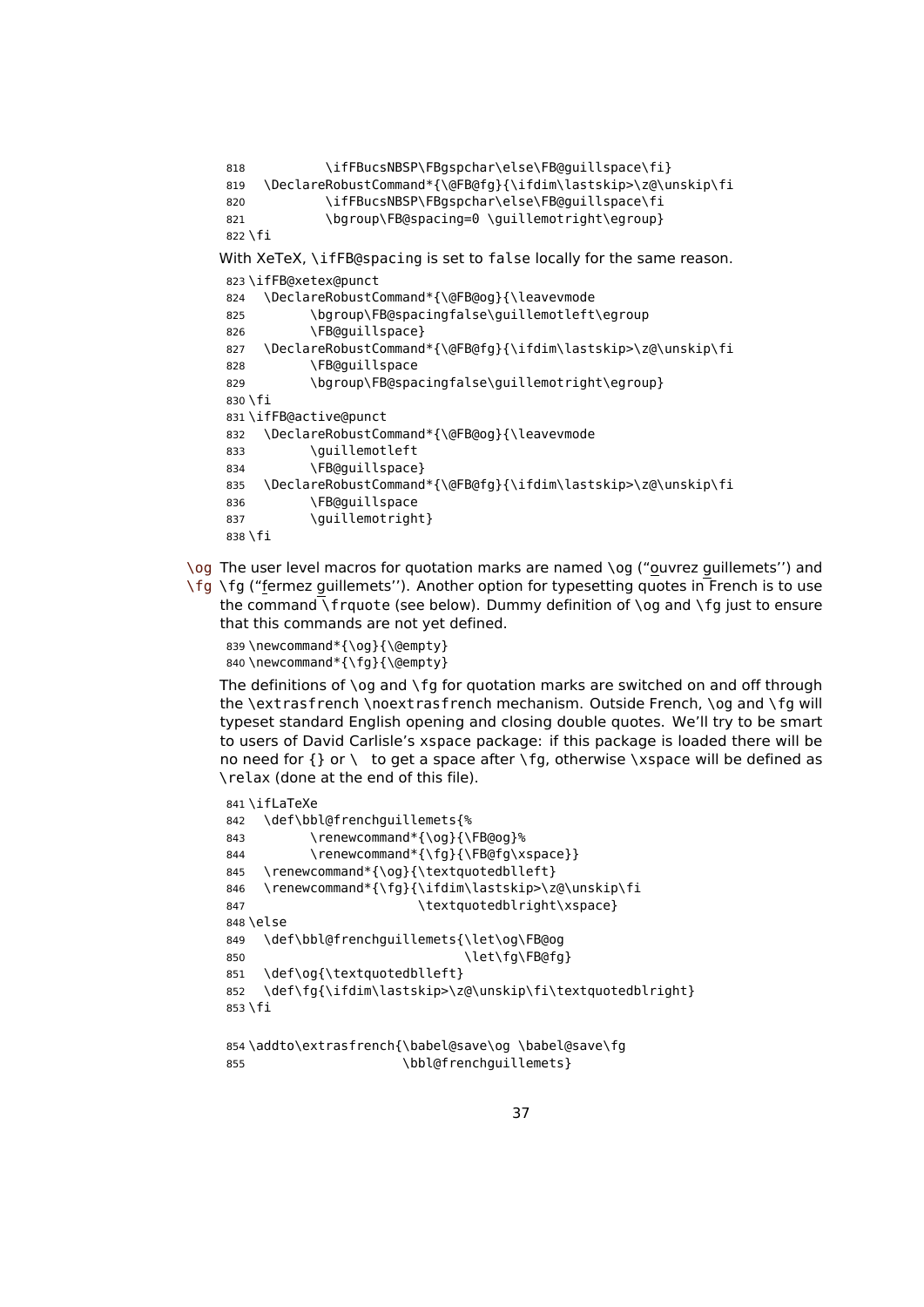\frquote Another way of entering French quotes relies on \frquote{} with supports up to two levels of quotes. Let's define the default quote characters to be used for level one or two of quotes…

```
856 \newcommand*{\ogi}{\FB@og}
857 \newcommand*{\fgi}{\FB@fg}
858\newcommand*{\@ogi}{\ifmmode\hbox{\ogi}\else\ogi\fi}
859\newcommand*{\@fgi}{\ifmmode\hbox{\fgi}\else\fgi\fi}
860 \newcommand*{\ogii}{\textquotedblleft}
861 \newcommand*{\fgii}{\textquotedblright}
862 \newcommand*{\@ogii}{\ifmmode\hbox{\ogii}\else\ogii\fi}
863 \newcommand*{\@fgii}{\ifmmode\hbox{\fgii}\else\fgii\fi}
```
and the needed technical stuff to handle options:

```
864 \newcount\FBguill@level
865 \newtoks\FBold@everypar
```
\FB@addquote@everypar was borrowed from csquotes.sty.

```
866 \def\FB@addquote@everypar{%
867 \let\FBnew@everypar\everypar
868 \FBold@everypar=\expandafter{\the\everypar}%
869 \FBnew@everypar={\the\FBold@everypar\FBeverypar@quote}%
870 \let\everypar\FBold@everypar
871 \let\FB@addquote@everypar\relax
872 }
873 \newif\ifFBcloseguill \FBcloseguilltrue
874 \newif\ifFBInnerGuillSingle
875\def\FBquillopen{\bgroup\NoAutoSpacing\quillemotleft\egroup}
876\def\FBquillclose{\bgroup\NoAutoSpacing\quillemotright\egroup}
877 \let\FBguillnone\empty
878 \let\FBeveryparguill\FBguillopen
879 \let\FBeverylineguill\FBguillnone
880 \let\FBeverypar@quote\relax
881 \let\FBeveryline@quote\empty
```
The main command \frquote accepts (in LaTeX2e only) a starred version which suppresses the closing quote; it is meant to be used for inner quotations which end together with the outer one, then only one closing guillemet (the outer one) should be printed. \frquote (without star) is now designed to work in bookmarks too.

```
882 \ifLaTeXe
883 \DeclareRobustCommand\frquote{%
884 \texorpdfstring{\@ifstar{\FBcloseguillfalse\fr@quote}%
885 \{\F{Bc} \to \{\F{Bc} \}886 {\bm@fr@quote}%
887 }
888 \newcommand{\bm@fr@quote}[1]{%
889 \guillemotleft\space #1\space\guillemotright}
890 \leq \leq \leq891 \newcommand\frquote[1]{\fr@quote{#1}}
892 \fi
The internal command \fr@quote takes one (long) argument: the quotation text.
```

```
893 \newcommand{\fr@quote}[1]{%
```

```
894 \leavevmode
```
\advance\FBguill@level by \@ne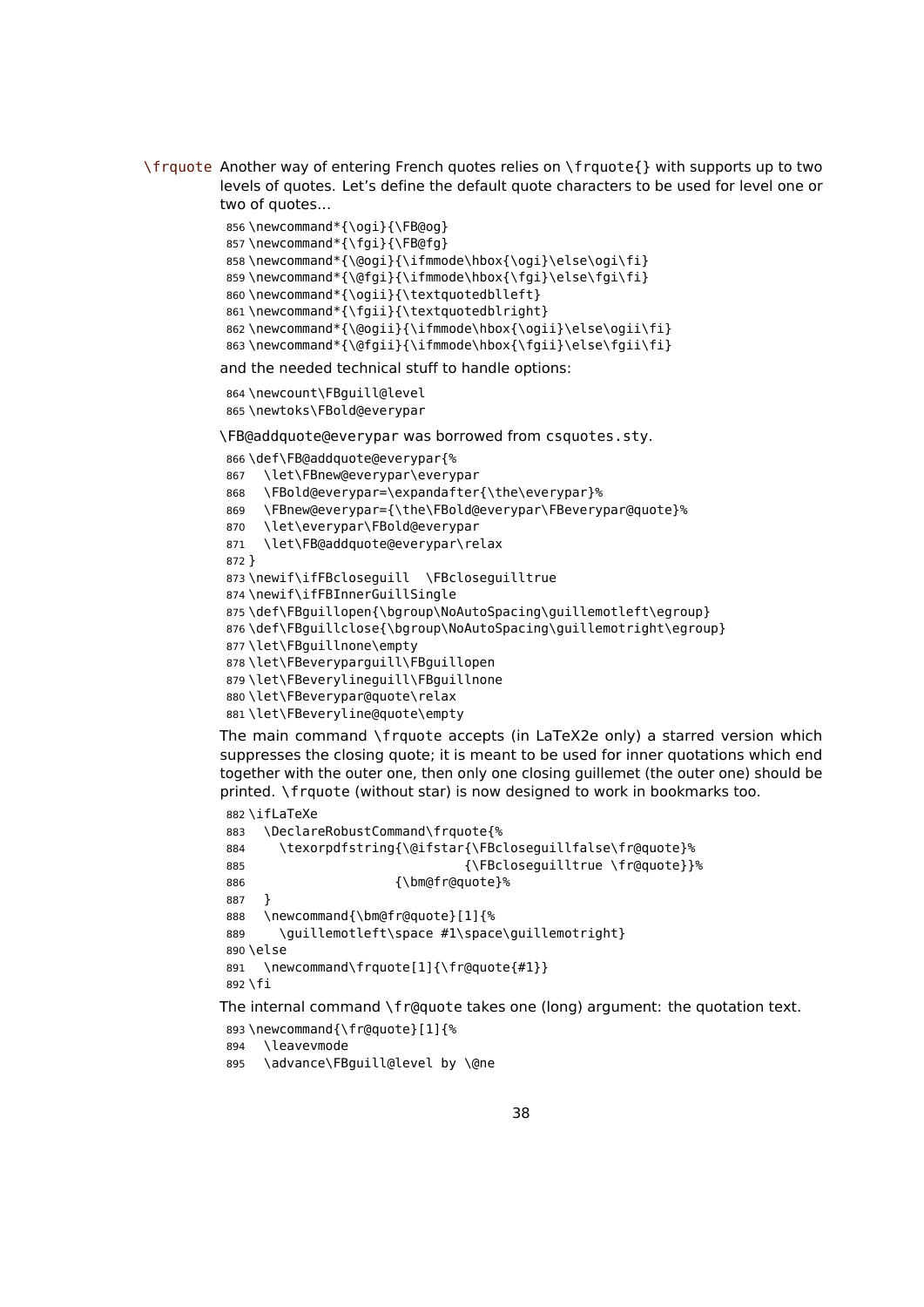```
896 \ifcase\FBguill@level
897 \or
```
This for level 1 (outer) quotations: set \FBeverypar@quote for level 1 quotations and add it to \everypar using \FB@addquote@everypar, then print the quotation:

```
898 \ifx\FBeveryparguill\FBguillnone
899 \else
900 \def\FBeverypar@quote{\FBeveryparguill\FB@guillspace}%
901 \FB@addquote@everypar
902 \fi
903 \@ogi #1\@fgi
904 \or
```
This for level 2 (inner) quotations: Omega's command \localleftbox included in LuaTeX, is convenient for repeating guillemets at the beginning of every line.

```
905 \ifx\FBeverylineguill\FBguillopen
906 \def\FBeveryline@quote{\FB@addGUILspace=0 \guillemotleft
907 \FB@guillspace}%
908 \localleftbox{\FBeveryline@quote}%
909 \let\FBeverypar@quote\relax
910 \@ogi #1\ifFBcloseguill\@fgi\fi
911 \else
912 \ifx\FBeverylineguill\FBguillclose
913 \def\FBeveryline@quote{\FB@addGUILspace=0 \guillemotright
914 \FB@guillspace}%
915 \localleftbox{\FBeveryline@quote}%
916 \let\FBeverypar@quote\relax
917 \@ogi #1\ifFBcloseguill\@fgi\fi
918 \else
```
otherwise we need to redefine \FBeverypar@quote (and eventually \ogii, \fgii) for level 2 quotations:

| 919 | \let\FBeverypar@quote\relax                           |
|-----|-------------------------------------------------------|
| 920 | \ifFBInnerGuillSingle                                 |
| 921 | \def\ogii{\leavevmode                                 |
| 922 | \guilsinglleft\FB@guillspace}%                        |
| 923 | \def\fgii{\ifdim\lastskip>\z@\unskip\fi               |
| 924 | \FB@quillspace\guilsinglright}%                       |
| 925 | \ifx\FBeveryparguill\FBguillopen                      |
| 926 | \def\FBeverypar@quote{\quilsinglleft\FB@quillspace}%  |
| 927 | ١fi                                                   |
| 928 | \ifx\FBeveryparguill\FBguillclose                     |
| 929 | \def\FBeverypar@quote{\guilsinglright\FB@guillspace}% |
| 930 | \fi                                                   |
| 931 | \fi                                                   |
| 932 | \@ogii #1\ifFBcloseguill \@fgii \fi                   |
| 933 | \fi                                                   |
| 934 | \fi                                                   |
| 935 | \else                                                 |
|     | Warn if \FBguill@level $>2$ :                         |
| 936 | \ifx\PackageWarning\@undefined                        |
| 937 | \fb@warning{\noexpand\frquote\space handles up to     |
| 938 | two levels. \\ Quotation not printed. }%              |
| 939 | \else                                                 |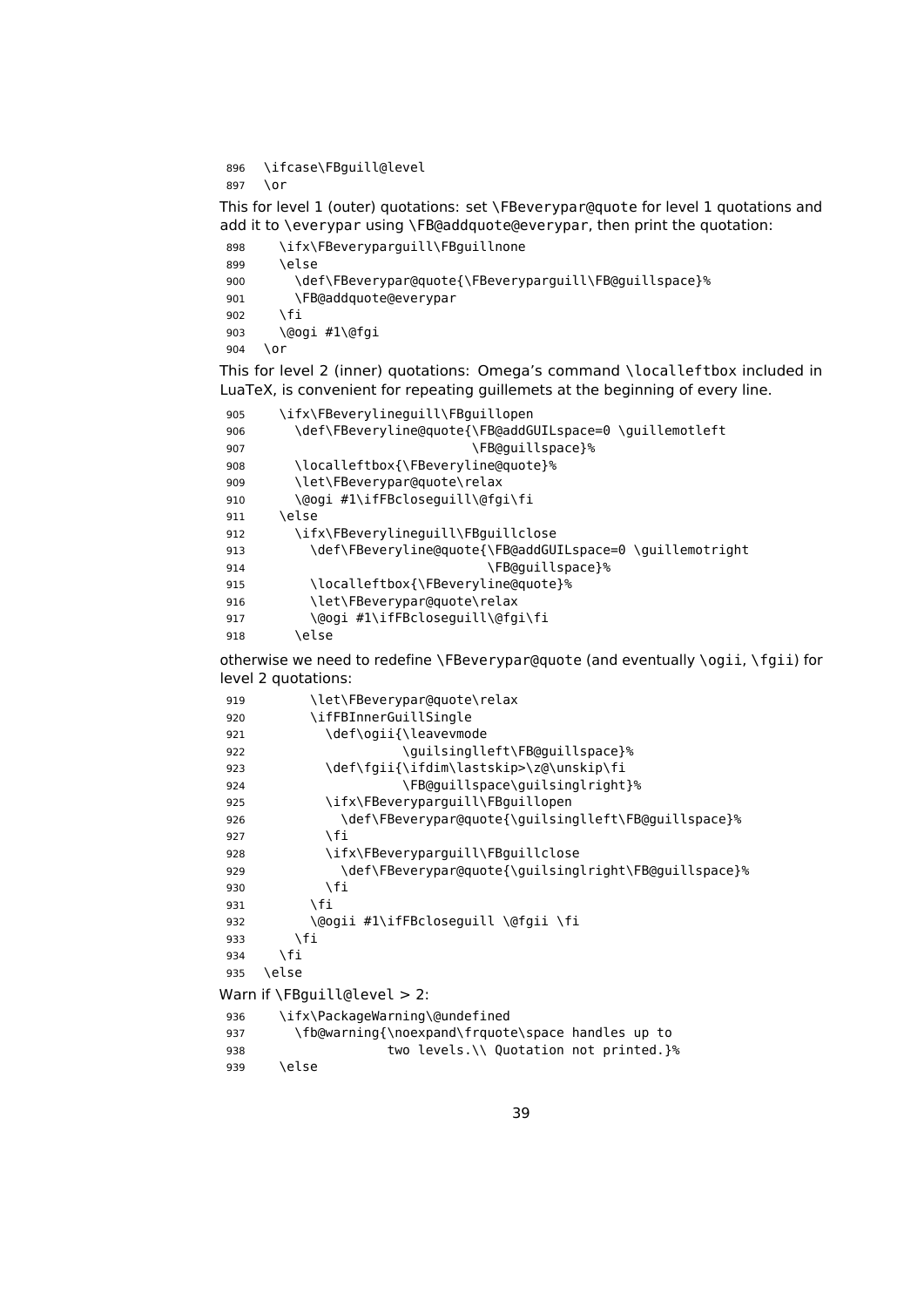```
940 \PackageWarning{french.ldf}{%
941 \protect\frquote\space handles up to two levels.
942 \MessageBreak Quotation not printed. Reported}
943 \fi
944 \fi
Closing: step down \FBguill@level and clean on exit. Changes made global in case
\frquote{} ends inside an environment.
945 \global\advance\FBguill@level by \m@ne
946 \ifcase\FBguill@level \global\let\FBeverypar@quote\relax
947 \or \gdef\FBeverypar@quote{\FBeveryparguill\FB@guillspace}%
948 \global\let\FBeveryline@quote\empty
```

```
949 \ifx\FBeverylineguill\FBguillnone\else\localleftbox{}\fi
950 \fi
```

```
951 }
```
The next command is intended to be used in list environments to suppress quotes which might be added by \FBeverypar@quote after items for instance.

\newcommand\*{\NoEveryParQuote}{\let\FBeveryparguill\FBguillnone}

# **2.4 Date in French**

\frenchtoday The following code creates a macro \datefrench which in turn defines command \frenchdate \frenchtoday (\today is defined as \frenchtoday in French). The corresponding \datefrench commands for the French dialect, \dateacadian and \acadiantoday are also created btw. This new implementation relies on commands \SetString and \SetStringLoop,

therefore requires Babel 3.10 or newer.

Explicitly defining \BabelLanguages as the list of all French dialects defines both \datefrench and \dateacadian; this is required as french.ldf is read only once even if both language options french and acadian are supplied to Babel. Coding \StartBabelCommands\*{french,acadian} would only define \date\CurrentOption, leaving the second language undefined in Babel's sens.

```
953 \def\BabelLanguages{french,acadian}
954 \StartBabelCommands*{\BabelLanguages}{date}
955 [unicode, fontenc=TU EU1 EU2, charset=utf8]
956 \SetString\monthiiname{février}
957 \SetString\monthviiiname{août}
958 \SetString\monthxiiname{décembre}
959 \StartBabelCommands*{\BabelLanguages}{date}
960 \SetStringLoop{month#1name}{%
961 janvier,f\'evrier,mars,avril,mai,juin,juillet,%
962 ao\^ut,septembre,octobre,novembre,d\'ecembre}
963 \SetString\today{\FB@date{\year}{\month}{\day}}
964 \EndBabelCommands
```
\frenchdate (which produces an unbreakable string) and \frenchtoday (breakable) both rely on \FB@date, the inner group is needed for \hbox.

```
965 \newcommand*{\FB@date}[3]{%
```

```
966 {{\number#3}\ifnum1=#3{\ier}\fi\FBdatespace
```
\csname month\romannumeral#2name\endcsname

```
968 \ifx#1\@empty\else\FBdatespace\number#1\fi}}
```

```
969 \newcommand*{\FBdatebox}{\hbox}
```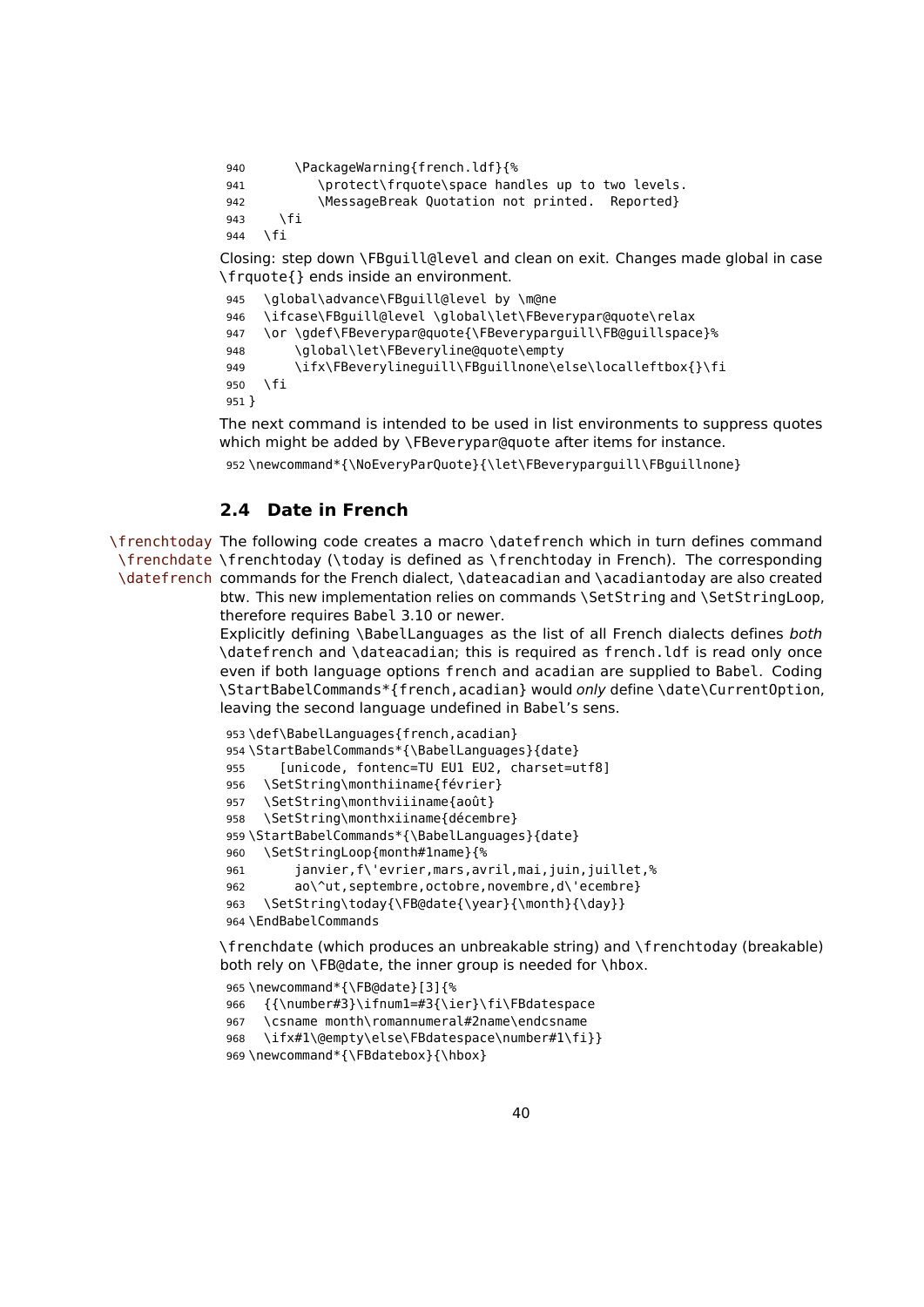```
970 \newcommand*{\FBdatespace}{\space}
971 \newcommand*{\frenchdate}{\FBdatebox\FB@date}
972 \newcommand*{\acadiandate}{\FBdatebox\FB@date}
```
#### **2.5 Extra utilities**

Let's provide the French user with some extra utilities.

\up \up eases the typesetting of superscripts like '1<sup>er</sup>'. Up to version 2.0 of babel-\fup french \up was just a shortcut for \textsuperscript in LaTeX2e, but several users complained that \textsuperscript typesets superscripts too high and too big, so we now define \fup as an attempt to produce better looking superscripts. \up is defined as \fup but \frenchsetup{FrenchSuperscripts=false} redefines \up as \textsuperscript for compatibility with previous versions.

When a font has built-in superscripts, the best thing to do is to just use them, otherwise \fup has to simulate superscripts by scaling and raising ordinary letters. Scaling is done using package scalefnt which will be loaded at the end of Babel's loading (babel-french being an option of Babel, it cannot load a package while being read).

```
973 \newif\ifFB@poorman
974 \newdimen\FB@Mht
975 \ifLaTeXe
976 \AtEndOfPackage{\RequirePackage{scalefnt}}
```
\FB@up@fake holds the definition of fake superscripts. The scaling ratio is 0.65, raising is computed to put the top of lower case letters (like 'm') just under the top of upper case letters (like 'M'), precisely 12% down. The chosen settings look correct for most fonts, but can be tuned by the end-user if necessary by changing \FBsupR and \FBsupS commands.

\FB@lc is defined as \MakeLowercase to inhibit the uppercasing of superscripts (this may happen in page headers with the standard classes but is wrong); \FB@lc can be redefined to do nothing by option LowercaseSuperscripts=false of \frenchsetup{}.

```
977 \newcommand*{\FBsupR}{-0.12}
978 \newcommand*{\FBsupS}{0.65}
979 \newcommand*{\FB@lc}[1]{\MakeLowercase{#1}}
980 \DeclareRobustCommand*{\FB@up@fake}[1]{%
981 \settoheight{\FB@Mht}{M}%
982 \addtolength{\FB@Mht}{\FBsupR \FB@Mht}%
983 \addtolength{\FB@Mht}{-\FBsupS ex}%
984 \raisebox{\FB@Mht}{\scalefont{\FBsupS}{\FB@lc{#1}}}%
985 }
```
The only packages I currently know to take advantage of real superscripts are a) realscripts used in conjunction with XeLaTeX or LuaLaTeX and OpenType fonts having the font feature 'VerticalPosition=Superior' and b) fourier (from version 1.6) when Expert Utopia fonts are available.

\FB@up checks whether the current font is a Type1 'Expert' (or 'Pro') font with real superscripts or not (the code works currently only with fourier-1.6 but could work with any Expert Type1 font with built-in superscripts, see below), and decides to use real or fake superscripts. It works as follows: the content of \f@family (family name of the current font) is split by \FB@split into two pieces, the first three characters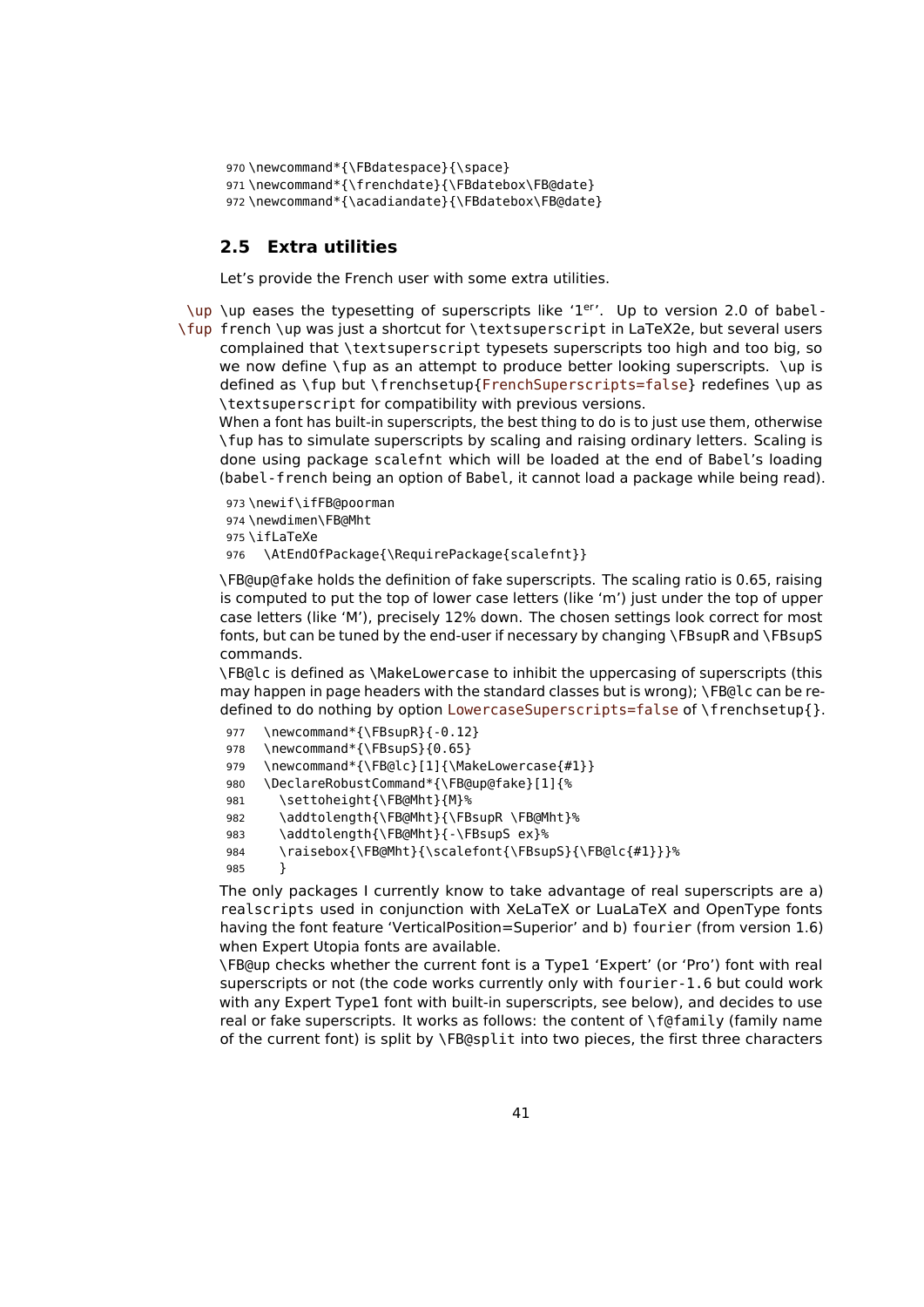('fut' for Fourier, 'ppl' for Adobe's Palatino, …) stored in \FB@firstthree and the rest stored in \FB@suffix which is expected to be 'x' or 'j' for expert fonts.

```
986 \def\FB@split#1#2#3#4\@nil{\def\FB@firstthree{#1#2#3}%
987 \def\FB@suffix{#4}}
988 \def\FB@x{x}
989 \def\FB@j{j}
990 \DeclareRobustCommand*{\FB@up}[1]{%
991 \bgroup \FB@poormantrue
992 \expandafter\FB@split\f@family\@nil
```
Then \FB@up looks for a .fd file named t1fut-sup.fd (Fourier) or t1ppl-sup.fd (Palatino), etc. supposed to define the subfamily (fut-sup or ppl-sup, etc.) giving access to the built-in superscripts. If the .fd file is not found by \IfFileExists, \FB@up falls back on fake superscripts, otherwise \FB@suffix is checked to decide whether to use fake or real superscripts.

| 993  | \edef\reserved@a{\lowercase{%                                |
|------|--------------------------------------------------------------|
| 994  | \noexpand\IfFileExists{\f@encoding\FB@firstthree -sup.fd}}}% |
| 995  | ∖reserved@a                                                  |
| 996  | {\ifx\FB@suffix\FB@x \FB@poormanfalse\fi                     |
| 997  | \ifx\FB@suffix\FB@j \FB@poormanfalse\fi                      |
| 998  | \ifFB@poorman \FB@up@fake{#1}%                               |
| 999  | \FB@up@real{#1}%<br>\else                                    |
| 1000 | \fi}%                                                        |
| 1001 | $\{\P$ B@up@fake $\{\#1\}$ }%                                |
| 1002 | egroup}                                                      |

\FB@up@real just picks up the superscripts from the subfamily (and forces lowercase).

```
1003 \newcommand*{\FB@up@real}[1]{\bgroup
```
1004 \fontfamily{\FB@firstthree -sup}\selectfont \FB@lc{#1}\egroup}

\fup is defined as \FB@up unless \realsuperscript is defined by realscripts.sty. \fup just prints its argument in bookmarks.

| 1005 | \DeclareRobustCommand*{\fup}[1]{%               |
|------|-------------------------------------------------|
| 1006 | \texorpdfstring{\ifx\realsuperscript\@undefined |
| 1007 | \FB@up{#1}%                                     |
| 1008 | \else                                           |
| 1009 | \bgroup\let\fakesuperscript\FB@up@fake          |
| 1010 | \realsuperscript{\FB@lc{#1}}\egroup             |
| 1011 | ١fi                                             |
| 1012 | $\{41\}$ %                                      |
| 1013 |                                                 |

Let's provide a temporary definition for \up (redefined 'AtBeginDocument' as \fup or \textsuperscript according to \frenchsetup{} options).

```
1014 \providecommand*{\up}{\fup}
```
Poor man's definition of \up for Plain.

```
1015 \else
```

```
1016 \providecommand*{\up}[1]{\leavevmode\raise1ex\hbox{\sevenrm #1}}
1017 \fi
```
\ieme Some handy macros for those who don't know how to abbreviate ordinals:

```
\ier
1018 \def\ieme{\up{e}\xspace}
 \iere
1019 \def\iemes{\up{es}\xspace}
\iemes
 \iers
\ieres
```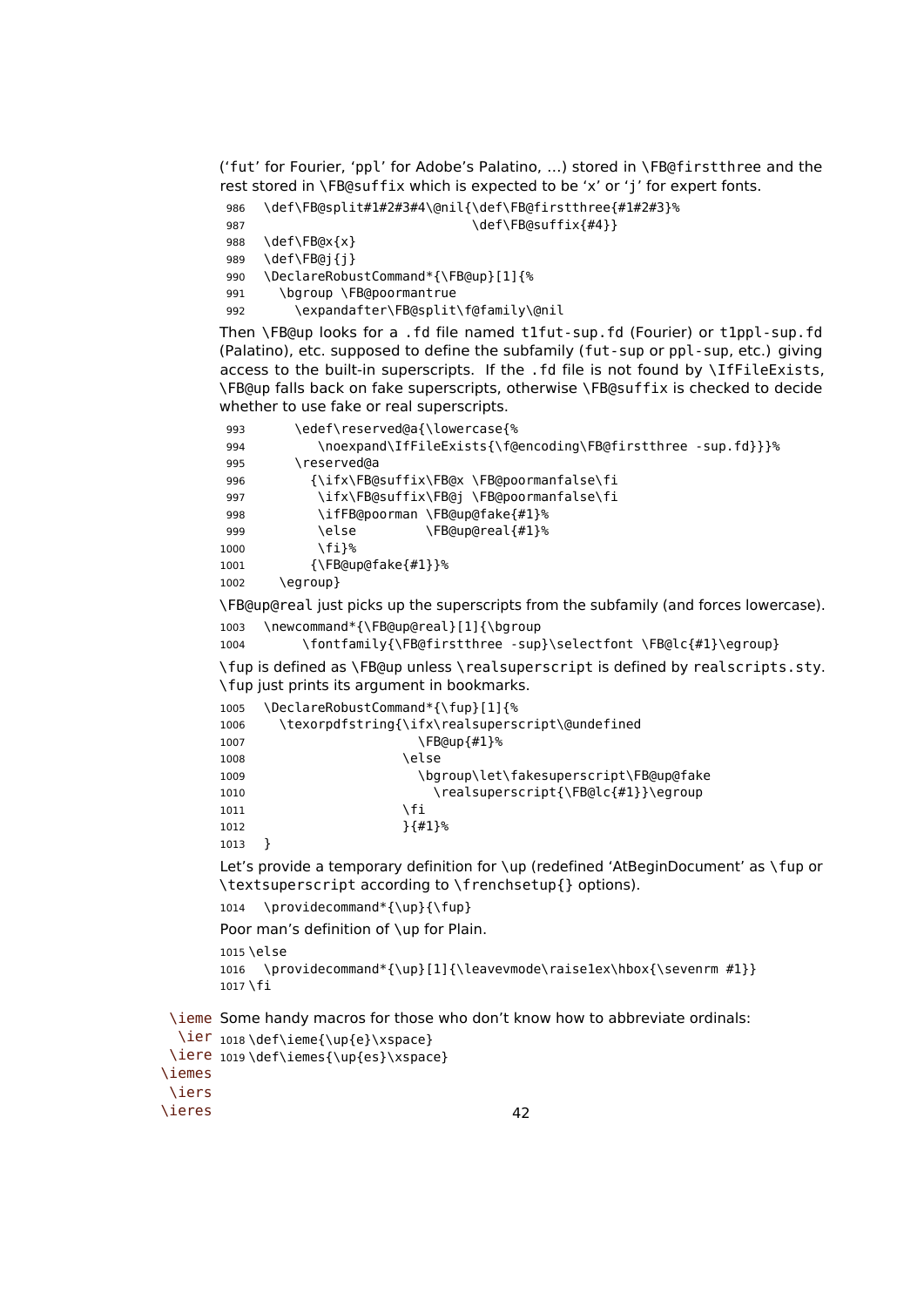```
1020 \def\ier{\up{er}\xspace}
1021 \def\iers{\up{ers}\xspace}
1022 \def\iere{\up{re}\xspace}
1023 \def\ieres{\up{res}\xspace}
```
\FBmedkern

```
\FBthickkern 1024 \newcommand*{\FBmedkern}{\kern+.2em}
              1025 \newcommand*{\FBthickkern}{\kern+.3em}
```
\primo Some support macros relying on \up for numbering,

\fprimo) 1026 \newcommand\*{\FrenchEnumerate}[1]{%

```
\nos 1027
            #1\texorpdfstring{\up{o}\FBthickkern}{\textdegree\space}}
```
- \Nos 1028 \newcommand\*{\FrenchPopularEnumerate}[1]{%
- \No 1029 #1\texorpdfstring{\up{o})\FBthickkern}{\textdegree\space}}
- \no Typing \primo should result in '<sup>o</sup> ' (except in bookmarks where \textdegree is used instead of o-superior),

```
1030 \def\primo{\FrenchEnumerate1}
1031 \def\secundo{\FrenchEnumerate2}
1032 \def\tertio{\FrenchEnumerate3}
1033 \def\quarto{\FrenchEnumerate4}
```
while typing \fprimo) gives '°) (except in bookmarks where \textdegree is used instead),.

```
1034 \def\fprimo){\FrenchPopularEnumerate1}
1035 \def\fsecundo){\FrenchPopularEnumerate2}
1036 \def\ftertio){\FrenchPopularEnumerate3}
1037 \def\fquarto){\FrenchPopularEnumerate4}
```
Let's provide four macros for the common abbreviations of "Numéro''. In bookmarks ° is used instead of o-superior.

```
1038 \DeclareRobustCommand*{\No}{%
1039 \texorpdfstring{N\up{o}\FBmedkern}{N\textdegree\space}}
1040 \DeclareRobustCommand*{\no}{%
1041 \texorpdfstring{n\up{o}\FBmedkern}{n\textdegree\space}}
1042 \DeclareRobustCommand*{\Nos}{%
1043 \texorpdfstring{N\up{os}\FBmedkern}{N\textdegree\space}}
1044 \DeclareRobustCommand*{\nos}{%
1045 \texorpdfstring{n\up{os}\FBmedkern}{n\textdegree\space}}
```
\bname These commands are meant to easily enter family names (in small capitals for the \bsc latter) while avoidind hyphenation. A \kern0pt is used instead of \mbox because \mbox would break microtype's font expansion; as a positive side effect, composed names (such as Dupont-Durand) can now be hyphenated on explicit hyphens.

```
1046 \ifLaTeXe
1047 \DeclareRobustCommand*{\bname}[1]{%
1048 \texorpdfstring{\leavevmode\begingroup\kern0pt #1\endgroup}{#1}%
1049 }
1050 \DeclareRobustCommand*{\bsc}[1]{%
1051 \texorpdfstring{\leavevmode\begingroup\kern0pt \scshape #1\endgroup}%
1052 {\textsc{#1}}%
1053 }
```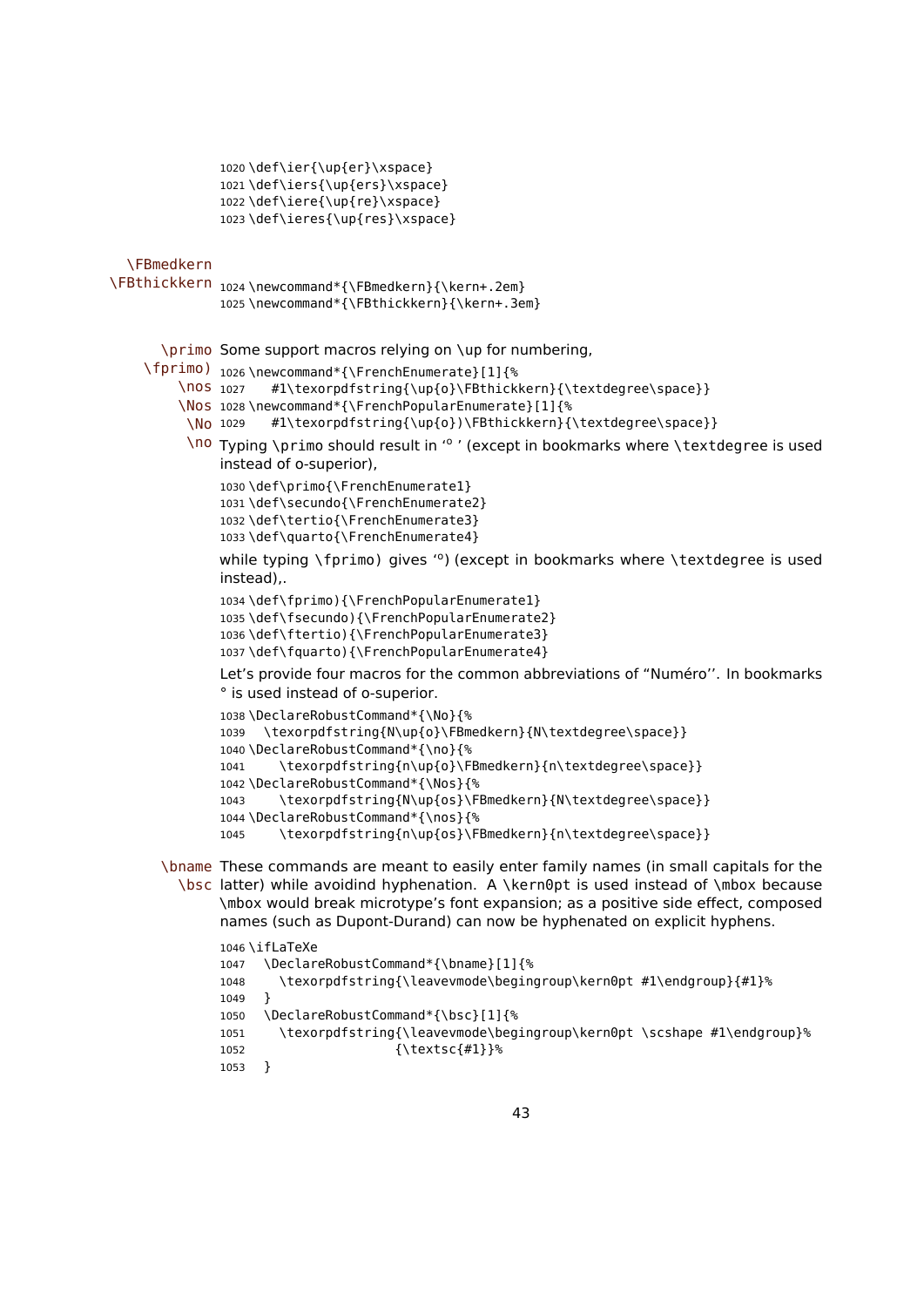```
1054 \else
1055 \newcommand*{\bname}[1]{\leavevmode\begingroup\kern0pt #1\endgroup}
1056 \lambdalet\lambdahsc\lambdahname
1057 \fi
```
Some definitions for special characters. We won't define \tilde as a Text Symbol not to conflict with the macro \tilde for math mode and use the name \tild instead. Note that \boi may not be used in math mode, its name in math mode is \backslash. \degre can be accessed by the command \r{} for ring accent.

```
1058 \ifFBunicode
1059 \providecommand*{\textbackslash}{{\char"005C}}
1060 \providecommand*{\textasciicircum}{{\char"005E}}
1061 \providecommand*{\textasciitilde}{{\char"007E}}
1062 \newcommand*{\FB@degre}{°}
1063 \else
1064 \ifLaTeXe
1065 \newcommand*{\FB@degre}{\r{}}
1066 \fi
1067 \fi
1068 \DeclareRobustCommand*{\boi}{\textbackslash}
1069 \DeclareRobustCommand*{\circonflexe}{\textasciicircum}
1070 \DeclareRobustCommand*{\tild}{\textasciitilde}
1071 \DeclareRobustCommand*{\degre}{%
1072 \texorpdfstring{\FB@degre}{\textdegree}}
1073 \newcommand*{\at}{@}
```
\degres We now define a macro \degres for typesetting the abbreviation for 'degrees' (as in 'degrees Celsius'). As the bounding box of the character 'degree' has very different widths in CM/EC and PostScript fonts, we fix the width of the bounding box of \degres to 0.3 em, this lets the symbol 'degree' stick to the preceding (e.g., 45\degres) or following character (e.g., 20~\degres C). \degres works in math-mode (angles). If T<sub>F</sub>X Companion fonts are available (textcomp.sty), we pick up \textdegree from them instead of emulating 'degrees' from the \r{} accent. Otherwise we advise the user (once only) to use TS1-encoding.

```
1074 \DeclareRobustCommand*{\degres}{\degre}
1075 \ifLaTeXe
1076 \AtBeginDocument{%
1077 \@ifpackageloaded{fontspec}{}{%
1078 \ifdefined\DeclareEncodingSubset
1079 \DeclareRobustCommand*{\degres}{%
1080 \texorpdfstring{\hbox{\UseTextSymbol{TS1}{\textdegree}}}%
1081 {\textdegree}}%
1082 \else
1083 \def\Warning@degree@TSone{\FBWarning
1084 {Degrees would look better in TS1-encoding:%
1085 \MessageBreak add \protect
1086 \usepackage{textcomp} to the preamble.%
1087 \MessageBreak Degrees used}}
1088 \DeclareRobustCommand*{\degres}{%
1089 \texorpdfstring{\hbox to 0.3em{\hss\degre\hss}%
1090 \Warning@degree@TSone
1091 \global\let\Warning@degree@TSone\relax}%
```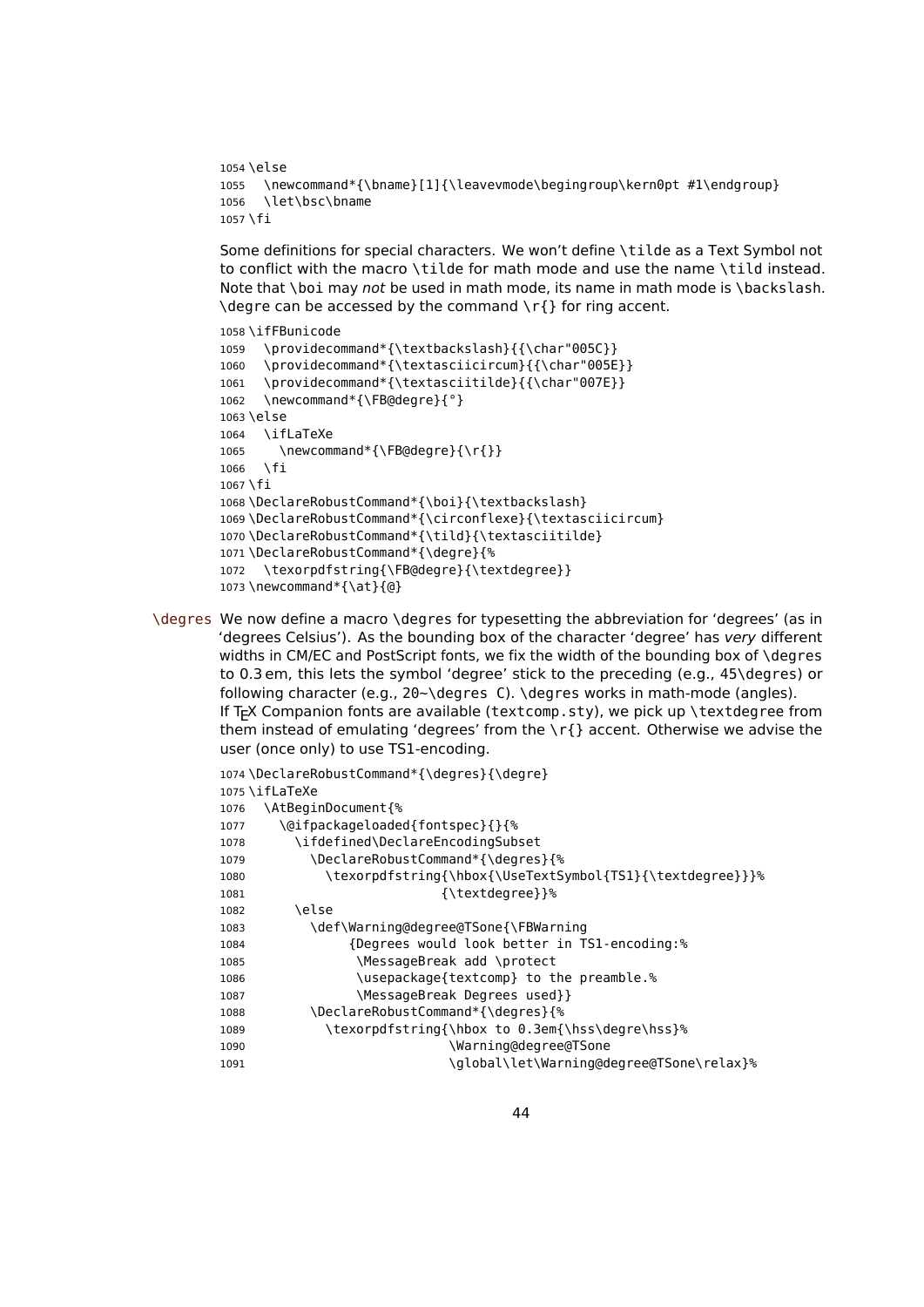```
1092 {\text{\texttt{\{text}}}\1093 \fi<br>1094 }%
10941095 }
1096 \fi
```
## **2.6 Formatting numbers**

\StandardMathComma As mentioned in the TEXbook p. 134, the comma is of type \mathpunct in math mode: \DecimalMathComma it is automatically followed by a thin space. This is convenient in lists and intervals but unpleasant when the comma is used as a decimal separator in French: it has to be entered as  $\{, \}$ . \DecimalMathComma makes the comma be an ordinary character (of type \mathord) in French (or Acadian) only (no space added); \StandardMathComma switches back to the standard behaviour of the comma. Unfortunately, \newcount inside \if breaks Plain formats. \newif\ifFB@icomma \newcount\mc@charclass \newcount\mc@charfam \newcount\mc@charslot \newcount\std@mcc \newcount\dec@mcc \ifFBLuaTeX \mc@charclass=\Umathcharclass`\, \newcommand\*{\dec@math@comma}{% 1106 \mc@charfam=\Umathcharfam`\, 1107 \mc@charslot=\Umathcharslot`\, \Umathcode`\,= 0 \mc@charfam \mc@charslot } \newcommand\*{\std@math@comma}{% 1111 \mc@charfam=\Umathcharfam`\, 1112 \mc@charslot=\Umathcharslot`\, \Umathcode`\,= \mc@charclass \mc@charfam \mc@charslot } \else 1116 \std@mcc=\mathcode`\, \dec@mcc=\std@mcc \@tempcnta=\std@mcc \divide\@tempcnta by "1000 \multiply\@tempcnta by "1000 \advance\dec@mcc by -\@tempcnta \newcommand\*{\dec@math@comma}{\mathcode`\,=\dec@mcc} \newcommand\*{\std@math@comma}{\mathcode`\,=\std@mcc} \fi \DecimalMathComma operates in French or Acadian independently.

```
1125 \newcommand*{\DecimalMathComma}{%
```

```
1126 \ifFB@icomma
1127 \PackageWarning{french.ldf}{%
1128 icomma package loaded, \protect\DecimalMathComma\MessageBreak
1129 does nothing. Reported}%
1130 \else
1131 \ifFBfrench
1132 \dec@math@comma
```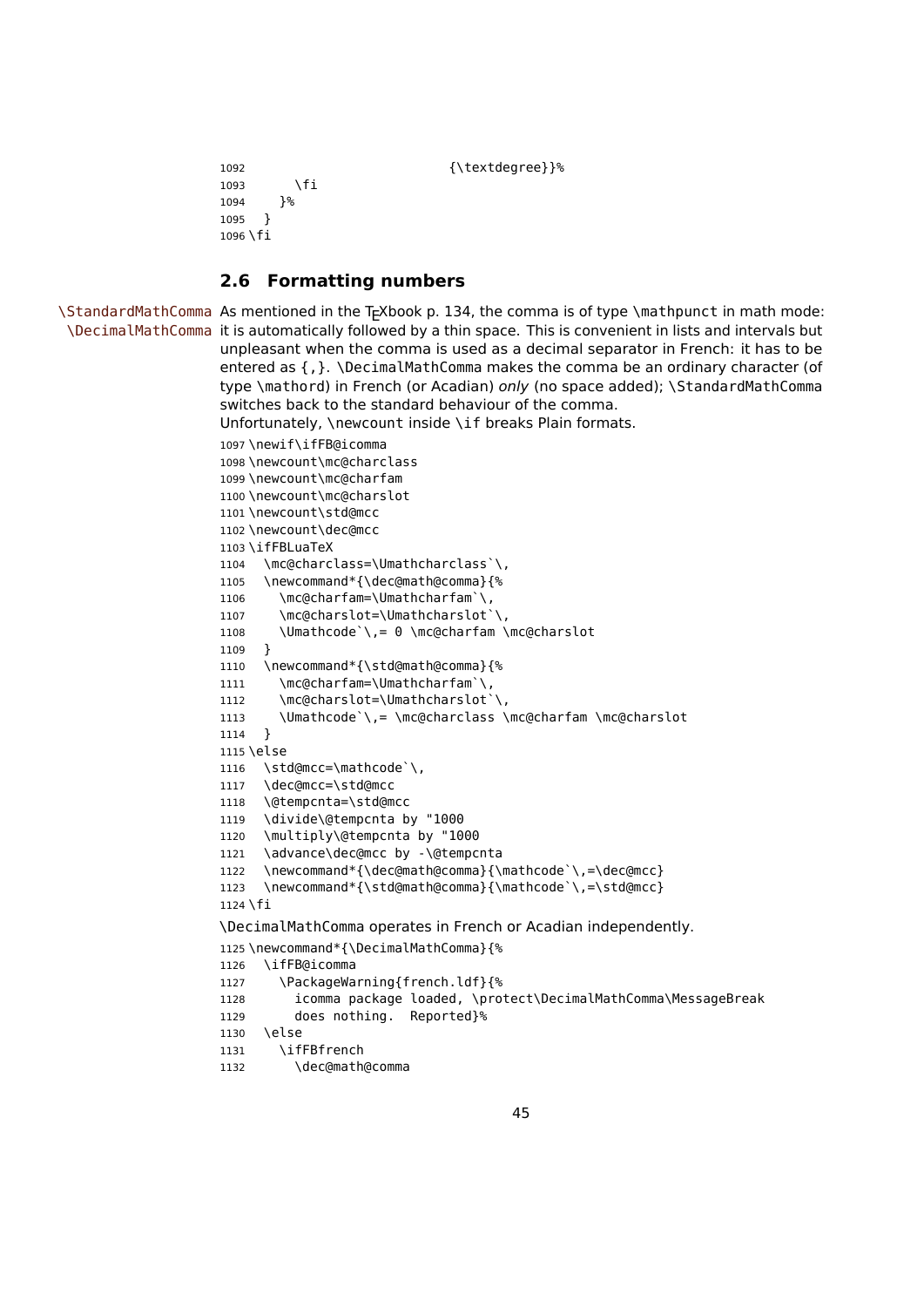```
1133 \expandafter\addto\csname extras\languagename\endcsname
1134 {\dec@math@comma}%
1135 \fi
1136 \fi
1137 }
1138 \newcommand*{\StandardMathComma}{%
1139 \ifFB@icomma
1140 \PackageWarning{french.ldf}{%
1141 icomma package loaded, \protect\StandardMathComma\MessageBreak
1142 does nothing. Reported}%
1143 \{e\}1144 \std@math@comma
1145 \expandafter\addto\csname extras\languagename\endcsname
1146 {\std@math@comma}%
1147 \fi
1148 }
1149 \ifLaTeXe
1150 \AtBeginDocument{\@ifpackageloaded{icomma}%
1151 (\FB@icommatrue}%
1152 {\addto\noextrasfrench{\std@math@comma}%
1153 \ifdefined\noextrasacadian
1154 \addto\noextrasacadian{\std@math@comma}%
1155 \fi
1156 }%
1157 }
1158 \else
1159 \addto\noextrasfrench{\std@math@comma}
1160 \fi
```
\nombre The command \nombre is now borrowed from numprint.sty for LaTeX2e. There is no point to maintain the former tricky code when a package is dedicated to do the same job and more. For Plain based formats, \nombre no longer formats numbers, it prints them as is and issues a warning about the change.

Fake command \nombre for Plain based formats, warning users of babel-french v. 1.x. about the change:

```
1161 \newcommand*{\nombre}[1]{{#1}\fb@warning{*** \noexpand\nombre
1162 no longer formats numbers\string! ***}}
```
Let's activate LuaTeX punctuation if necessary (LaTeX or Plain) so that \FBsetspaces commands can be used in the preamble, then cleanup and exit without loading any .cfg file in case of Plain formats.

```
1163 \ifFB@luatex@punct
1164 \activate@luatexpunct
1165 \fi
1166 \let\FBstop@here\relax
1167 \def\FBclean@on@exit{%
1168 \let\ifLaTeXe\undefined
1169 \let\LaTeXetrue\undefined
1170 \let\LaTeXefalse\undefined
1171 \let\FB@llc\loadlocalcfg
1172 \let\loadlocalcfg\@gobble}
1173 \ifx\magnification\@undefined
1174 \else
```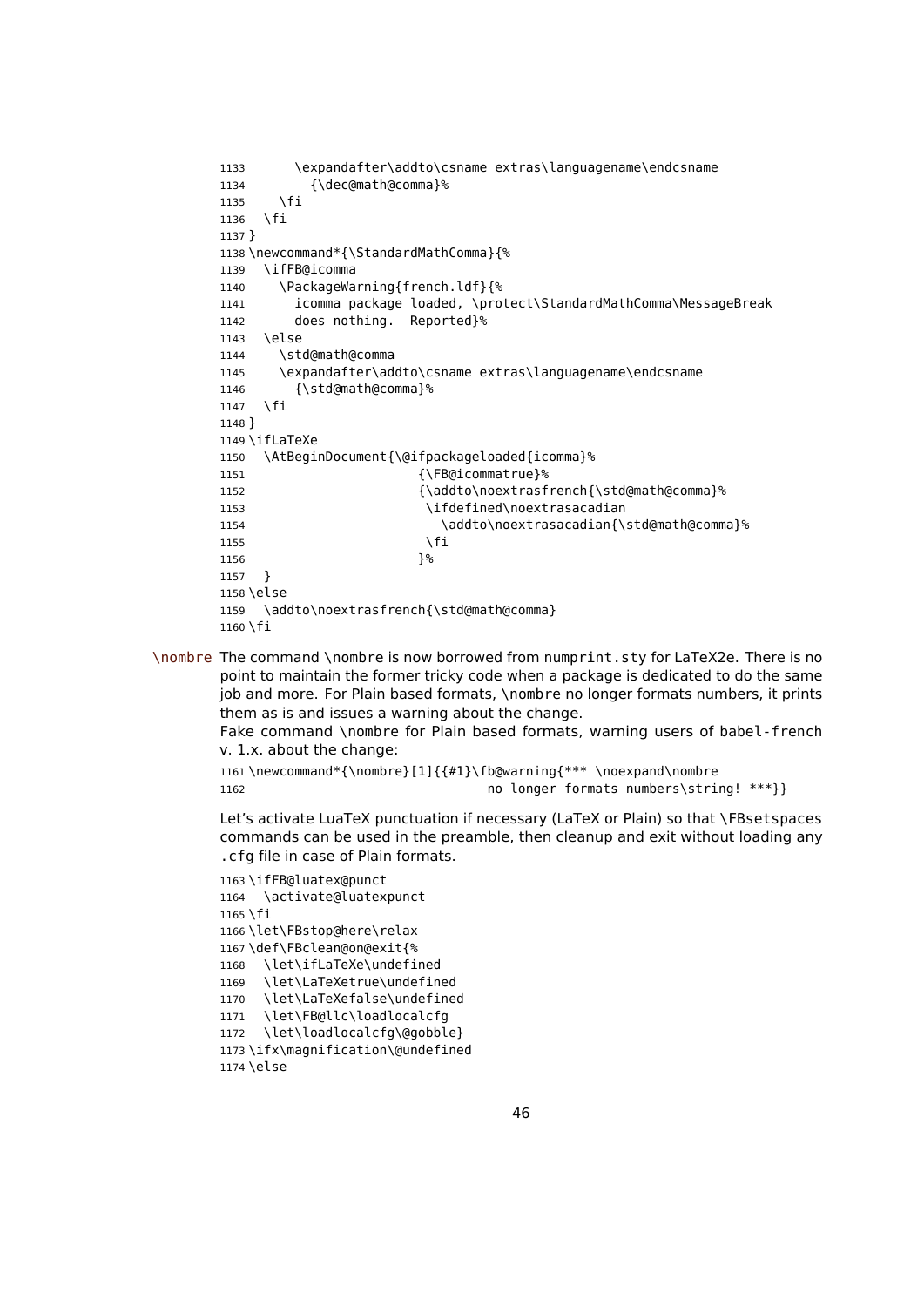```
1175 \def\FBstop@here{%
1176 \FBclean@on@exit
1177 \ldf@finish\CurrentOption
1178 \let\loadlocalcfg\FB@llc
1179 \endinput}
1180 \fi
1181 \FBstop@here
```
What follows is for LaTeX2e only. We redefine \nombre for LaTeX2e. A warning is issued at the first call of \nombre if \numprint is not defined, suggesting what to do. The package numprint is not loaded automatically by babel-french because of possible options conflict.

```
1182 \renewcommand*{\nombre}[1]{\Warning@nombre{#1}}
1183 \newcommand*{\Warning@nombre}[1]{%
1184 \ifdefined\numprint
1185 \numprint{#1}%
1186 \else
1187 \PackageWarning{french.ldf}{%
1188 \protect\nombre\space now relies on package numprint.sty,%
1189 \MessageBreak add \protect
1190 \usepackage[autolanguage]{numprint},\MessageBreak
1191 see file numprint.pdf for more options.\MessageBreak
1192 \protect\nombre\space called}%
1193 \global\let\Warning@nombre\relax
1194 {#1}%
1195 \fi
1196 }
```
1197\newcommand\*{\FBthousandsep}{\kern \fontdimen2\font \relax}

#### **2.7 Caption names**

The next step consists in defining the French equivalents for the LaTeX caption names.

\captionsfrench Let's first define \captionsfrench which sets all strings used in the four standard document classes provided with LaTeX.

> \figurename and \tablename are printed in small caps in French, unless either SmallCapsFigTabCaptions is set to false or a class or package loaded before babelfrench defines \FBfigtabshape as \relax.

1198 \providecommand\*{\FBfigtabshape}{\scshape}

New implementation for caption names( requires Babel's 3.10 or newer).

```
1199 \StartBabelCommands*{\BabelLanguages}{captions}
1200 [unicode, fontenc=TU EU1 EU2, charset=utf8]
1201 \SetString{\refname}{Références}
```

```
1202 \SetString{\abstractname}{Résumé}
```

```
1203 \SetString{\prefacename}{Préface}
```

```
1204 \SetString{\contentsname}{Table des matières}
```
1205 \SetString{\ccname}{Copie à }

```
1206 \SetString{\proofname}{Démonstration}
```

```
1207 \SetString{\partfirst}{Première}
```

```
1208 \SetString{\partsecond}{Deuxième}
```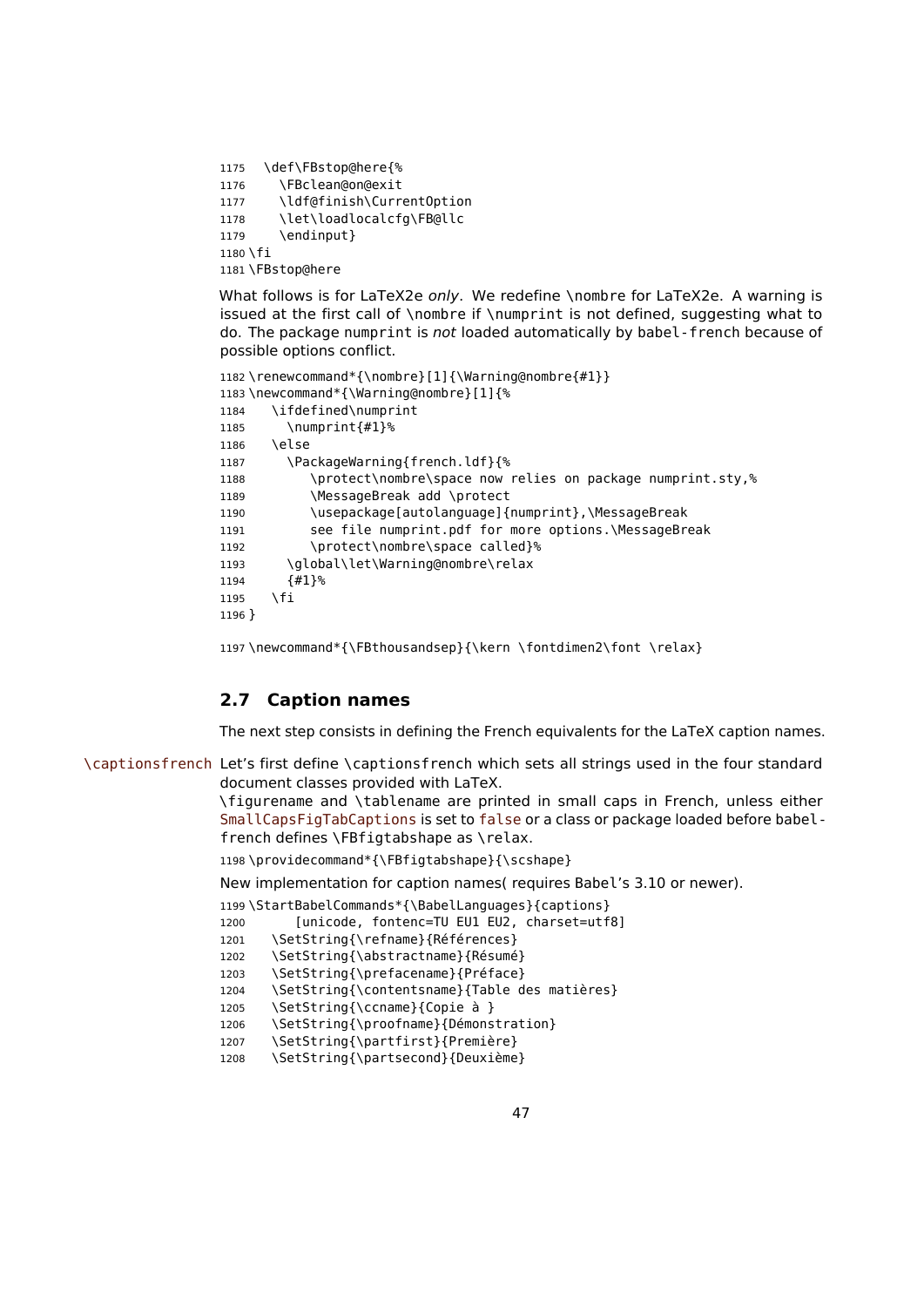```
1209 \SetStringLoop{ordinal#1}{%
1210 \frenchpartfirst,\frenchpartsecond,Troisième,Quatrième,%
1211 Cinquième, Sixième, Septième, Huitième, Neuvième, Dixième, Onzième, %
1212 Douzième,Treizième,Quatorzième,Quinzième,Seizième,%
1213 Dix-septième,Dix-huitième,Dix-neuvième,Vingtième}
1214 \StartBabelCommands*{\BabelLanguages}{captions}
1215 \SetString{\refname}{R\'ef\'erences}
1216 \SetString{\abstractname}{R\'esum\'e}
1217 \SetString{\bibname}{Bibliographie}
1218 \SetString{\prefacename}{Pr\'eface}
1219 \SetString{\chaptername}{Chapitre}
1220 \SetString{\appendixname}{Annexe}
1221 \SetString{\contentsname}{Table des mati\`eres}
1222 \SetString{\listfigurename}{Table des figures}
1223 \SetString{\listtablename}{Liste des tableaux}
1224 \SetString{\indexname}{Index}
1225 \SetString{\figurename}{Figure}
1226 \SetString{\tablename}{Table}
1227 \SetString{\pagename}{page}
1228 \SetString{\seename}{voir}
1229 \SetString{\alsoname}{voir aussi}
1230 \SetString{\enclname}{P.~J. }
1231 \SetString{\ccname}{Copie \`a }
1232 \SetString{\headtoname}{}
1233 \SetString{\proofname}{D\'emonstration}
1234 \SetString{\glossaryname}{Glossaire}
When PartNameFull=true (default), \part{} is printed in French as "Première partie''
instead of "Partie I''. As logic is prohibited inside \SetString, let's hide the test about
```
PartNameFull in \FB@partname.

```
1235 \SetString{\partfirst}{Premi\`ere}
1236 \SetString{\partsecond}{Deuxi\`eme}
1237 \SetString{\partnameord}{partie}
1238 \SetStringLoop{ordinal#1}{%
1239 \partfirst,\partsecond,Troisi\`eme,Quatri\`eme, Cinqui\`eme,%
1240 Sixi\`eme,Septi\`eme,Huiti\`eme,Neuvi\`eme,Dixi\`eme,%
1241 Onzi\`eme,Douzi\`eme,Treizi\`eme,Quatorzi\`eme,Quinzi\`eme,%
1242 Seizi\`eme,Dix-septi\`eme,Dix-huiti\`eme,Dix-neuvi\`eme,%
1243 Vinati\`eme}
1244 \AfterBabelCommands{%
1245 \DeclareRobustCommand*{\FB@emptypart}{\def\thepart{\unskip}}%
1246 \DeclareRobustCommand*{\FB@partname}{%
1247 \ifFBPartNameFull
1248 \csname ordinal\romannumeral\value{part}\endcsname\space
1249 \partnameord\FB@emptypart
1250 \leq \leq \leq \leq \leq \leq \leq \leq \leq \leq \leq \leq \leq \leq \leq \leq \leq \leq \leq \leq \leq \leq \leq \leq \leq \leq \leq \leq \leq \leq \leq \leq \leq \leq \leq \leq1251 Partie%
1252 \fi}%
1253 }
1254 \SetString{\partname}{\FB@partname}
1255 \EndBabelCommands
```
\figurename and \tablename no longer include font commmands; to print them in small caps in French (the default), we now customise \fnum@figure and \fnum@table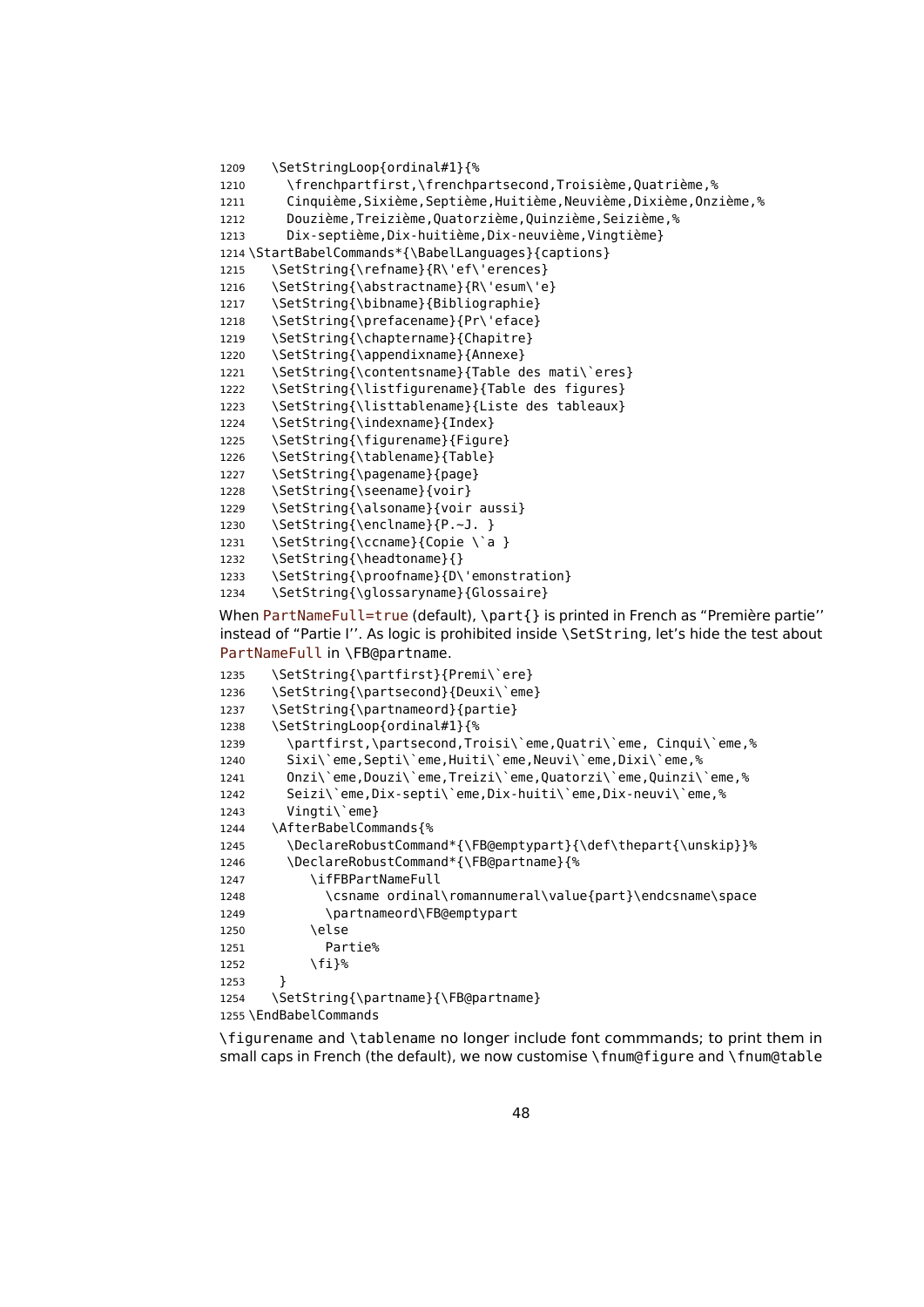```
when available (not in beamer.cls f.i.).
1256 \AtBeginDocument{%
1257 \ifx\FBfigtabshape\relax
1258 \else
1259 \ifdefined\fnum@figure
1260 \let\fnum@figureORI\fnum@figure
1261 \renewcommand{\fnum@figure}{{\ifFBfrench\FBfigtabshape\fi
1262 \fnum@figure0RI}}%
1263 \fi
1264 \ifdefined\fnum@table
1265 \let\fnum@tableORI\fnum@table
1266 \renewcommand{\fnum@table}{{\ifFBfrench\FBfigtabshape\fi
1267 \fnum@tableORI}}%
1268 \fi
1269 \fi
1270 }
```
## <span id="page-48-0"></span>**2.8 Figure and table captions**

\FBWarning \FBWarning is an alias of \PackageWarning{french.ldf} which can be made silent by option SuppressWarning.

1271 \newcommand{\FBWarning}[1]{\PackageWarning{french.ldf}{#1}}

\CaptionSeparator Let's consider now captions in figures and tables. In French, captions in figures and tables should never be printed as 'Figure 1: ' which is the default in standard LaTeX2e classes (a space should preceed the colon in French). This flaw may occur with pdfLaTeX as ':' is made active too late. With LuaLaTeX and XeLaTeX, this glitch doesn't occur, you get 'Figure 1 : ' which is correct in French. With pdfLaTeX babel-french provides the following workaround.

The standard definition of \@makecaption (e.g., the one provided in article.cls, report.cls, book.cls which is frozen for LaTeX2e according to Frank Mittelbach), is saved in \STD@makecaption. 'AtBeginDocument' we compare it to its current definition (some classes like memoir, koma-script classes, AMS classes, ua-thesis.cls… change it). If they are identical, babel-french just adds a hook called \FBCaption@Separator to \@makecaption; \FBCaption@Separator defaults to ': ' as in the standard \@makecaption and will be changed to ' : ' in French 'AtBeginDocument'; it can be also set to \CaptionSeparator (' – ') using CustomiseFigTabCaptions.

While saving the standard definition of \@makecaption we have to make sure that characters ':' and '>' have \catcode 12 (babel-french makes ':' active and spanish.ldf makes '>' active).

```
1272 \bgroup
```
- 1273 \catcode`:=12 \catcode`>=12 \relax
- 1274 \long\gdef\STD@makecaption#1#2{%
- 1275 \vskip\abovecaptionskip
- 1276 \sbox\@tempboxa{#1: #2}%
- 1277 \ifdim \wd\@tempboxa >\hsize
- 1278 #1: #2\par
- 1279 \else
- 1280 \qlobal \@minipagefalse
- 1281 \hb@xt@\hsize{\hfil\box\@tempboxa\hfil}%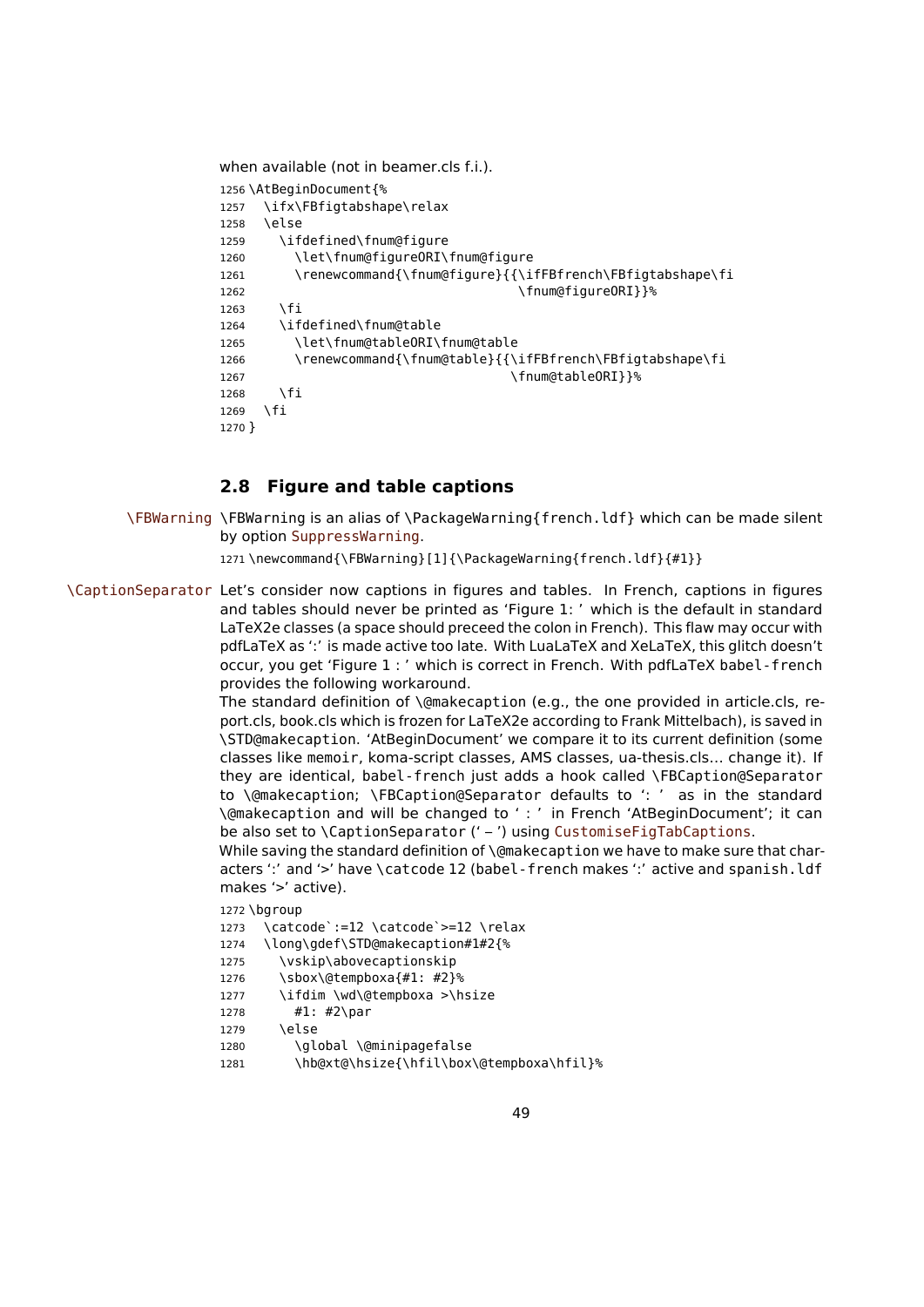\fi 1283 \vskip\belowcaptionskip} \egroup

No warning is issued for SMF and AMS classes as their layout of captions is compatible with French typographic standards.

With memoir and koma-script classes, babel-french customises \captiondelim or \captionformat in French (unless option CustomiseFigTabCaptions is set to false) and issues no warning.

When \@makecaption has been changed by another class or package, a warning is printed in the .log file.

Enable the standard warning only if high punctuation is active.

```
1285 \newif\if@FBwarning@capsep
1286 \ifFB@active@punct\@FBwarning@capseptrue\fi
1287 \newcommand*{\CaptionSeparator}{\space\textendash\space}
1288 \def\FBCaption@Separator{: }
1289 \long\def\FB@makecaption#1#2{%
1290 \vskip\abovecaptionskip
1291 \sbox\@tempboxa{#1\FBCaption@Separator #2}%
1292 \ifdim \wd\@tempboxa >\hsize
1293 #1\FBCaption@Separator #2\par
1294 \else
1295 \global \@minipagefalse
1296 \hb@xt@\hsize{\hfil\box\@tempboxa\hfil}%
1297 \fi
1298 \vskip\belowcaptionskip}
```
Disable the standard warning with AMS and SMF classes.

```
1299 \@ifclassloaded{amsart}{\@FBwarning@capsepfalse}{}
1300 \@ifclassloaded{amsbook}{\@FBwarning@capsepfalse}{}
1301 \@ifclassloaded{amsdtx}{\@FBwarning@capsepfalse}{}
1302 \@ifclassloaded{amsldoc}{\@FBwarning@capsepfalse}{}
1303 \@ifclassloaded{amproc}{\@FBwarning@capsepfalse}{}
1304 \@ifclassloaded{smfart}{\@FBwarning@capsepfalse}{}
1305 \@ifclassloaded{smfbook}{\@FBwarning@capsepfalse}{}
```
Disable the standard warning for some classes that do not use ':' as caption separator.

```
1306 \@ifclassloaded{IEEEconf}{\@FBwarning@capsepfalse}{}
1307 \@ifclassloaded{IEEEtran}{\@FBwarning@capsepfalse}{}
1308 \@ifclassloaded{revtex4-2}{\@FBwarning@capsepfalse}{}
1309 \@ifclassloaded{svjour3}{\@FBwarning@capsepfalse}{}
```
No warning with memoir or koma-script classes: they change \@makecaption but we will manage to customise them in French later on (see below after executing \FBprocess@options)

```
1310 \@ifclassloaded{memoir}{\@FBwarning@capsepfalse}{}
1311 \ifFB@koma \@FBwarning@capsepfalse \fi
```
No warning with the beamer class which defines \beamer@makecaption (customised below) instead of \@makecaption. No warning either if \@makecaption is undefined (i.e. letter).

```
1312 \@ifclassloaded{beamer}{\@FBwarning@capsepfalse}{}
1313 \ifdefined\@makecaption\else\@FBwarning@capsepfalse\fi
```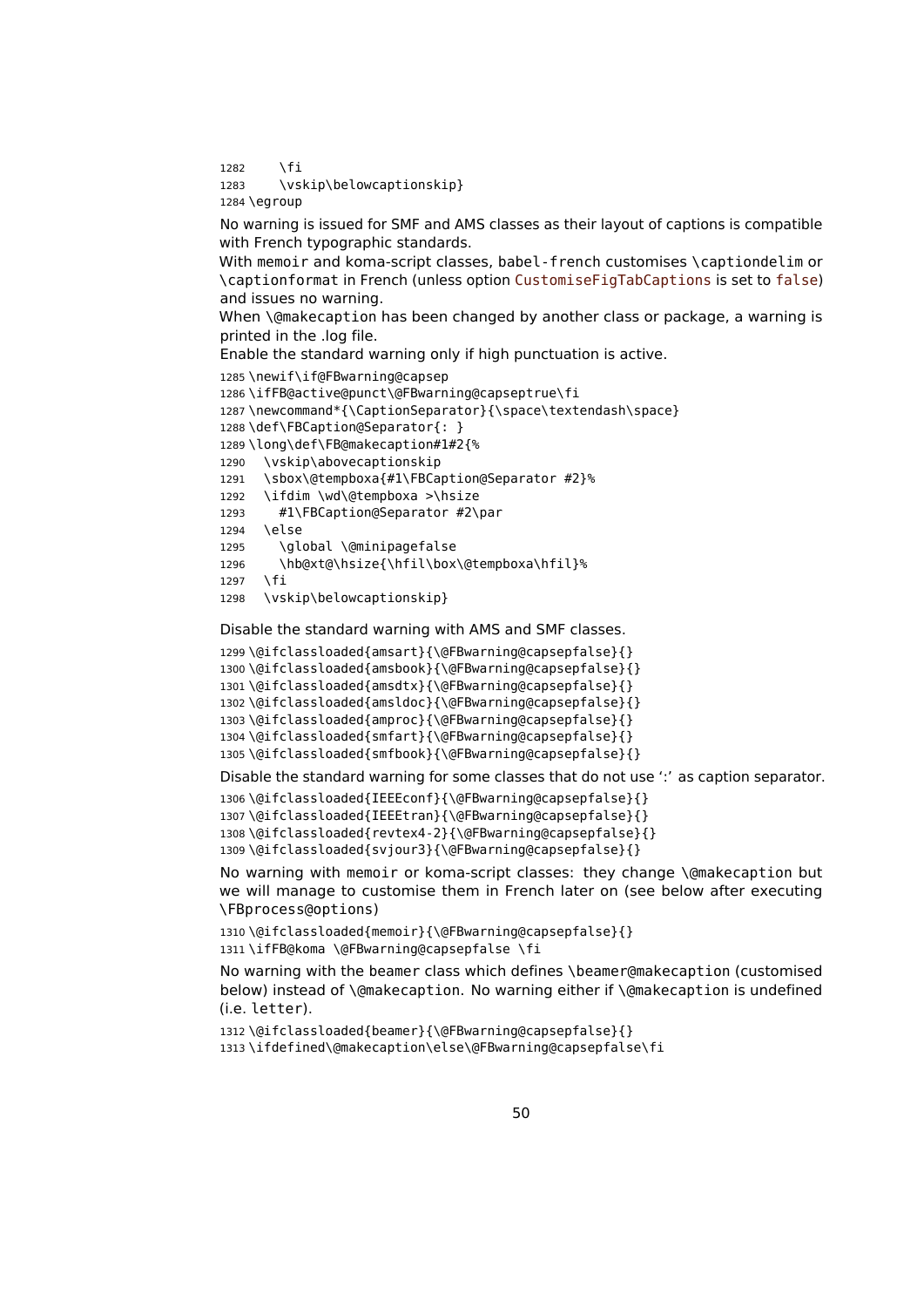First check the definition of \@makecaption, change it or issue a warning in case it has been changed by a class or package not (yet) compatible with babel-french; then change the definition of \FBCaption@Separator, taking care that the colon is typeset correctly in French (not 'Figure 1: légende').

```
1314 \AtBeginDocument{%
1315 \ifx\@makecaption\STD@makecaption
1316 \global\let\@makecaption\FB@makecaption
```
If OldFigTabCaptions=true, do not overwrite \FBCaption@Separator (already saved as ': ' for other languages and set to \CaptionSeparator by \extrasfrench when French is the main language); otherwise locally force \autospace@beforeFDP in case AutoSpacePunctuation=false.

```
1317 \ifFBOldFigTabCaptions
1318 \else
1319 \def\FBCaption@Separator{{\autospace@beforeFDP : }}%
1320 \ifFBCustomiseFigTabCaptions
1321 \ifFB@mainlanguage@FR
1322 \def\FBCaption@Separator{\CaptionSeparator}%
1323 \fi
1324 \fi
1325 \fi
1326 \@FBwarning@capsepfalse
1327 \fi
No Warning if caption.sty or caption-light.sty has been loaded.
1328 \@ifpackageloaded{caption}{\@FBwarning@capsepfalse}{}%
1329 \@ifpackageloaded{caption-light}{\@FBwarning@capsepfalse}{}%
Final warning if relevant:
1330 \if@FBwarning@capsep
1331 \FBWarning
1332 {Figures' and tables' captions might look like\MessageBreak
1333 `Figure 1:' in French instead of `Figure 1 :'.\MessageBreak
1334 If this happens, to fix this issue\MessageBreak
1335 switch to LuaLaTeX or XeLaTeX or\MessageBreak
1336 try to add \protect\usepackage{caption} or\MessageBreak
1337 ... leave it as it is; reported}%
1338 \sqrt{fi}1339 \let\FB@makecaption\relax
1340 \let\STD@makecaption\relax
```

```
1341 }
```
## **2.9 Dots…**

\FBtextellipsis Unless a ready-made character is available in the current font, LaTeX's default definition of \textellipsis includes a \kern at the end; this space is not wanted in some cases (before a closing brace for instance) and \kern breaks hyphenation of the next word. We define \FBtextellipsis for French (in LaTeX only) the same way but without the last \kern.

> LY1 has a ready made character for \textellipsis, it should be used in French. The same is true for Unicode fonts in use with XeTeX and LuaTeX.

1342 \ifFBunicode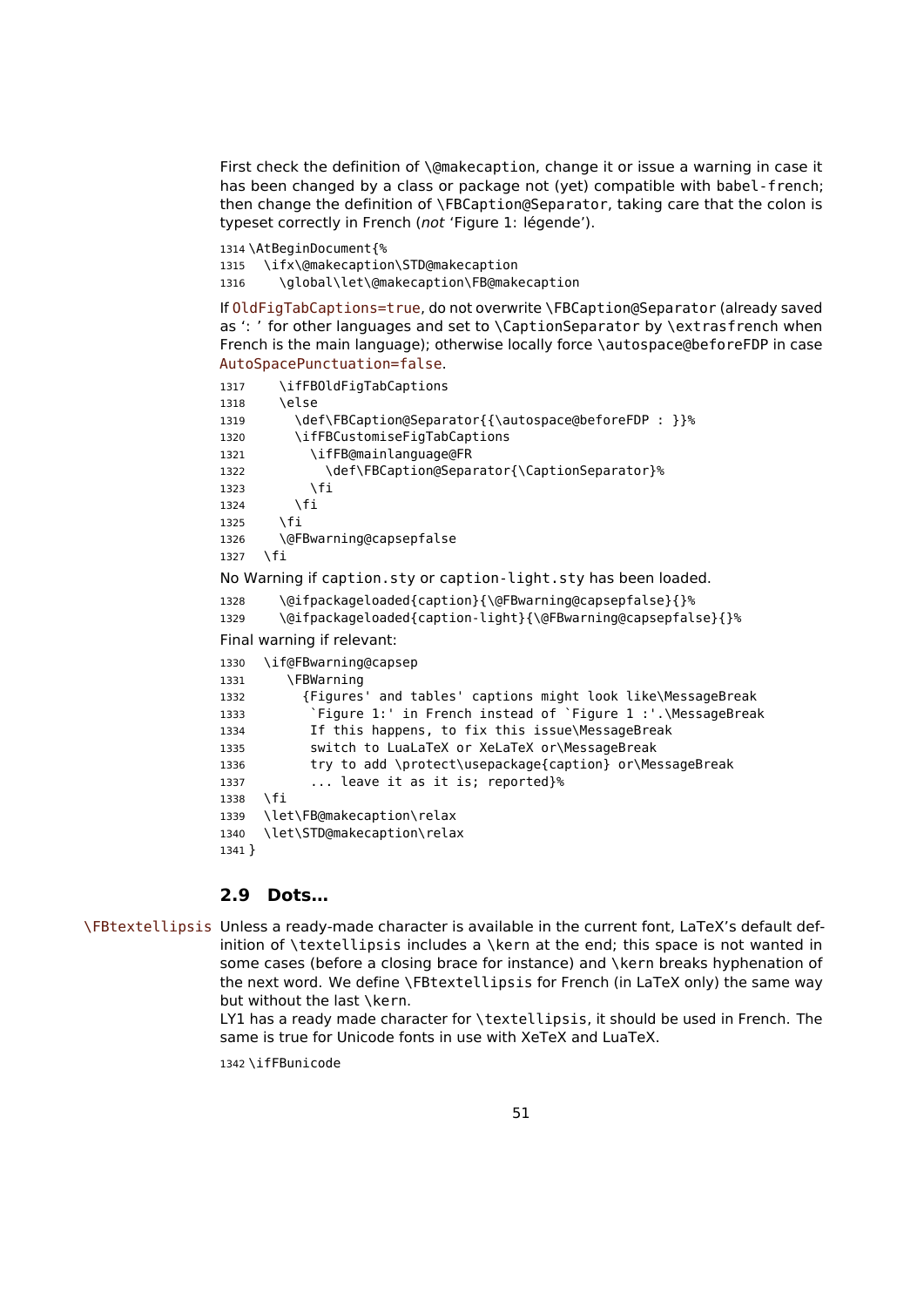```
1343 \else
1344 \DeclareTextSymbol{\FBtextellipsis}{LY1}{133}
1345 \DeclareTextCommand{\FBtextellipsis}{PU}{\9040\046}
1346 \DeclareTextCommand{\FBtextellipsis}{PD1}{\203}
1347 \DeclareTextCommandDefault{\FBtextellipsis}{%
1348 .\kern\fontdimen3\font.\kern\fontdimen3\font.\xspace}%
1349 \def\bbl@frenchdots{\babel@save\textellipsis
1350 \let\textellipsis\FBtextellipsis}
1351 \addto\extrasfrench{\bbl@frenchdots}
1352 \fi
```
### <span id="page-51-0"></span>**2.10 More checks about packages' loading order**

Like packages captions and floatrow (see section [2.8\)](#page-48-0), package listings should be loaded after babel-french due to active characters issues (pdfLaTeX only).

```
1353 \ifFB@active@punct
1354 \@ifpackageloaded{listings}
1355 {\AtBeginDocument{%
1356 \FBWarning{Please load the "listings" package\MessageBreak
1357 AFTER babel/french; reported}}%
1358 }{}
1359 \fi
```
Package natbib should be loaded before babel-french due to active characters issues (pdfLaTeX only).

```
1360 \newif\if@FBwarning@natbib
1361 \ifFB@active@punct
1362 \@ifpackageloaded{natbib}{}{\@FBwarning@natbibtrue}
1363 \fi
1364 \AtBeginDocument{%
1365 \if@FBwarning@natbib
1366 \@ifpackageloaded{natbib}{}{\@FBwarning@natbibfalse}%
1367 \fi
1368 \if@FBwarning@natbib
1369 \FBWarning{Please load the "natbib" package\MessageBreak
1370 BEFORE babel/french; reported}%
1371 \fi
1372 }
```
Package beamerarticle should be loaded before babel-french to avoid list's conflicts, see p. [54.](#page-53-0)

```
1373 \newif\if@FBwarning@beamerarticle
1374 \@ifpackageloaded{beamerarticle}{}{\@FBwarning@beamerarticletrue}
1375 \AtBeginDocument{%
1376 \if@FBwarning@beamerarticle
1377 \@ifpackageloaded{beamerarticle}{}%
1378 {\@FBwarning@beamerarticlefalse}%
1379 \fi
1380 \if@FBwarning@beamerarticle
1381 \FBWarning{Please load the "beamerarticle" package\MessageBreak
1382 BEFORE babel/french; reported}%
1383 \fi
1384 }
```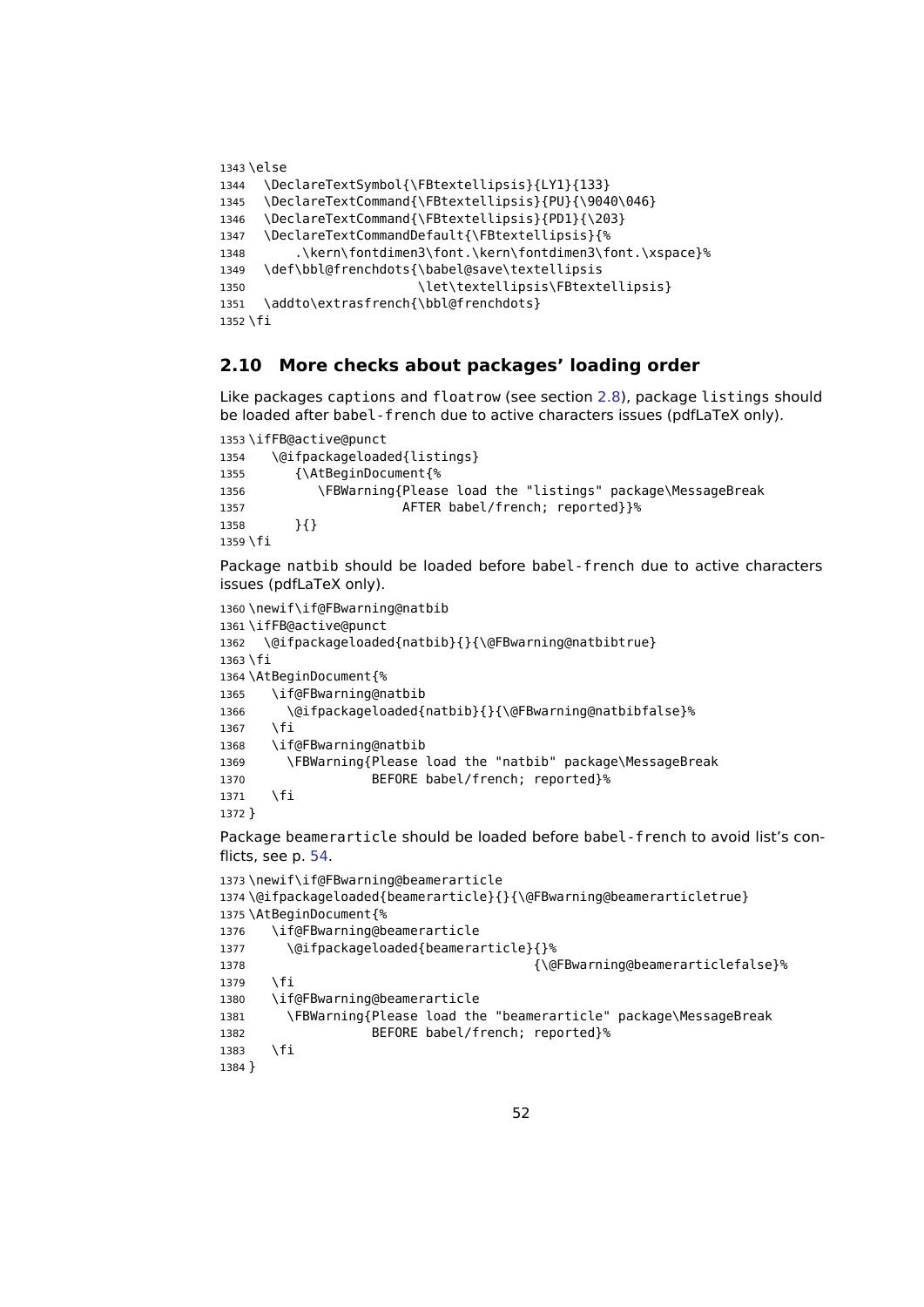#### <span id="page-52-0"></span>**2.11 Setup options: keyval stuff**

All setup options are handled by command \frenchsetup{} using the keyval syntax. A list of flags is defined and set to a default value which will possibly be changed 'AtEnd-OfPackage' if French is the main language. After this, \frenchsetup{} eventually modifies the preset values of these flags.

Option processing can occur either in  $\frac{\frac{1}{\sqrt{2}}}{\frac{1}{\sqrt{2}}}$  but only for options explicitly set by \frenchsetup{}, or 'AtBeginDocument'; any option affecting \extrasfrench{} must be processed by  $\{frenchsetup\}$ : when French is the main language, \extrasfrench{} is executed by Babel when it switches the main language and this occurs before reading the stuff postponed by babel-french 'AtBeginDocument'. Reexecuting \extrasfrench{} is an option which was used up to v2.6h, it has been dropped in v3.0a because of its side-effects (f.i. \babel@save and \babel@savevariable did not work for French).

\frenchsetup Let's now define this command which reads and sets the options to be processed either immediately (i.e. just after setting the key) or later (at \begin{document}) by \FBprocess@options. \frenchsetup{} can only be called in the preamble.

```
1385 \newcommand*{\frenchsetup}[1]{%
1386 \setkeys{FB}{#1}%
1387 }%
1388 \@onlypreamble\frenchsetup
```
Keep the former name \frenchbsetup working for compatibility.

 \let\frenchbsetup\frenchsetup \@onlypreamble\frenchbsetup

We define a collection of conditionals with their defaults (true or false).

| 1391\newif\ifFBShowOptions              |                                    |
|-----------------------------------------|------------------------------------|
| 1392\newif\ifFBStandardLayout           | \FBStandardLayouttrue              |
| 1393\newif\ifFBGlobalLayoutFrench       | \FBGlobalLayoutFrenchtrue          |
| 1394\newif\ifFBReduceListSpacing        |                                    |
| 1395\newif\ifFBStandardListSpacing      | \FBStandardListSpacingtrue         |
| 1396\newif\ifFBList0ldLayout            |                                    |
| 1397\newif\ifFBListItemsAsPar           |                                    |
| 1398\newif\ifFBCompactItemize           |                                    |
| 1399\newif\ifFBStandardItemizeEnv       | <b>\FBStandardItemizeEnvtrue</b>   |
| 1400\newif\ifFBStandardEnumerateEnv     | <b>\FBStandardEnumerateEnvtrue</b> |
| 1401\newif\ifFBStandardItemLabels       | \FBStandardItemLabelstrue          |
| 1402\newif\ifFBStandardLists            | <b>\FBStandardListstrue</b>        |
| 1403\newif\ifFBIndentFirst              |                                    |
| 1404\newif\ifFBFrenchFootnotes          |                                    |
| 1405\newif\ifFBAutoSpaceFootnotes       |                                    |
| 1406\newif\ifFB0riginalTypewriter       |                                    |
| 1407\newif\ifFBThinColonSpace           |                                    |
| 1408\newif\ifFBThinSpaceInFrenchNumbers |                                    |
| 1409\newif\ifFBFrenchSuperscripts       | \FBFrenchSuperscriptstrue          |
| 1410\newif\ifFBLowercaseSuperscripts    | \FBLowercaseSuperscriptstrue       |
| 1411\newif\ifFBPartNameFull             | <b>\FBPartNameFulltrue</b>         |
| 1412\newif\ifFBCustomiseFigTabCaptions  |                                    |
| 1413\newif\ifFBOldFigTabCaptions        |                                    |
| 1414\newif\ifFBSmallCapsFigTabCaptions  | \FBSmallCapsFigTabCaptionstrue     |
| 1415\newif\ifFBSuppressWarning          |                                    |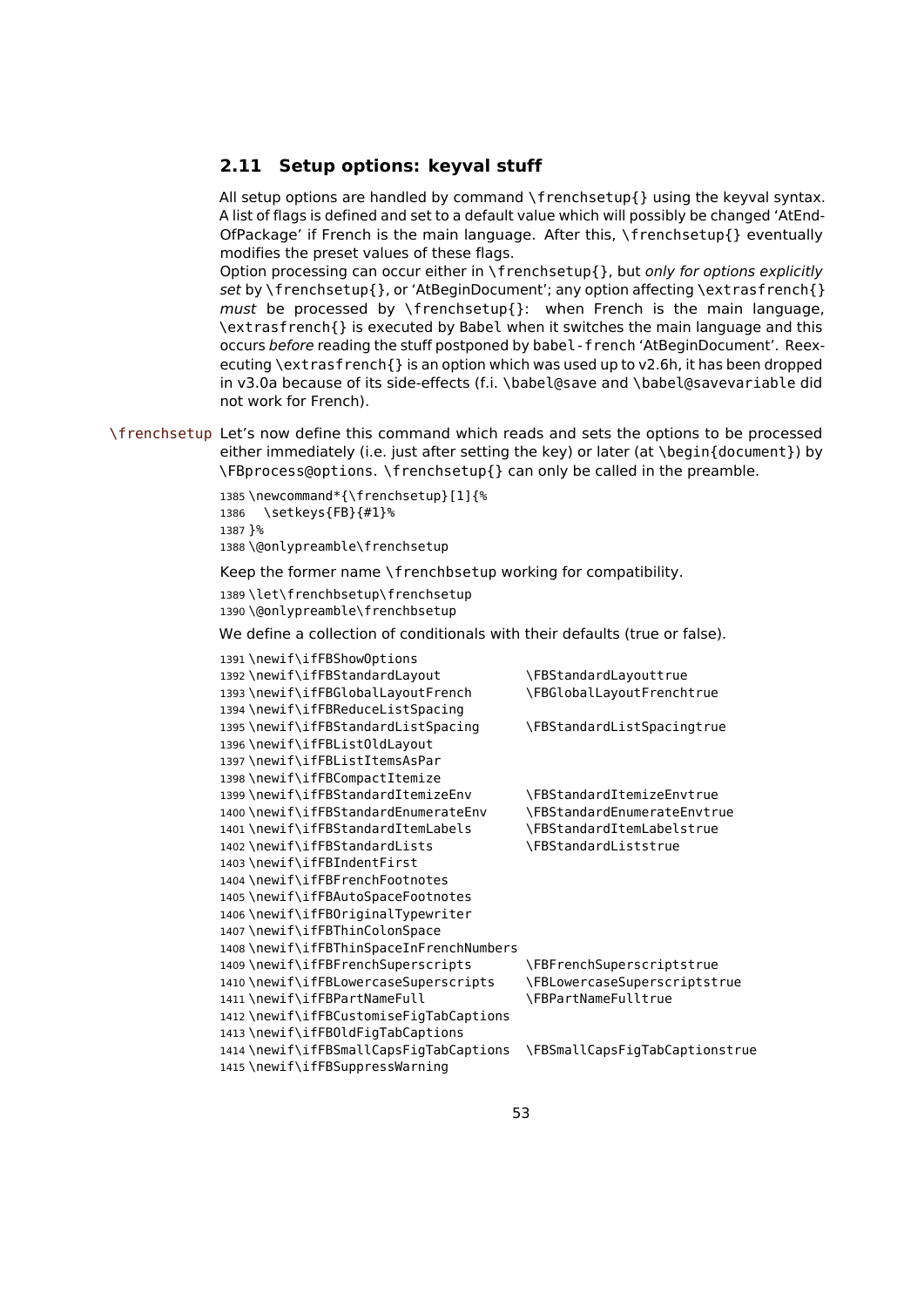#### 1416 \newif\ifFBINGuillSpace

The defaults values of these flags have been choosen so that babel-french does not change anything regarding the global layout. \bbl@main@language, set by the last option of Babel, controls the global layout of the document. 'AtEndOfPackage' we check the main language in \bbl@main@language; if it is French (or a French dialect) the values of some flags have to be changed to ensure a French looking layout for the whole document (even in parts written in languages other than French); the end-user will then be able to customise the values of all these flags with  $\frac{1}{\text{t}}$  menchsetup{ }. The following patch is for koma-script classes: the \partformat command, defined as \partname~\thepart\autodot, is incompatible with our redefinition of \partname.

```
1417 \ifFB@koma
1418 \ifdefined\partformat
1419 \def\FB@partformat@fix{%
1420 \ifFBPartNameFull
1421 \babel@save\partformat
1422 \renewcommand*{\partformat}{\partname}%
1423 \fi}
1424 \addto\extrasfrench{\FB@partformat@fix}%
1425 \fi
1426 \fi
```
<span id="page-53-0"></span>Our list customisation conflicts with the beamer class and with the beamerarticle package. The patch provided in beamerbasecompatibility solves the conflict except in case of language changes, so we provide our own patch. When the beamer is loaded, lists are not customised at all to ensure compatibility. The beamerarticle package needs to be loaded before Babel, a warning is issued otherwise, see section [2.10;](#page-51-0) a light customisation is compatible with the beamerarticle package.

```
1427 \def\FB@french{french}
1428 \def\FB@acadian{acadian}
1429 \newif\ifFB@mainlanguage@FR
1430 \AtEndOfPackage{%
1431 \ifx\bbl@main@language\FB@french \FB@mainlanguage@FRtrue
1432 \else \ifx\bbl@main@language\FB@acadian \FB@mainlanguage@FRtrue \fi
1433 \sqrt{fi}1434 \ifFB@mainlanguage@FR
1435 \FBGlobalLayoutFrenchtrue
1436 \@ifclassloaded{beamer}%
1437 {\PackageInfo{french.ldf}{%
1438 No list customisation for the beamer class,%
1439 \MessageBreak reported}}%
1440 {\@ifpackageloaded{beamerarticle}%
1441 {\FBStandardItemLabelsfalse
1442 \FBStandardListSpacingfalse
1443 \PackageInfo{french.ldf}{%
1444 Minimal list customisation for the beamerarticle%
1445 \MessageBreak package: reported}}%
Otherwise customise lists "à la française'':
1446 {\FBStandardListSpacingfalse
             1447 \FBStandardItemizeEnvfalse
```

| 1447 | \FB3LdHudIu1Lem1ZeEHVIdLSe          |
|------|-------------------------------------|
| 1448 | <b>\FBStandardEnumerateEnvfalse</b> |
| 1449 | \FBStandardItemLabelsfalse}%        |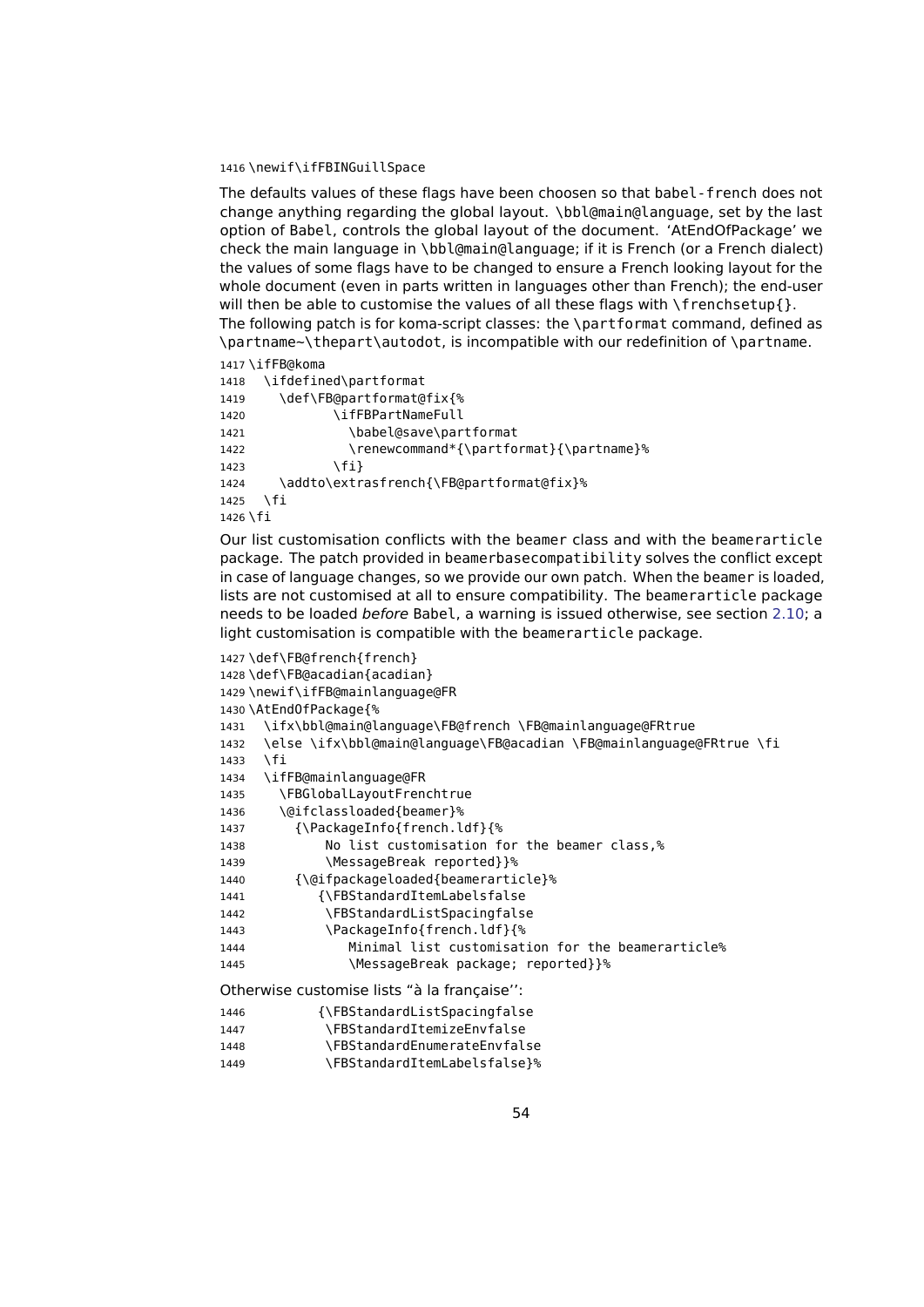1450 }

1451 \FBIndentFirsttrue

1452 \FBFrenchFootnotestrue

1453 \FBAutoSpaceFootnotestrue

1454 \FBCustomiseFigTabCaptionstrue

1455 \fi

babel-french being an option of Babel, it cannot load a package (keyval) while french.ldf is read, so we defer the loading of keyval and the options setup at the end of Babel's loading.

1456 \RequirePackage{keyval}% 1457 \define@key{FB}{ShowOptions}[true]% 1458 {\csname FBShowOptions#1\endcsname}% The next two keys can only be toggled when French is the main language. 1459 \define@key{FB}{StandardLayout}[true]% 1460 {\ifFB@mainlanguage@FR 1461 \csname FBStandardLayout#1\endcsname 1462 \else 1463 \PackageWarning{french.ldf}% 1464 {Option `StandardLayout' skipped:\MessageBreak 1465 French is \*not\* babel's last option.\MessageBreak 1466 Reported}%  $1467$  \fi 1468 \ifFBStandardLayout 1469 \FBStandardListSpacingtrue 1470 \FBStandardItemizeEnvtrue 1471 \FBStandardItemLabelstrue 1472 \FBStandardEnumerateEnvtrue 1473 \FBIndentFirstfalse 1474 \FBFrenchFootnotesfalse 1475 \FBAutoSpaceFootnotesfalse  $1476$   $\leq$   $\leq$   $\leq$   $\leq$   $\leq$   $\leq$   $\leq$   $\leq$   $\leq$   $\leq$   $\leq$   $\leq$   $\leq$   $\leq$   $\leq$   $\leq$   $\leq$   $\leq$   $\leq$   $\leq$   $\leq$   $\leq$   $\leq$   $\leq$   $\leq$   $\leq$   $\leq$   $\leq$   $\leq$   $\leq$   $\leq$   $\leq$   $\leq$   $\leq$   $\leq$   $\leq$ 1477 \FBStandardListSpacingfalse 1478 \FBStandardItemizeEnvfalse 1479 \FBStandardItemLabelsfalse 1480 \FBStandardEnumerateEnvfalse 1481 \FBIndentFirsttrue 1482 \FBFrenchFootnotestrue 1483 \FBAutoSpaceFootnotestrue 1484 \fi}% 1485 \define@key{FB}{GlobalLayoutFrench}[true]% 1486 {\ifFB@mainlanguage@FR 1487 \csname FBGlobalLayoutFrench#1\endcsname 1488 \else 1489 \PackageWarning{french.ldf}% 1490 {Option `GlobalLayoutFrench' skipped:\MessageBreak 1491 French is \*not\* babel's last option.\MessageBreak 1492 Reported}% 1493 \fi}%

If this key is set to true when French is the main language, nothing to do: all flags keep their default value. If this key is set to false, nothing to do either: \babel@save will do the job at every language's switch.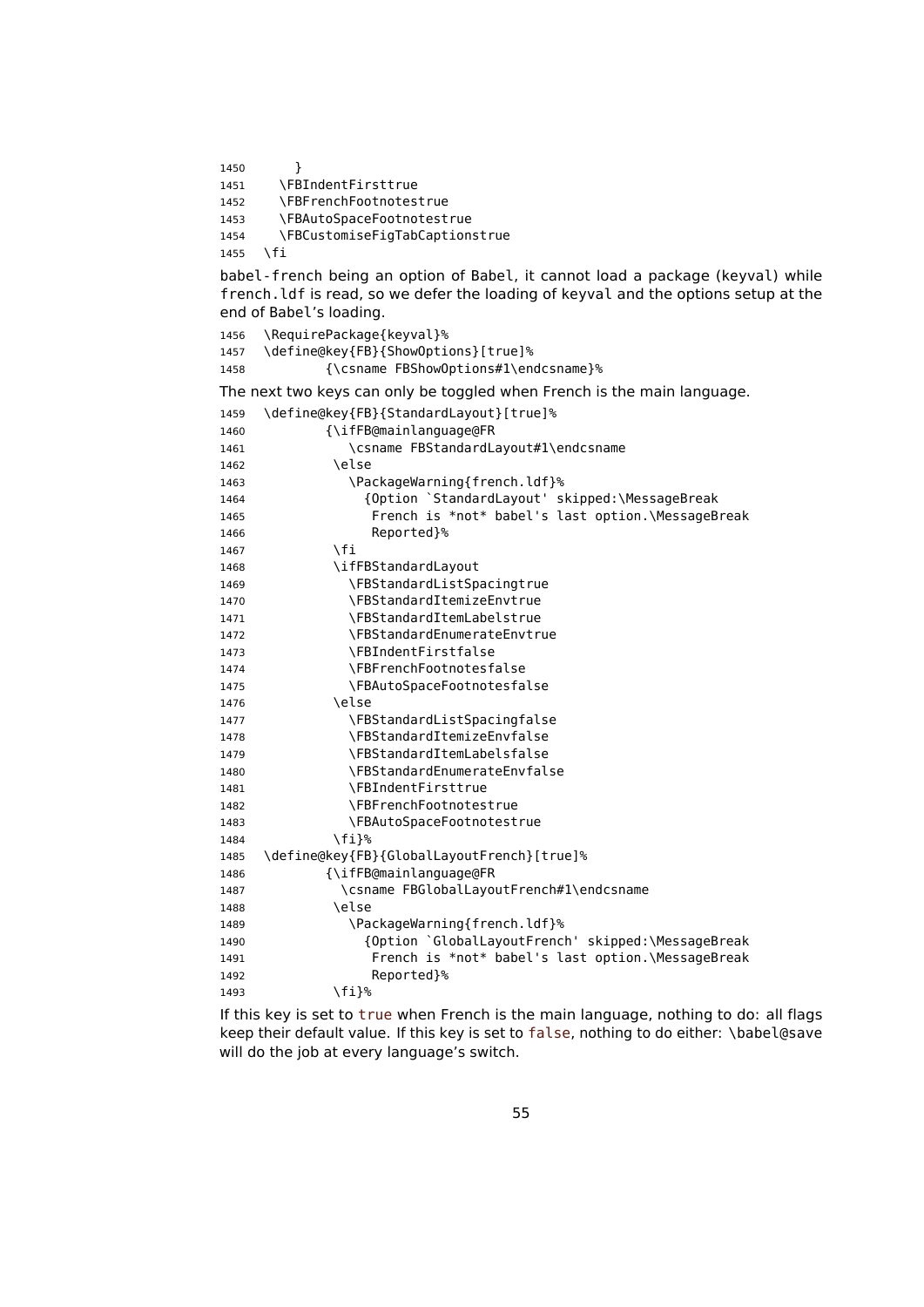```
1494 \define@key{FB}{ReduceListSpacing}[true]%
1495 {\csname FBReduceListSpacing#1\endcsname
1496 \ifFBReduceListSpacing \FBStandardListSpacingfalse
1497 \else \FBStandardListSpacingtrue\fi
1498 }<sup>%</sup>
1499 \define@key{FB}{StandardListSpacing}[true]%
1500 {\csname FBStandardListSpacing#1\endcsname}%
1501 \define@key{FB}{ListOldLayout}[true]%
1502 {\csname FBListOldLayout#1\endcsname
1503 \ifFBListOldLayout
1504 \FBStandardEnumerateEnvtrue
1505 \renewcommand*{\FrenchLabelItem}{\textendash}%
1506 \fi}%
1507 \define@key{FB}{CompactItemize}[true]%
1508 {\csname FBCompactItemize#1\endcsname
1509 \ifFBCompactItemize
1510 \FBStandardItemizeEnvfalse
1511 \FBStandardEnumerateEnvfalse
1512 \else
1513 \FBStandardItemizeEnvtrue
1514 \FBStandardEnumerateEnvtrue
1515 \fi}%
1516 \define@key{FB}{StandardItemizeEnv}[true]%
1517 {\csname FBStandardItemizeEnv#1\endcsname}%
1518 \define@key{FB}{StandardEnumerateEnv}[true]%
1519 {\csname FBStandardEnumerateEnv#1\endcsname}%
1520 \define@key{FB}{StandardItemLabels}[true]%
1521 {\csname FBStandardItemLabels#1\endcsname}%
1522 \define@key{FB}{ItemLabels}%
1523 {\renewcommand*{\FrenchLabelItem}{#1}}%
1524 \define@key{FB}{ItemLabeli}%
1525 {\renewcommand*{\Frlabelitemi}{#1}}%
1526 \define@key{FB}{ItemLabelii}%
1527 {\renewcommand*{\Frlabelitemii}{#1}}%
1528 \define@key{FB}{ItemLabeliii}%
1529 {\renewcommand*{\Frlabelitemiii}{#1}}%
1530 \define@key{FB}{ItemLabeliv}%
1531 {\renewcommand*{\Frlabelitemiv}{#1}}%
1532 \define@key{FB}{StandardLists}[true]%
1533 {\csname FBStandardLists#1\endcsname
1534 \ifFBStandardLists
1535 \FBStandardListSpacingtrue
1536 \FBStandardItemizeEnvtrue
1537 \FBStandardEnumerateEnvtrue
1538 \FBStandardItemLabelstrue
1539 \else
1540 \FBStandardListSpacingfalse
1541 \FBStandardItemizeEnvfalse
1542 \FBStandardEnumerateEnvfalse
1543 \FBStandardItemLabelsfalse
1544 \fi}%
1545 \define@key{FB}{ListItemsAsPar}[true]%
1546 {\csname FBListItemsAsPar#1\endcsname}
```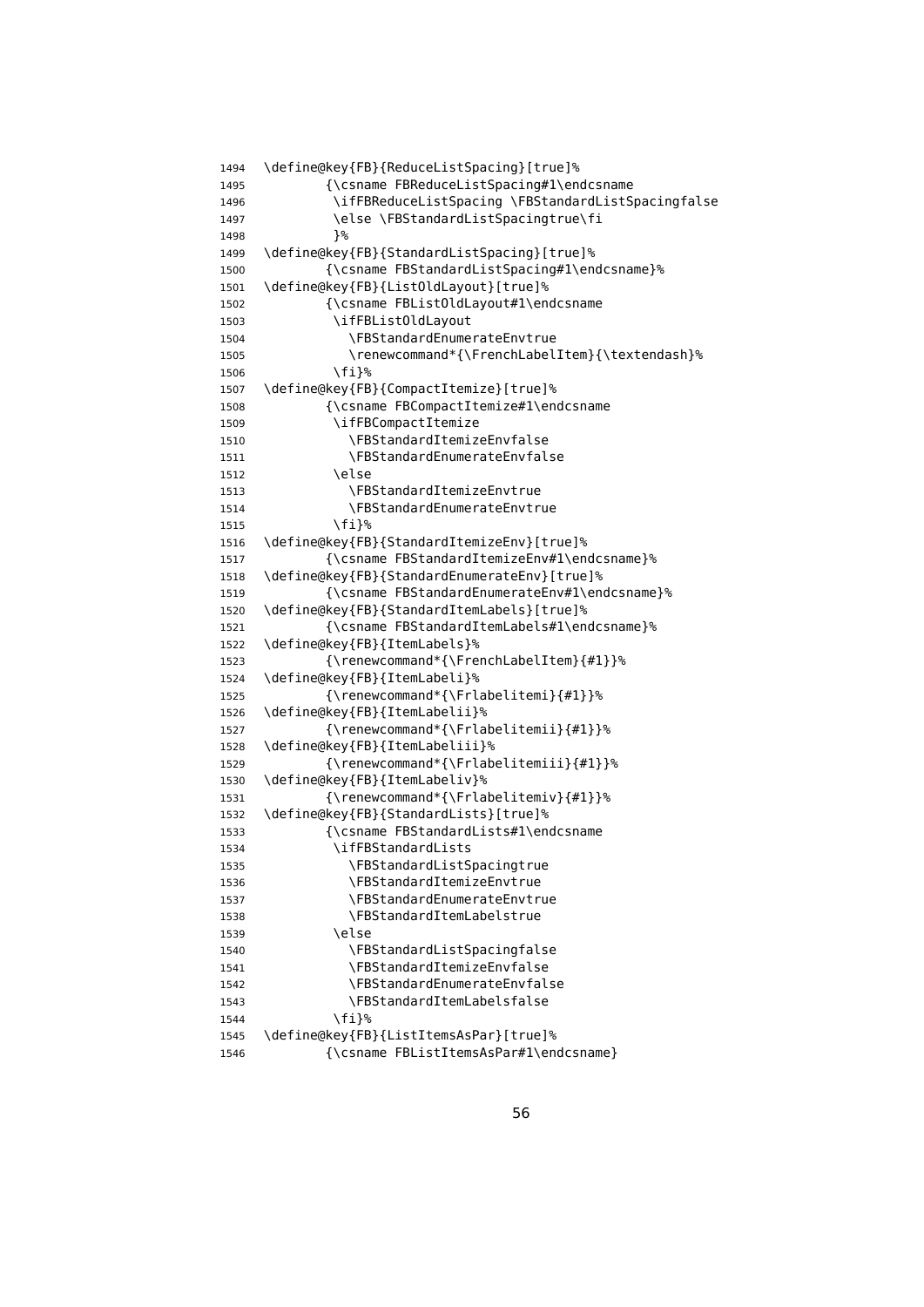```
1547 \define@key{FB}{IndentFirst}[true]%
1548 {\csname FBIndentFirst#1\endcsname}%
1549 \define@key{FB}{FrenchFootnotes}[true]%
1550 {\csname FBFrenchFootnotes#1\endcsname}%
1551 \define@key{FB}{AutoSpaceFootnotes}[true]%
1552 {\csname FBAutoSpaceFootnotes#1\endcsname}%
1553 \define@key{FB}{AutoSpacePunctuation}[true]%
1554 {\csname FBAutoSpacePunctuation#1\endcsname}%
1555 \define@key{FB}{OriginalTypewriter}[true]%
1556 {\csname FBOriginalTypewriter#1\endcsname}%
1557 \define@key{FB}{ThinColonSpace}[true]%
1558 {\csname FBThinColonSpace#1\endcsname
1559 \ifFBThinColonSpace
1560 \renewcommand*{\FBcolonspace}{\FBthinspace}%
1561 \fi}%
1562 \define@key{FB}{ThinSpaceInFrenchNumbers}[true]%
1563 {\csname FBThinSpaceInFrenchNumbers#1\endcsname}%
1564 \define@key{FB}{FrenchSuperscripts}[true]%
1565 {\csname FBFrenchSuperscripts#1\endcsname}
1566 \define@key{FB}{LowercaseSuperscripts}[true]%
1567 {\csname FBLowercaseSuperscripts#1\endcsname}
1568 \define@key{FB}{PartNameFull}[true]%
1569 {\csname FBPartNameFull#1\endcsname}%
1570 \define@key{FB}{CustomiseFigTabCaptions}[true]%
1571 {\csname FBCustomiseFigTabCaptions#1\endcsname}%
1572 \define@key{FB}{OldFigTabCaptions}[true]%
1573 {\csname FBOldFigTabCaptions#1\endcsname
1574 \ifFBOldFigTabCaptions
1575 \def\FB@capsep@fix{\babel@save\FBCaption@Separator
1576 \def\FBCaption@Separator{\CaptionSeparator}}%
1577 \ddto\extrasfrench{\FB@capsep@fix}%
1578 \ifdefined\extrasacadian
1579 \addto\extrasacadian{\FB@capsep@fix}%
1580 \fi
1581 \fi}%
1582 \define@key{FB}{SmallCapsFigTabCaptions}[true]%
1583 {\csname FBSmallCapsFigTabCaptions#1\endcsname
1584 \ifFBSmallCapsFigTabCaptions
1585 \else \let\FBfigtabshape\relax \fi}%
1586 \define@key{FB}{SuppressWarning}[true]%
1587 {\csname FBSuppressWarning#1\endcsname
1588 \ifFBSuppressWarning
1589 \renewcommand{\FBWarning}[1]{}%
1590 \fi}%
Here are the options controlling French guillemets spacing and the output of
\frquote{}.
1591 \define@key{FB}{INGuillSpace}[true]%
1592 {\csname FBINGuillSpace#1\endcsname
1593 \ifFBINGuillSpace
1594 \renewcommand*{\FBguillspace}{\space}%
1595 \fi}%
1596 \define@key{FB}{InnerGuillSingle}[true]%
```

```
1597 {\csname FBInnerGuillSingle#1\endcsname}%
```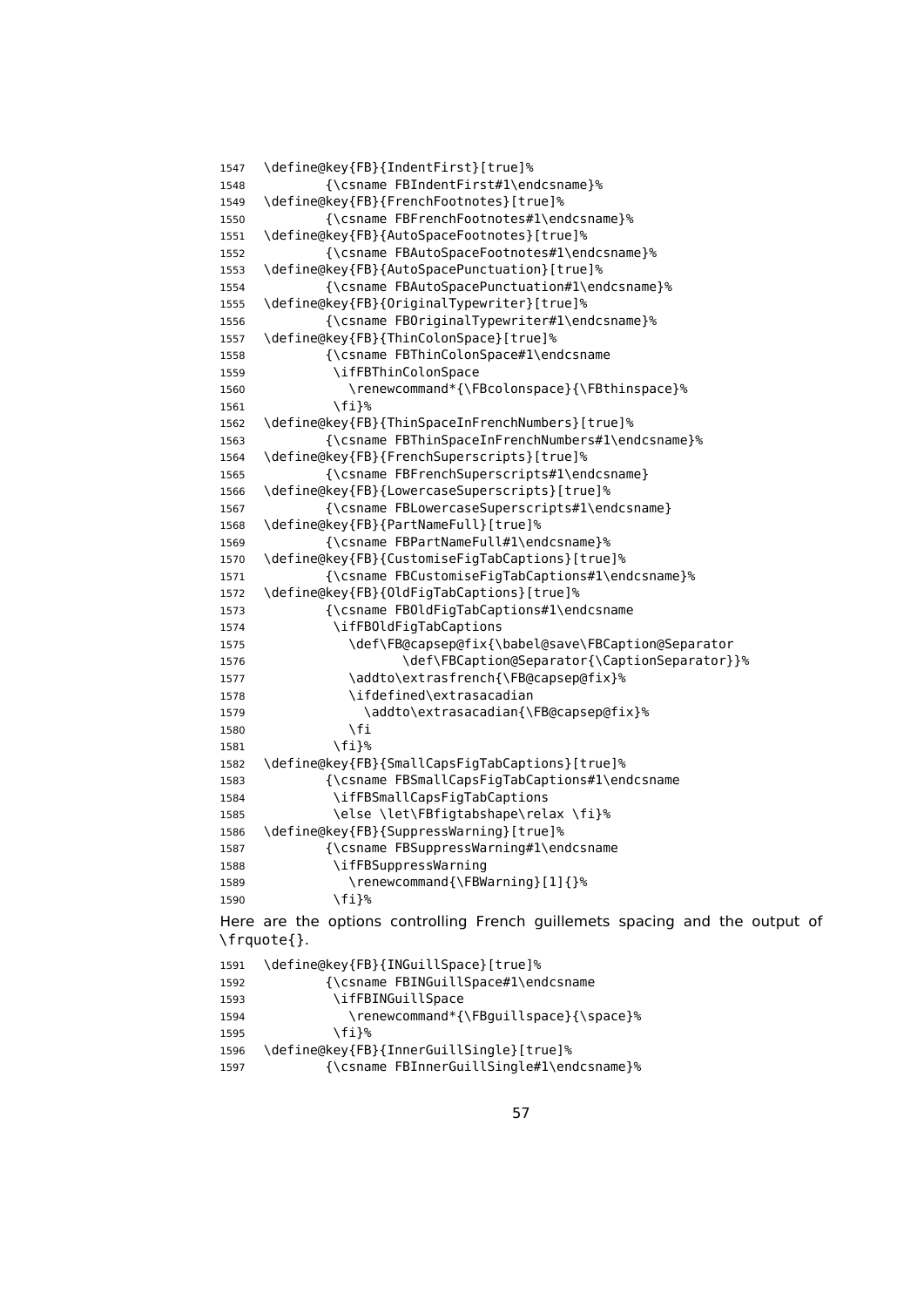| 1598 | \define@key{FB}{EveryParGuill}[open]%        |
|------|----------------------------------------------|
| 1599 | {\expandafter\let\expandafter                |
| 1600 | \FBeveryparguill\csname FBguill#1\endcsname  |
| 1601 | \ifx\FBeveryparguill\FBguillopen             |
| 1602 | \else\ifx\FBeveryparguill\FBguillclose       |
| 1603 | \else\ifx\FBeveryparguill\FBguillnone        |
| 1604 | \else                                        |
| 1605 | \let\FBeveryparguill\FBguillopen             |
| 1606 | \FBWarning{Wrong value for `EveryParGuill':  |
| 1607 | try `open',\MessageBreak                     |
| 1608 | 'close' or 'none'. Reported}%                |
| 1609 | \fi                                          |
| 1610 | $\sqrt{fi}$                                  |
| 1611 | \fi}%                                        |
| 1612 | \define@key{FB}{EveryLineGuill}[open]%       |
| 1613 | {\ifFB@luatex@punct                          |
| 1614 | \expandafter\let\expandafter                 |
| 1615 | \FBeverylineguill\csname FBguill#1\endcsname |
| 1616 | \ifx\FBeverylineguill\FBguillopen            |
| 1617 | \else\ifx\FBeverylineguill\FBguillclose      |
| 1618 | \else\ifx\FBeverylineguill\FBguillnone       |
| 1619 | \else                                        |
| 1620 | \let\FBeverylineguill\FBguillnone            |
| 1621 | \FBWarning{Wrong value for `EveryLineGuill': |
| 1622 | try `open',\MessageBreak                     |
| 1623 | 'close' or 'none'. Reported}%                |
| 1624 | \fi                                          |
| 1625 | \fi                                          |
| 1626 | $\sqrt{fi}$                                  |
| 1627 | \else                                        |
| 1628 | \FBWarning{Option `EveryLineGuill' skipped:% |
| 1629 | \MessageBreak this option is for             |
| 1630 | LuaTeX *only*.\MessageBreak Reported}%       |
| 1631 | \fi}%                                        |
|      |                                              |

Option UnicodeNoBreakSpaces (LuaLaTeX only) is meant for HTML translators: when true, all non-breaking spaces added by babel-french are coded in the PDF file as Unicode characters, namely U+A0 or U+202F, instead of penalties and glues.

| 1632 | \define@key{FB}{UnicodeNoBreakSpaces}[true]%       |
|------|----------------------------------------------------|
| 1633 | {\ifFB@luatex@punct                                |
| 1634 | \csname FBucsNBSP#1\endcsname                      |
| 1635 | \ifFBucsNBSP \FB@ucsNBSP=1 \fi                     |
| 1636 | \else                                              |
| 1637 | \FBWarning{Option `UnicodeNoBreakSpaces' skipped:% |
| 1638 | \MessageBreak this option is for                   |
| 1639 | LuaTeX *only*.\MessageBreak Reported}%             |
| 1640 | ۱fi                                                |
| 1641 | }%                                                 |
|      |                                                    |

Inputing French quotes as single characters when they are available on the keyboard (through a compose key for instance) is more comfortable than typing  $\log$  and  $\sqrt{fg}$ . Life is simple here with modern LuaTeX or XeTeX engines: we just have to activate the \FB@addGUILspace attribute for LuaTeX or set \XeTeXcharclass of quotes to the proper value for XeTeX.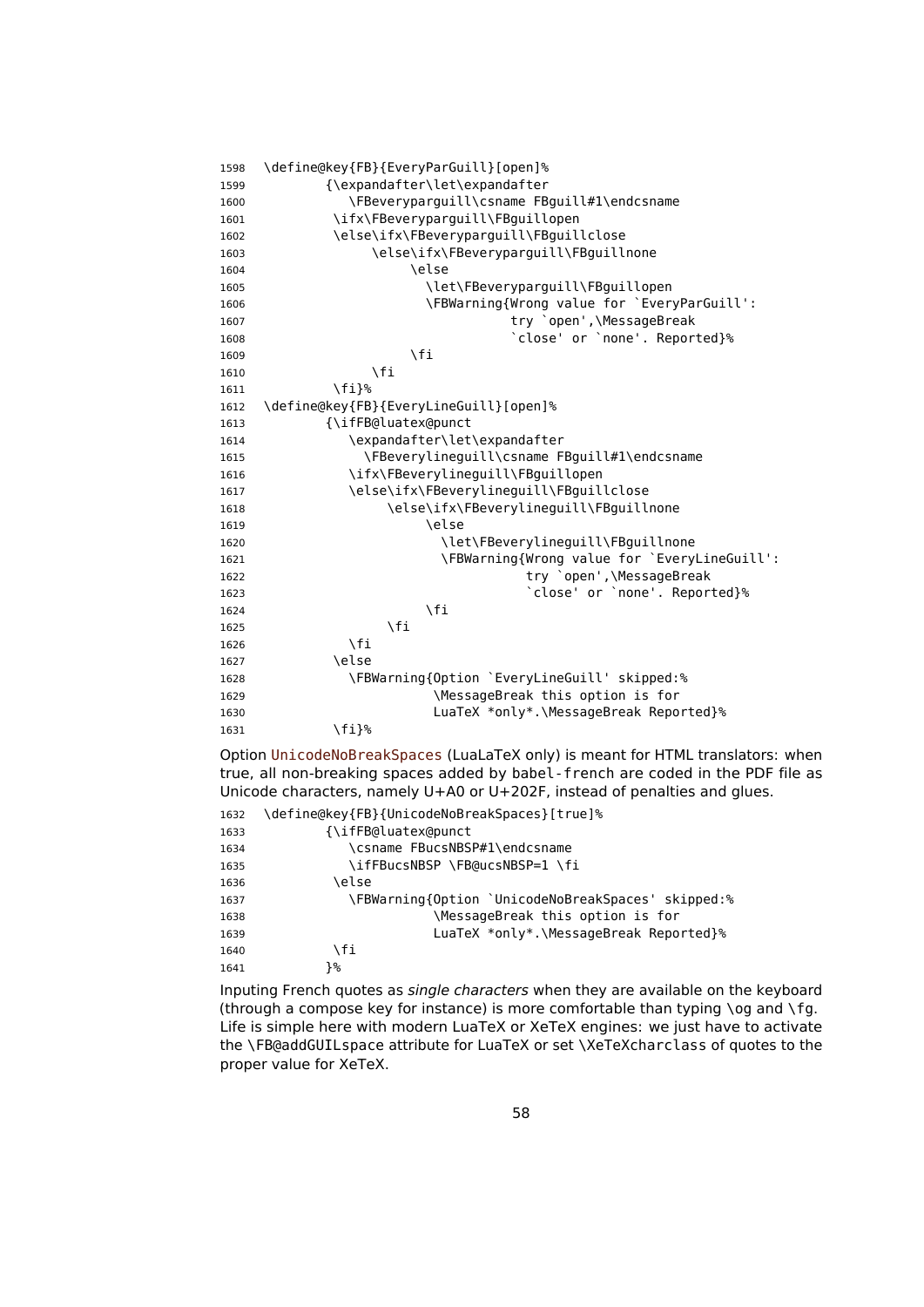With pdfTeX (or old LuaTeX and XeTeX engines), quote characters are made active and expand to  $\log\i$ gnorespaces and  $\{fg\}$  respectively if the current language is French, and to \quillemotleft and \quillemotright otherwise (think of German quotes), this is done by \FB@@og and \FB@@fg; thus correct non-breaking spaces will be added automatically to French quotes. The quote characters typed in depend on the input encoding, it can be single-byte (latin1, latin9, applemac,…) or multi-bytes (utf-8, utf8x); the next command is meant for checking whether a character is single-byte (\FB@second is empty) or not.

1642 \def\FB@parse#1#2\endparse{\def\FB@second{#2}}%

```
1643 \define@key{FB}{og}%
1644 {\ifFBunicode
```
LuaTeX or XeTeX in use, first try modern LuaTeX: we just need to set LuaTeX's attribute \FB@addGUILspace to 1,

| 1645 | \ifFB@luatex@punct        |
|------|---------------------------|
| 1646 | \FB@addGUILspace=1 \relax |
| 1647 | \fi                       |

then with XeTeX it is a bit more tricky:

1648 \ifFB@xetex@punct

\XeTeXinterchartokenstate is defined, we just need to set \XeTeXcharclass to \FB@guilo for the French opening quote in T1 and Unicode encoding (see subsection [2.2\)](#page-16-0).

```
1649 \XeTeXcharclass"13 = \FB@quilo
1650 \XeTeXcharclass"AB = \FB@quilo
1651 \XeTeXcharclass"A0 = \FB@quilnul
1652 \XeTeXcharclass"202F = \FB@quilnul
1653 \fi
Issue a warning with older Unicode engines requiring active characters.
1654 \ifFB@active@punct
1655 \FBWarning{Option og=« not supported with this version
1656 of\MessageBreak LuaTeX/XeTeX; reported}%
1657 \fi
1658 \else
This is for conventional TeX engines:
1659 \newcommand*{\FB@@og}{%
1660 \ifFBfrench
1661 \ifFB@spacing\FB@og\ignorespaces
1662 \else\guillemotleft
1663 \fi
1664 \else\guillemotleft\fi}%
1665 \AtBeginDocument{%
1666 \ifdefined\uc@dclc
Package inputenc with utf8x (ucs) encoding loaded, use \uc@dclc:
1667 \uc@dclc{171}{default}{\FB@@og}%
1668 \else
if encoding is not utf8x, check if the argument of og is a single-byte character:
1669 \FB@parse#1\endparse
1670 \ifx\FB@second\@empty
```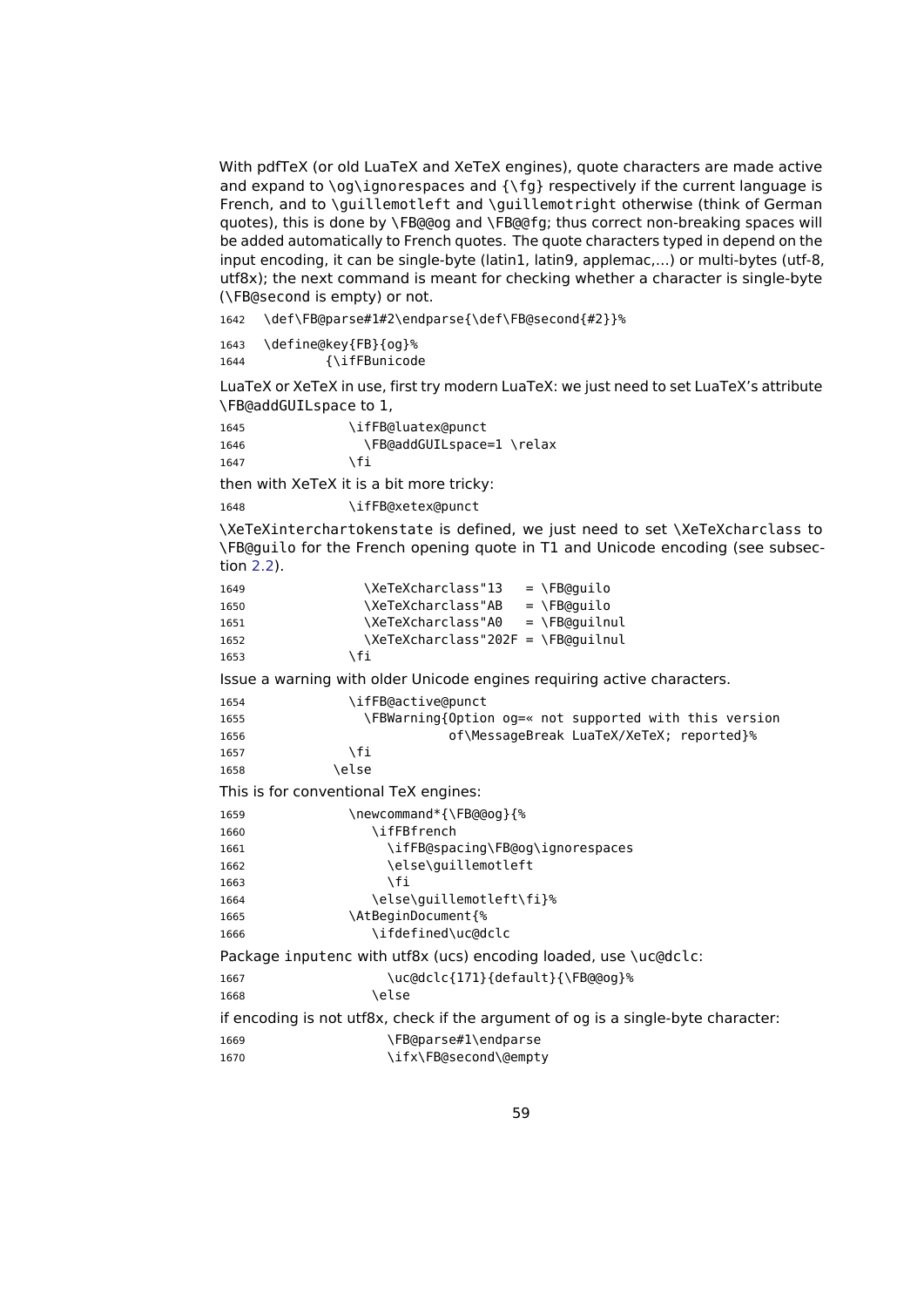```
This means 8-bit character encoding. Package MULEenc (from CJK) defines \mule@def
to map characters to control sequences.
1671 \ifdefined\mule@def
1672 \mule@def{11}{\FB@@og}%
1673 \text{le}1674 \ifdefined\DeclareInputText
1675 \@tempcnta`#1\relax
1676 \DeclareInputText{\the\@tempcnta}{\FB@@og}%
1677 \else
Package inputenc not loaded, no way…
1678 \FBWarning{Option `og' requires package
1679 inputenc;\MessageBreak reported}%
1680 \fi
1681 \fi
1682 \else
This means multi-byte character encoding, we assume UTF-8
1683 \DeclareUnicodeCharacter{00AB}{\FB@@og}%<br>1684 \fi
1684
1685 \fi}%
1686 \fi<br>1687 }%
1687
Same code for the closing quote.
1688 \define@key{FB}{fg}%
1689 {\ifFBunicode
1690 \ifFB@luatex@punct
1691 \FB@addGUILspace=1 \relax
1692 \fi
1693 \ifFB@xetex@punct
1694 \XeTeXcharclass"14 = \FB@guilf
1695 \XeTeXcharclass"BB = \FB@guilf
1696 \XeTeXcharclass"A0 = \FB@guilnul
1697 \XeTeXcharclass"202F = \FB@guilnul
1698 \fi
1699 \ifFB@active@punct
1700 \FBWarning{Option fg=» not supported with this version
1701 of\MessageBreak LuaTeX/XeTeX; reported}%
1702 \fi
1703 \else
1704 \newcommand*{\FB@@fg}{%
1705 \ifFBfrench
1706 \ifFB@spacing\FB@fg
1707 \else\guillemotright
1708 \fi
1709 \else\guillemotright\fi}%
1710 \AtBeginDocument{%
1711 \ifdefined\uc@dclc
1712 \uc@dclc{187}{default}{\FB@@fg}%
1713 \else
1714 \FB@parse#1\endparse
1715 \ifx\FB@second\@empty
1716 \ifdefined\mule@def
```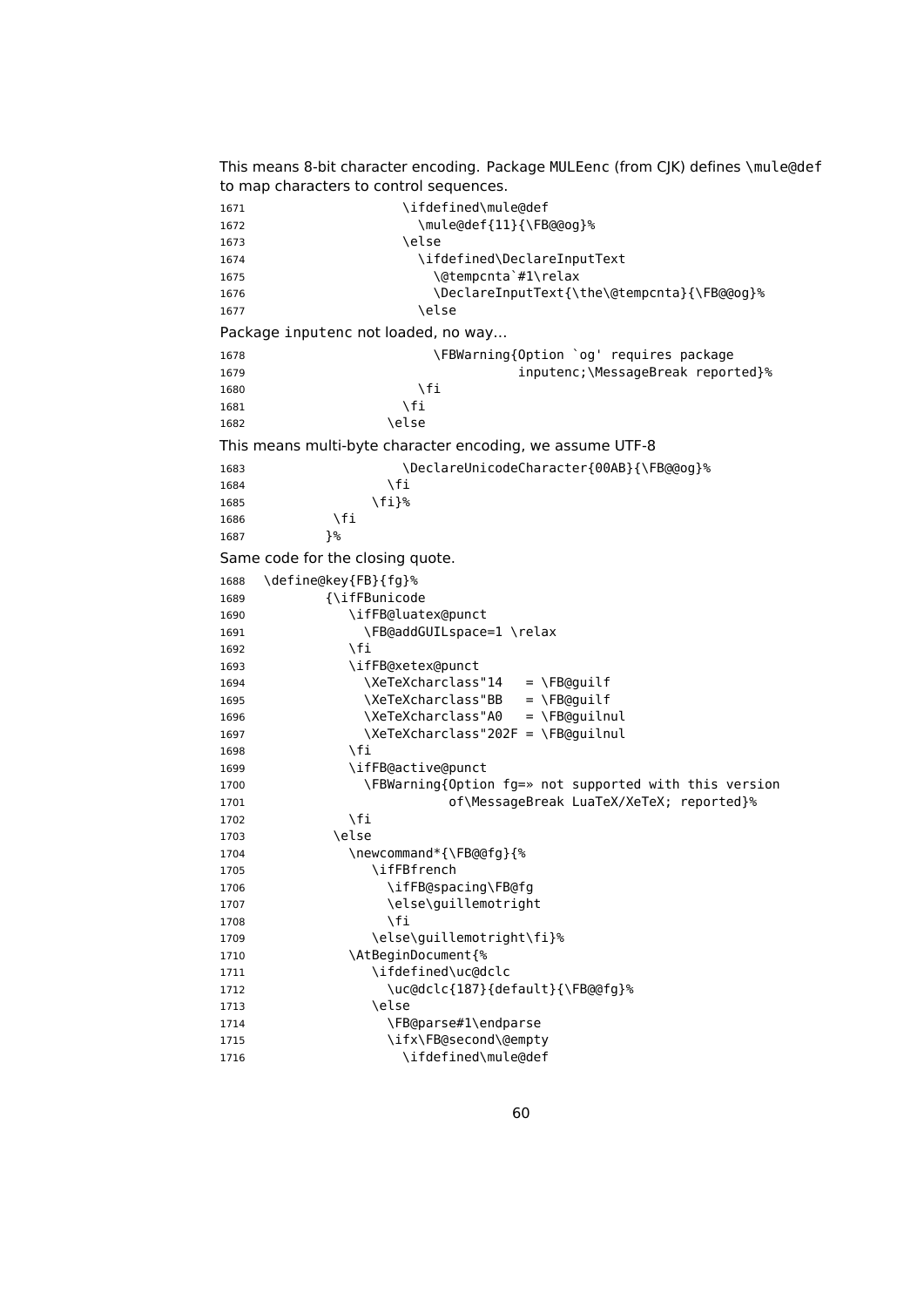| 1717     | \mule@def{27}{{\FB@@fq}}%                   |
|----------|---------------------------------------------|
| 1718     | \else                                       |
| 1719     | \ifdefined\DeclareInputText                 |
| 1720     | \@tempcnta`#1\relax                         |
| 1721     | \DeclareInputText{\the\@tempcnta}{\FB@@fg}% |
| 1722     | \else                                       |
| 1723     | \FBWarning{Option `fg' requires package     |
| 1724     | inputenc;\MessageBreak reported}%           |
| 1725     | ١fi                                         |
| 1726     | \fi                                         |
| 1727     | \else                                       |
| 1728     | \DeclareUnicodeCharacter{00BB}{\FB@@fq}%    |
| 1729     | ١fi                                         |
| 1730     | \fi}%                                       |
| 1731     | \fi                                         |
| 1732     | }%                                          |
| $1733$ } |                                             |

\FBprocess@options \FBprocess@options will be executed at \begin{document}: it first checks about packages loaded in the preamble (possibly after Babel) which customise lists: currently enumitem, paralist and enumerate; then it processes the options as set by \frenchsetup{} or forced for compatibility with packages loaded in the preamble. When French is the main language, \extrasfrench and \captionsfrench have already been processed by Babel at \begin{document} before \FBprocess@options. \newcommand\*{\FBprocess@options}{%

> Update flags if a package customising lists has been loaded, currently: enumitem, paralist, enumerate.

| 1735 | \@ifpackageloaded{enumitem}{%                       |
|------|-----------------------------------------------------|
| 1736 | \ifFBStandardItemizeEnv                             |
| 1737 | \else                                               |
| 1738 | <b>\FBStandardItemizeEnvtrue</b>                    |
| 1739 | \PackageInfo{french.ldf}%                           |
| 1740 | {Setting StandardItemizeEnv=true for\MessageBreak   |
| 1741 | compatibility with enumitem package,\MessageBreak   |
| 1742 | reported}%                                          |
| 1743 | \fi                                                 |
| 1744 | \ifFBStandardEnumerateEnv                           |
| 1745 | \else                                               |
| 1746 | <b>\FBStandardEnumerateEnvtrue</b>                  |
| 1747 | \PackageInfo{french.ldf}%                           |
| 1748 | {Setting StandardEnumerateEnv=true for\MessageBreak |
| 1749 | compatibility with enumitem package,\MessageBreak   |
| 1750 | reported}%                                          |
| 1751 | $\{f_i\}$                                           |
| 1752 | \@ifpackageloaded{paralist}{%                       |
| 1753 | \ifFBStandardItemizeEnv                             |
| 1754 | \else                                               |
| 1755 | <b>\FBStandardItemizeEnvtrue</b>                    |
| 1756 | \PackageInfo{french.ldf}%                           |
| 1757 | {Setting StandardItemizeEnv=true for\MessageBreak   |
| 1758 | compatibility with paralist package,\MessageBreak   |
| 1759 | reported}%                                          |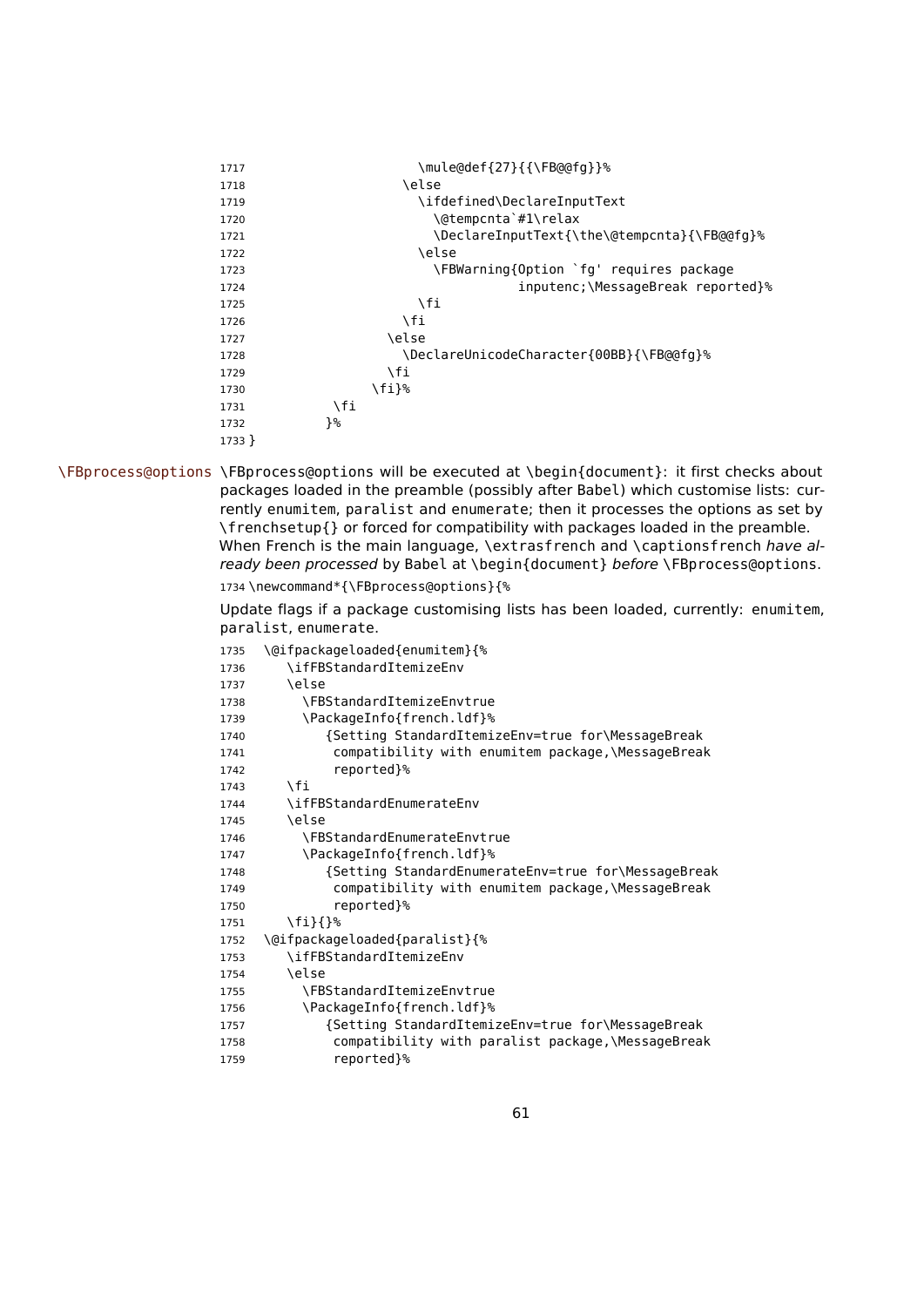```
1760 \quad \text{If}1761 \ifFBStandardEnumerateEnv
1762 \qquad \text{A}1763 \FBStandardEnumerateEnvtrue
1764 \PackageInfo{french.ldf}%
1765 {Setting StandardEnumerateEnv=true for\MessageBreak
1766 compatibility with paralist package,\MessageBreak
1767 reported}%
1768 \fi}{}%
1769 \@ifpackageloaded{enumerate}{%
1770 \ifFBStandardEnumerateEnv
1771 \lambdaalca
1772 \FBStandardEnumerateEnvtrue
1773 \PackageInfo{french.ldf}%
1774 {Setting StandardEnumerateEnv=true for\MessageBreak
1775 compatibility with enumerate package,\MessageBreak
1776 reported}%
1777 \fi}{}%
```
<span id="page-61-0"></span>Reset \FB@ufl's normal meaning and update lists' settings now in case French is the main language:

 \def\FB@ufl{\update@frenchlists} \ifFB@mainlanguage@FR \update@frenchlists \else \ifFBStandardItemizeEnv \else 1784 \PackageWarning{french.ldf}% {babel-french will not customize lists' layout\MessageBreak when French is not the main language,\MessageBreak reported}% \fi \fi

The layout of footnotes is handled at the \begin{document} depending on the values of flags FrenchFootnotes and AutoSpaceFootnotes (see section [2.14\)](#page-70-0), nothing has to be done here for footnotes.

AutoSpacePunctuation adds a non-breaking space (in French only) before the four active characters (:;!?) even if none has been typed before them.

\ifFBAutoSpacePunctuation

- 1791 \autospace@beforeFDP
- \else
- \noautospace@beforeFDP

\fi

When OriginalTypewriter is set to false (the default), \ttfamily, \rmfamily and \sffamily are redefined as \ttfamilyFB, \rmfamilyFB and \sffamilyFB respectively to prevent addition of automatic spaces before the four active characters in computer code.

\ifFBOriginalTypewriter

\else

\let\ttfamilyORI\ttfamily

```
1798 \let\rmfamilyORI\rmfamily
```

```
1799 \let\sffamilyORI\sffamily
```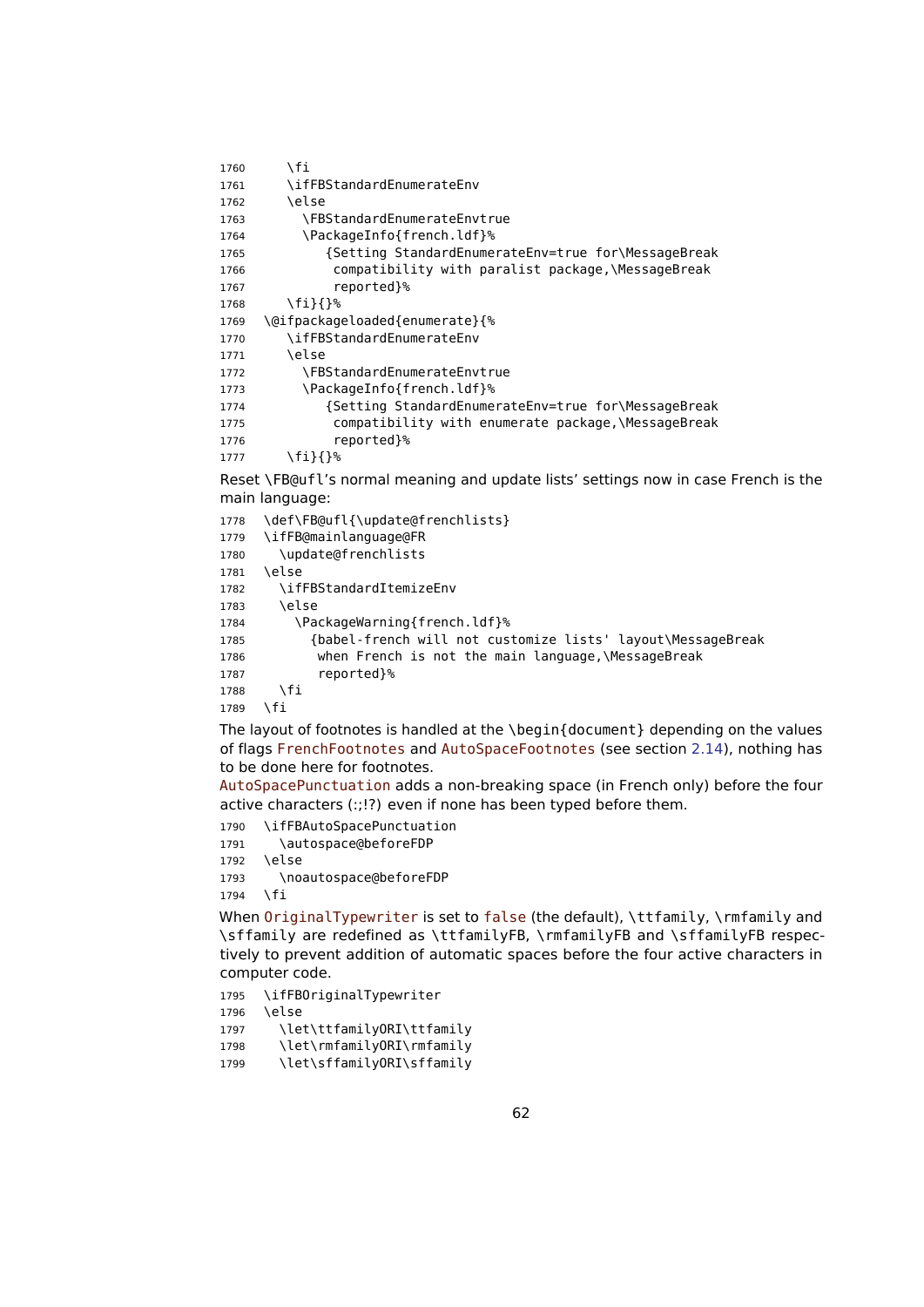1800 \let\ttfamily\ttfamilyFB 1801 \let\rmfamily\rmfamilyFB 1802 \let\sffamily\sffamilyFB 1803 \fi

When package numprint is loaded with option autolanguage, numprint's command \npstylefrench has to be redefined differently according to the value of flag ThinSpaceInFrenchNumbers. As \npstylefrench was undefined in old versions of numprint, we provide this command.

| 1804 | \@ifpackageloaded{numprint}%                                  |
|------|---------------------------------------------------------------|
| 1805 | {\ifnprt@autolanguage}                                        |
| 1806 | \providecommand*{\npstylefrench}{}%                           |
| 1807 | \ifFBThinSpaceInFrenchNumbers                                 |
| 1808 | \renewcommand*{\FBthousandsep}{\,}%                           |
| 1809 | ۱fi                                                           |
| 1810 | \g@addto@macro\npstylefrench{\npthousandsep{\FBthousandsep}}% |
| 1811 | \fi                                                           |
| 1812 | {}%                                                           |

FrenchSuperscripts: if true \up=\fup, else \up=\textsuperscript. Anyway \up\*=\FB@up@fake. The star-form \up\*{} is provided for fonts that lack some superior letters: Adobe Jenson Pro and Utopia Expert have no "g superior'' for instance.

```
1813 \ifFBFrenchSuperscripts
1814 \DeclareRobustCommand*{\up}{%
1815 \texorpdfstring{\@ifstar{\FB@up@fake}{\fup}}{}%
1816 }
1817 \else
1818 \DeclareRobustCommand*{\up}{%
1819 \texorpdfstring{\@ifstar{\FB@up@fake}{\textsuperscript}}{}%
1820 }
1821 \fi
LowercaseSuperscripts: if false \FB@lc is redefined to do nothing.
```
1822 \ifFBLowercaseSuperscripts 1823 \else 1824 \renewcommand\*{\FB@lc}[1]{##1}% 1825 \fi

This is for koma-script, memoir and beamer classes. If the caption delimiter has been user customised, leave it unchanged. Otherwise, force the colon to behave properly in French (add locally \autospace@beforeFDP in case of AutoSpacePunctuation=false) and change the caption delimiter to \CaptionSeparator if CustomiseFigTabCaptions has been set to true.

```
1826 \ifFB@koma
```

```
1827 \ifx\captionformat\FB@std@capsep
1828 \ifFBCustomiseFigTabCaptions
1829 \renewcommand*{\captionformat}{\CaptionSeparator}%
1830 \else
1831 \renewcommand*{\captionformat}{{\autospace@beforeFDP :\ }}%
1832 \fi
1833 \fi
1834 \fi
1835 \@ifclassloaded{memoir}%
1836 {\ifx\@contdelim\FB@std@capsep
```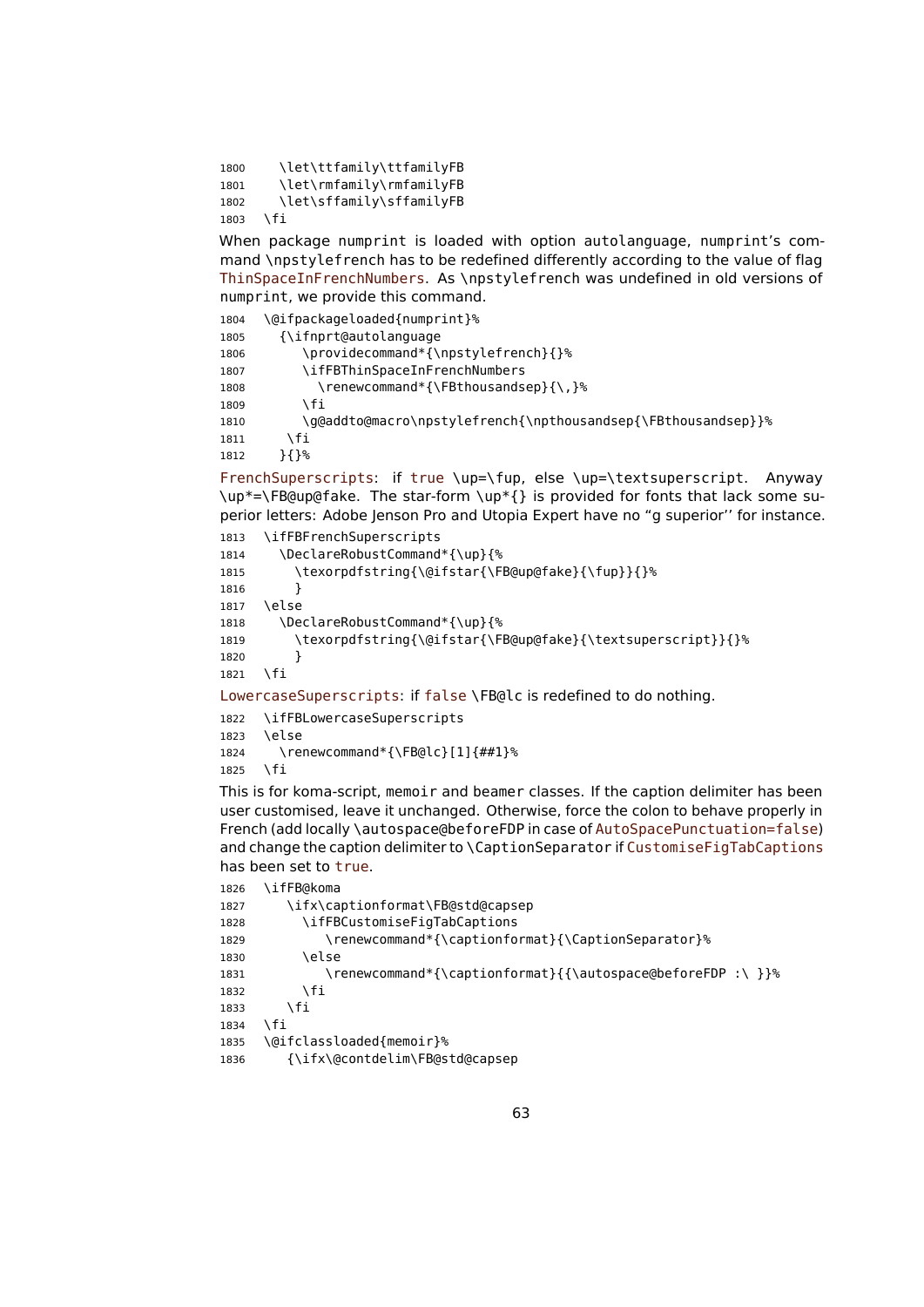```
1837 \ifFBCustomiseFigTabCaptions
1838 \captiondelim{\CaptionSeparator}%
1839 \else
1840 \captiondelim{{\autospace@beforeFDP : }}%
1841 \fi
1842 \fi}{}%
1843 \@ifclassloaded{beamer}%
1844 {\protected@edef\FB@capsep{%
1845 \csname beamer@@tmpl@caption label separator\endcsname}%
1846 \ifx\FB@capsep\FB@std@capsep
1847 \ifFBCustomiseFigTabCaptions
1848 \defbeamertemplate{caption label separator}{FBcustom}{%
1849 \CaptionSeparator}%
1850 \setbeamertemplate{caption label separator}[FBcustom]%
1851 \else
1852 \defbeamertemplate{caption label separator}{FBcolon}{%
1853 {\autospace@beforeFDP : }}%
1854 \setbeamertemplate{caption label separator}[FBcolon]%
1855 \fi
1856 \fi}{}%
ShowOptions: if true, print the list of all options to the . log file.
1857 \ifFBShowOptions
1858 \GenericWarning{* }{%
1859 *** List of possible options for babel-french ***\MessageBreak
1860 [Default values between brackets when french is loaded *LAST*]%
1861 \MessageBreak
1862 ShowOptions [false]\MessageBreak
1863 StandardLayout [false]\MessageBreak
1864 GlobalLayoutFrench [true]\MessageBreak
1865 PartNameFull [true]\MessageBreak
1866 IndentFirst [true]\MessageBreak
1867 ListItemsAsPar [false]\MessageBreak
1868 StandardListSpacing [false]\MessageBreak
1869 StandardItemizeEnv [false]\MessageBreak
1870 StandardEnumerateEnv [false]\MessageBreak
1871 StandardItemLabels [false]\MessageBreak
1872 ItemLabels=\textemdash, \textbullet,
1873 \protect\ding{43},... [\textendash]\MessageBreak
1874 ItemLabeli=\textemdash, \textbullet,
1875 \protect\ding{43},... [\textendash]\MessageBreak
1876 ItemLabelii=\textemdash, \textbullet,
1877 \protect\ding{43},... [\textendash]\MessageBreak
1878 ItemLabeliii=\textemdash, \textbullet,
1879 \protect\ding{43},... [\textendash]\MessageBreak
1880 ItemLabeliv=\textemdash, \textbullet,
1881 \protect\ding{43},... [\textendash]\MessageBreak
1882 StandardLists [false]\MessageBreak
1883 ListOldLayout [false]\MessageBreak
1884 FrenchFootnotes [true]\MessageBreak
1885 AutoSpaceFootnotes [true]\MessageBreak
1886 AutoSpacePunctuation [true]\MessageBreak
1887 ThinColonSpace [false]\MessageBreak
```
OriginalTypewriter [false]\MessageBreak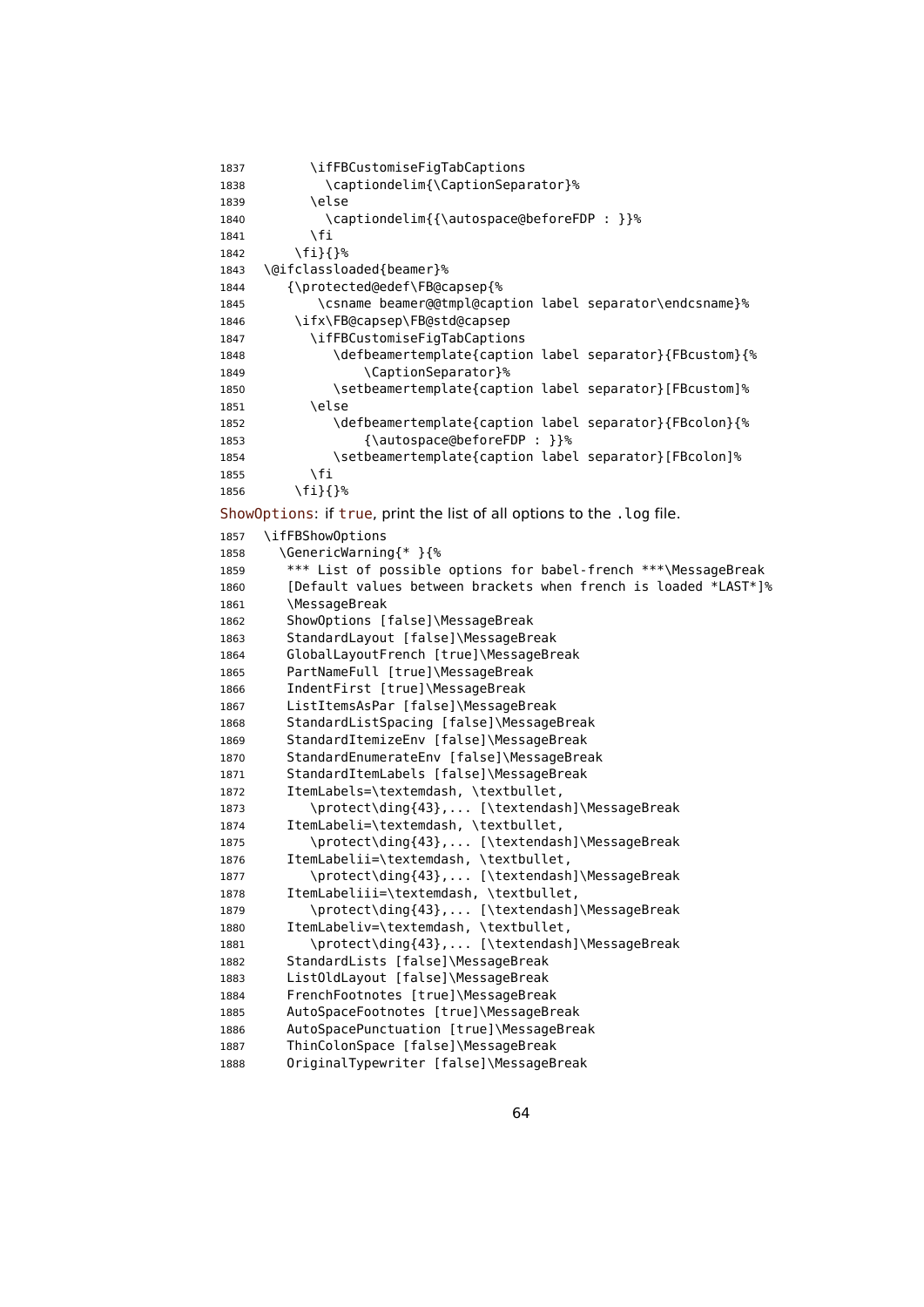```
1889 UnicodeNoBreakSpaces [false]\MessageBreak
1890 og= <left quote character>, fg= <right quote character>%
1891 INGuillSpace [false]\MessageBreak
1892 EveryParGuill=open, close, none [open]\MessageBreak
1893 EveryLineGuill=open, close, none
1894 [open in LuaTeX, none otherwise]\MessageBreak
1895 InnerGuillSingle [false]\MessageBreak
1896 ThinSpaceInFrenchNumbers [false]\MessageBreak
1897 SmallCapsFigTabCaptions [true]\MessageBreak
1898 CustomiseFigTabCaptions [true]\MessageBreak
1899 OldFigTabCaptions [false]\MessageBreak
1900 FrenchSuperscripts [true]\MessageBreak
1901 LowercaseSuperscripts [true]\MessageBreak
1902 SuppressWarning [false]\MessageBreak
1903 \MessageBreak
1904 *********************************************%
1905 \MessageBreak\protect\frenchsetup{ShowOptions}}
1906 \fi
1907 }
```
At \begin{document}, we have to provide an \xspace command in case the xspace package is not loaded, do some setup for hyperref's bookmarks, execute \FBprocess@options, switch LuaTeX punctuation on and issue some warnings if necessary.

```
1908 \AtBeginDocument{%
```
\providecommand\*{\xspace}{\relax}%

Let's now process the remaining options, either not explicitly set by  $\frac{\text{degree}}{\text{}}$ or possibly modified by packages loaded after babel-french.

```
1910 \FBprocess@options
```
When option UnicodeNoBreakSpaces is true (LuaLaTeX only) we need to redefine \FBmedkern, \FBthickkern and \FBthousandsep as Unicode characters.

```
1911 \ifFBucsNBSP
1912 \renewcommand*{\FBmedkern}{\char"202F\relax}%
1913 \renewcommand*{\FBthickkern}{\char"A0\relax}%
1914 \ifFBThinSpaceInFrenchNumbers
1915 \renewcommand*{\FBthousandsep}{\char"202F\relax}%
1916 \else
1917 \renewcommand*{\FBthousandsep}{\char"A0\relax}%
1918 \fi
1919 \fi
```
Finally, with pdfLaTeX, when OT1 encoding is in use at the \begin{document} a warning is issued; \encodingdefault being defined as 'long', the test would fail if \FBOTone was defined with \newcommand\*!

| 1920 | \begingroup                                             |
|------|---------------------------------------------------------|
| 1921 | \newcommand{\FBOTone}{0T1}%                             |
| 1922 | \ifx\encodingdefault\FB0Tone                            |
| 1923 | \FBWarning{OT1 encoding should not be used for French.% |
| 1924 | <b>\MessageBreak</b>                                    |
| 1925 | Add \protect\usepackage[T1]{fontenc} to the             |
| 1926 | preamble\MessageBreak of your document; reported}%      |
| 1927 | ۱fi                                                     |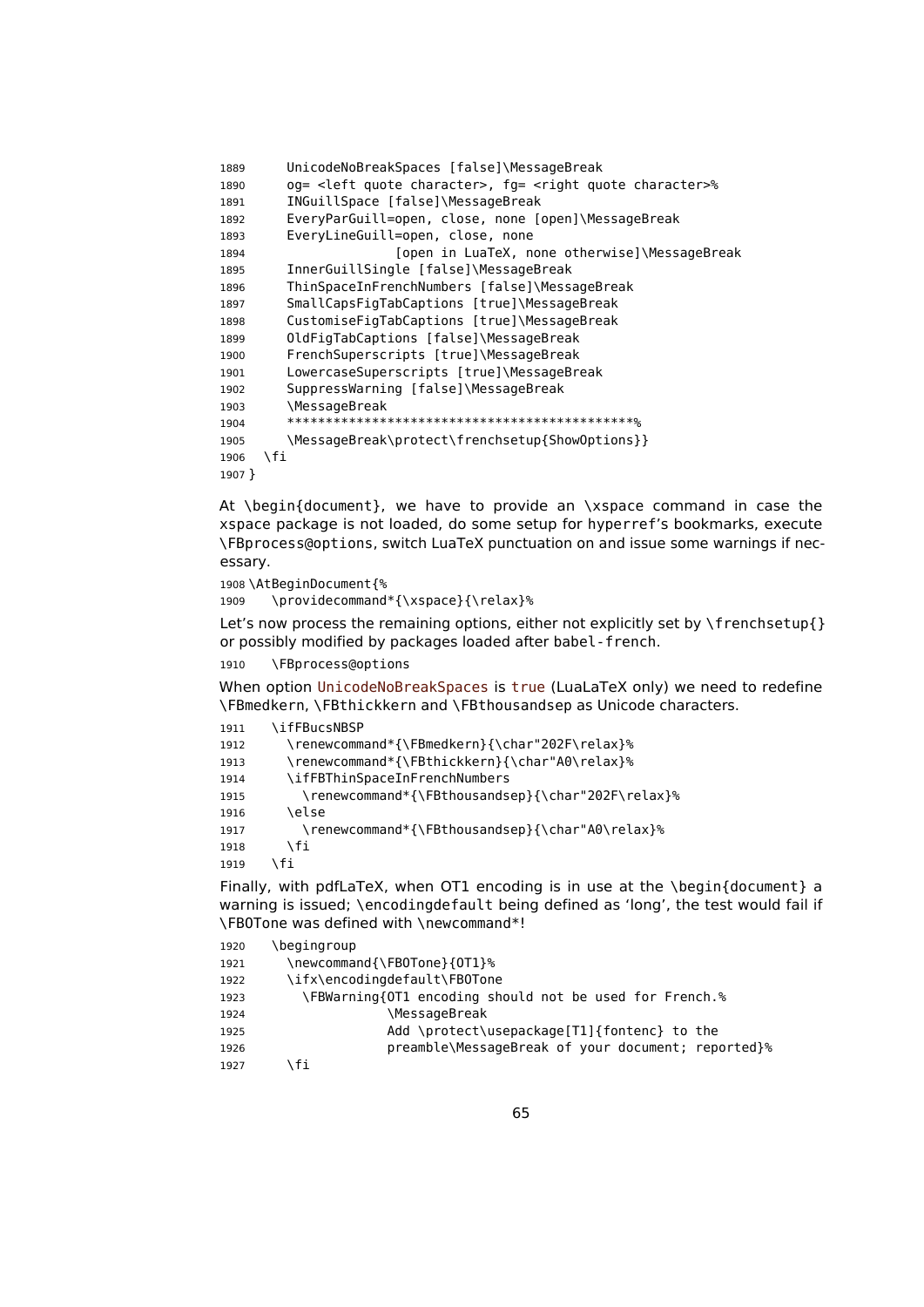```
1928 \endgroup
1929 }
```
## **2.12 French lists**

\listFB Vertical spacing in lists should be shorter in French texts than the defaults provided \listORI by LaTeX. Note that the easy way, just changing values of vertical spacing parameters \FB@listVsettings when entering French and restoring them to their defaults on exit would not work;

so we define the command \FB@listVsettings to hold the settings to be used by the French variant \listFB of \list. Note that switching to \listFB reduces vertical spacing in all environments built on \list: itemize, enumerate, description, but also abstract, quotation, quote and verse…

The amount of vertical space before and after a list is given by  $\to$  parskip (+ \partopsep if the list starts a new paragraph). IMHO, \parskip should be added only when the list starts a new paragraph, so I subtract \parskip from \topsep and add it back to \partopsep; this will normally make no difference because \parskip's default value is 0pt, but will be noticeable when \parskip is not null.

```
1930 \let\listORI\list
1931 \let\endlistORI\endlist
1932 \def\FB@listVsettings{%
1933 \setlength{\itemsep}{0.4ex plus 0.2ex minus 0.2ex}%
1934 \setlength{\parsep}{0.4ex plus 0.2ex minus 0.2ex}%
1935 \setlength{\topsep}{0.8ex plus 0.4ex minus 0.4ex}%
1936 \setlength{\partopsep}{0.4ex plus 0.2ex minus 0.2ex}%
```
\parskip is of type 'skip', its mean value only (not the glue) should be subtracted from \topsep and added to \partopsep, so convert \parskip to a 'dimen' using \@tempdima.

```
1937 \@tempdima=\parskip
1938 \addtolength{\topsep}{-\@tempdima}%
1939 \addtolength{\partopsep}{\@tempdima}%
1940 }
1941 \def\listFB#1#2{\listORI{#1}{\FB@listVsettings #2}}
1942 \let\endlistFB\endlist
```
Let's now consider French itemize-lists. They differ from those provided by the standard LaTeX classes:

- The '•' is never used in French itemize-lists, an emdash '—' or an endash '–' is preferred for all levels. The item label to be used in French, stored in \FrenchLabelItem}, defaults to '—' and can be changed using \frenchsetup{} (see section [2.11\)](#page-52-0).
- Vertical spacing between items, before and after the list, should be null with no glue added;
- In French the labels of itemize-lists are vertically aligned as shown p. [6.](#page-5-0)

```
\FrenchLabelItem
Default labels for French itemize-lists (same label for all levels):
   \Frlabelitemi
1943 \newcommand*{\FrenchLabelItem}{\textemdash}
  \Frlabelitemii
1944 \newcommand*{\Frlabelitemi}{\FrenchLabelItem}
 \Frlabelitemiii
1945 \newcommand*{\Frlabelitemii}{\FrenchLabelItem}
  \Frlabelitemiv
```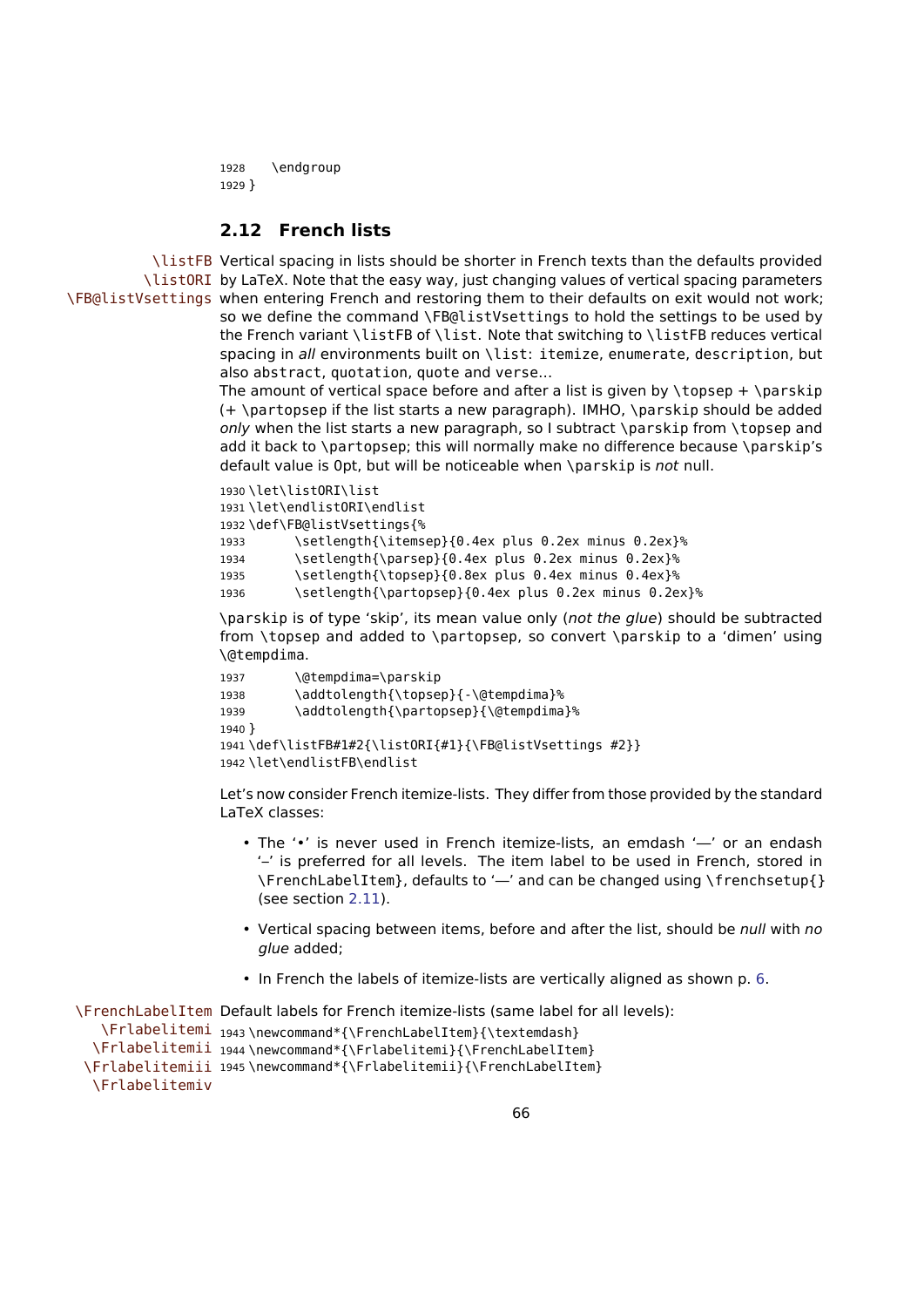```
1946 \newcommand*{\Frlabelitemiii}{\FrenchLabelItem}
                      1947 \newcommand*{\Frlabelitemiv}{\FrenchLabelItem}
      \listindentFB
Let's define four dimens \listindentFB, \descindentFB, \labelindentFB and
      \descindentFB
\labelwidthFB to customise lists' horizontal indentations. They are given silly neg-
     \labelindentFB
ative values here in order to eventually enable their customisation in the preamble.
      \labelwidthFB
They will get reasonnable defaults later when entering French (see \setlabelitemsFB
                      and \setlistindentFB) unless they have been customised.
                      1948 \newdimen\listindentFB
                      1949 \setlength{\listindentFB}{-1pt}
                      1950 \newdimen\descindentFB
                      1951 \setlength{\descindentFB}{-1pt}
                      1952 \newdimen\labelindentFB
                      1953 \setlength{\labelindentFB}{-1pt}
                      1954 \newdimen\labelwidthFB
                      1955 \setlength{\labelwidthFB}{-1pt}
      \leftmarginFB
\FB@listHsettings holds the new horizontal settings chosen for French lists itemize,
  \FB@listHsettings
enumerate and description (two possible layouts).
                      1956 \newdimen\leftmarginFB
                      1957 \def\FB@listHsettings{%
                      1958 \ifFBListItemsAsPar
                      Optional layout: lists' items are typeset as paragraphs with indented labels.
                      1959 \itemindent=\labelindentFB
                      1960 \advance\itemindent by \labelwidthFB
                      1961 \advance\itemindent by \labelsep
                      1962 \leftmargini\z@
                      1963 \bbl@for\FB@dp {2, 3, 4, 5, 6}%
                      1964 {\csname leftmargin\romannumeral\FB@dp\endcsname =
                      1965 \labelindentFB}%
                      1966 \else
                      Default layout: labels hanging into the left margin.
                      1967 \leftmarginFB=\labelwidthFB
                      1968 \advance\leftmarginFB by \labelsep
                      1969 \bbl@for\FB@dp {1, 2, 3, 4, 5, 6}%
                      1970 {\csname leftmargin\romannumeral\FB@dp\endcsname =
                      1971 \leftmarginFB}%
                      1972 \advance\leftmargini by \listindentFB
                      1973 \fi
                      1974 \leftmargin=\csname leftmargin%
                      1975 \ifnum\@listdepth=\@ne i\else ii\fi\endcsname
                      1976 }
          \itemizeFB
New environment for French itemize-lists.
\FB@itemizesettings
\FB@itemizesettings does two things: first suppress all vertical spaces including glue
                      unless option StandardListSpacing is set, then set horizontal indentations according
                      to \FB@listHsettings unless option ListOldLayout is true (compatibility with lists
                      up to v. 2.5k).
                      1977 \def\FB@itemizesettings{%
```
\ifFBStandardListSpacing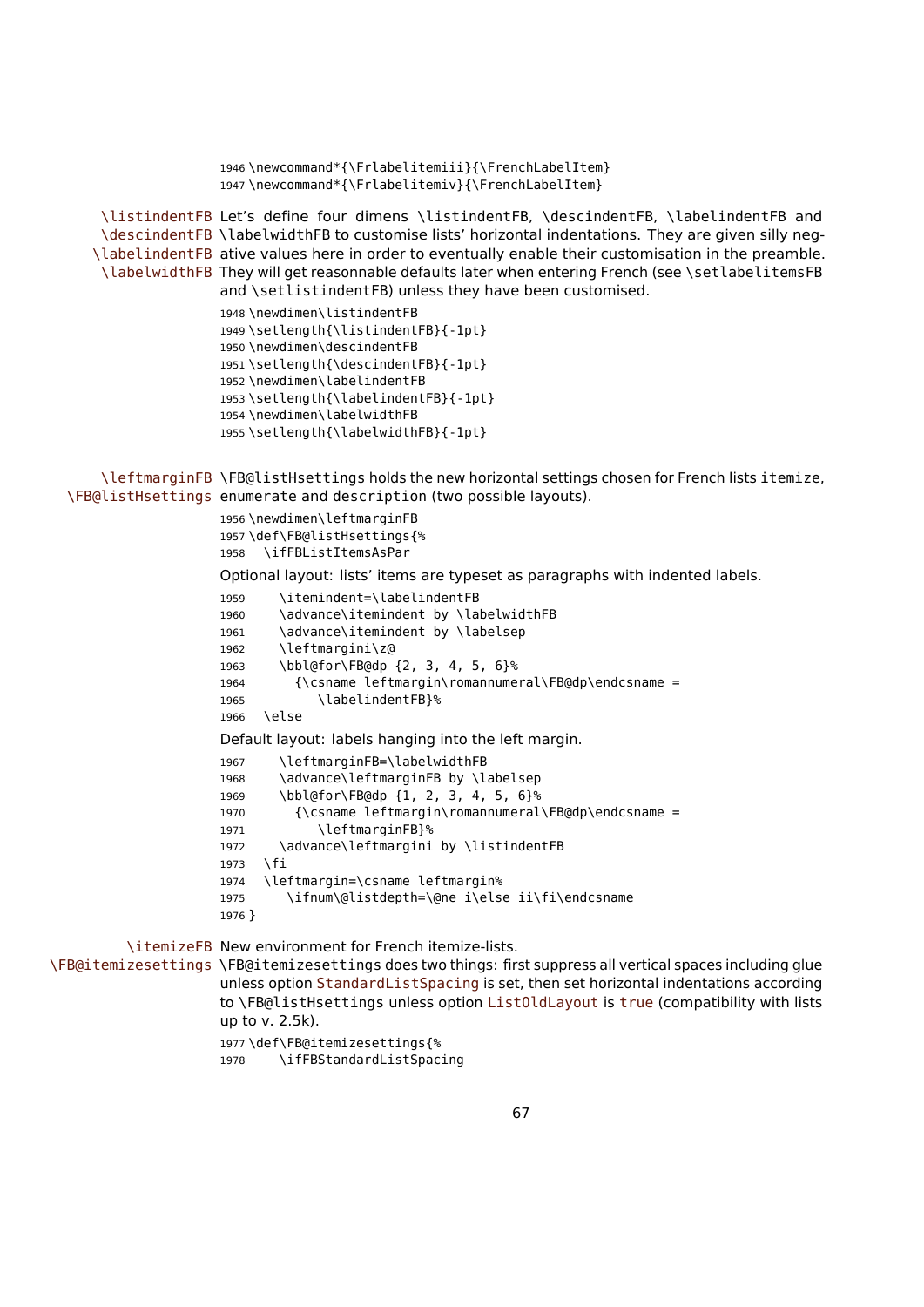```
1979 \else
1980 \setlength{\itemsep}{\z@}%
1981 \setlength{\parsep}{\z@}%
1982 \setlength{\topsep}{\z@}%
1983 \setlength{\partopsep}{\z@}%
1984 \@tempdima=\parskip
1985 \addtolength{\topsep}{-\@tempdima}%
1986 \addtolength{\partopsep}{\@tempdima}%
1987 \fi
1988 \settowidth{\labelwidth}{\csname\@itemitem\endcsname}%
1989 \ifFBListOldLayout
1990 \setlength{\leftmargin}{\labelwidth}%
1991 \addtolength{\leftmargin}{\labelsep}%
1992 \addtolength{\leftmargin}{\parindent}%
1993 \else
1994 \FB@listHsettings
1995 \fi
1996 }
The definition of \itemizeFB follows the one of \itemize in standard LaTeX classes
(see ltlists.dtx), spaces are customised by \FB@itemizesettings.
1997 \def\itemizeFB{%
1998 \ifnum \@itemdepth >\thr@@\@toodeep\else
1999 \advance\@itemdepth by \@ne
```

```
2000 \edef\@itemitem{labelitem\romannumeral\the\@itemdepth}%
2001 \expandafter
2002 \listORI
2003 \csname\@itemitem\endcsname
2004 \FB@itemizesettings
2005 \fi
2006 }
2007 \let\enditemizeFB\endlistORI
2008 \def\setlabelitemsFB{%
2009 \let\labelitemi\Frlabelitemi
2010 \let\labelitemii\Frlabelitemii
2011 \let\labelitemiii\Frlabelitemiii
2012 \let\labelitemiv\Frlabelitemiv
2013 \ifdim\labelwidthFB<\z@
2014 \settowidth{\labelwidthFB}{\FrenchLabelItem}%
2015 \fi
2016 }
2017 \def\setlistindentFB{%
2018 \ifdim\labelindentFB<\z@
2019 \ifdim\parindent=\z@
2020 \setlength{\labelindentFB}{1.5em}%
2021 \else
2022 \setlength{\labelindentFB}{\parindent}%
2023 \fi
2024 \fi
2025 \ifdim\listindentFB<\z@
2026 \ifdim\parindent=\z@
2027 \setlength{\listindentFB}{1.5em}%
2028 \else
```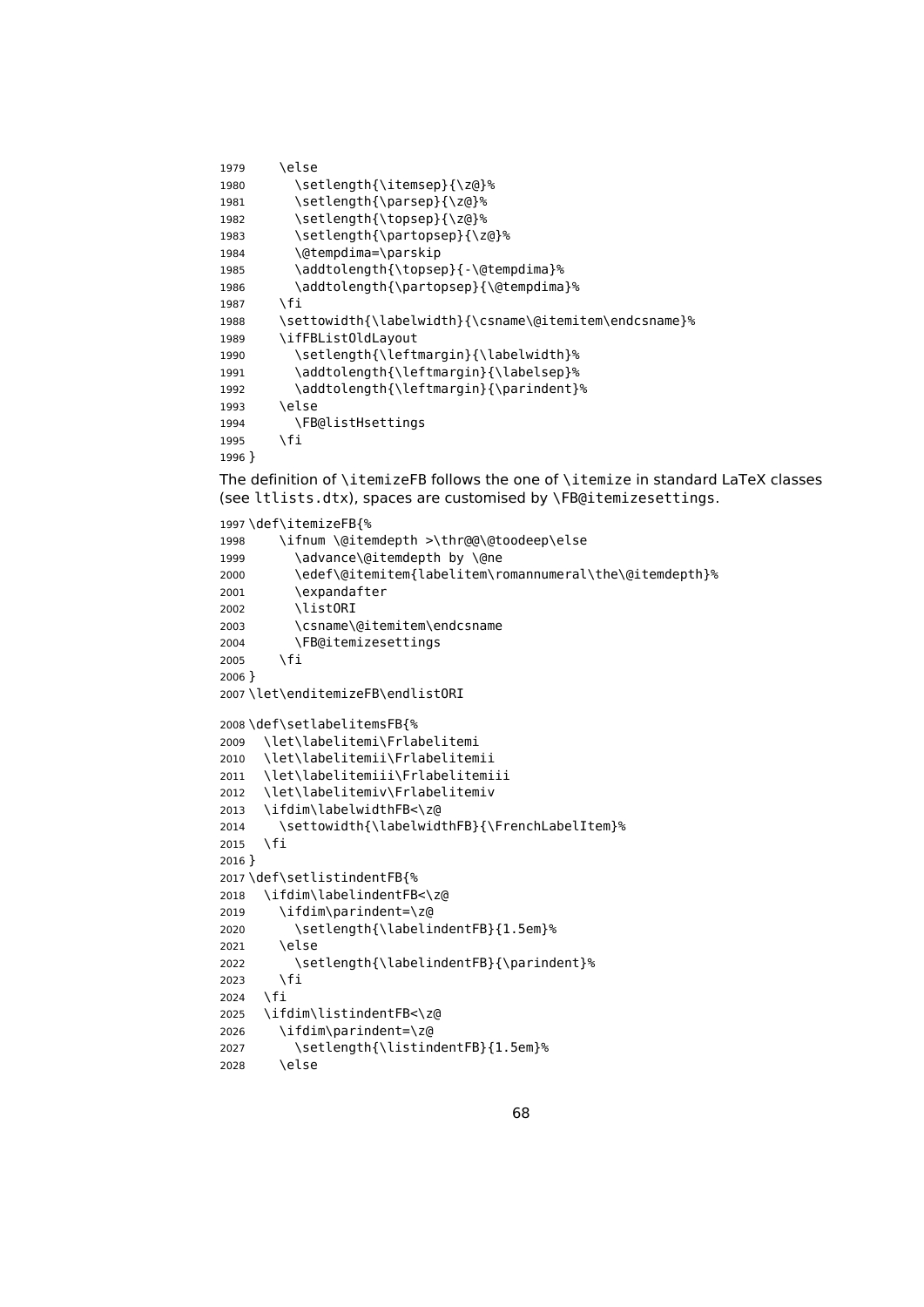```
2029 \setlength{\listindentFB}{\parindent}%
2030 \fi
2031 \fi
2032 \ifdim\descindentFB<\z@
2033 \ifFBListItemsAsPar
2034 \setlength{\descindentFB}{\labelindentFB}%
2035 \else
2036 \setlength{\descindentFB}{\listindentFB}%
2037 \fi
2038 \fi
2039 }
```
\enumerateFB The definition of \enumerateFB, new to version 2.6a, follows the one of \enumerate in standard LaTeX classes (see ltlists.dtx), vertical spaces are customised (or not) via \list (=\listFB or \listORI) and horizontal spaces (leftmargins) are borrowed from itemize lists via \FB@listHsettings.

> \def\enumerateFB{% \ifnum \@enumdepth >\thr@@\@toodeep\else 2042 \advance\@enumdepth by \@ne \edef\@enumctr{enum\romannumeral\the\@enumdepth}% \expandafter \list \csname label\@enumctr\endcsname {\FB@listHsettings \usecounter\@enumctr\def\makelabel##1{\hss\llap{##1}}}% \fi } \let\endenumerateFB\endlistORI

\descriptionFB Same tuning for the description environment (see classes.dtx for the original definition). Customisable dimen \descindentFB, which defaults to \listindentFB, is added to \itemindent (first level only). When \descindentFB=0pt (1rst level labels start at the left margin), \leftmargini is reduced to \listindentFB instead of  $\listindent\label{thm:1}$  of  $\listindent\label{thm:1}$  of  $\listindent\label{thm:1}$ 

> When option ListItemsAsPar is turned to true, the description items are also displayed as paragraphs; \descindentFB=0pt can be used to push labels to the left margin.

|      | 2052\def\descriptionFB{%   |
|------|----------------------------|
| 2053 | \list{}{\FB@listHsettings  |
| 2054 | \labelwidth=\z@            |
| 2055 | \ifFBListItemsAsPar        |
| 2056 | \itemindent=\descindentFB  |
| 2057 | \else                      |
| 2058 | \itemindent=-\leftmargin   |
| 2059 | \ifnum\@listdepth=1        |
| 2060 | \ifdim\descindentFB=\z@    |
| 2061 | \ifdim\listindentFB>\z@    |
| 2062 | \leftmargini=\listindentFB |
| 2063 | \leftmarqin=\leftmarqini   |
| 2064 | \itemindent=-\leftmargin   |
| 2065 | ۱fi                        |
| 2066 | \else                      |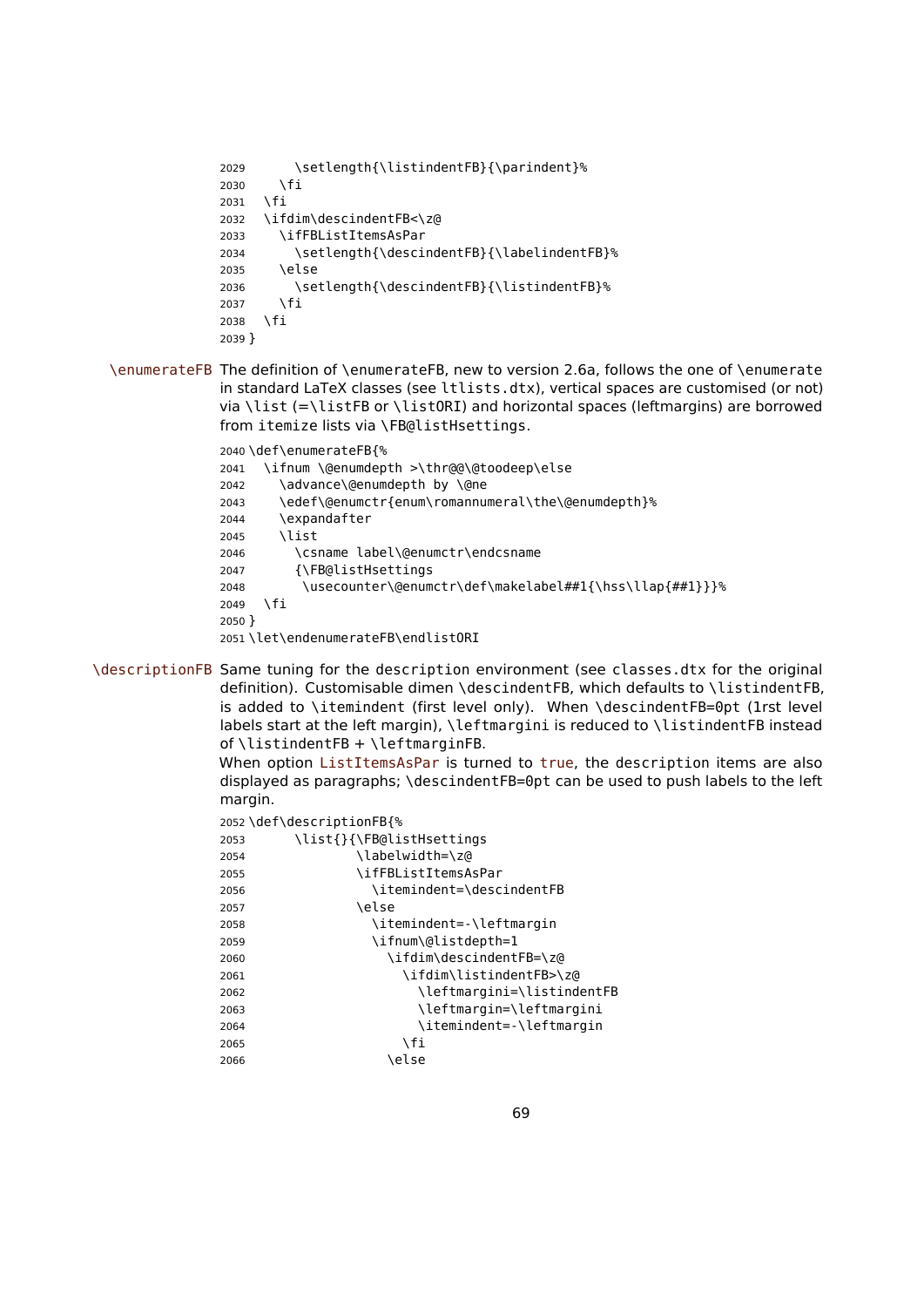```
2067 \ddvance\itemindent by \descindentFB
2068 \fi
2069 \fi
2070 \fi
2071 \let\makelabel\descriptionlabel}%
2072 }
2073 \let\enddescriptionFB\endlistORI
```
\update@frenchlists \update@frenchlists will set up lists according to the final options (default or part \bbl@frenchlistlayout of \frenchsetup{} eventually overruled in \FBprocess@options).

\def\update@frenchlists{%

 \setlistindentFB \ifFBStandardListSpacing \else \let\list\listFB \fi \ifFBStandardItemizeEnv \else \let\itemize\itemizeFB \fi \ifFBStandardItemLabels \else \setlabelitemsFB \fi \ifFBStandardEnumerateEnv \else \let\enumerate\enumerateFB \let\description\descriptionFB \fi } If GlobalLayoutFrench=true, nothing has to be done at language's switches regarding lists. Otherwise, \extrasfrench saves the standard settings for lists and then executes \update@frenchlists. In both cases, there is nothing to do for lists in \noextrasfrench. In order to ensure compatibility with packages customising lists, the command

\update@frenchlists should not be included in the first call to \extrasfrench which occurs before the relevant flags are finally set, so we define \FB@ufl as \relax, it will be redefined later 'AtBeginDocument' by \FBprocess@options as \update@frenchlists, see p. [62.](#page-61-0)

```
2085 \def\FB@ufl{\relax}
2086 \def\bbl@frenchlistlayout{%
2087 \ifFBGlobalLayoutFrench
2088 \else
2089 \babel@save\list \babel@save\itemize
2090 \babel@save\enumerate \babel@save\description
2091 \babel@save\labelitemi \babel@save\labelitemii
2092 \babel@save\labelitemiii \babel@save\labelitemiv
2093 \FB@ufl
2094 \fi
2095 }
2096 \addto\extrasfrench{\bbl@frenchlistlayout}
```
## **2.13 French indentation of sections**

\bbl@frenchindent In French the first paragraph of each section should be indented, this is another difference with US-English. This is controlled by the flag \if@afterindent. We will need to save the value of the flag \if@afterindent 'AtBeginDocument' before eventually changing its value.

```
2097 \def\bbl@frenchindent{%
2098 \ifFBGlobalLayoutFrench\else\babel@save\@afterindentfalse\fi
```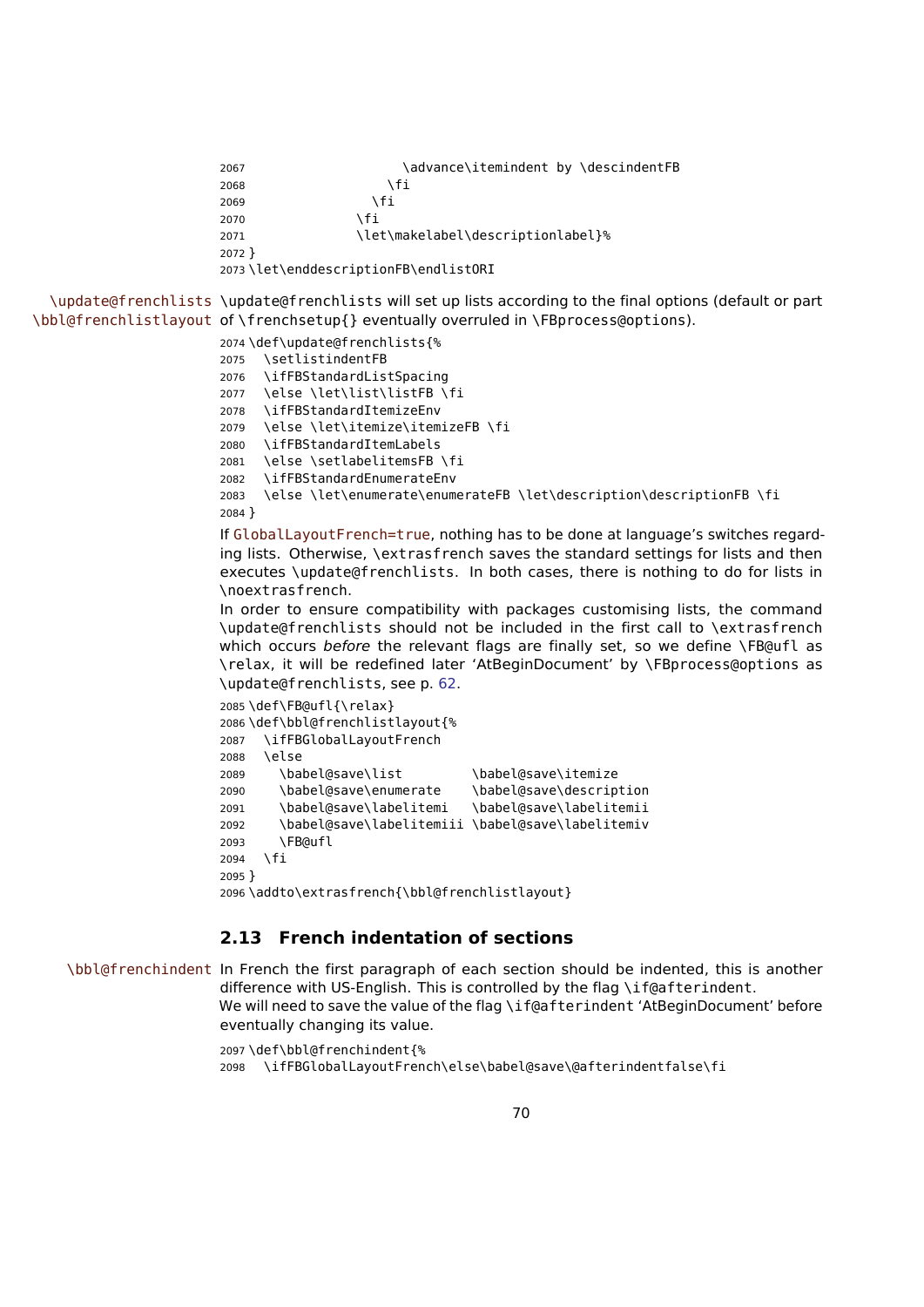```
2099 \ifFBIndentFirst
2100 \ifFB@mainlanguage@FR\else\babel@save\@afterindentfalse\fi
2101 \let\@afterindentfalse\@afterindenttrue
2102 \@afterindenttrue
2103 \fi}
2104 \addto\extrasfrench{\bbl@frenchindent}
```
# <span id="page-70-0"></span>**2.14 Formatting footnotes**

The bigfoot package deeply changes the way footnotes are handled. When bigfoot is loaded, we just warn the user that babel-french will drop the customisation of footnotes.

The layout of footnotes is controlled by two flags \ifFBAutoSpaceFootnotes and \ifFBFrenchFootnotes which are set by options of \frenchsetup{} (see sec-tion [2.11\)](#page-52-0). The layout of footnotes *does not depend* on the current language (just think of two footnotes on the same page looking different because one was called in a French part, the other one in English!).

We save the original definition of \@footnotemark at the \begin{document} in order to include any customisation that packages might have done; we define a variant \@footnotemarkFB which just adds a thin space before the number or symbol calling a footnote (any space typed in is removed first). The choice between the two definitions (valid for the whole document) is controlled by flag \ifFBAutoSpaceFootnotes.

|      | 2105\AtBeginDocument{\@ifpackageloaded{bigfoot}% |
|------|--------------------------------------------------|
| 2106 | {\PackageInfo{french.ldf}%                       |
| 2107 | {bigfoot package in use.\MessageBreak            |
| 2108 | babel-french will NOT customise footnotes;%      |
| 2109 | \MessageBreak reported}}%                        |
| 2110 | {\let\@footnotemarkORI\@footnotemark             |
| 2111 | \def\@footnotemarkFB{\leavevmode\unskip\unkern   |
| 2112 | \,\@footnotemarkORI}%                            |
| 2113 | \ifFBAutoSpaceFootnotes                          |
| 2114 | \let\@footnotemark\@footnotemarkFB               |
| 2115 | \fi}%                                            |
| 2116 |                                                  |

\@makefntextFB We then define \@makefntextFB, a variant of \@makefntext which is responsible for the layout of footnotes, to match the specifications of the French 'Imprimerie Nationale': footnotes will be indented by \parindentFFN, numbers (if any) typeset on the baseline (instead of superscripts), right aligned on \parindentFFN and followed by a dot and an half quad kern. Whenever symbols are used to number footnotes (as in \thanks for instance), we switch back to the standard layout (the French layout of footnotes is meant for footnotes numbered by arabic or roman digits).

> The value of \parindentFFN will be redefined at the \begin{document}, as the maximum of \parindent and 1.5em unless it has been set in the preamble (the weird value 10in is just for testing whether \parindentFFN has been set or not).

2117 \newdimen\parindentFFN

2118 \parindentFFN=10in

\FBfnindent will be set 'AtBeginDocument' to the width of the box holding the footnote mark, \dotFFN and \kernFFN (flushed right). It is used by memoir and koma-script classes.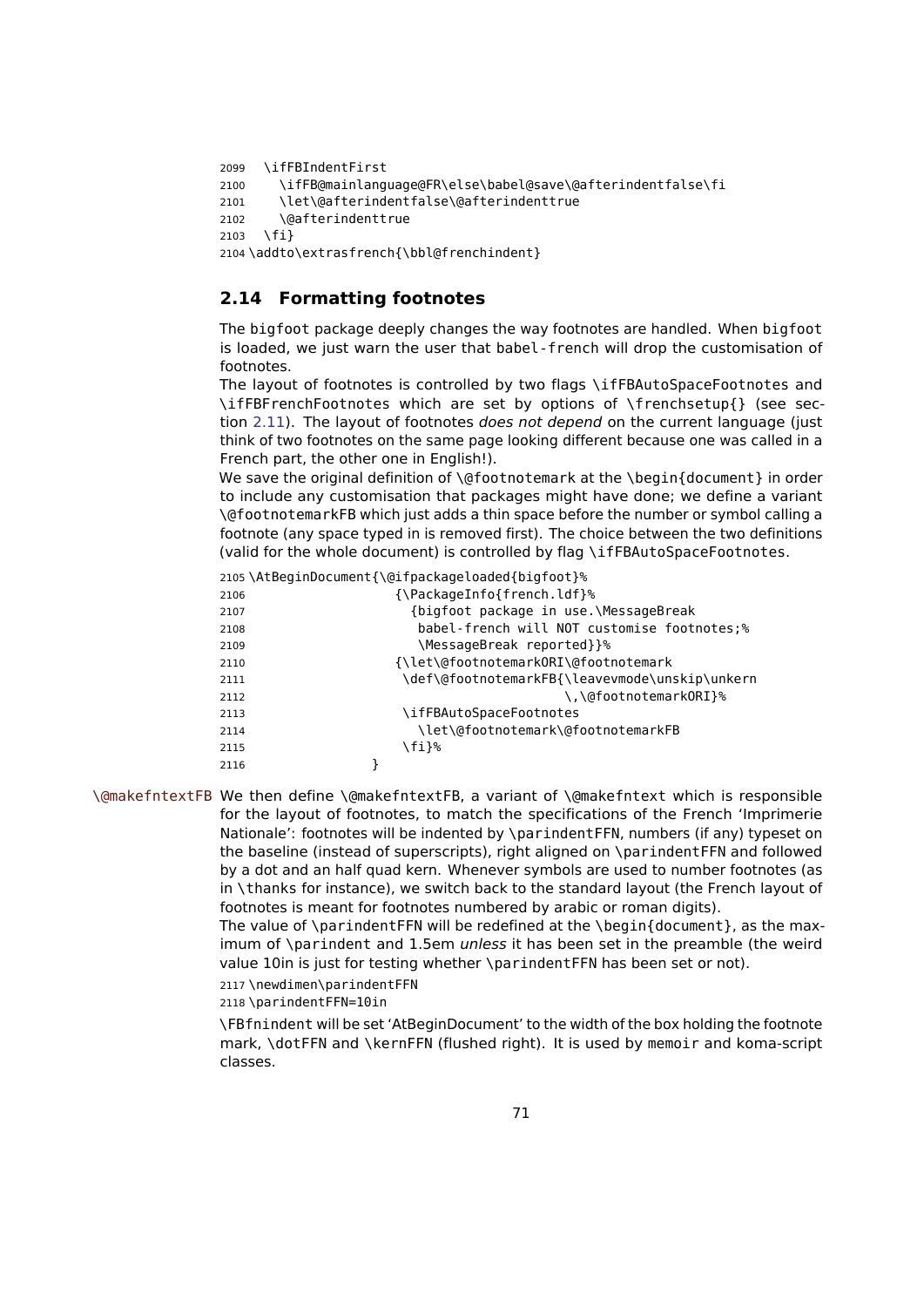2119 \newcommand\*{\dotFFN}{.}

2120 \newcommand\*{\kernFFN}{\kern .5em}

```
2121 \newdimen\FBfnindent
```
\@makefntextFB's definition is now tuned according to the document's class for better compatibility.

Koma-script classes provide \deffootnote, a handy command to customise the footnotes' layout (see English manual scrguien.pdf); it redefines \@makefntext and \@@makefnmark. First, save the original definitions.

2122 \ifFB@koma

2123 \let\@makefntextORI\@makefntext

2124 \let\@@makefnmarkORI\@@makefnmark

\@makefntextFB and \@@makefnmarkFB are used when option FrenchFootnotes is true.

```
2125 \deffootnote[\FBfnindent]{0pt}{\parindentFFN}%
```
2126 {\thefootnotemark\dotFFN\kernFFN}

```
2127 \let\@makefntextFB\@makefntext
```
2128 \let\@@makefnmarkFB\@@makefnmark

\@makefntextTH and \@@makefnmarkTH are meant for the \thanks command used by \maketitle when FrenchFootnotes is true.

2129 \deffootnote[\parindentFFN]{0pt}{\parindentFFN}%

2130 {\textsuperscript{\thefootnotemark}}

2131 \let\@makefntextTH\@makefntext

2132 \let\@@makefnmarkTH\@@makefnmark

Restore the original definitions.

2133 \let\@makefntext\@makefntextORI

2134 \let\@@makefnmark\@@makefnmarkORI

```
2135 \fi
```
Definitions for the memoir class:

2136 \@ifclassloaded{memoir}

(see original definition in memman.pdf)

```
2137 {\newcommand{\@makefntextFB}[1]{%
2138 \def\footscript##1{##1\dotFFN\kernFFN}%
2139 \setlength{\footmarkwidth}{\FBfnindent}%
2140 \setlength{\footmarksep}{-\footmarkwidth}%
2141 \setlength{\footparindent}{\parindentFFN}%
2142 \makefootmark #1}%
2143 }{}
```
Definitions for the beamer class:

2144 \@ifclassloaded{beamer}

(see original definition in beamerbaseframecomponents.sty), note that for the beamer class footnotes are LR-boxes, not paragraphs, so \parindentFFN is irrelevant. class.

```
2145 {\def\@makefntextFB#1{%
```

```
2146 \def\insertfootnotetext{#1}%
```
2147 \def\insertfootnotemark{\insertfootnotemarkFB}%

2148 \usebeamertemplate\*\*\*{footnote}}%

```
2149 \def\insertfootnotemarkFB{%
```
2150 \usebeamercolor[fg]{footnote mark}%

2151 \usebeamerfont\*{footnote mark}%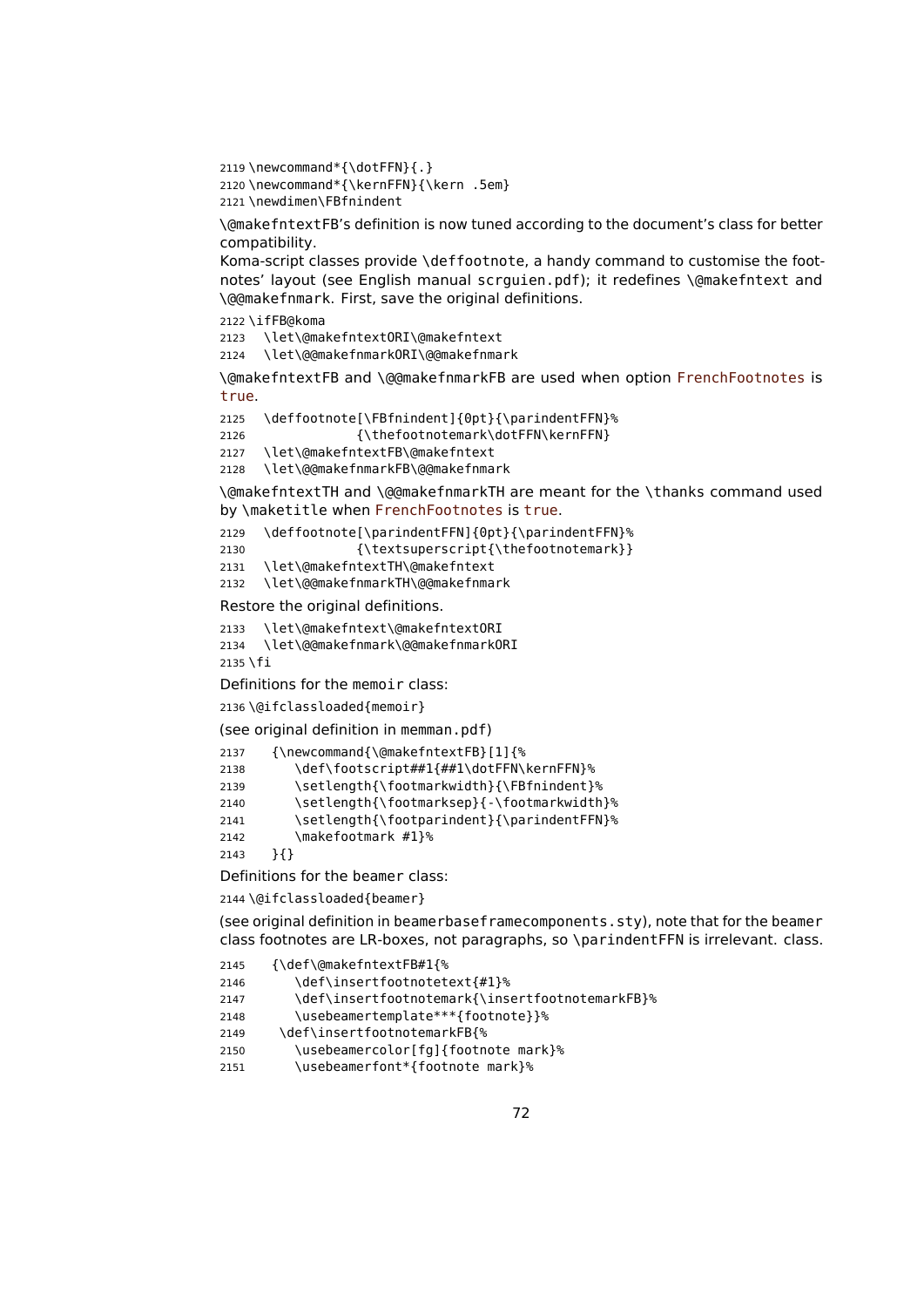<span id="page-72-0"></span> \llap{\@thefnmark}\dotFFN\kernFFN}% }{}

Now the default definition of \@makefntextFB for standard LaTeX and AMS classes. The next command prints the footnote mark according to the specifications of the French 'Imprimerie Nationale'. Keep in mind that \@thefnmark might be empty (i.e. in AMS classes' titles)!

```
2154 \providecommand*{\insertfootnotemarkFB}{%
2155 \parindent=\parindentFFN
2156 \rule\z@\footnotesep
2157 \setbox\@tempboxa\hbox{\@thefnmark}%
2158 \ifdim\wd\@tempboxa>\z@
2159 \llap{\@thefnmark}\dotFFN\kernFFN
2160 \fi}
2161 \providecommand\@makefntextFB[1]{\insertfootnotemarkFB #1}
```
The rest of \@makefntext's customisation is done at the \begin{document}. We save the original definition of \@makefntext, and then redefine \@makefntext according to the value of flag \ifFBFrenchFootnotes (true or false). Koma-script classes require a special treatment.

The LuaTeX command \localleftbox and \FBeverypar@quote used by \frquote{} have to be reset inside footnotes; done for LaTeX based formats only.

|      | 2162\providecommand\localleftbox[1]{}             |
|------|---------------------------------------------------|
|      | 2163\AtBeginDocument{%                            |
| 2164 | \@ifpackageloaded{bigfoot}{}%                     |
| 2165 | {\ifdim\parindentFFN<10in                         |
| 2166 | \else                                             |
| 2167 | \parindentFFN=\parindent                          |
| 2168 | \ifdim\parindentFFN<1.5em \parindentFFN=1.5em \fi |
| 2169 | ١fi                                               |
| 2170 | \settowidth{\FBfnindent}{\dotFFN\kernFFN}%        |
| 2171 | \addtolength{\FBfnindent}{\parindentFFN}%         |
| 2172 | \let\@makefntext0RI\@makefntext                   |
| 2173 | \ifFB@koma                                        |

Definition of \@makefntext for koma-script classes: running makefntextORI inside a group to reset \localleftbox{} and \FBeverypar@quote would mess up the layout of footnotes whenever the first manadatory argument of \deffootnote{} (used as \leftskip) is non-nil (default is 1em, 0pt in French).

| 2174 | \let\@@makefnmark0RI\@@makefnmark     |
|------|---------------------------------------|
| 2175 | \long\def\@makefntext#1{%             |
| 2176 | \localleftbox{}%                      |
| 2177 | \let\FBeverypar@save\FBeverypar@quote |
| 2178 | \let\FBeverypar@quote\relax           |
| 2179 | \ifFBFrenchFootnotes                  |
| 2180 | \ifx\footnote\thanks                  |
| 2181 | \let\@@makefnmark\@@makefnmarkTH      |
| 2182 | \@makefntextTH{#1}                    |
| 2183 | \else                                 |
| 2184 | \let\@@makefnmark\@@makefnmarkFB      |
| 2185 | \@makefntextFB{#1}                    |
| 2186 | ۱fi                                   |
| 2187 | \else                                 |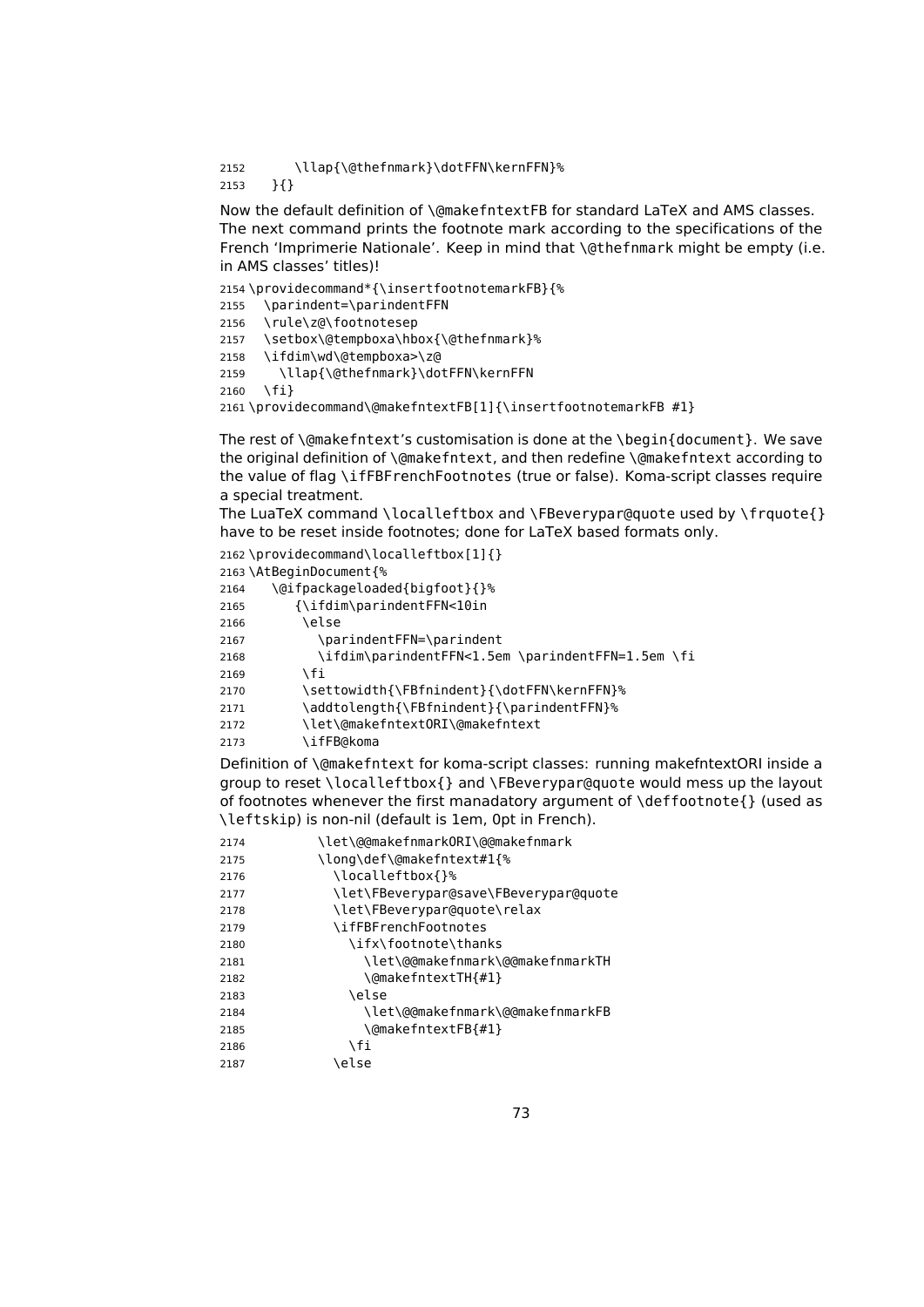2188 \let\@@makefnmark\@@makefnmarkORI 2189 \@makefntext0RI{#1}%  $2190 \quad \text{Vf}$ 2191 \let\FBeverypar@quote\FBeverypar@save 2192 \localleftbox{\FBeveryline@quote}}% 2193 \else Special add-on for the memoir class: \@makefntext is redefined as \makethanksmark by \maketitle, hence these settings to match the other notes' vertical alignment. 2194 \@ifclassloaded{memoir}% 2195 {\ifFBFrenchFootnotes 2196 \setlength{\thanksmarkwidth}{\parindentFFN}% 2197 \setlength{\thanksmarksep}{-\thanksmarkwidth}% 2198 \fi 2199 }{}% Special add-on for the beamer class: issue a warning in case \parindentFFN has been changed. 2200 \@ifclassloaded{beamer}% 2201 {\ifFBFrenchFootnotes 2202 \ifdim\parindentFFN=1.5em\else 2203 \FBWarning{% 2204 \protect\parindentFFN\space is ineffective% 2205 \MessageBreak within the beamer class.% 2206 MessageBreak Reported}%  $2207$  \fi 2208 \fi 2209 }{}% Definition of \@makefntext for all other classes: 2210 \long\def\@makefntext#1{% 2211 \localleftbox{}% 2212 \let\FBeverypar@save\FBeverypar@quote 2213 \let\FBeverypar@quote\relax 2214 \ifFBFrenchFootnotes 2215 \@makefntextFB{#1}% 2216 \else 2217 \@makefntext0RI{#1}%  $2218$  \fi 2219 \let\FBeverypar@quote\FBeverypar@save 2220 \localleftbox{\FBeveryline@quote}}%  $2221$  \fi 2222 }% 2223 } For compatibility reasons, we provide definitions for the commands dealing with the

layout of footnotes in babel-french version 1.6. \frenchsetup{} (see in section [2.11\)](#page-52-0) should be preferred for setting these options. \StandardFootnotes may still be used locally (in minipages for instance), that's why the test \ifFBFrenchFootnotes is done inside \@makefntext.

2224 \newcommand\*{\AddThinSpaceBeforeFootnotes}{\FBAutoSpaceFootnotestrue} 2225 \newcommand\*{\FrenchFootnotes}{\FBFrenchFootnotestrue} 2226 \newcommand\*{\StandardFootnotes}{\FBFrenchFootnotesfalse}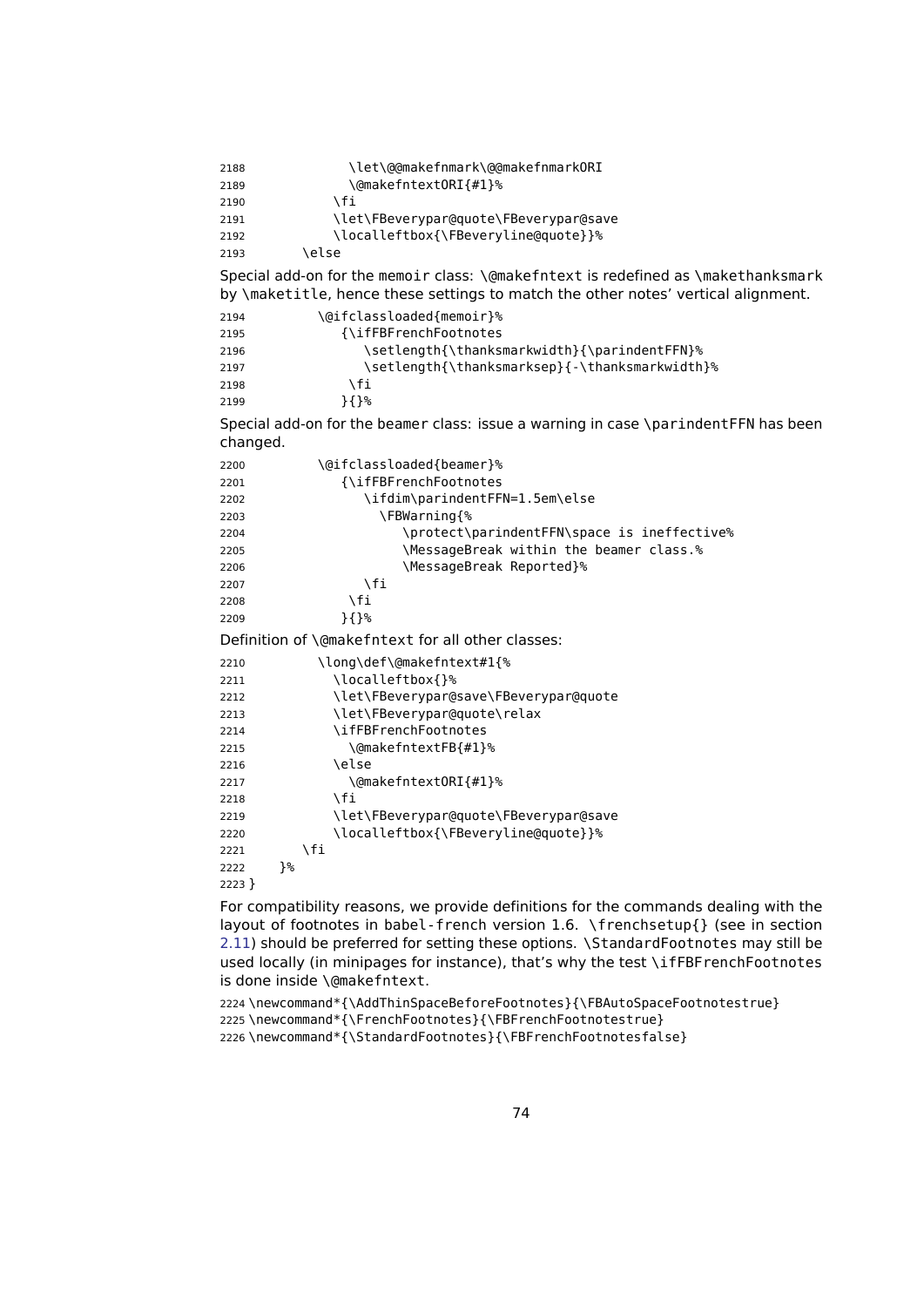## <span id="page-74-0"></span>**2.15 Clean up and exit**

Final cleaning. The macro \ldf@finish takes care for setting the main language to be switched on at \begin{document} and resetting the category code of @ to its original value. \loadlocalcfg is redefined locally in order not to load any .cfg file for French.

 \FBclean@on@exit \ldf@finish\CurrentOption \let\loadlocalcfg\FB@llc </french>

## **2.16 Files frenchb.ldf, francais.ldf, canadien.ldf and acadian.ldf**

Babel now expects a <lang>. ldf file for each <lang>. So we create portmanteau . ldf files for options canadien, francais, frenchb and acadian. These files themselves only load french.ldf which does the real work. Warn users about options canadien, frenchb and francais being deprecated and force recommended options acadian or french.

```
2231 <*acadian>
2232 \PackageInfo{acadian.ldf}%
2233 {`acadian' dialect is currently\MessageBreak
2234 *absolutely identical* to the\MessageBreak
2235 `french' language; reported}
2236 < /acadian2237 < *canadien>
2238 \PackageWarning{canadien.ldf}%
2239 {Option `canadien' for Babel is *deprecated*,\MessageBreak
2240 it might be removed sooner or later. Please\MessageBreak
2241 use `acadian' instead; reported}%
2242 \def\CurrentOption{acadian}
2243 \def\datecanadien{\dateacadian}
2244 \def\captionscanadien{\captionsacadian}
2245 \def\extrascanadien{\extrasacadian}
2246 \def\noextrascanadien{\noextrasacadian}
2247 </canadien>
2248 <*francais>
2249 \PackageWarning{francais.ldf}%
2250 {Option `francais' for Babel is *deprecated*,\MessageBreak
2251 it might be removed sooner or later. Please\MessageBreak
2252 use `french' instead; reported}%
2253 \chardef\l@francais\l@french
2254 \def\CurrentOption{french}
2255 < /francais
```
Compatibility code for Babel pre-3.13: frenchb.ldf could be loaded with options acadian, canadien, frenchb or francais.

```
2256 < *frenchb2257 \def\bbl@tempa{frenchb}
2258 \ifx\CurrentOption\bbl@tempa
2259 \chardef\l@frenchb\l@french
2260 \def\CurrentOption{french}
```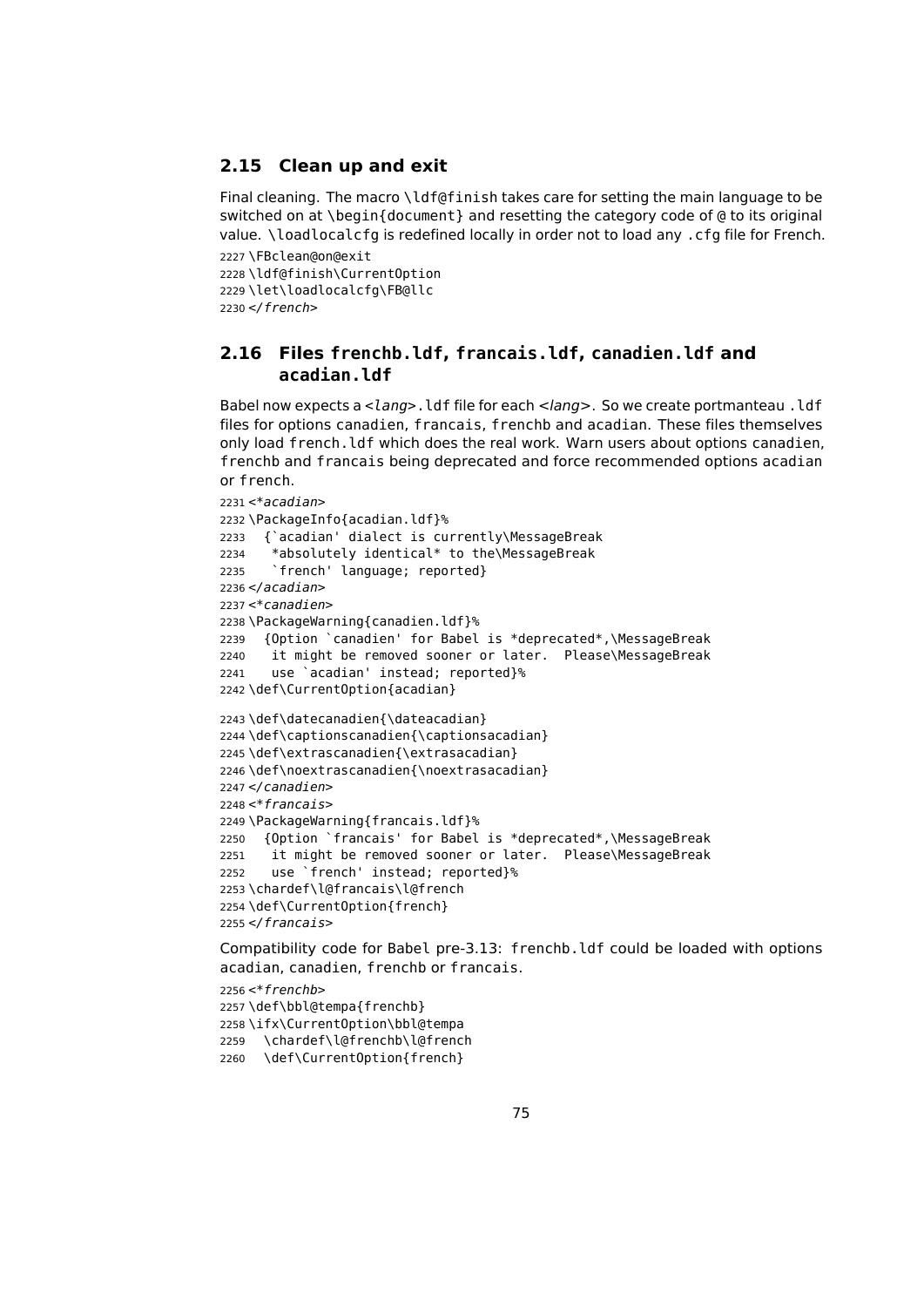```
2261 \PackageWarning{babel-french}%
2262 {Option `frenchb' for Babel is *deprecated*,\MessageBreak
2263 it might be removed sooner or later. Please\MessageBreak
2264 use `french' instead; reported}
2265 \else
2266 \def\bbl@tempa{francais}
2267 \ifx\CurrentOption\bbl@tempa
2268 \chardef\l@francais\l@french
2269 \def\CurrentOption{french}
Plain formats: no warning when francais.sty loads frenchb.ldf (Babel pre-3.13).
2270 \ifx\magnification\@undefined
2271 \PackageWarning{babel-french}%
2272 {Option `francais' for Babel is *deprecated*,\MessageBreak
2273 it might be removed sooner or later. Please\MessageBreak
2274 use `french' instead; reported}
2275 \fi
2276 \else
2277 \def\bbl@tempa{canadien}
2278 \ifx\CurrentOption\bbl@tempa
2279 \def\CurrentOption{acadian}
2280 \PackageWarning{babel-french}%
2281 {Option `canadien' for Babel is *deprecated*,\MessageBreak
2282 it might be removed sooner or later. Please\MessageBreak
2283 use `acadian' instead; reported}
2284 \fi
2285 \fi
2286 \fi
2287 </frenchb>
2288 <acadian|canadien|frenchb|francais>\input french.ldf\relax
2289 <acadian|canadien>\let\extrasacadian\extrasfrench
2290 <acadian|canadien>\let\noextrasacadian\noextrasfrench
```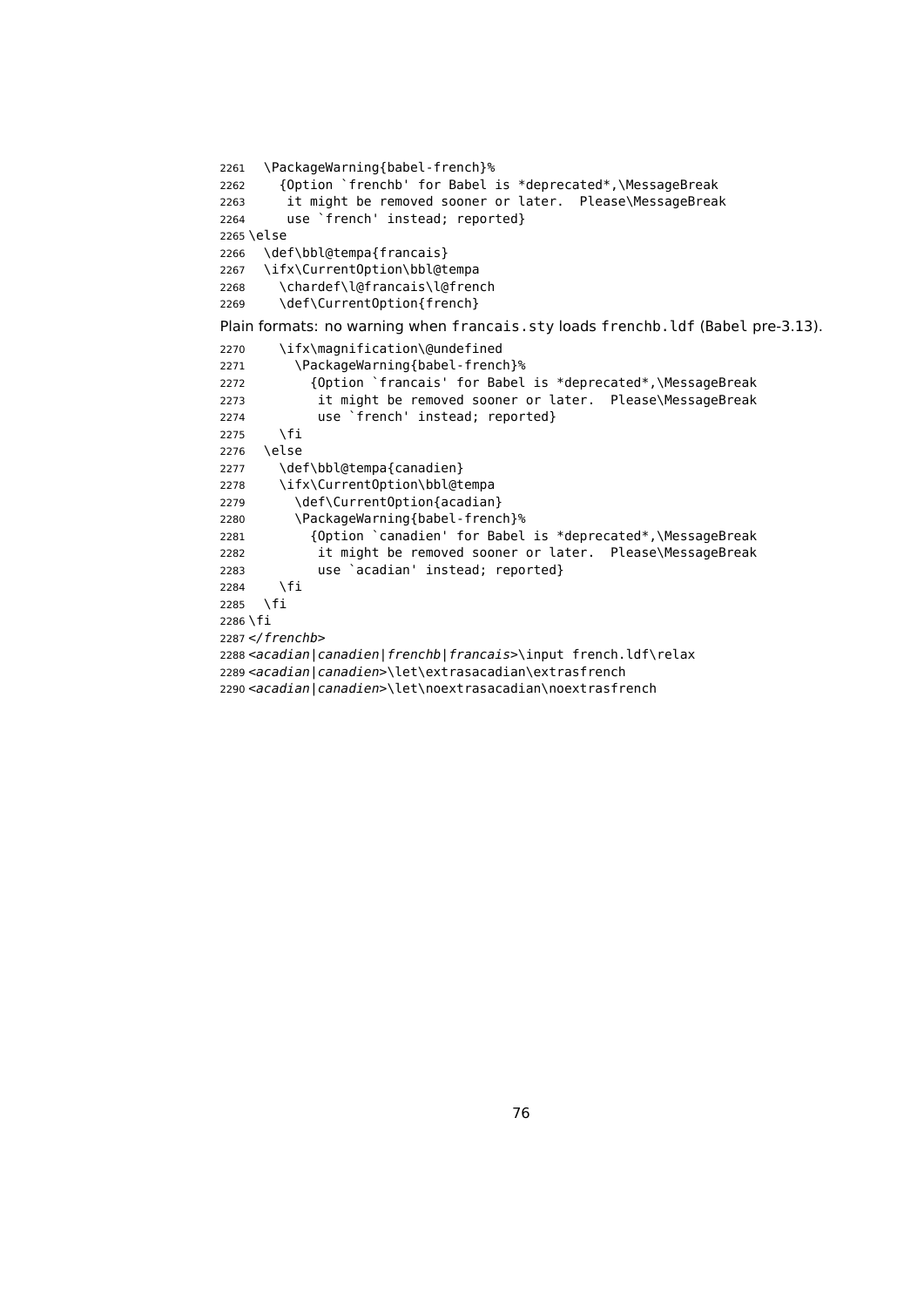## **3 Change History**

Changes are listed in reverse order (latest first) and limited to babel-french v3.

|    | \tex                                                                                        |
|----|---------------------------------------------------------------------------------------------|
|    | book                                                                                        |
|    | v3.5j                                                                                       |
| 70 | General:                                                                                    |
|    | bean                                                                                        |
| 43 | has t                                                                                       |
|    | the c                                                                                       |
|    | v3.5i                                                                                       |
|    | <b>\FBproc</b>                                                                              |
| 54 | kom                                                                                         |
|    | leave                                                                                       |
|    | if it h                                                                                     |
|    | v3.5h                                                                                       |
|    | frenchb                                                                                     |
| 51 | pena                                                                                        |
|    | from                                                                                        |
|    | chara                                                                                       |
|    | Lua-l                                                                                       |
|    | them                                                                                        |
|    | prov                                                                                        |
|    | Code                                                                                        |
|    | effici                                                                                      |
|    | v3.5g                                                                                       |
|    | frenchb                                                                                     |
|    | a bit                                                                                       |
|    | add                                                                                         |
|    | the I                                                                                       |
|    | by M                                                                                        |
|    | v3.5f                                                                                       |
|    | General:                                                                                    |
|    | too $\epsilon$                                                                              |
|    | \l@a                                                                                        |
|    | \sele                                                                                       |
|    | allow                                                                                       |
|    | com                                                                                         |
|    | \Decima                                                                                     |
|    | the a                                                                                       |
|    | adde                                                                                        |
|    | pack                                                                                        |
|    | v3.5e                                                                                       |
|    | \french                                                                                     |
|    | Glob                                                                                        |
|    | long                                                                                        |
|    | not t                                                                                       |
|    | \frquot                                                                                     |
|    | exit.                                                                                       |
|    | new c                                                                                       |
|    | reset                                                                                       |
|    | insid                                                                                       |
|    | 50<br>47<br>44<br>65<br>enhancements in caption.sty v3.5a. 51<br>43<br>47<br>36<br>38<br>41 |

| \texorpdfstring to be safe in<br>bookmarks.<br>v3.5i                                                                                                                            | 43 |
|---------------------------------------------------------------------------------------------------------------------------------------------------------------------------------|----|
| General: For memoir, koma-script and<br>beamer captions, \FB@std@sep<br>has to be defined before activating<br>the colon. $\ldots \ldots \ldots \ldots \ldots$                  | 33 |
| v3.5i                                                                                                                                                                           |    |
| \FBprocess@options: For memoir,<br>koma-script and beamer classes,<br>leave caption delimiter unchanged<br>if it has been user customised.<br>$\mathbb{R}^2$<br>v3.5h           | 63 |
| frenchb. lua: Added glues and                                                                                                                                                   |    |
| penalties should inherit attributes<br>from the related punctuation<br>character; this is mandatory for<br>Lua-UL to underline and highlight                                    |    |
| them. Thanks to Marcel Krüger for<br>providing the fix.                                                                                                                         | 24 |
| Code reorganised for better                                                                                                                                                     |    |
| efficiency.<br>.                                                                                                                                                                | 24 |
| v3.5g                                                                                                                                                                           |    |
| frenchb. lua: The kerning callback is<br>a bit specific: adding code with<br>add to callback actually deletes<br>the legacy kerning as pointed out<br>by Marcel Krüger on SE.   | 24 |
| v3.5f                                                                                                                                                                           |    |
| General: \l@canadien was defined                                                                                                                                                |    |
| too early in file 'canadien.Idf':<br>\l@acadian might not be defined.<br>\selectlanguage{canadien}                                                                              | 15 |
| allowed again only for backward<br>compatibility (deprecated).<br>$\sim 100\,M_\odot$<br>\DecimalMathComma: Fixed bug with                                                      | 75 |
| the acadian language. Warning<br>added if used with the icomma<br>package.                                                                                                      | 45 |
| v3.5e                                                                                                                                                                           |    |
| \frenchsetup: StandardLayout and<br>GlobalLayoutFrench options can no<br>longer be toggled when French is<br>not the main language.<br>.<br>\frquote: Make resettings global on | 54 |
| exit.<br>.                                                                                                                                                                      | 40 |
| new command \NoEveryParQuote.<br>reset \FB@addGUILspace attribute                                                                                                               | 40 |
| inside \localleftbox (LuaTeX).                                                                                                                                                  | 39 |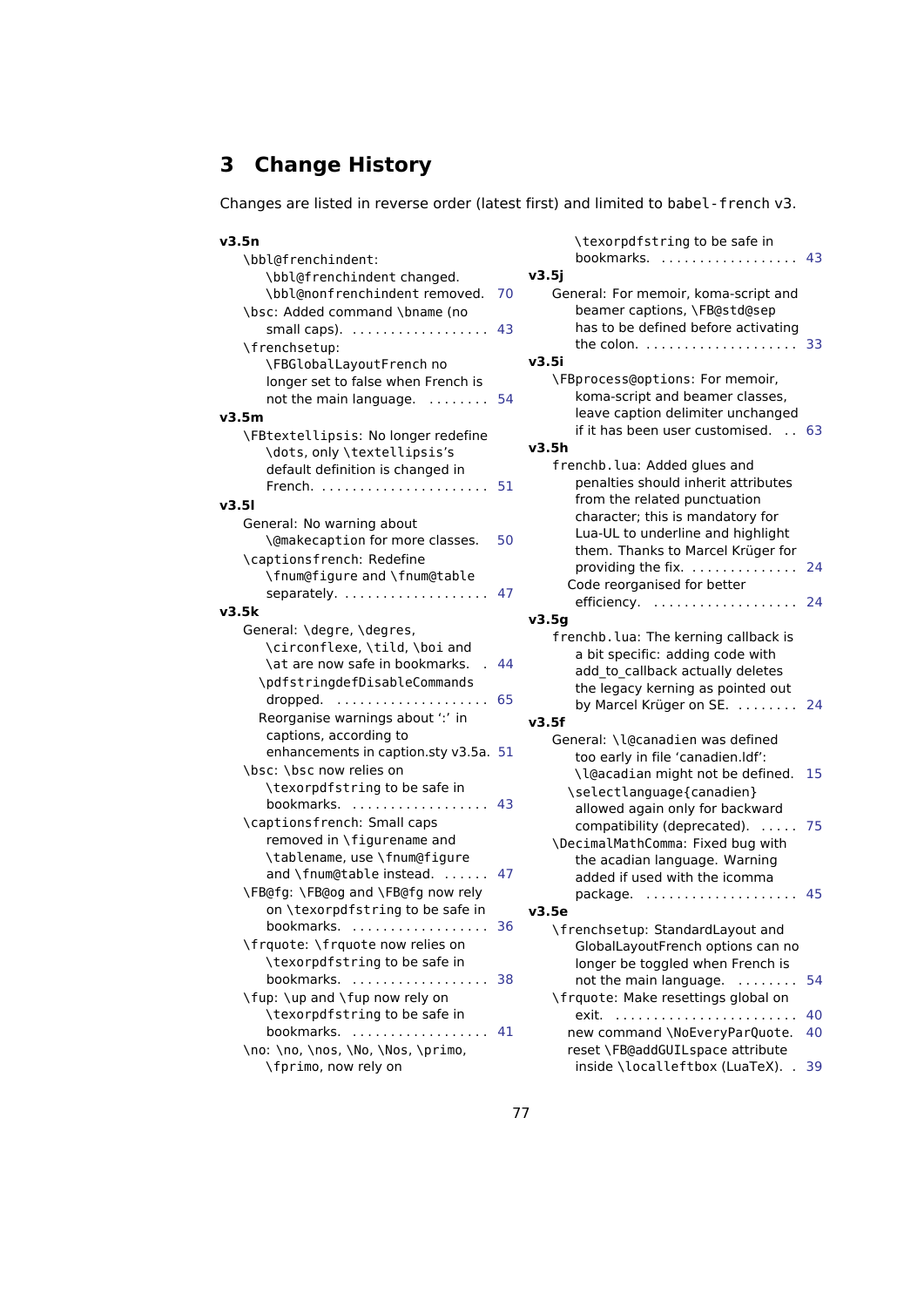|  | v3.5d |  |
|--|-------|--|
|  |       |  |

| \frenchsetup: ReduceListSpacing<br>option depreciated: see<br>StandardListSpacing.  53                                             |    |     |
|------------------------------------------------------------------------------------------------------------------------------------|----|-----|
| v3.5c                                                                                                                              |    |     |
| General: Remove grouping inside<br>\@makefntext, \localleftbox<br>and \FBeverypar@quote saved<br>and restored instead.             | 73 |     |
| \frquote: \FBeverypar@quote's<br>value now properly reset across<br>level changes.                                                 | 39 |     |
| \noextrasfrench: \lccode of quote<br>0x27 changed from 0x2019 to<br>0x27 for Unicode engines.                                      | 16 |     |
| v3.5b                                                                                                                              |    |     |
| General: Reset \FBeverypar@quote<br>locally inside \@makefntext.<br>Needed by \frquote.  73<br>\frquote: New command               |    |     |
| \FB@addquote@everyparto<br>manage \everypar: \frquote<br>failed when used immediately after<br>a sectionning command.  38<br>v3.5a |    |     |
| General: New optional layout for lists:                                                                                            |    |     |
| lists' items can be typeset as<br>paragraphs with indented labels<br>while the default leaves the labels                           |    |     |
| hanging into the left margin.  67<br>\descriptionFB: ListItemsAsPar<br>option taken into account for                               |    |     |
| description lists.<br>.<br>\frenchsetup: New option                                                                                | 69 |     |
| ListItemsAsPar for displaying lists'<br>items "as paragraphs".  53<br>v3.4d                                                        |    | v3. |
| \frenchsetup: New test for deciding<br>about utf8 encoding for keys og<br>and fg (the former one fails with                        |    |     |
|                                                                                                                                    | 58 |     |
| v3.4c                                                                                                                              |    | ν3. |
| \ifFBXeTeX: Reverting to former test.<br>beware of \XeTeXrevision left as<br>\relax by careless testing.                           | 16 |     |
| v3.4b                                                                                                                              |    |     |
| \datefrench: Do not redefine \date                                                                                                 |    |     |
| as \frenchdate in French.                                                                                                          | 40 |     |
| v3.4a                                                                                                                              |    |     |
| General: \LdfInit checks<br>\FBclean@on@exit instead of<br>\captionsfrench (undefined in                                           |    |     |

| PLain). Prevents loading french.Idf                                    |    |
|------------------------------------------------------------------------|----|
| again with acadian option.                                             | 14 |
| babel-french now requires eTeX.                                        | 14 |
| Lua function token.get meaning                                         |    |
| requires LuaTeX 1.0.                                                   | 21 |
| New \FBgspchar to customise the                                        |    |
| space character to be used for \og                                     |    |
| and\fg with the                                                        |    |
| UnicodeNoBreakSpaces option.                                           | 36 |
| New attribute \FB@dialect for the                                      |    |
| French dialect acadian.                                                | 20 |
| New command \FBsetspaces to                                            |    |
| fine tune spacing independently in<br>French and in French dialects.   | 18 |
| Shrink/stretch removed in                                              |    |
| \FBthousandsep.                                                        | 47 |
| Toks \FBcolonsp, \FBthinsp and                                         |    |
| \FBguillsp removed.                                                    | 18 |
| frenchb.lua: Global 'FBsp' table                                       |    |
| added; local function 'get_glue'                                       |    |
| changed into global 'FBget_glue'.                                      | 23 |
| \datefrench: Specific code for Plain                                   |    |
| finally removed (babel bug                                             |    |
| reported).                                                             | 40 |
| \extrasfrench: Change                                                  |    |
| \(no)extras\CurrentOption to                                           |    |
| \(no)extrasfrench.                                                     |    |
| \(no)extrasacadian will be                                             |    |
| defined as \(no)extrasfrench in                                        |    |
| file acadian.Idf.<br>.                                                 | 16 |
| \frenchsetup: Patch for koma-script                                    |    |
| classes moved here, after                                              |    |
| \ifFBPartNameFull is defined, so                                       |    |
| that it applies to \extrasacadian<br>too: \AtEnd0fPackage is too late. | 54 |
| v3.3d                                                                  |    |
| frenchb. lua: In default mode, for ":"                                 |    |
| only, check if next node is a glyph                                    |    |
| or not. If it is, turn the 'auto' flag to                              |    |
| false (avoids spurious spaces in                                       |    |
| URLs, MSDOS paths or 10:35). 25                                        |    |
| v3.3c                                                                  |    |
| General: LaTeX 2017-04-15 defines TU                                   |    |
| encoding for Unicode engines,                                          |    |
| fontspec is no longer required                                         | 65 |
| New command \FBthousandsep to                                          |    |
| customise numprint.                                                    | 47 |
| New configurable kerns \FBmedkern,                                     |    |
| and \FBthickkern suitable for                                          |    |
| HTML translation.                                                      | 43 |
| Reorganise warnings when the                                           |    |

caption, subcaption or floatrow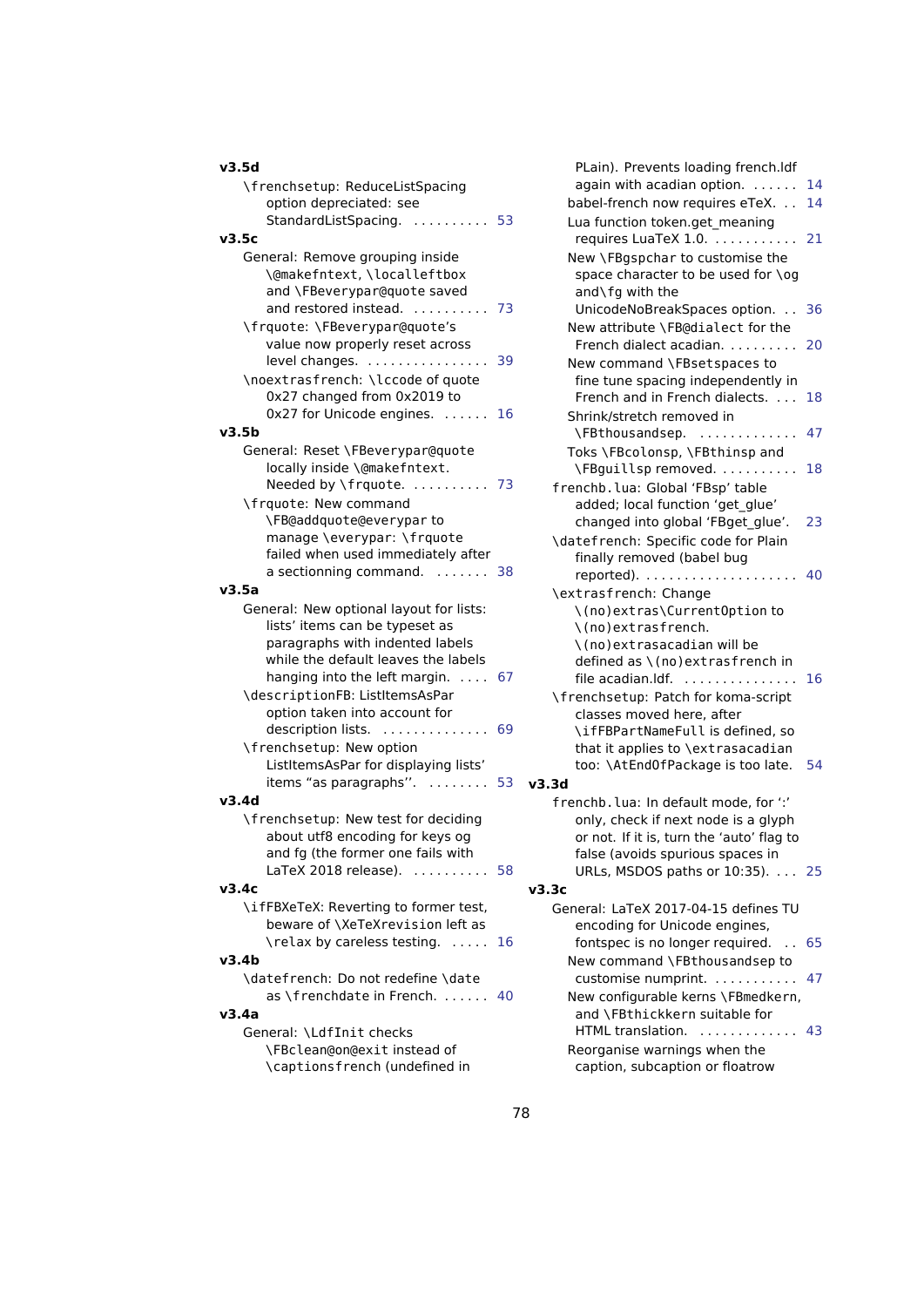| packages are loaded before                           |    | v3.2g                             |
|------------------------------------------------------|----|-----------------------------------|
| babel/french. $\ldots$ ,                             | 51 | General: Changed Unicode defini   |
| Reset \localleftbox locally inside                   |    | of \boi.                          |
| \@makefntext. Needed by                              |    | fontspec defines TU encoding r    |
| \frquote with LuaTeX.                                | 73 | and no longer loads xunicode      |
| frenchb. lua: Function 'get_glue'                    |    | Test changed.                     |
| robustified. 'french_punctuation'                    |    | Issue a warning if beamerarticl   |
| can insert Unicode characters                        |    | is loaded after babel.            |
| instead of glues.                                    | 22 | \frenchsetup: Minimal list        |
| \frenchsetup: New option                             |    | customisation when                |
| 'UnicodeNoBreakSpaces' for html                      |    | beamerarticle.sty is loaded       |
| translators (LuaLaTeX only).                         | 58 | Warn when wrong values are        |
| v3.3b                                                |    | provided to options EveryPar0     |
| General: Generate portmanteau files                  |    | or EveryLineGuill.                |
| acadian.ldf, canadien.ldf,                           |    | \frquote: Default options of      |
| frenchb.ldf, and francais.ldf                        |    | \frquote are no longer            |
| and warn about deprecated                            |    | engine-dependent.                 |
| options.                                             | 75 | v3.2f                             |
| New 'if' \ifFBfrench to replace                      |    | \DecimalMathComma: Fixed confli   |
| \iflanguage test which is based                      |    | with the icomma package.          |
| on patterns. $\ldots \ldots \ldots \ldots \ldots 16$ |    | v3.2e                             |
| v3.3a                                                |    | General: Add missing redefinition |
| General: Compatibility code for pre                  |    | \leftmarginv, \leftmarginv        |
| 2015/10/01 LaTeX release                             |    | Suggested by J.F. Burnol.         |
| removed, see Itnews23.tex.                           | 20 | \DecimalMathComma:                |
| Skip \FBguillskip for LuaTeX                         |    | \DecimalMathComma didn't wo       |
| replaced by toks \FBguillsp.                         | 18 | with LuaTeX. Fixed now.           |
| \captionsfrench: Commands                            |    | v3.2d                             |
| \frenchpartfirst,                                    |    | \descriptionFB: Changed           |
| \frenchpartsecond and                                |    | \listindentFB to \descinde        |
| \frenchpartnameord added.                            | 47 | which defaults to \listinden      |
| \FBthinspace: Skips \FBcolonskip                     |    | \leftmargini reduced when         |
| and \FBthinskip replaced by toks                     |    | \descindentFB is null.            |
| \FBcolonsp and \FBthinsp.                            | 17 | v3.2c                             |
| \frenchsetup: \frenchbsetup is now                   |    | General: New LuaTeX attribute     |
| an alias for \frenchsetup.                           | 53 | \FB@spacing.                      |
| Options INGuillSpace,                                |    | Newif \ifFB@spacing and new       |
| ThinColonSpace no longer delayed                     |    | commands \FB@spacingon,           |
| AtBeginDocument.  53                                 |    | \FB@spacingoff to control sp      |
| \frquote: \FB@quotespace (kern),                     |    | tuning in French.                 |
| changed into \FB@guillspace.  38                     |    | Switch \ifFB@spacing added t      |
| v3.2h                                                |    | four French shorthands.           |
| \@makefntextFB: With beamer.cls,                     |    | \FB@xetex@punct@french: Switc     |
| add \llap to \@thefnmark for                         |    | \ifFB@spacing added to all        |
| notes numbered over 99.                              | 72 | \XeTeXinterchartoks               |
| \bbl@frenchlistlayout: Execute                       |    | commands.                         |
| \update@frenchlists only if                          |    | \FBthinspace: Change.16667en      |
| GlobalLayoutFrench is false. Delete                  |    | .5\fontdimen2\font to get ir      |
| stuff for lists in \noextrasfrench.                  | 70 | XeTeX and pdfTeX the same         |
| \frenchsetup: Option                                 |    | spacing as in LuaTeX.             |
| GlobalLayoutFrench skipped when                      |    | \frenchsetup: Add a warning ab    |
| French is not the main language.                     | 54 | options og/fg for old XeTeX or    |

## **v3.2g**

| General: Changed Unicode definition<br>of∖boi.                             | 44 |
|----------------------------------------------------------------------------|----|
| fontspec defines TU encoding now                                           |    |
| and no longer loads xunicode.sty.                                          |    |
| Test changed.                                                              | 65 |
| .                                                                          |    |
| Issue a warning if beamerarticle.sty                                       |    |
| is loaded after babel.<br>$\mathcal{L}$ is a set of a set of $\mathcal{L}$ | 52 |
| \frenchsetup: Minimal list                                                 |    |
| customisation when                                                         |    |
| beamerarticle.sty is loaded.                                               | 54 |
| Warn when wrong values are                                                 |    |
| provided to options EveryParGuill                                          |    |
| or EveryLineGuill.                                                         | 57 |
| \frquote: Default options of                                               |    |
| \frquote are no longer                                                     |    |
| engine-dependent.                                                          | 38 |
| v3.2f                                                                      |    |
| \DecimalMathComma: Fixed conflict                                          |    |
|                                                                            | 45 |
| with the icomma package. $\dots$                                           |    |
| v3.2e                                                                      |    |
| General: Add missing redefinitions for                                     |    |
| \leftmarginv, \leftmarginvi.                                               |    |
| Suggested by J.F. Burnol.                                                  | 67 |
| \DecimalMathComma:                                                         |    |
| \DecimalMathComma didn't work                                              |    |
| with LuaTeX. Fixed now.                                                    | 45 |
| v3.2d                                                                      |    |
| \descriptionFB: Changed                                                    |    |
| \listindentFB to \descindentFB                                             |    |
|                                                                            |    |
| which defaults to \listindentFB.                                           |    |
| leftmargini reduced when                                                   |    |
| \descindentFB is null.                                                     | 69 |
| v3.2c                                                                      |    |
| General: New LuaTeX attribute                                              |    |
| \FB@spacing                                                                | 20 |
| Newif \ifFB@spacing and new                                                |    |
| commands \FB@spacingon,                                                    |    |
| \FB@spacingoff to control space                                            |    |
| tuning in French.                                                          | 20 |
| Switch \ifFB@spacing added to the                                          |    |
|                                                                            |    |
| four French shorthands. 33                                                 |    |
| \FB@xetex@punct@french: Switch                                             |    |
| \ifFB@spacing added to all                                                 |    |
| \XeTeXinterchartoks                                                        |    |
| commands.<br>.                                                             | 31 |
| \FBthinspace: Change .16667em to                                           |    |
| .5\fontdimen2\font to get in                                               |    |
| XeTeX and pdfTeX the same                                                  |    |
| spacing as in LuaTeX.                                                      | 17 |
| \frenchsetup: Add a warning about                                          |    |
|                                                                            |    |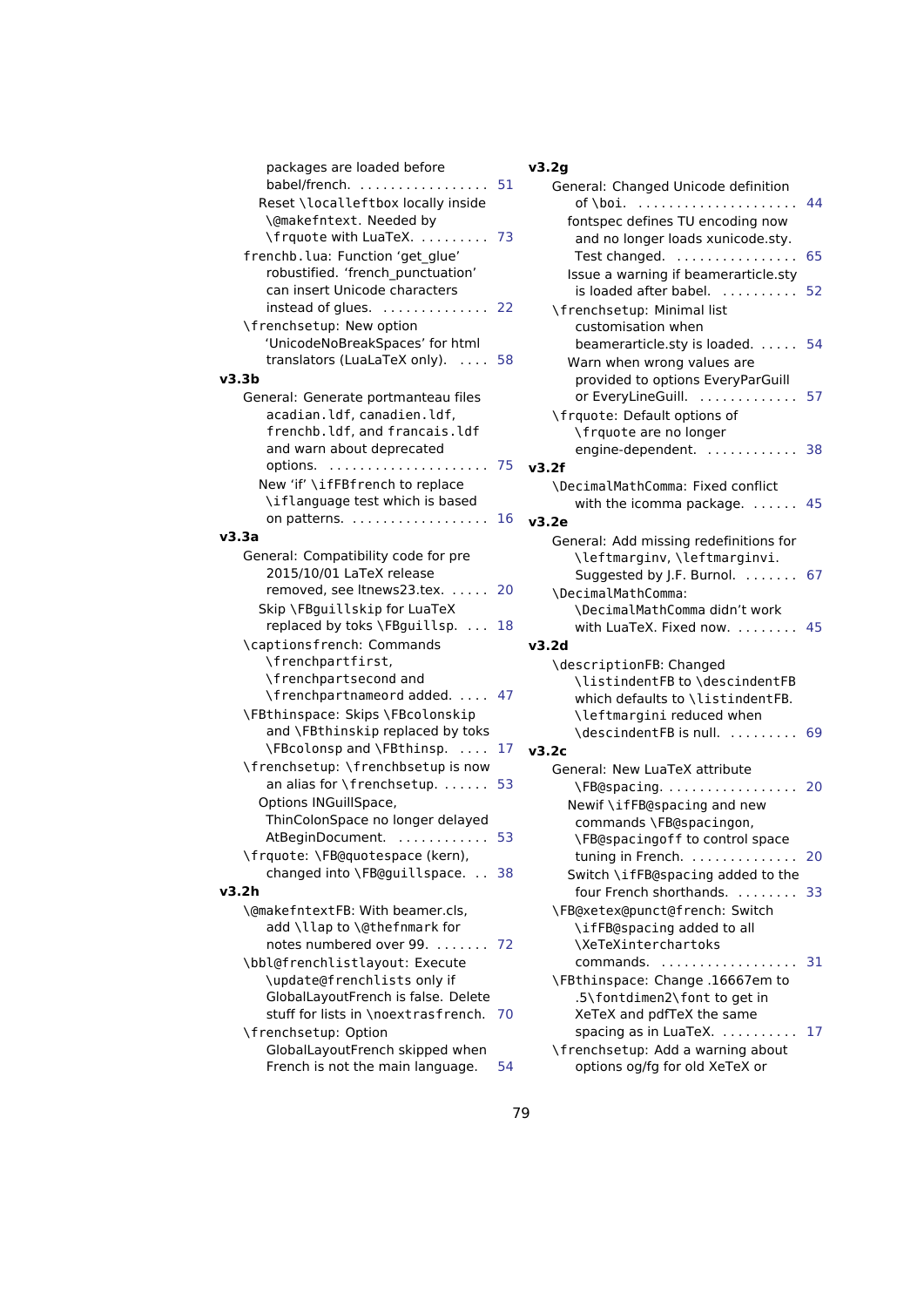| LuaTeX engines requiring active                           |    |
|-----------------------------------------------------------|----|
|                                                           |    |
| \NoAutoSpacing: New definition                            |    |
| based on \FB@spacing@off                                  |    |
| common to all engines.                                    | 35 |
| $\mathcal{L}$ . The set of $\mathcal{L}$ is $\mathcal{L}$ |    |
| \ttfamilyFB: New definitions of                           |    |
| \ttfamilyFB and co, common to                             |    |
| all engines, based on                                     |    |
| \FB@spacing@off                                           |    |
| and\FB@spacing@on.                                        | 35 |
| v3.2b                                                     |    |
| General: Load Itluatex.tex for plain                      |    |
| LuaTeX to ensure \newattribute                            |    |
| is defined.                                               | 20 |
|                                                           |    |
| Warning added when the subcaption                         |    |
| package is loaded before                                  |    |
| babel/french.                                             | 51 |
| frenchb.lua: glue_spec removed;                           |    |
| starting with LuaTeX 0.95, glue                           |    |
| specifications fit in glue.                               | 24 |
| \ifFB@xetex@punct: New counter                            |    |
| \FB@nonchar needed for non                                |    |
| characters: it's value will be 4095                       |    |
|                                                           |    |
| for new engines and 255 for older                         |    |
| ones.                                                     | 17 |
| \NoAutoSpacing: \NoAutoSpacing                            |    |
| made robust.                                              | 35 |
| v3.2a                                                     |    |
| \@makefntextFB: beamer.cls requires                       |    |
| a specific definition of                                  |    |
| \@makefntextFB (pointed out by                            |    |
| DB). The same is true for memoir                          |    |
| and koma-script classes (done).<br>. 71                   |    |
|                                                           |    |
| \fg: \xspace moved from \FB@fg to                         |    |
| \fg: \xspace messes up \frquote,                          |    |
| pointed out by Sonia Labetoulle. As                       |    |
| a side effect \xspace is now active                       |    |
| in \fg in and outside French. $\ldots$ 37                 |    |
| v3.1m                                                     |    |
| frenchb.lua: new_glue_scaled                              |    |
| returns nil in case of invalid font                       |    |
| table (i.e. Icircle1.pfb). In such                        |    |
| cases babel-french leaves the node                        |    |
| $list$ unchanged. $\ldots \ldots \ldots \ldots$           | 24 |
|                                                           |    |
| v3.11                                                     |    |
| General: Add a variant of                                 |    |
| \babel@savevariable to save                               |    |
| \XeTeXcharclass(es) in a loop.                            | 30 |
| frenchb.lua: font.getfont(fid)                            |    |
| possibly returns nil even for a                           |    |
| positive fid (i.e. AMS lcircle1.pfb).                     |    |
| Reported by François Legendre. .                          | 24 |
|                                                           |    |

\FB@luatex@punct@french: Use

| \babel@save to save and restore<br>\shorthandon and<br>\shorthandoff.<br>$\ddot{\phantom{a}}$<br>\FB@xetex@punct@french: Save and<br>restore                                                                                                                                                                         | 29             |
|----------------------------------------------------------------------------------------------------------------------------------------------------------------------------------------------------------------------------------------------------------------------------------------------------------------------|----------------|
| \XeTeXinterchartokenstate,<br>\shorthandon, \shorthandoff<br>using \babel@savevariable and<br>\babel@save,<br>\XeTeXcharclass(es) using                                                                                                                                                                              |                |
| \FB@savevariable@loop.<br><b>Service</b> State                                                                                                                                                                                                                                                                       | 31             |
| v3.1k                                                                                                                                                                                                                                                                                                                |                |
| General: (pdfTeX shorthands) test on<br>\lastskip changed from 0pt to<br>1sp for active punctuation for<br>consistency with XeTeX and                                                                                                                                                                                |                |
| LuaTeX.<br>$\sim 100$<br>\FB@xetex@punct@french: Thin glues<br>(less than 1sp) should not trigger<br>space insertion before high<br>ponctuation. Add a check on                                                                                                                                                      | 33             |
|                                                                                                                                                                                                                                                                                                                      | 31             |
| v3.1j                                                                                                                                                                                                                                                                                                                |                |
| General: Loading luatexbase.sty is no<br>longer needed with LaTeX release                                                                                                                                                                                                                                            |                |
| 2015/10/01 or later.<br>.<br>\frquote: \fr@quote completely<br>rewritten: \leavevmode added and<br>explicitly save/retore \everypar<br>and \localleftbox instead of<br>using a group in order to ensure<br>compatibility with package wrapfig.<br>\PackageWarning is undefined in<br>Plain, use \fb@warning instead. | 20<br>38<br>38 |
| v3.1i                                                                                                                                                                                                                                                                                                                |                |
| General: \nombre command changed<br>when numprint.sty is not loaded:                                                                                                                                                                                                                                                 |                |
| only one warning, no error.<br>$\ldots$ 47<br>Remove restriction about loading                                                                                                                                                                                                                                       |                |
| numprint.sty after babel.<br>\frquote: \luatexlocalleftbox<br>changed to \localleftbox by new<br>LaTeX release 2015/10/01.                                                                                                                                                                                           | 52<br>39       |
| v3.1h                                                                                                                                                                                                                                                                                                                |                |
| General: french.cfg from e-french<br>conflicts with babel-french. Do NOT<br>load it (no need for .cfg files with<br>babel-french anyway).                                                                                                                                                                            | 75             |
| v3.1g                                                                                                                                                                                                                                                                                                                |                |
| General: Lua function<br>french_punctuation is now inserted<br>at the end of the 'kerning' callback<br>(no priority) instead of 'hpack filter'                                                                                                                                                                       |                |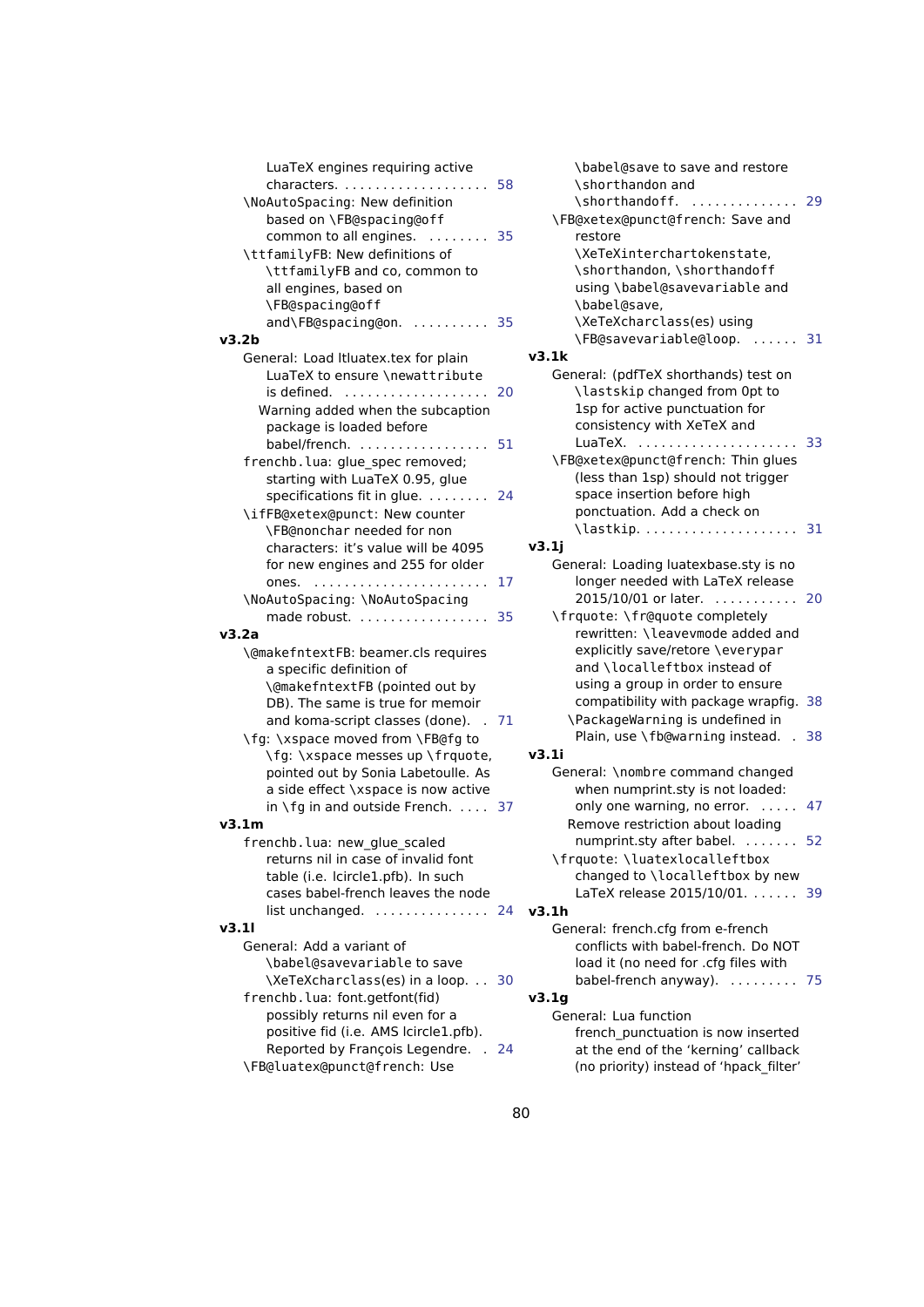| and 'pre_linebreak_filter'. 29                                    |      |    |
|-------------------------------------------------------------------|------|----|
| Use Babel defined loops \bbl@for                                  |      | ľ. |
| instead of \@for borrowed from                                    |      |    |
| file Itcntrl.dtx (\@for is undefined                              |      |    |
|                                                                   | 30   |    |
| frenchb. lua: Flag addgl set to false                             |      |    |
| for '«' at the end of an \hbox or a                               |      |    |
| paragraph or when followed by a                                   |      |    |
| null glue (i.e. springs).                                         | 27   |    |
| flag addgl set to false for '»' at the                            |      |    |
| beginning of an \hbox or a                                        |      |    |
| paragraph or a tabular 'l' and 'c'                                |      |    |
|                                                                   |      |    |
| Node HLIST added: node TEMP                                       |      |    |
| added for the first node of \hboxes. 22                           |      |    |
| \captionsfrench: \partname's                                      |      |    |
| definition depends now on flag                                    |      |    |
| PartNameFull. No need to redefine                                 |      |    |
| it in \frenchbsetup.  47                                          |      |    |
| \frenchsetup: Bug fix for                                         |      |    |
| koma-scripts classes: a spurious                                  |      |    |
| dot was added by the                                              |      |    |
| \partformat command.  54                                          |      |    |
| PartNameFull now just sets the flag,                              |      |    |
| nothing to add to                                                 |      |    |
| \captionsfrench when false.  53                                   |      |    |
| v3.1f                                                             |      |    |
|                                                                   |      |    |
| General: \FBCaption@Separator<br>changed when option              |      |    |
| CustomiseFigTabCaptions is set to                                 |      |    |
| false.                                                            | 51   |    |
| \FBprocess@options: Bug fix for the                               |      |    |
| beamer class: figure and table                                    |      |    |
|                                                                   |      |    |
| captions are now consistent with<br>babel-french's documentation. |      |    |
| Pointed out by Denis Bitouzé.                                     | 63   |    |
|                                                                   |      |    |
| Definition of \captionformat and                                  |      |    |
| \captiondelim changed when<br>option CustomiseFigTabCaptions is   |      |    |
|                                                                   |      |    |
| set to false.<br>\FBthinspace: \FBthinspace is no                 | 63   |    |
|                                                                   |      |    |
| longer a kern but a skip                                          |      |    |
| (babel-french adds a nobreak                                      |      |    |
| penalty before it). 17                                            |      |    |
| v3.1e                                                             |      |    |
| \frenchsetup: Corrected typo:                                     |      |    |
| SmallCapsFigTabcaptions instead                                   |      |    |
| of SmallCapsFigTabCaptions.                                       |      |    |
| Pointed out by Céline Chevalier.                                  | . 53 |    |
| v3.1d                                                             |      |    |
| General: New section: issue warnings                              |      |    |
| if packages listings, numprint and                                |      |    |
| natbib are loaded too early or too                                |      |    |

| v3.1c                                                                                                                  |    |
|------------------------------------------------------------------------------------------------------------------------|----|
| frenchb. lua: Previous bug fix for null<br>glues (v3.0c) did not work properly.<br>Fixed now (I hope!). Pointed out by |    |
| Jacques André.  25                                                                                                     |    |
| v3.1b                                                                                                                  |    |
| frenchb, lua: Add a check for null fid<br>in french_punctuation (Tikz<br>\nullfont). Bug pointed out by                |    |
| Paul Gaborit.<br>\captionsfrench: Change \scshape                                                                      | 24 |
| to customisable \FBfigtabshape<br>for \figurename and \tablename.<br>\frenchsetup: New option                          | 47 |
| SmallCapsFigTabCaptions.                                                                                               | 53 |
| \ieres: Removed \lowercase from<br>definitions of \ieme and co: \up                                                    |    |
| already does the conversion.<br>\no: Removed \lowercase from<br>definitions of \FrenchEnumerate,                       | 42 |
| \No and co: \up already does<br>the conversion. $\ldots \ldots \ldots \ldots$                                          | 43 |
| v3.1a                                                                                                                  |    |
| General: fontspec is not required for                                                                                  |    |
| T1 fonts used with the                                                                                                 |    |
| luainputenc.sty package.  65                                                                                           |    |
| Misplaced \fi for plain formats.                                                                                       | 20 |
| New command \frquote for                                                                                               |    |
| imbedded or long French                                                                                                |    |
| quotations.                                                                                                            | 38 |
| frenchb. lua: Added flag addgl which<br>must also be true when prev or<br>next is not a char (i.e. \kern0 in           |    |
|                                                                                                                        | 27 |
| Codes 0x13 and 0x14 added for                                                                                          |    |
| French quotes in T1-encoding.                                                                                          | 22 |
| Look ahead when next is a kern (i.e.                                                                                   |    |
| $in \times \text{textt}$ {a} »).                                                                                       | 27 |
| \frenchsetup: Codes 0x13 and 0x14<br>added for French quotes in<br>T1-encoding. Support for older                      |    |
| versions of LuaTeX and XeTeX                                                                                           |    |
| dropped.                                                                                                               | 58 |
| New options InnerGuillSingle,<br>EveryParGuill and EveryLineGuill to                                                   |    |
| control \frquote.                                                                                                      | 53 |
| v3.0c                                                                                                                  |    |
| General: babel-french requires                                                                                         |    |
| babel-3.9i.<br>.                                                                                                       | 14 |
| Just load luatexbase.sty instead of                                                                                    |    |
| luaotfload.sty with plain formats.                                                                                     | 20 |